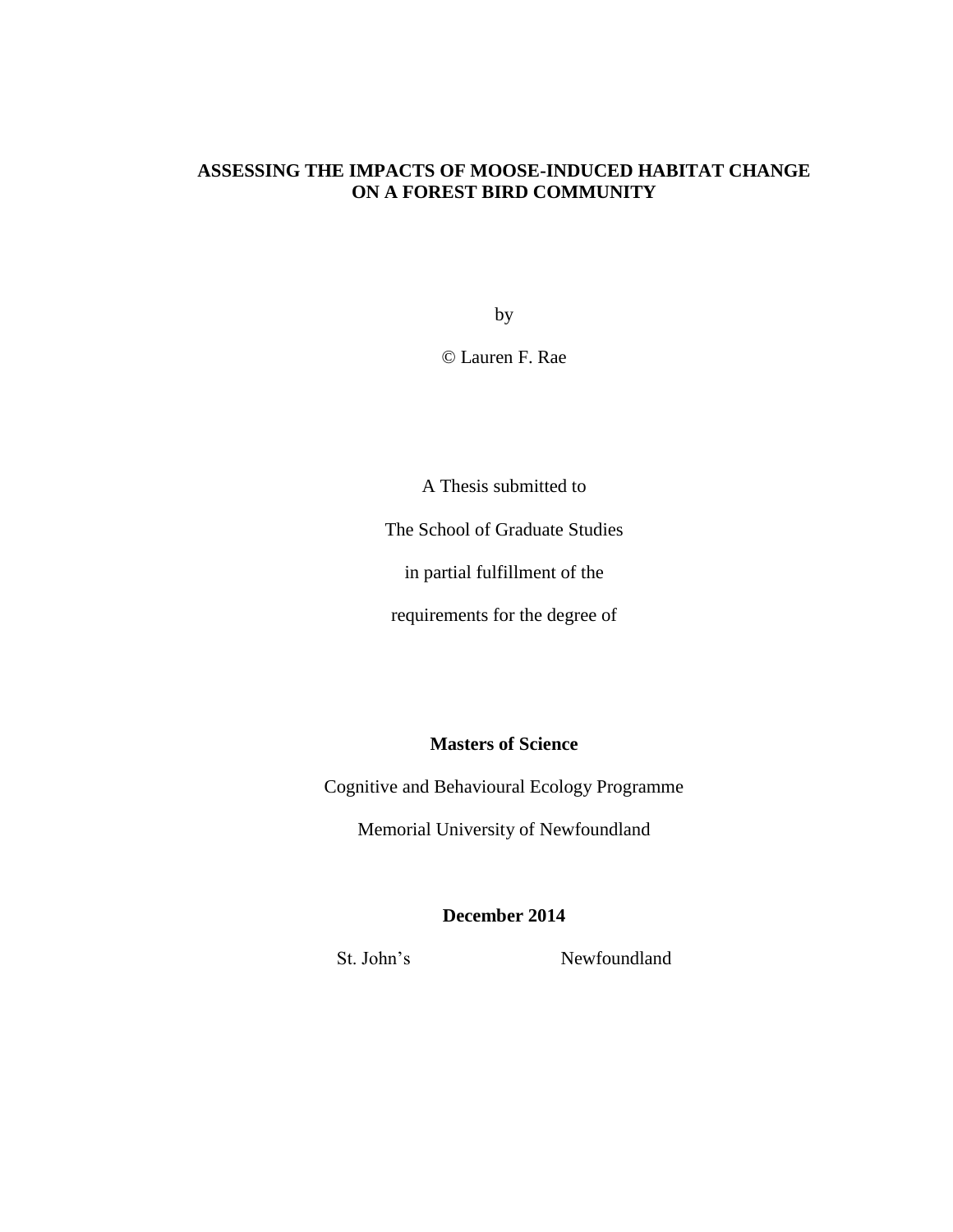# **ABSTRACT**

Forest songbirds are sensitive to habitat disturbances that result in changes to forest structure and composition. In Newfoundland, Canada, browsing by hyperabundant, non-native moose (*Alces alces*) has caused failed regeneration across extensive areas of forest following disturbance. I examined the impact of these habitat changes at multiple spatial scales on forest bird occurrence and species richness within Gros Morne National Park based on point counts that incorporated both silent intervals and intervals during which black-capped chickadee (*Poecile atricapillus*) mobbing calls were broadcast. Early successional bird species we more likely to occur with increased failed regeneration on the landscape. Some forest habitat generalists were less likely to occur with increased failed regeneration cover at the local scale. Comparing detection probabilities across silent and playback intervals for 17 species, I found that playbacks increased detection rates for seven species, and either had no effect or decreased detection rates for the remaining ten species.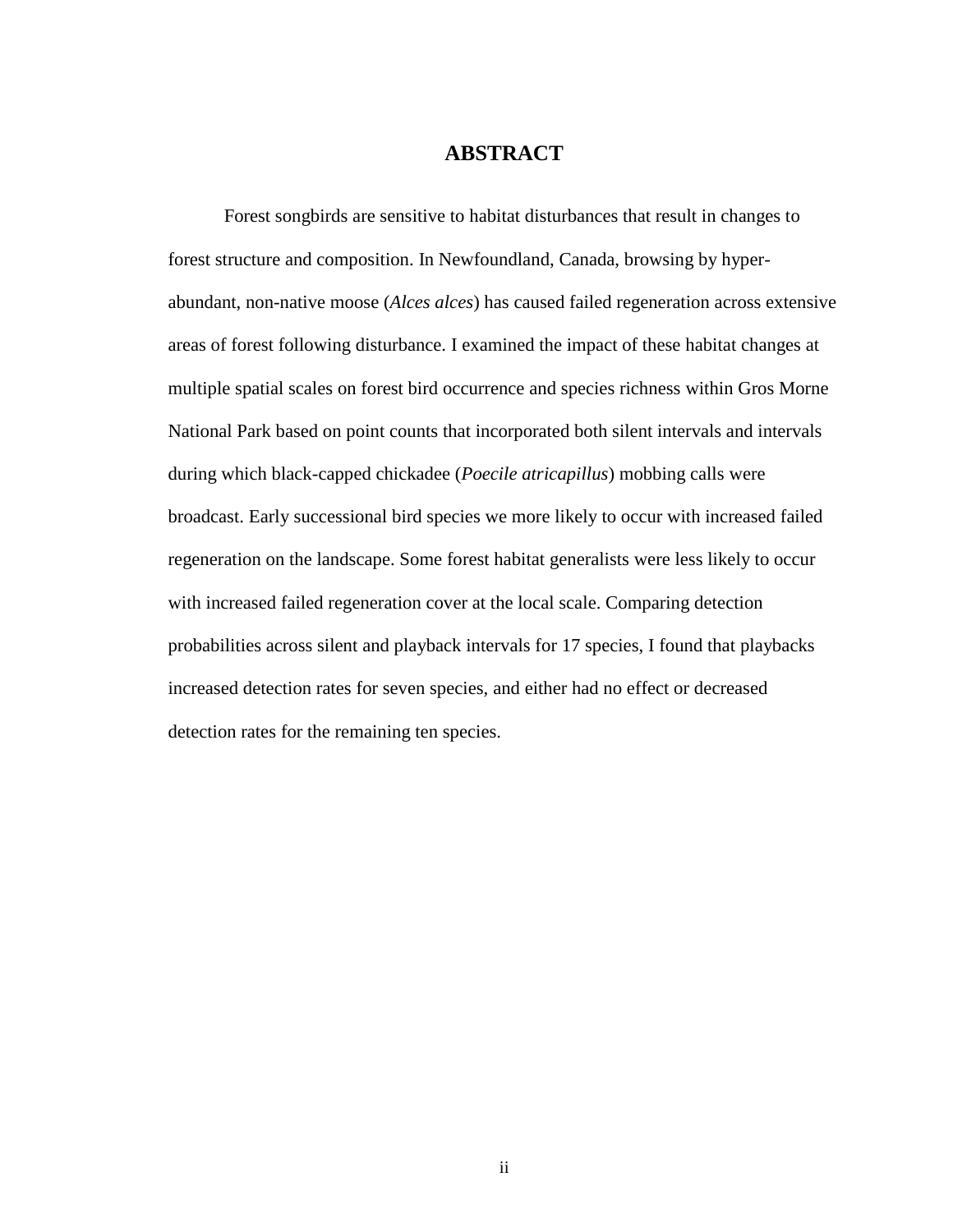# **ACKNOWLEDGEMENTS**

<span id="page-2-0"></span>Foremost, I would like to thank Dr. Ian Warkentin for his continuous guidance, encouragement and patience over the past several years. Thank you to Dr. Darroch Whitaker for his mentorship, and for many other contributions to this project.

Many thanks go to my hardy and hard-working field assistants Etienne Cardinal, Jeff Siddal, and Simon Octavio Valdez for their dedication to the collection of data for this project. Additional logistical support and advice provided by the friendly folks at Parks Canada in Rocky Harbour—particularly Craig Burden, Shawn Gerrow, Dr. Tom Knight and Scott Taylor—was greatly appreciated.

Dr. Anne Storey, Dr. Carolyn Walsh, Dr. Bill Montevecchi and Dr. Ian Jones your support has helped me along in so many ways—thank you for making me feel like a part of many lab groups during my time at MUN. A sincere thanks also goes to Dr. David Schneider for providing challenges and support in my statistical adventures.

To my inspiring peers in the CABE program—particularly Emily Connelly, Laura McFarlane-Tranquilla, Amy-Lee Kouwenberg, Linda Takahashi and Paul Regular—this project would not have been possible without you!

Lastly, I would like to thank my parents, Steve Rae and Brenda Earle. I am so grateful to have had you behind me every step of the way.

This research was supported by the Natural Sciences and Engineering Research Council of Canada, Memorial University, and Parks Canada.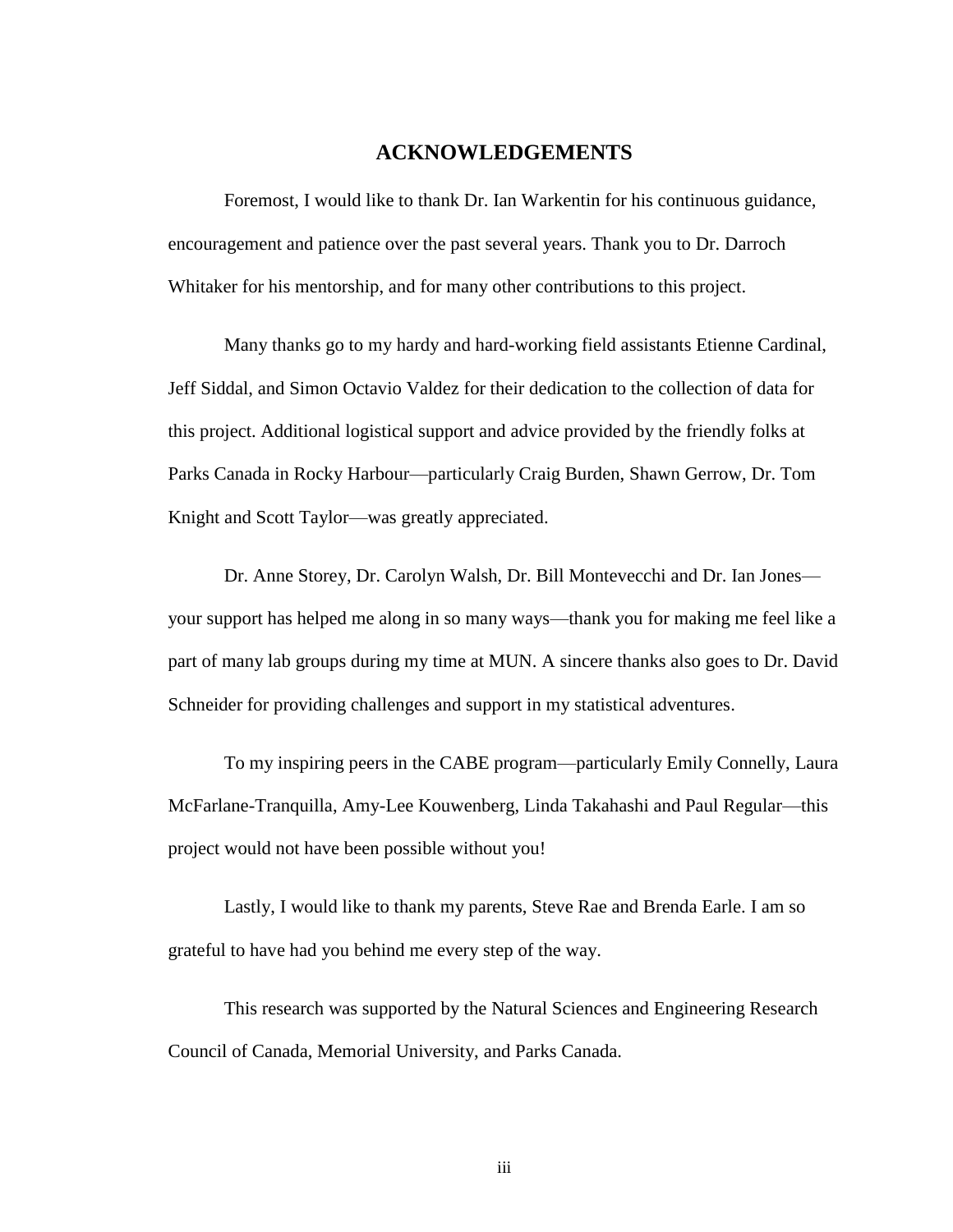Table of Contents

| 2. Variable influence of mobbing call playback broadcast on bird detection     |  |
|--------------------------------------------------------------------------------|--|
|                                                                                |  |
|                                                                                |  |
|                                                                                |  |
|                                                                                |  |
|                                                                                |  |
|                                                                                |  |
| 3. Multiscale impacts of forest degradation through browsing by hyper-abundant |  |
|                                                                                |  |
|                                                                                |  |
|                                                                                |  |
|                                                                                |  |
|                                                                                |  |
|                                                                                |  |
|                                                                                |  |
|                                                                                |  |
|                                                                                |  |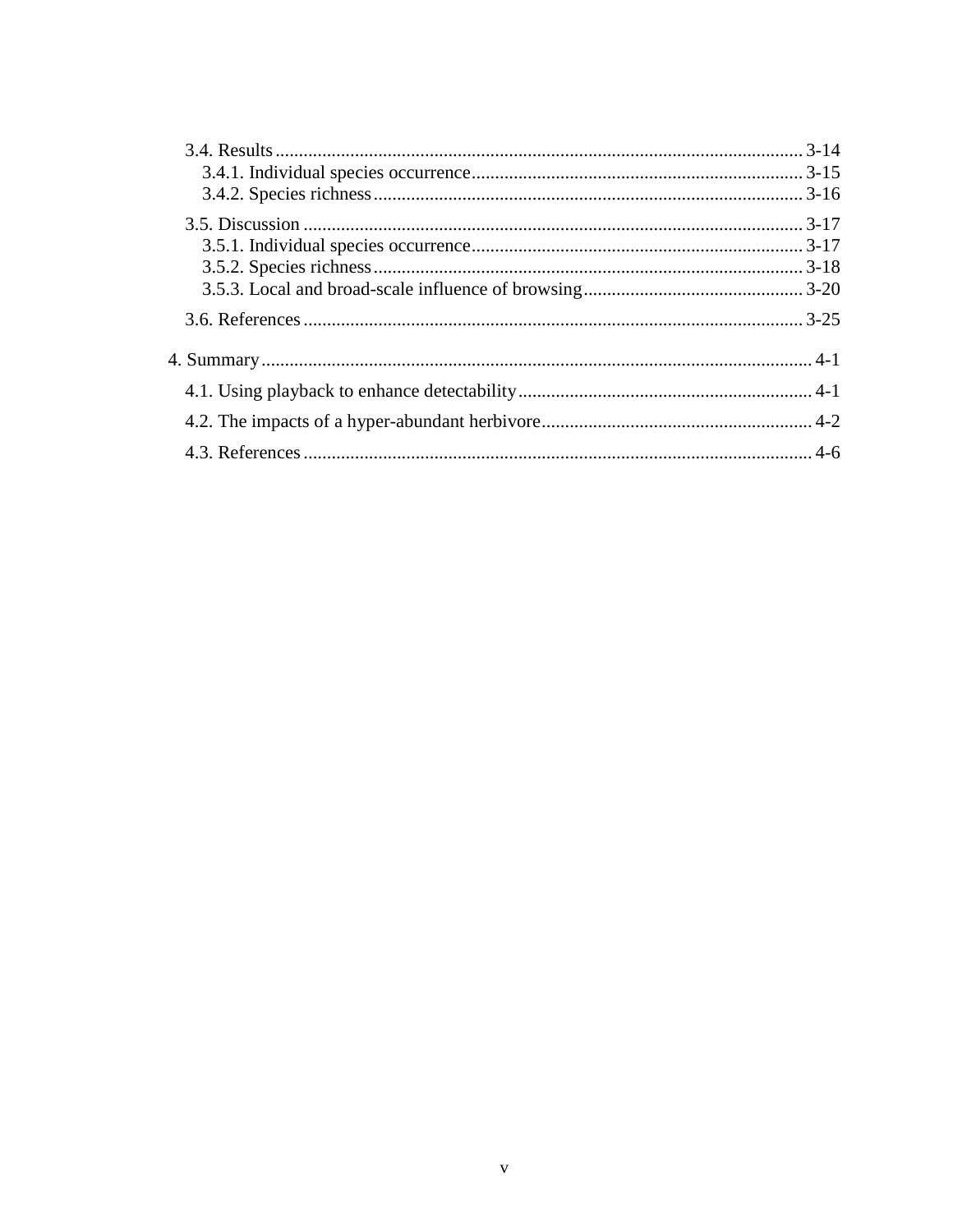# <span id="page-5-0"></span>**List of Tables**

| Table 2-1: Overall species prevalence observations during silent and playback treatment                                                                                           |  |
|-----------------------------------------------------------------------------------------------------------------------------------------------------------------------------------|--|
|                                                                                                                                                                                   |  |
| Table 2-3: Top models ( $\Delta AIC_c < 2$ ) describing the influence of black-capped chickadee<br>playback treatment and habitat type on detection probability of songbirds 2-31 |  |
|                                                                                                                                                                                   |  |
| Table 3-2: Common and scientific species names and mean incidence per point 3-35                                                                                                  |  |
| Table 3-3: Relative importance of habitat variables from single-scale occupancy                                                                                                   |  |
| Table 3-4: Summary of 95% confidence sets of cross-scale habitat models3-38                                                                                                       |  |

# **List of Figures**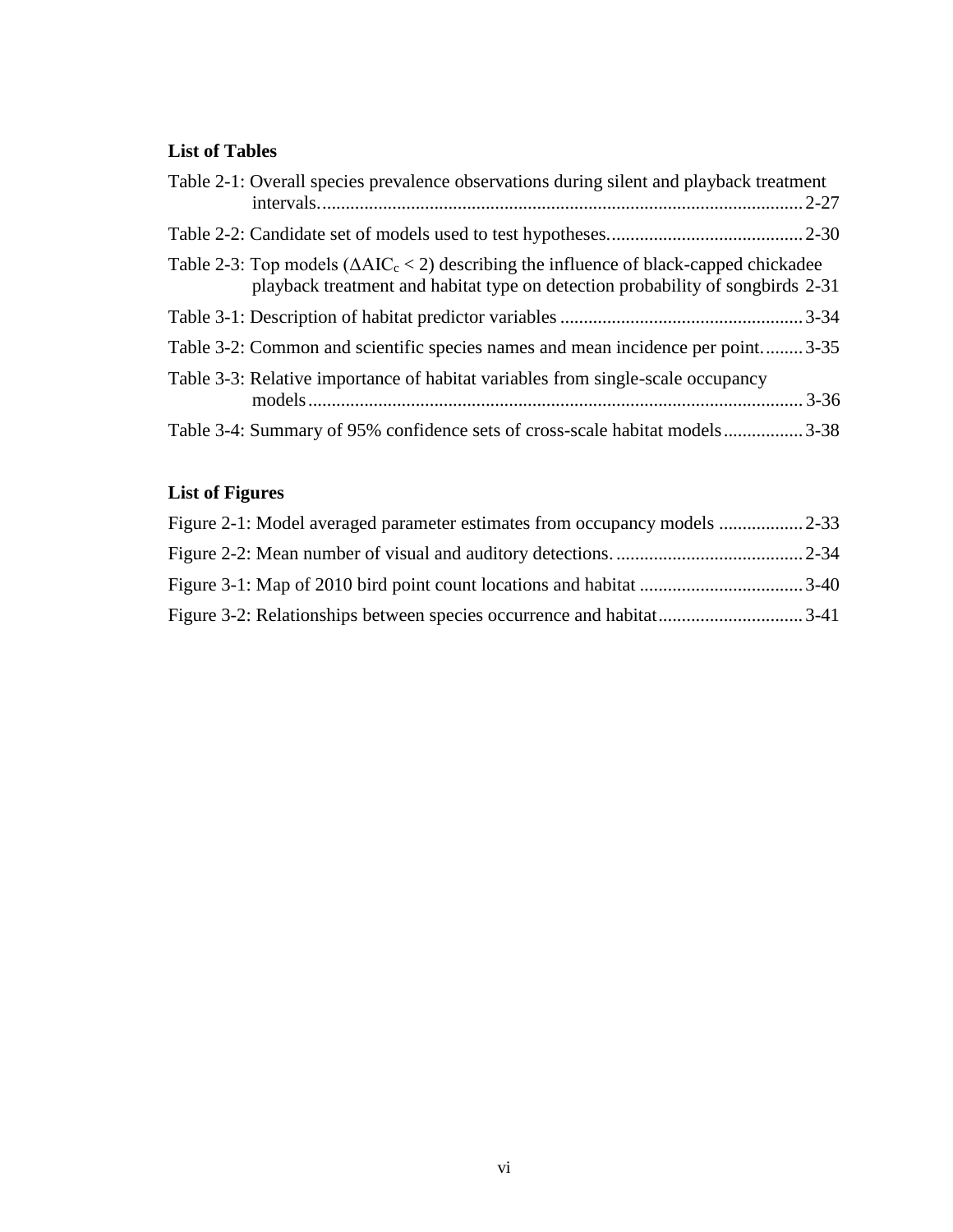# <span id="page-6-0"></span>1. Introduction and overview

# <span id="page-6-1"></span>1.1. Herbivore impacts on forest bird communities

Wild ungulates directly influence the structure, species composition and successional trajectory of vegetation communities through selective browsing (Côté et al. 2004). Herbivores influence ecosystems by decreasing plant biomass through browsing or grazing. Large herbivores may also indirectly impact other animals that occupy the same habitat via broader changes to vegetation community composition and landscape structure such as altered vegetation cover in both the canopy and understory of a forest (Van Wieren and Bakker 2008). In some instances this may include either degradation or outright loss of habitat (e.g. van der Wal 2005). For birds, habitat loss contributes to the decline of populations worldwide (Bird Life International 2004). The mechanism behind these declines, attributable to habitat loss, is the prevention of individuals from meeting foraging, singing or nesting requirements. In turn, altered behaviour can have repercussions for survival and reproductive success (King et al. 1996, Smith et al. 2008).

Effects that browsing by large herbivores have on various aspects of bird biology include potential impacts on individuals (e.g. reproductive success or breeding density) and communities (e.g. overall abundance and species diversity). Individuals may be affected by changes in prey availability (Bailey and Whitman 2003), reproductive success (Pedersen et al. 2007) or direct competition for resources (Leathwick et al. 1983). At the community level, changes in bird diversity in response to browsing are variable. Regional species diversity may increase due to the increased heterogeneity of habitat (Ogada et al.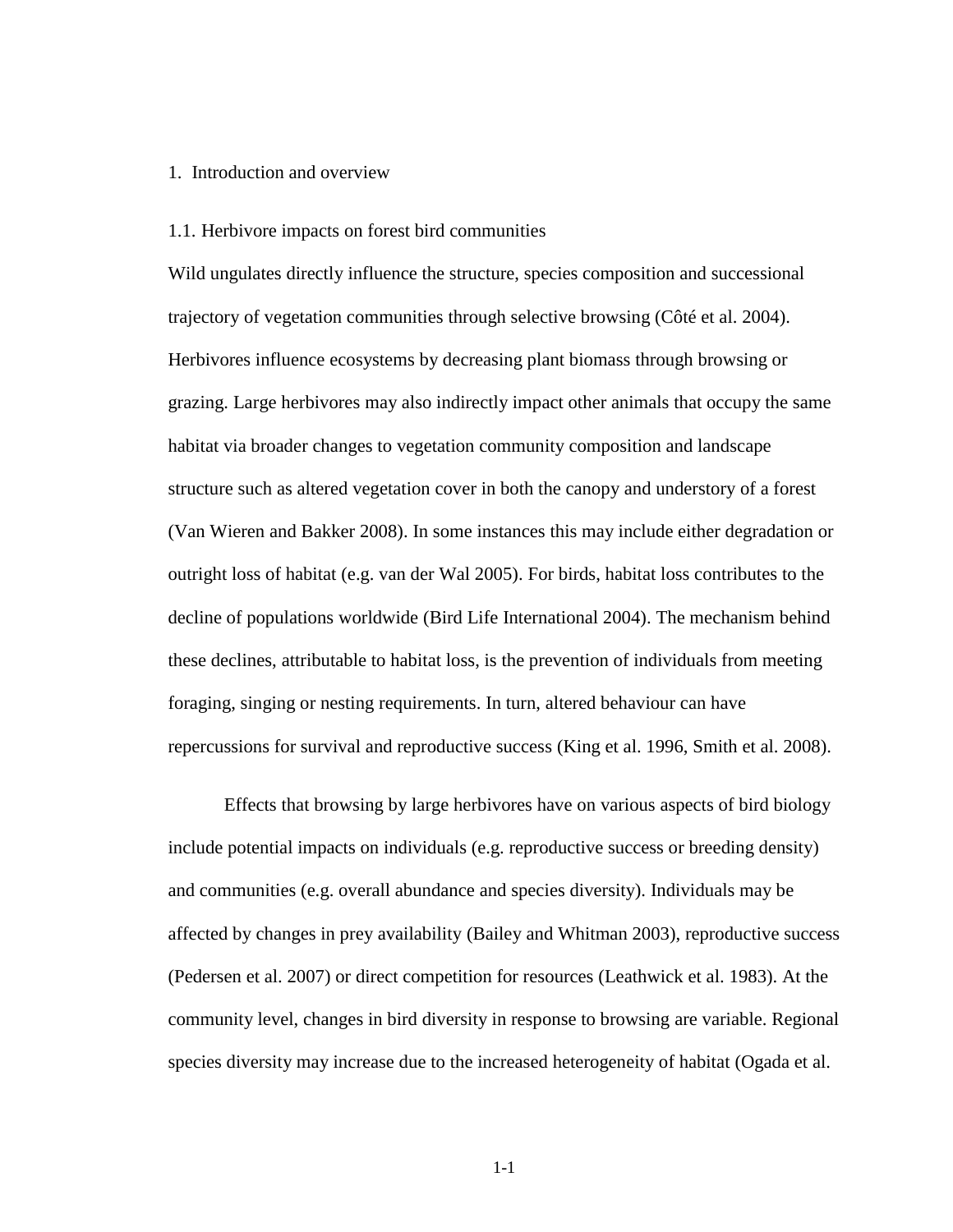2008), or increased productivity due to biogeochemical alterations (Feeley and Terborgh 2006). However, extirpation of specialists – particular riparian habitat specialists – have also been observed following habitat alteration due to increased ungulate herbivory (Berger et al. 2001).

Changes to vegetation caused by ungulate browsing can affect foraging by birds, which in turn can have implications for the ability of those birds to provide for their young, and ultimately affects reproductive success (Pedersen et al. 2007). Specifically, Pederson et al. (2007) found that great tit (*Parus major*) nests near feeding areas with high moose (*Alces alces*) densities in Norway produced 1.3 fewer fledglings compared to those nests on unbrowsed plots. In addition to moose reducing the total arthropod biomass near high density areas, this decline in reproductive output may have been partially attributable to decreased birch (*Betula spp*.) canopy cover, an important feeding substrate for songbirds, as a result of selective browsing by moose (Pedersen et al. 2007). Black-tailed deer (*Odocoileus hemionus columbianus*) browsing was also associated with lower reproductive success of songbirds in the forests of the Queen Charlotte Islands, British Columbia (Martin et al. 2008). These songbirds, dependent on understory vegetation for feeding and nesting, demonstrated declines in nesting success that were primarily attributed to increased nest predation as a result of removal of vegetation by deer (Martin et al. 2008).

Many studies on the cascading effects of wild herbivore browsing on ecosystems focus on deer over-abundance ( Côté et al. 2004). In North America, black-tailed deer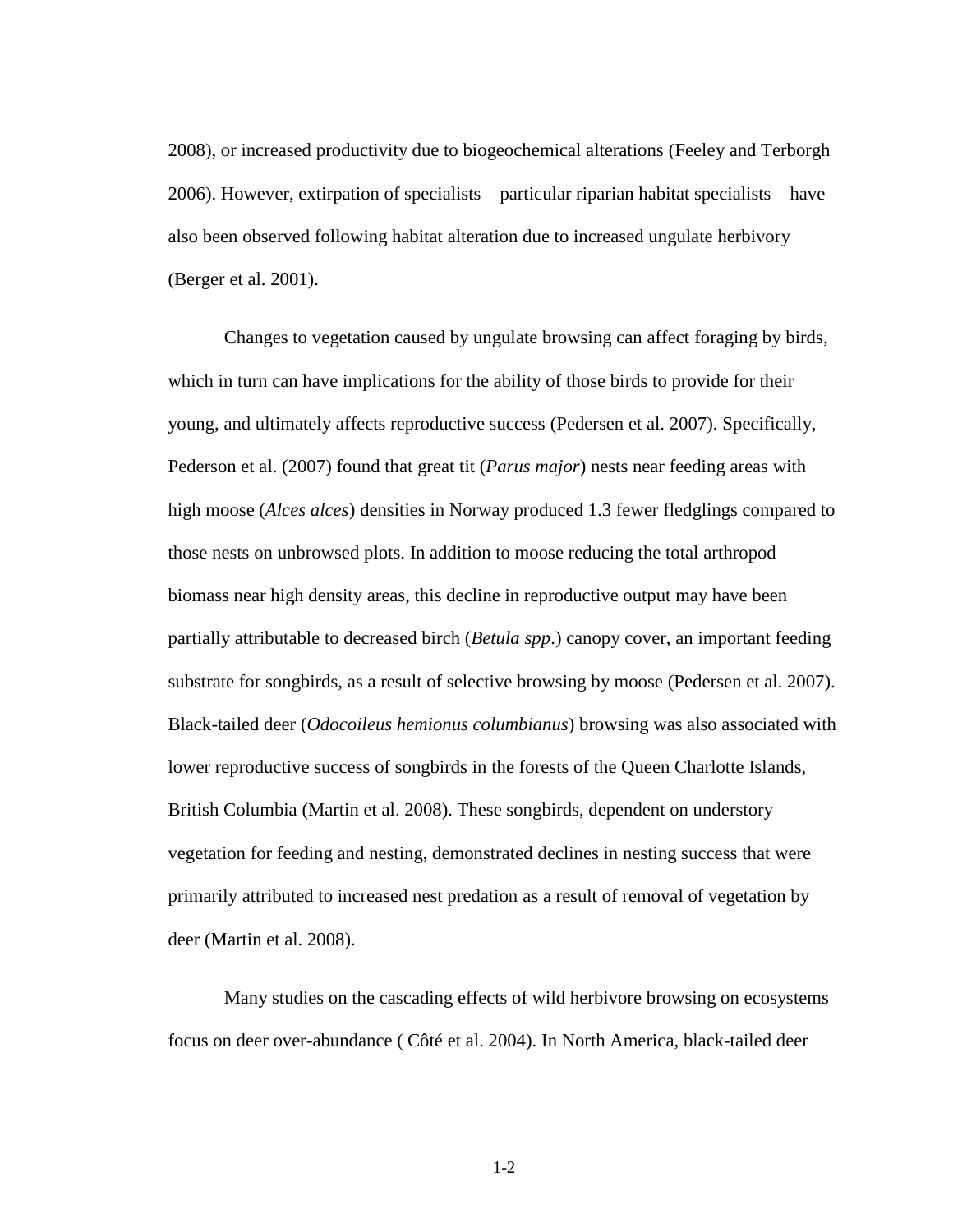introduced to the Haida Gwaii archipelago in British Columbia had a negative impact on songbird abundance and alpha diversity. Species dependent on understory vegetation were most affected by the changes brought about by deer (Allombert et al. 2005). These effects were likely because of a decline in food resources and suitable nesting microhabitat. Atypically large populations of white-tailed deer maintained by supplemental feeding, in combination with high densities of introduced elk (*Cervus canadensis*) and mouflon sheep (*Ovis musimon*) had similar impacts on bird communities of deciduous forests within a wildlife research preserve in Pennsylvania (Casey and Hein 1983). Specifically, species associated with understory growth such as black-and-white warbler (*Mniotilta varia*) were absent from heavily browsed plots, whereas bark-foraging species like red-breasted nuthatch (*Sitta canadensis*) were abundant. More recently, exclosures in areas of Virginia with high densities of white-tailed deer showed increases in bird abundance but not diversity (McShea and Rappole 2000). In particular, it seems richness and abundance of intermediate canopy nesting species decline with increased deer density (DeCalesta 1994). However, one study reported no effect of deer presence on abundance or diversity of forest songbirds, though changes in species composition were evident (DeGraaf et al. 1991).

Deer over-abundance is prevalent beyond North America. Sika deer (*Cervus nippon*) populations in Japan have decreased species richness and abundance of understory nesters and foragers, but not cavity-nesters or bark gleaners, an effect attributed to reduced cover of nesting sites (Hino, 2000, Hino, 2006). In Europe, native roe (*Capreolus capreolus*) and fallow deer (*Dama dama*), along with introduced Muntjac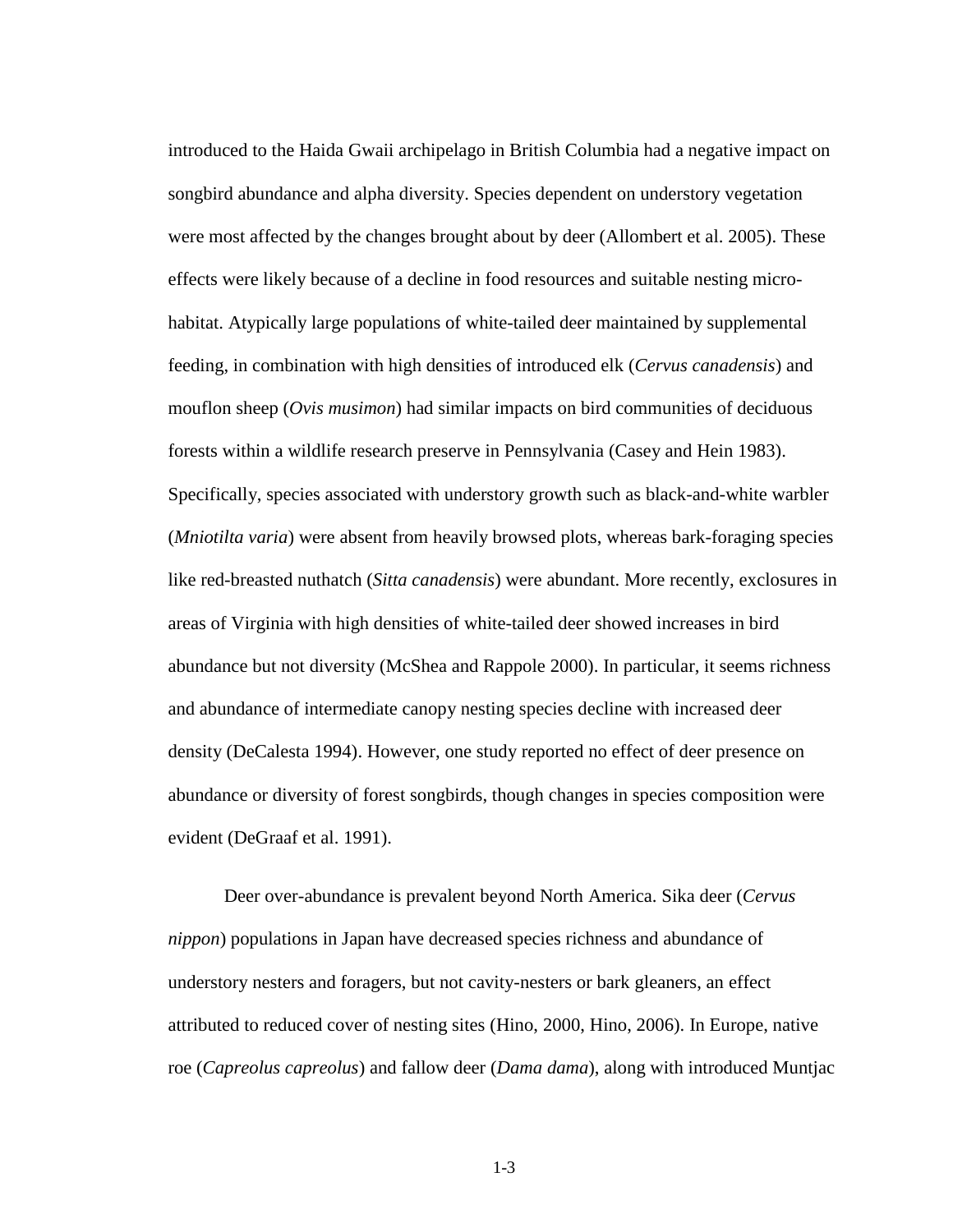deer (*Muntiacus reevesi*), have caused declines among species that nest in low vegetation, presumably due to reduced availability of suitable habitat for nesting (Perrins and Overall 2001). This result is supported by the review of Gill and Fuller (2007) who showed that the abundance of woodland bird species that use the understory is increased when deer are excluded. The primary factors cited are reduced food and nest site availability, as well as increased nest failure due to exposure to predators of the remaining nest sites.

## <span id="page-9-0"></span>1.2. Moose in Newfoundland

Six moose were introduced to the island of Newfoundland  $(111,390 \text{ km}^2)$ : two in 1878 and four in 1904 (Pimlott 1953). The population has grown dramatically since that time because of the abundance of available habitat and absence of natural predators; black bears occupy the island and prey on young moose, however, they are unlikely to influence moose density (Zager and Beecham 2006). Densities are particularly high in the national parks on the island; there are  $0.7$  and  $3.0$  moose/ $km^2$  in Terra Nova and Gros Morne National Parks, respectively, where, in addition to the absence of natural predators, hunting is prohibited (Gosse et al. 2011; note that hunting has been allowed in these parks over the past two years). In comparison, typical moose densities are  $\langle 0.5/km^2 \rangle$ across the range in North America (Crête and Daigle 1999). The foraging activities of moose and other non-native herbivores (varying from non-native rodents to introduced slugs) have the capacity to change forest stand structure and landscape composition (Connor et al. 2000, McLaren et al. 2004, Gosse et al. 2011). Specifically, intense moose browsing changes the successional trajectory of balsam fir (*Abies balsamea*) forests by impeding the growth of advanced regeneration balsam fir saplings (Connor 2004). With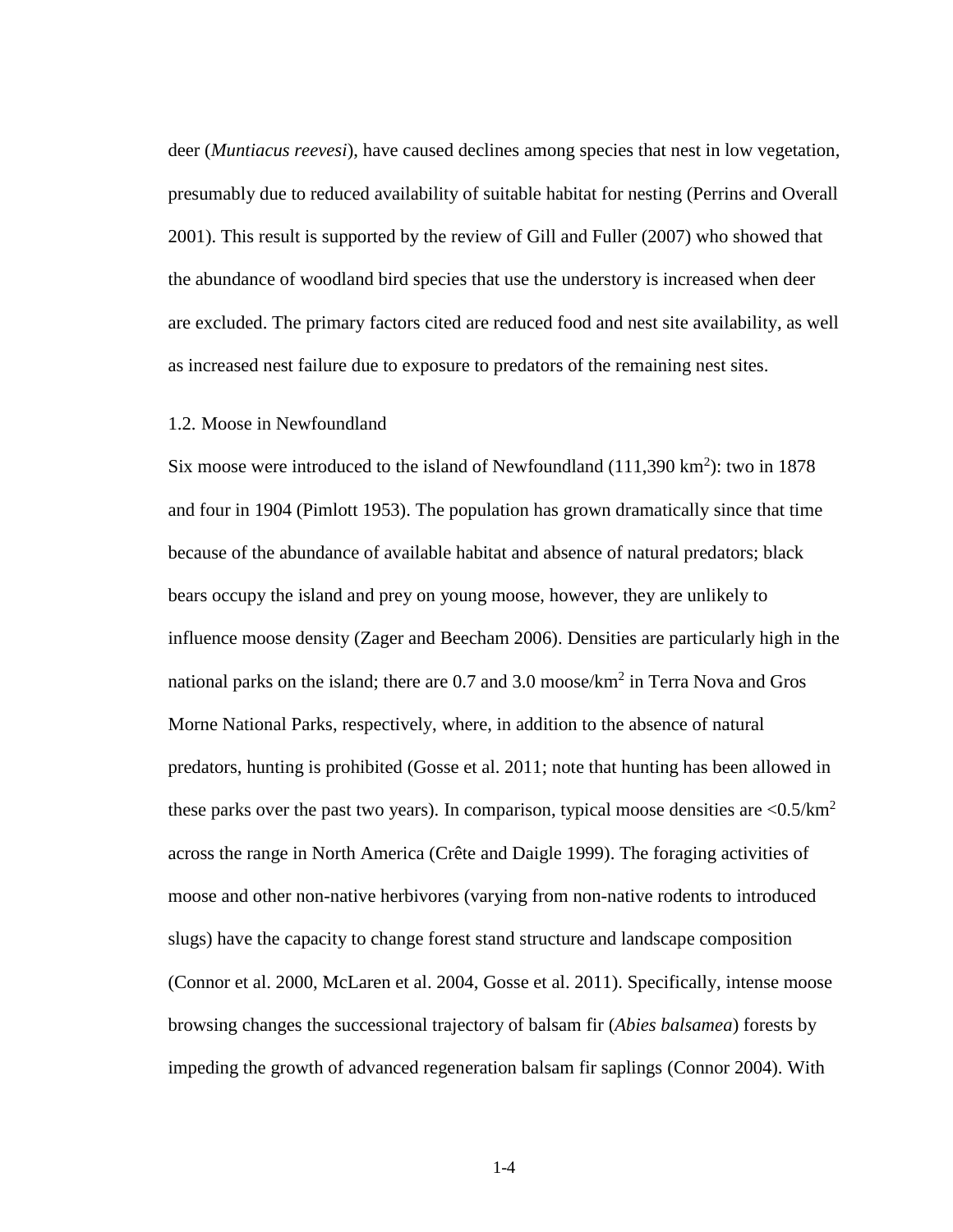an absence of forest fires on the west coast of Newfoundland, the main type of natural forest disturbance in Newfoundland is infestation by hemlock looper (*Lambdina fiscellaria*) and spruce budworm (*Choristoneura spp.*; Thompson et al. 2003). These insect disturbances are the basis for the influence of moose browsing activities on forest succession. Although advanced regenerating saplings would normally enable forest stands to recover following these disturbances, in Gros Morne National Park (GMNP), samples collected from 200 m long transects within 15 mature balsam fir stands across three ecoregions in 2008 indicated that the stem density of woody plants >0.3 m tall declined from approximately 20 400 stems/ha in 1977 (a period of low browsing intensity) to 15 100 stems/ha, largely due to browsing by moose (Whitaker and Gallant, Parks Canada unpubl. report). The consequence of reduced recruitment of saplings into mature tree age classes is the creation of open areas dominated by grasses and ferns known as "moose meadows". Remote sensing analysis has revealed that  $45\%$  of 95 km<sup>2</sup> previously categorized as regenerating forest (i.e. disturbed or regenerating stands) in GMNP were converted to moose meadows, compared with 26.6% believed to be regenerating successfully (Taylor and Sharma 2010).

One consequence of the creation of moose meadows is the loss of a local seed source to aid further forest regeneration in these open habitats; having fewer mature trees in a stand limits seed production (Hulme 1996). In addition to fewer trees reaching seedproducing stage, in GMNP there is increased pre-dispersal predation pressure exerted by non-native red squirrels (*Tamiasciurus hudsonicus*) on those trees that are still present and able to produce seeds (Boa-Antwi 2009). Additionally, Noel (2004) showed that, for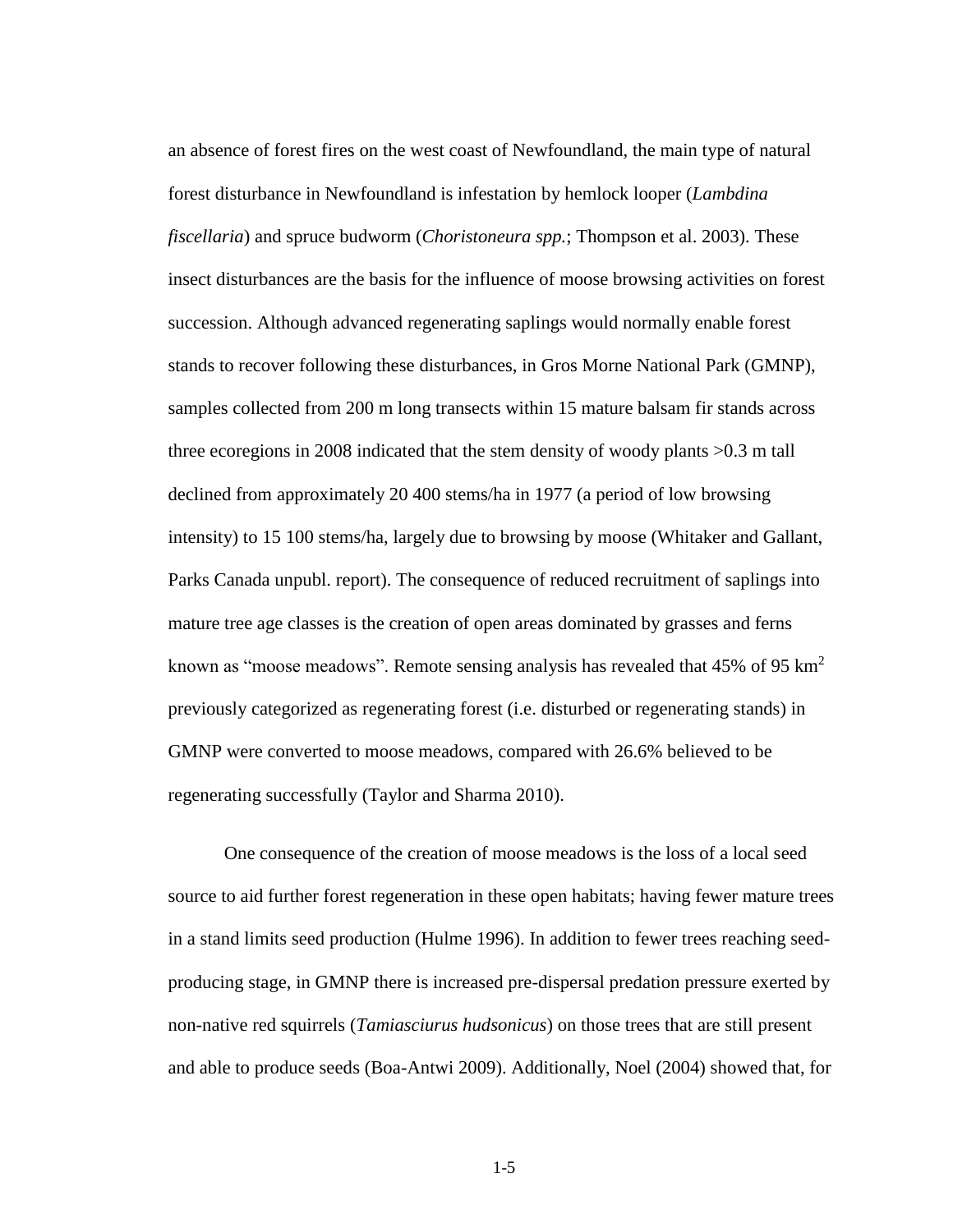those individuals that do become established, seedling mortality from non-native slugs and small mammals is also increased. Overall, degraded seedbed quality, limited sapling recruitment, and browsing by moose are causing drastic changes to the landscape in Newfoundland. It is predicted that with continued intense browsing pressure, area of forest cover in GMNP will decrease and grassland cover will increase (Zhu et al. 2010). Further, white birch (*Betula papyrifera*) and mountain maple (*Acer spicatum*) are expected to decrease under continued intense browsing. With hardwood trees such as white birch and maple comprising a low proportion of total stems in these overbrowsed systems, this leads to increased browse intensity on balsam fir (Connor et al. 2000).

Parks Canada considers a species to be hyper-abundant if its local density clearly exceeds the upper range of natural variability characteristic of the particular ecosystem, and it has a demonstrated impact on ecological integrity (Nugent et al. 2010). Based on this definition, moose in GMNP are considered hyper-abundant.

## <span id="page-11-0"></span>1.3. Bird survey techniques

A reliable survey method is required to assess how intense browsing and the amount of degraded habitat impacts bird distribution and abundance in the landscape. Point counts, a common technique used to survey birds, are a special case of the line transect survey. In point count surveys, an observer censuses birds present at a given site (Ralph et al. 1995). However, birds present are not always observed, which leads to biased estimates of bird distribution and abundance (MacKenzie et al. 2006). Distance from observer, singing rate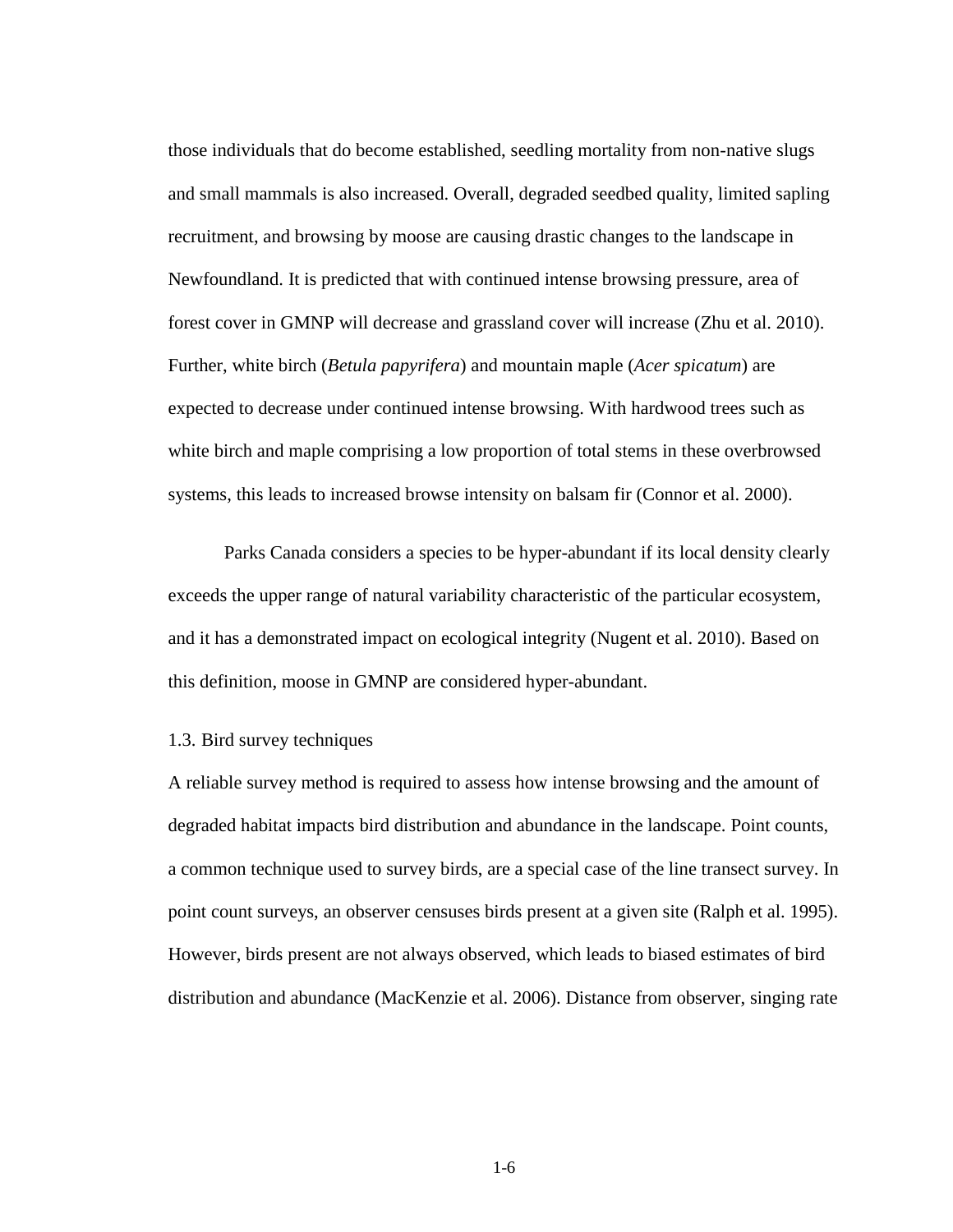and volume, weather and observer differences all influence whether a bird is detected (Alldredge et al. 2007).

Different survey protocols and data analysis methods have been developed to estimate and correct for imperfect detection rates. For example, distance sampling estimates detection probability as a function of distance from the observer, assuming that individuals 0 m from the observer are always detected while those further from the observer are less likely to be detected as the distance increases (Buckland 2001). Double observer methods use differential detections between two observers in a single point count to estimate the rate at which species present are not detected (Nichols et al. 2000). Similarly, using patterns of detection and non-detection across repeat visits has been employed to determine detection probabilities (MacKenzie et al. 2002). As an alternative to calculating detection rates, researchers have modified point count protocols to maximize detection rates through the broadcasting of vocalizations such as the mobbing calls of the black-capped chickadee (*Poecile atricapillus;* Turcotte and Desrochers 2002, Mitchell and Donovan 2008).

The black-capped chickadee, a year-round resident of boreal and temperate forests across North America, is known for its diverse vocalizations (Foote et al. 2010). Within its repertoire, chickadees use variations on the *chick-a-dee-dee-dee* call to alert conspecifics to the presence of possible threats (Templeton et al. 2005) and potentially to draw them together to mob the predator (Odum 1942; Lucas and Freeburg 2007). Heterospecific attraction to black-capped chickadee mobbing calls also has been noted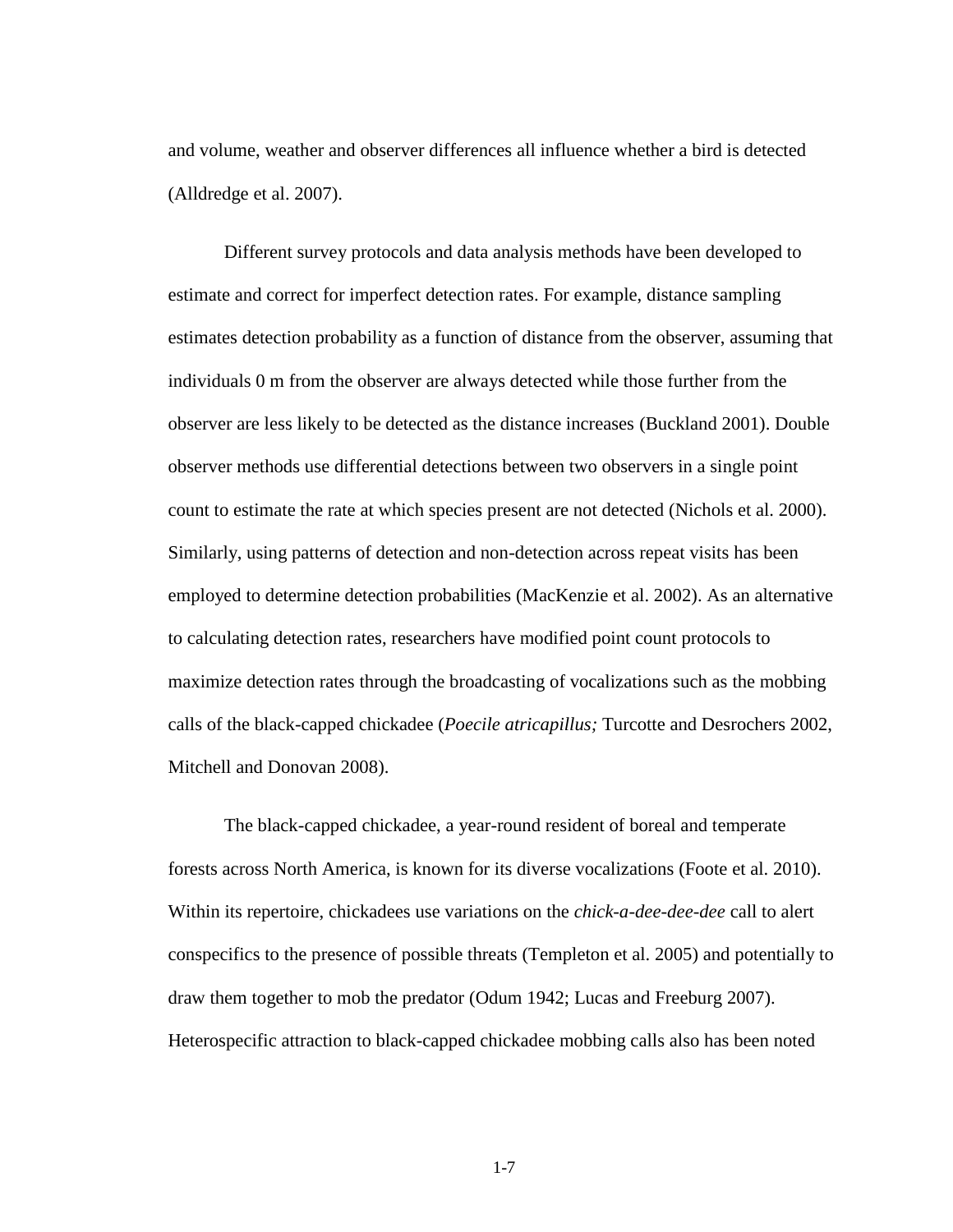for a variety of species (Hurd 1996; Desrochers and Hannon 1997). Therefore, researchers have attempted to exploit this response in an attempt to increase the rate at which observers detect birds during point count surveys by broadcasting chickadee mobbing call recordings during the point count. This approach has been successful for boreal forest birds during winter (Turcotte and Desrochers 2002) but had mixed results when tested on breeding birds in a temperate forest (Mitchell and Donovan 2008).

#### <span id="page-13-0"></span>1.4. Thesis objectives and outline

Modifications to habitat associated with the browsing activities of hyper-abundant moose are recognized as a major change to the forest landscape of GMNP (Connor et al. 2000, McLaren et al. 2004, Gosse et al. 2011); however, the cascade of effects on other wildlife affiliated with this altered landscape has not yet been investigated. I studied forest songbird communities present across a range of successional stages to assess the influence that moose-altered forest regeneration has on the abundance and diversity of those forest birds. To conduct this work, I used a modified point count technique that incorporated the use of chickadee mobbing calls broadcast as part of the protocol. In Chapter 2, I assess the value of this modified approach for censusing songbirds by comparing point count detection rates with and without the use of mobbing call playback. I then present data in Chapter 3 that quantify the relationship between songbird assemblages and moose-induced change at multiple spatial scales. This is followed by Chapter 4, where I summarize and discuss my overall findings.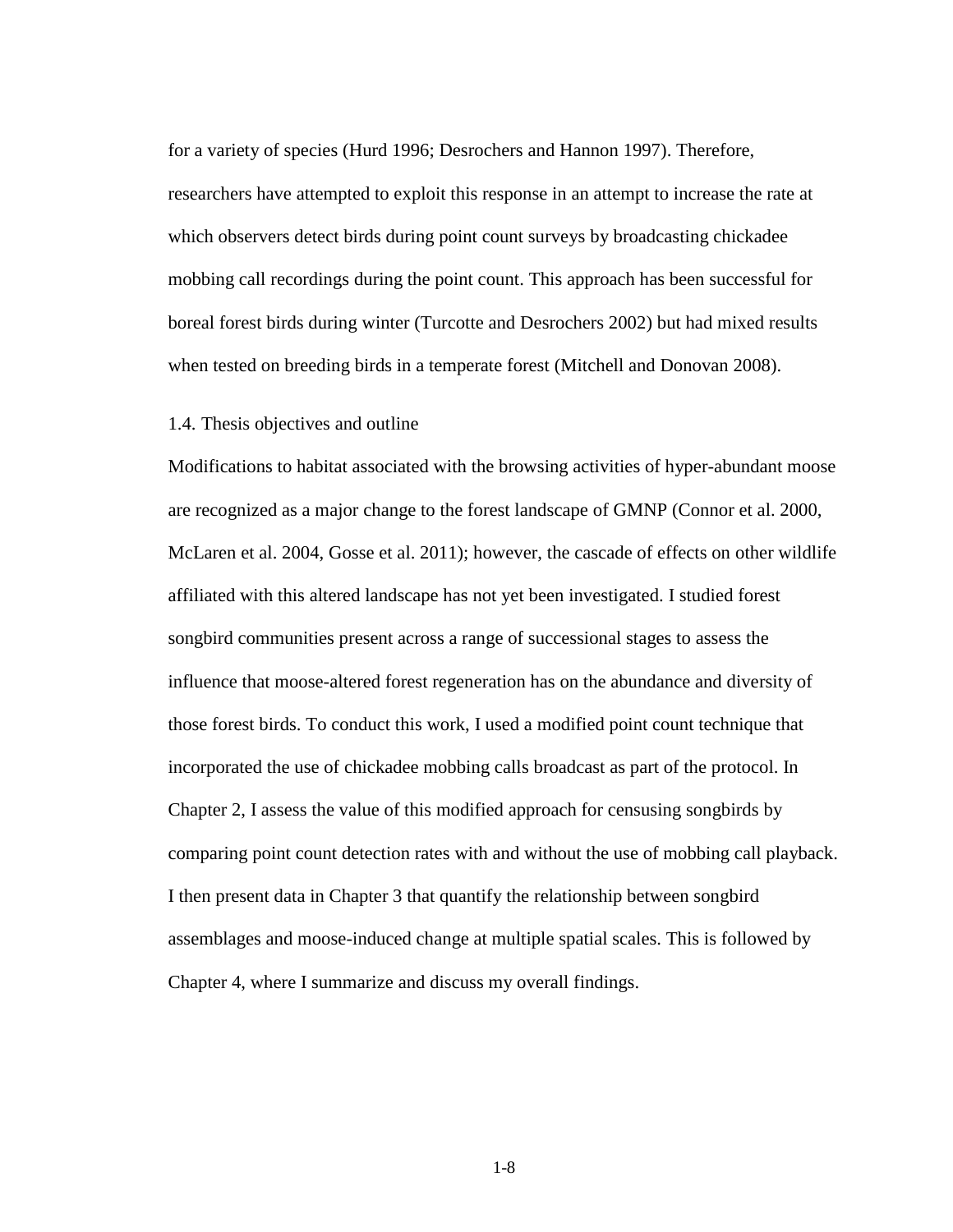#### <span id="page-14-0"></span>1.5. Co-authorship statement

I conducted this research independently but with input from Dr. Ian Warkentin, my graduate supervisor, and Dr. Darroch Whitaker, a member of my supervisory committee. I was responsible for initiating the study design in consultation with Drs. Warkentin and Whitaker and completed data collection with the assistance of three field technicians who were under my supervision: Etienne Cardinal, Jeff Siddall, and Simon Octavio Valdez.

I completed the data analyses and interpretation with guidance from Drs. Warkentin and Whitaker and wrote the manuscripts that constitute the chapters of this thesis. I revised the manuscripts included in this thesis (chapters  $2 \& 3$ ) based on the advice and comments of Drs. Warkentin and Whitaker (co-authors of those manuscripts), as well as comments provided by committee members and journal reviewers. The second chapter, Rae LF, Whitaker DM & Warkentin IG, Variable effect of chickadee mobbing call playback on detection probability of boreal forest birds, has been accepted for publication by the Journal of Field Ornithology. The third chapter, Rae LF, Whitaker DM & Warkentin IG, Multiscale impacts of forest degradation through browsing by hyperabundant moose (*Alces alces*) on songbird assemblages, has been published in the peerreviewed journal Diversity and Distributions (2014, 20:382-395). As such, there is some necessary repetition of material between the general introduction and manuscript chapters, and formatting differences among chapters which reflect the journal to which the manuscript was submitted.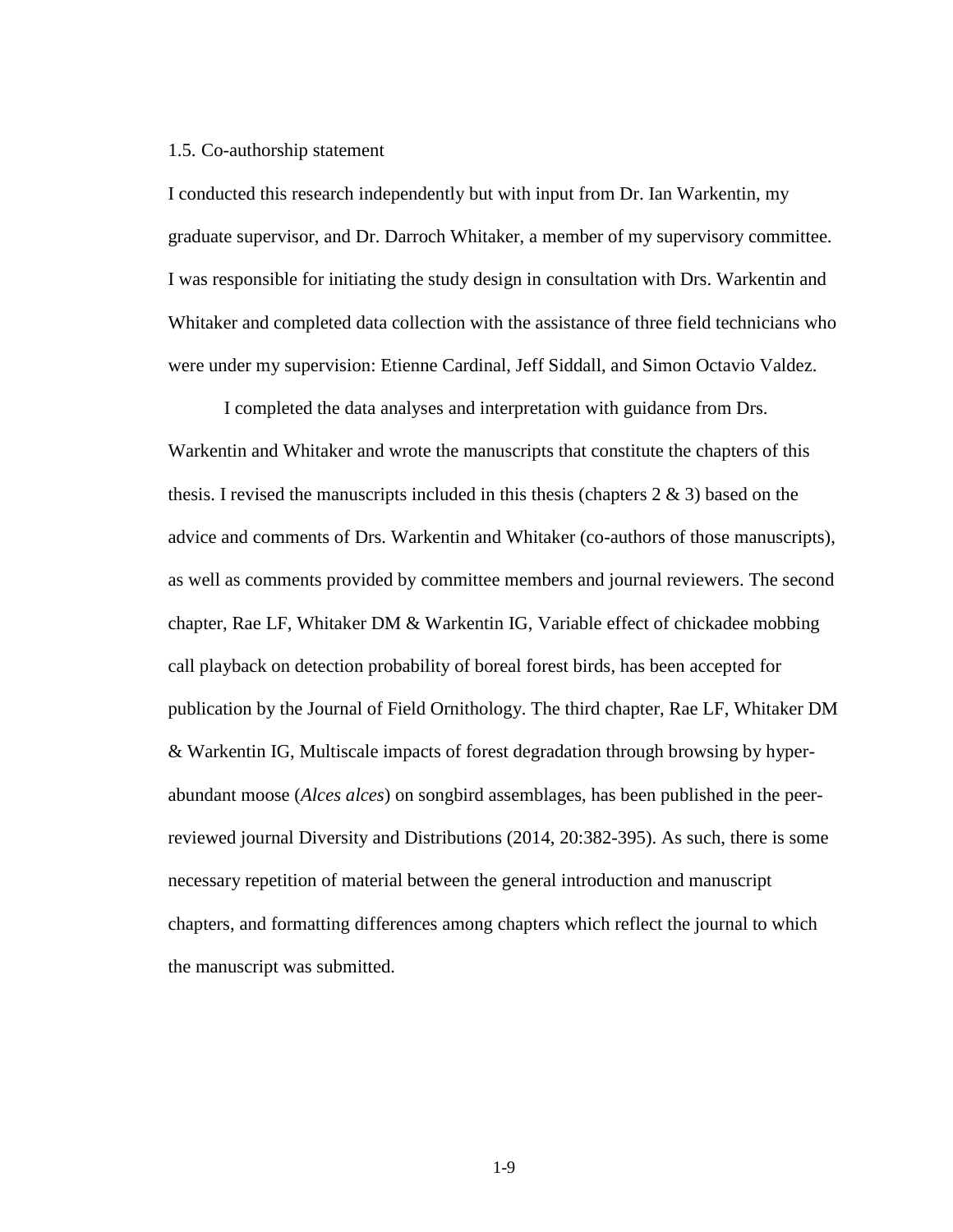# <span id="page-15-0"></span>1.6. References

- Alldredge, M.W., Simons, T.R., Pollock, K.H., 2007. Factors affecting aural detections of songbirds. Ecological Applications 17, 948–955.
- Allombert, S., Gaston, A.J., Martin, J., 2005. A natural experiment on the impact of overabundant deer on songbird populations. Biological Conservation 126, 1–13.
- Bailey, J.K., Whitman, T.G., 2003. Interactions among elk, aspen, galling sawflies and insectivorous birds. Oikos 101, 127–134.
- Berger, J., Stacey, P.B., Bellis, L., Johnson, M.P., 2001. A mammalian predator-prey imbalance: grizzly bear and wolf extinction affect avian neotropical migrants. Ecological Applications 11, 947–960.
- Bird Life International, 2004. State of the world's birds 2004: Indicators for our changing world. Bird Life International, Cambridge, UK.
- Buckland, S.T., 2001. Introduction to Distance Sampling: Estimating Abundance of Biological Populations. Oxford University Press, Oxford, UK.
- Casey, D., Hein, D., 1983. Effects of heavy browsing on a bird community in deciduous forest. The Journal of Wildlife Management 47, 829–836.
- Connor, K.J., Warren, B.B., Dilworth, T., Mahoney, S., Anions, D., 2000. Changes in structure of a boreal forest community following intense herbivory by moose. Alces 36, 111–132.
- Côté, S.D., Rooney, T.P., Tremblay, J., Dussault, C., Waller, D.M., 2004. Ecological impacts of deer overabundance. Annual Review of Ecology, Evolution, and Systematics 35, 113-147.
- DeCalesta, D.S., 1994. Effect of white-tailed deer on songbirds within managed forests in Pennsylvania. The Journal of Wildlife Management 58, 711–718.
- DeGraaf, R., Healy, W., Brooks, R., 1991. Effects of thinning and deer browsing on breeding birds in New England oak woodlands. Forest Ecology and Management 41, 179–191.
- Desrochers, A., Hannon, S.J., 1997. Gap crossing decisions by forest songbirds during the post-fledging period. Conservation Biology 11, 1204–1210.
- Feeley, K.J., Terborgh, J.W., 2006. Habitat fragmentation and effects of herbivore (howler monkey) abundances on bird species richness. Ecology 87, 144–150.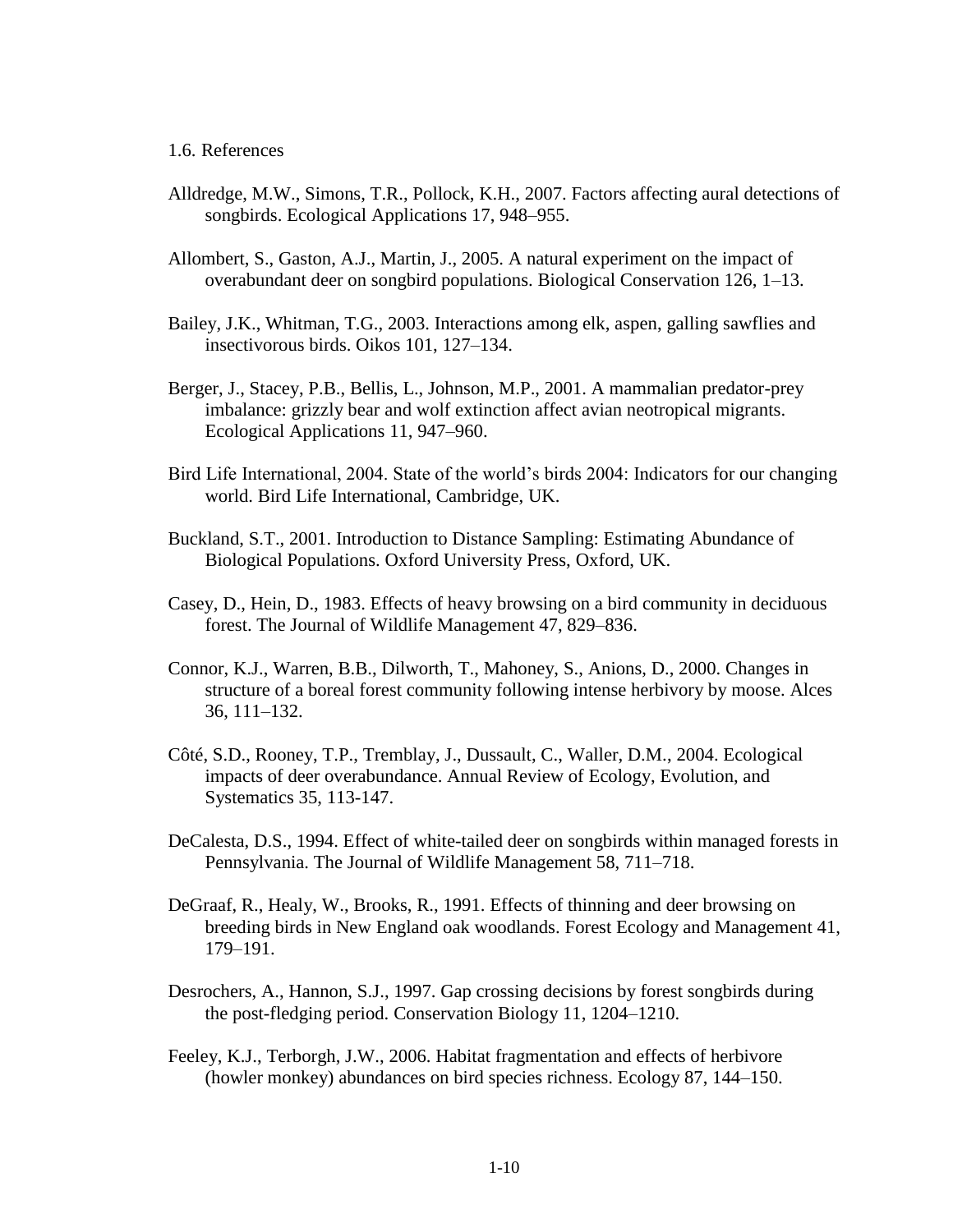- Foote, J., Mennill, D., Ratcliffe, L., Smith, S., 2010. Black-capped Chickadee (*Poecile atricapillus*), in: Poole, A. (Ed.), The Birds of North America Online. Cornell Lab of Ornithology, Ithaca, NY.
- Gill, R.M.A., Fuller, R.J., 2007. The effects of deer browsing on woodland structure and songbirds in lowland Britain. Ibis 149, 119–127.
- Gosse, J., Hermanutz, L., McLaren, B.E., Deering, P., Knight, T., 2011. Degradation of boreal forests by nonnative herbivores in Newfoundland's national parks: Recommendations for ecosystem restoration. Natural Areas Journal 31, 331–339.
- Hino, T., 2000. Bird community and vegetation structure in a forest with a high density of sika deer. Japanese Journal of Ornithology 48, 197–204.
- Hino, T., 2006. The impact of herbivory by deer on forest bird communities in Japan. Acta Zoologica Sinica 52, 684–686.
- Hulme, P.E. 1996. Herbivory, plant regeneration, and species coexistence. Journal of Ecology 84, 609-615.
- Hurd, C., 1996. Interspecific attraction to the mobbing calls of black-capped chickadees (*Parus atricapillus*). Behavioral Ecology and Sociobiology 38, 287–292.
- Leathwick, J., Hay, J., Fitzgerald, A., 1983. The influence of browsing by introduced mammals on the decline of North Island kokako. New Zealand Journal of Ecology 6, 55–70.
- MacKenzie, D.I., Nichols, J.D., Lachman, G.B., Droege, S., Royle, J.A., Langtimm, C.A., 2002. Estimating site occupancy rates when detection probabilities are less than one. Ecology 83, 2248–2255.
- MacKenzie, D.I., Nichols, J.D., Royle, J.A., Pollock, K.H., Bailey, L.L., Hines, J.E., 2006. Occupancy Estimation and Modeling: Inferring Patterns and Dynamics of Species Occurrence. Elsevier, Boston, MA.
- Martin, J., Allombert, S., Gaston, A.J., 2008. The effects of deer and squirrels on forest birds: community structure, population density, and reproduction, in: Gaston, A.J., Golumbia, T.E., Martin, J., Sharpe, S.T. (Eds.), Lessons from the Islands: Introduced Species and What They Tell Us About How Ecosystems Work. Canadian Wildlife Service, pp. 93–99.
- McLaren, B.E., Roberts, B.A., Lewis, K.P., 2004. Effects of overabundant moose on the Newfoundland landscape. Alces 40, 45–49.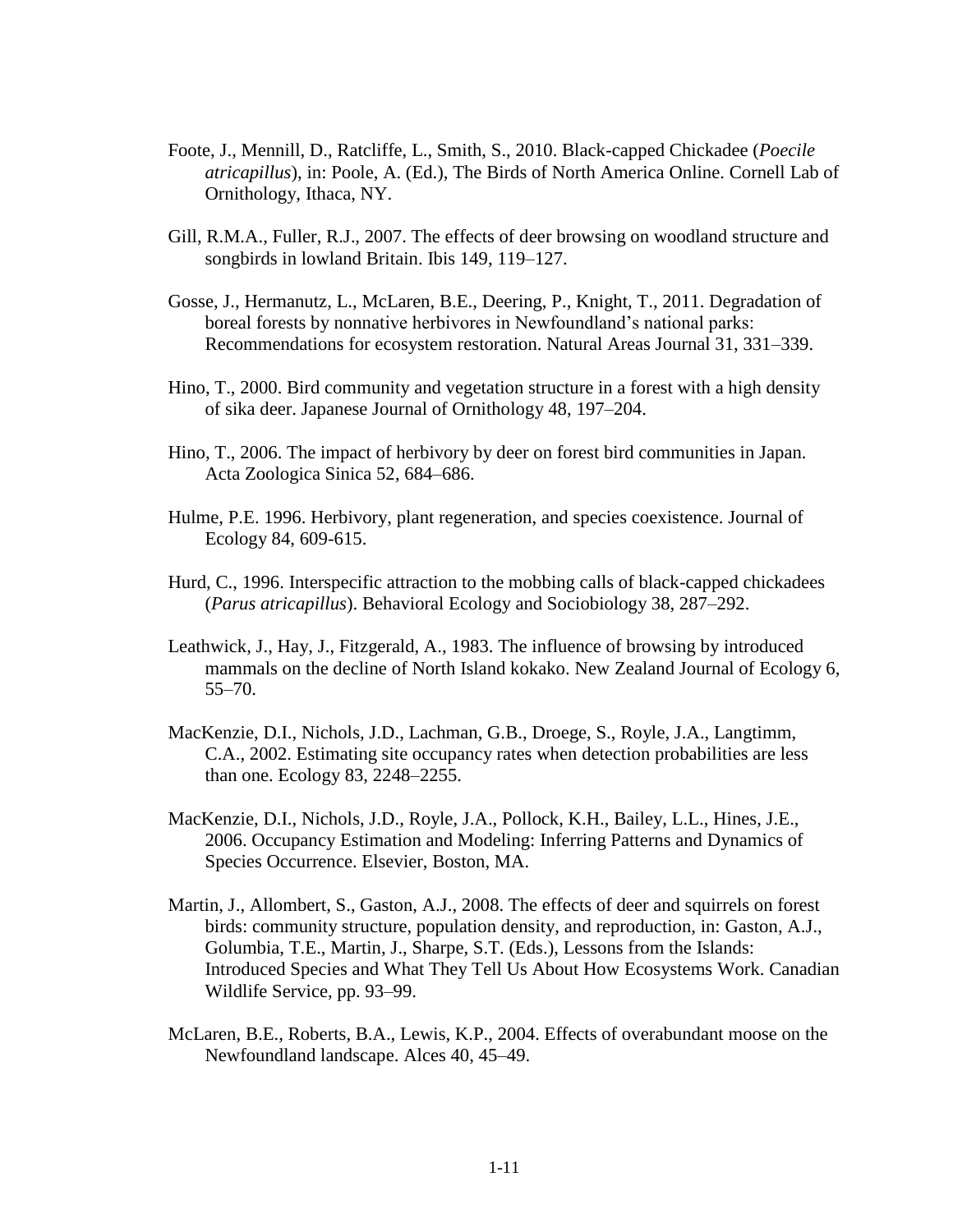- McShea, W.J., Rappole, J.H., 2000. Managing the abundance and diversity of breeding bird populations through manipulation of deer populations. Conservation Biology 14, 1161–1170.
- Mitchell, B.R., Donovan, T.M., 2008. Mob mentality: Effect of a mobbing playback on avian detection probabilities during point count surveys. The Open Ornithology Journal 1, 8–19.
- Nichols, J.D., Hines, J.E., Sauer, J.R., Fallon, F.W., Fallon, J.E., Heglund, P.J., 2000. A double-observer approach for estimating detection probability and abundance from point counts. The Auk 117, 393–408.
- Nugent, G., McShea, W.J., Parkes, J., Woodley, S., Waithaka, J., Moro, J., Gutierrez, R., Azorit, C., Guerrero, M., Flueck, W., Smith-Flueck, J., 2011. Policies and management of overabundant deer (native or exotic) in protected areas. Animal Production Science 51, 384–389.
- Odum, E.P., 1942. Annual cycle of the black-capped chickadee. The Auk 59, 499–531.
- Ogada, D.L., Gadd, M.E., Ostfeld, R.S., Young, T.P., Keesing, F., 2008. Impacts of large herbivorous mammals on bird diversity and abundance in an African savanna. Oecologia 156, 387–97.
- Pedersen, S., Nilsen, E.B., Andreassen, H.P., 2007. Moose winter browsing affects the breeding success of great tits. Écoscience 14, 499–506.
- Perrins, C.M., Overall, R., 2001. Effect of increasing numbers of deer on bird populations in Wytham Woods, central England. Forestry 74, 299–309.
- Ralph, C.J., Droege, S., Sauer, J., 1995. Managing and monitoring birds using point counts: standards and applications, in: Ralph, C.J., Sauer, J.R., Droege, S. (Eds.), Monitoring Bird Populations by Point Counts. General Technical Report PSW-GTR-149. U.S. Forest Service, Pacific Southwest Research Station. pp. 161–168.
- Rooney, T.P., 2001. Deer impacts on forest ecosystems: a North American perspective. Forestry 74, 201–208.
- Smith, K.M., Keeton, W.S., Donovan, T.M., Mitchell, B.R., 2008. Stand-level forest structure and avian habitat: scale dependencies in predicting occurrence in a heterogeneous forest. Forest Science 54, 36–46.
- Taylor, S., Sharma, R. 2010. Assessing the status of forest recovery in disturbance affected areas using SPOT 5 imagery in Gros Morne National Park. Gros Morne National Park, Parks Canada, Rocky Harbour, Newfoundland, Canada.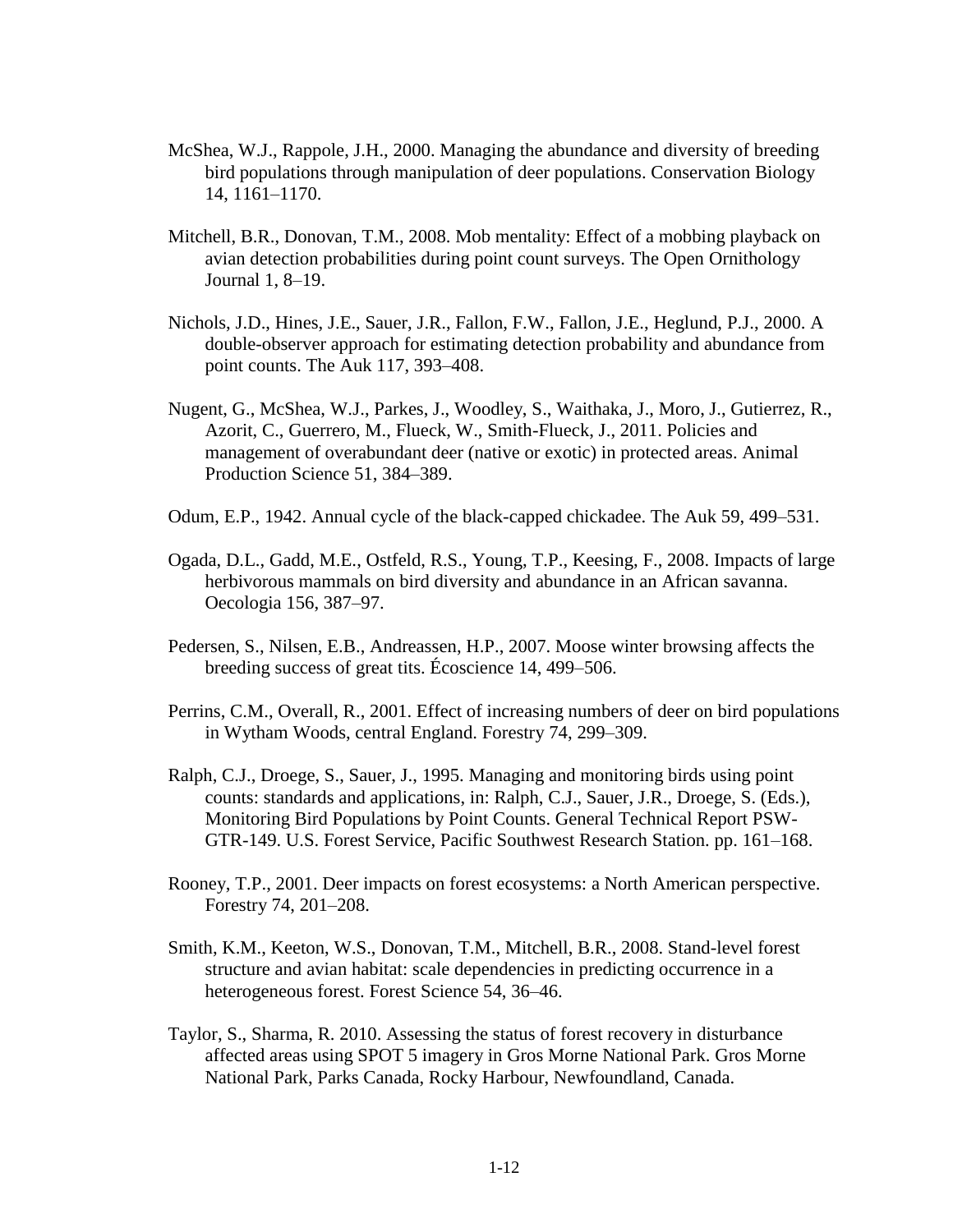- Templeton, C.N., Greene, E., Davis, K., 2005. Allometry of alarm calls: black-capped chickadees encode information about predator size. Science 308, 1934–1937.
- Turcotte, Y., Desrochers, A., 2002. Playbacks of mobbing calls of Black-capped Chickadees help estimate the abundance of forest birds in winter. Journal of Field Ornithology 73, 303–307.
- Van Wieren, S.E., Bakker, J.P., 2008. The Impact of Browsing and Grazing Herbivores on Biodiversity, in: Gordon, I.J., Herbert, H.T. Prins (Eds.) The Ecology of Browsing and Grazing. Springer, New York.
- van der Wal, R., Pearce, I., Brooker, R., Scott, D., Welch, D., Woodin, S., 2003. Interplay between nitrogen deposition and grazing causes habitat degradation. Ecology Letters 6, 141-146.
- Zager, P., Beecham, J., 2006. The role of American black and brown bears as predators on ungulates in North America. Ursus 17, 95-108.
- Zhu, X., Bourque, C.P-A., Taylor, S., Cox, R., Wentzell, C., 2010. Predicting the effects of woodcutting and moose browsing on forest development in Gros Morne National Park. The Forestry Chronicle 86, 178–192.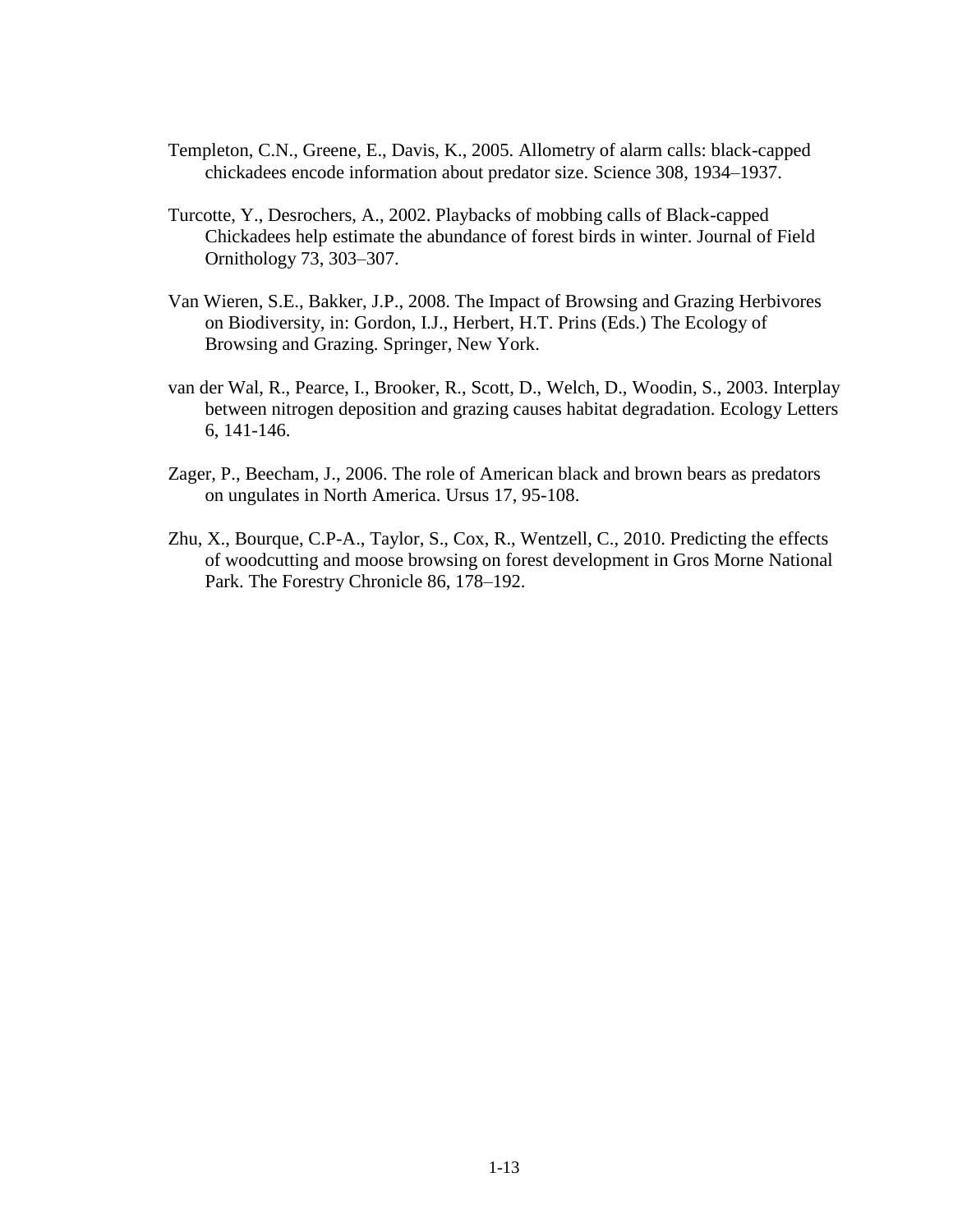<span id="page-19-0"></span>2. Variable influence of mobbing call playback broadcast on bird detection probability

# <span id="page-19-1"></span>2.1. Abstract

Modification of the point count survey method to include playback of songbird mobbing calls in an attempt to increase detection probabilities has met with mixed success. We compared detection probabilities for boreal forest songbirds using traditional point count methods and counts using broadcasts of the mobbing calls of Black-capped Chickadees (*Poecile atricapillus*) in an attempt to increase detection probability. We conducted 594 point counts during the 2010 breeding season in Newfoundland, Canada. Each point count consisted of an 8-min silent observation period followed by an 8-min broadcast of Black-capped Chickadee mobbing calls. Occupancy model results showed that response to playback broadcast varied across species, with detection probabilities higher for seven of 17 species during the silent portions of point counts and three species more likely to be detected during playback intervals. For all species, the number of visual detections increased during periods of playback and, averaged across species, individuals were  $>6$ times more likely to be seen during the playback period than during the silent period. Differences in detection probability among observers were apparent during both silent and playback periods. We suggest that using playback of chickadee mobbing calls during point count surveys of common boreal forest songbird species may be most beneficial when visual detection is important. However, playback may also be useful for speciesspecific surveys during periods when birds are less likely to be vocal or for studies of less common species with chronically low detection probabilities. A combined silent and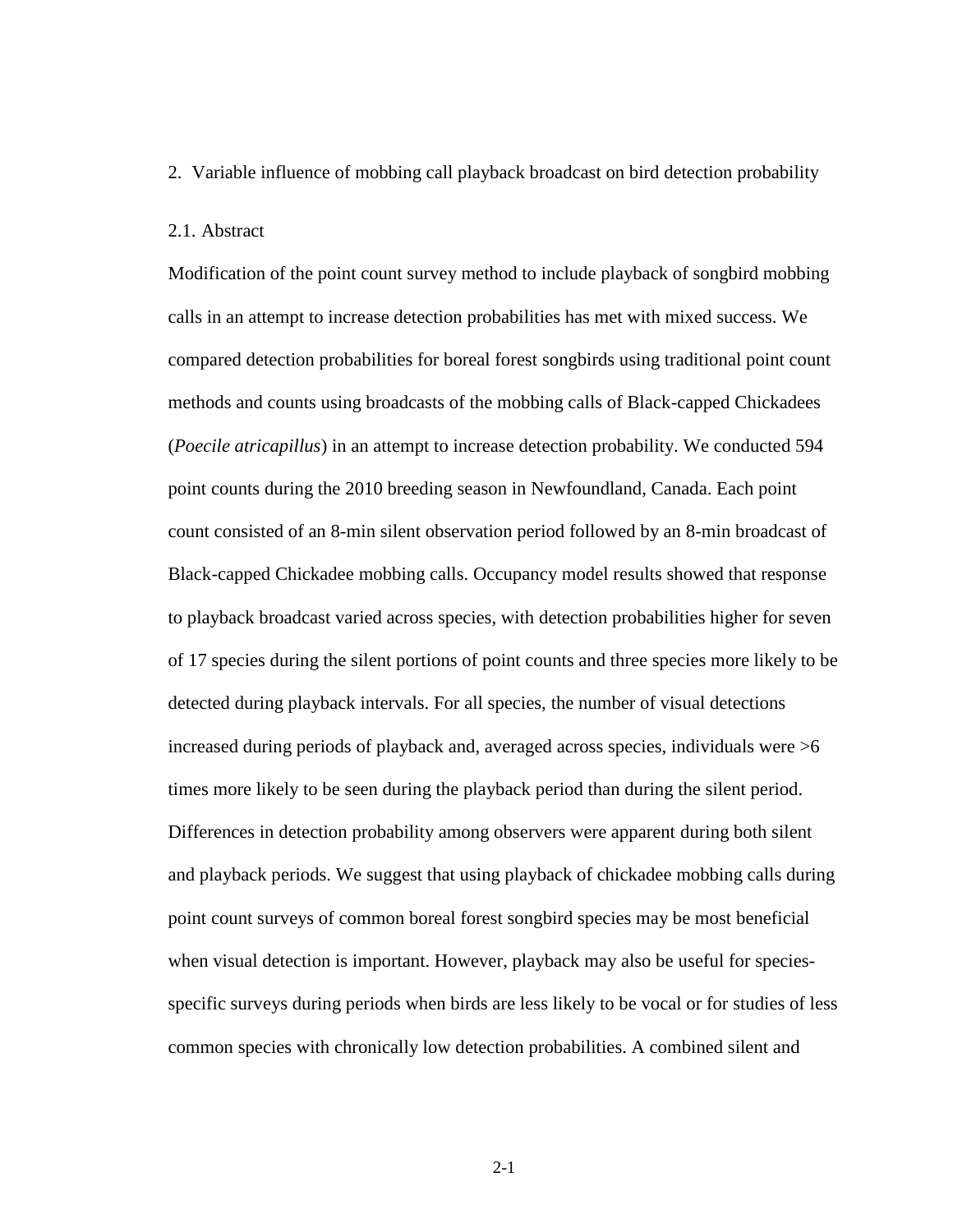playback approach could also be useful, although observer and species differences should be accounted for if comparing data across species or studies.

Keywords: Black-capped Chickadee (*Poecile atricapillus*), boreal forest, detectability, occupancy modeling, point count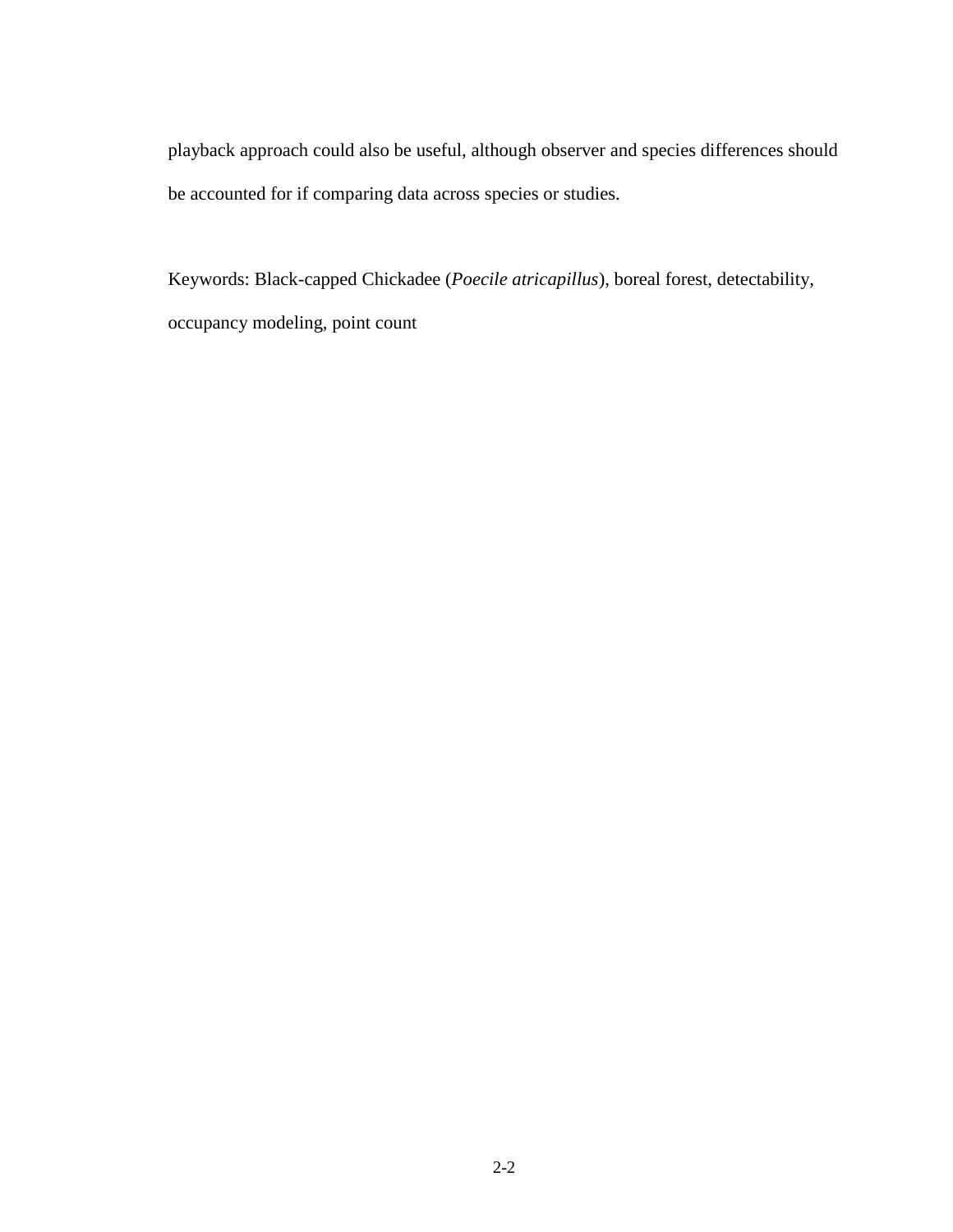# <span id="page-21-0"></span>2.2. Introduction

Birds are considered important indicators of ecosystem health because their diversity and varied requirements for habitat features that provide for nesting, foraging, and escape cover make them sensitive to a broad range of stressors (O'Connell et al. 2000, Hart et al. 2012, Rae et al. 2014). A prerequisite to using birds as indicators is a survey technique that accurately quantifies abundance or relative abundance and distribution. Commonly employed survey methods that provide density or abundance data include line transects (Burnham et al. 1980), territory mapping (Svensson 1979), and standardized mist-netting surveys (Peach et al. 1996). Line transects, of which point counts are a special case, are perhaps the most widely used technique because they allow relatively rapid assessment of birds in sampling areas of various sizes (Goetz et al. 2010, Millington et al. 2011). In general, point count surveys involve at least one observer taking a census of individuals seen or heard at the site of interest over a standardized time period (Ralph et al. 1995), but there is high variability in survey protocol depending on study-specific considerations and constraints.

A common criticism of the point count method is its tendency to underestimate abundance or occurrence due to imperfect detection of individuals present in the surveyed area (MacKenzie et al. 2002). This issue can be addressed by employing statistical methods to estimate rates of detection, such as occupancy modeling (MacKenzie et al. 2006), double observer surveys (Nichols et al. 2000), or distance sampling (Buckland 2001). These approaches aim to correct observed abundance based on detection rates and generate true population size, density, or occupancy estimates (Pollock et al. 2002). Point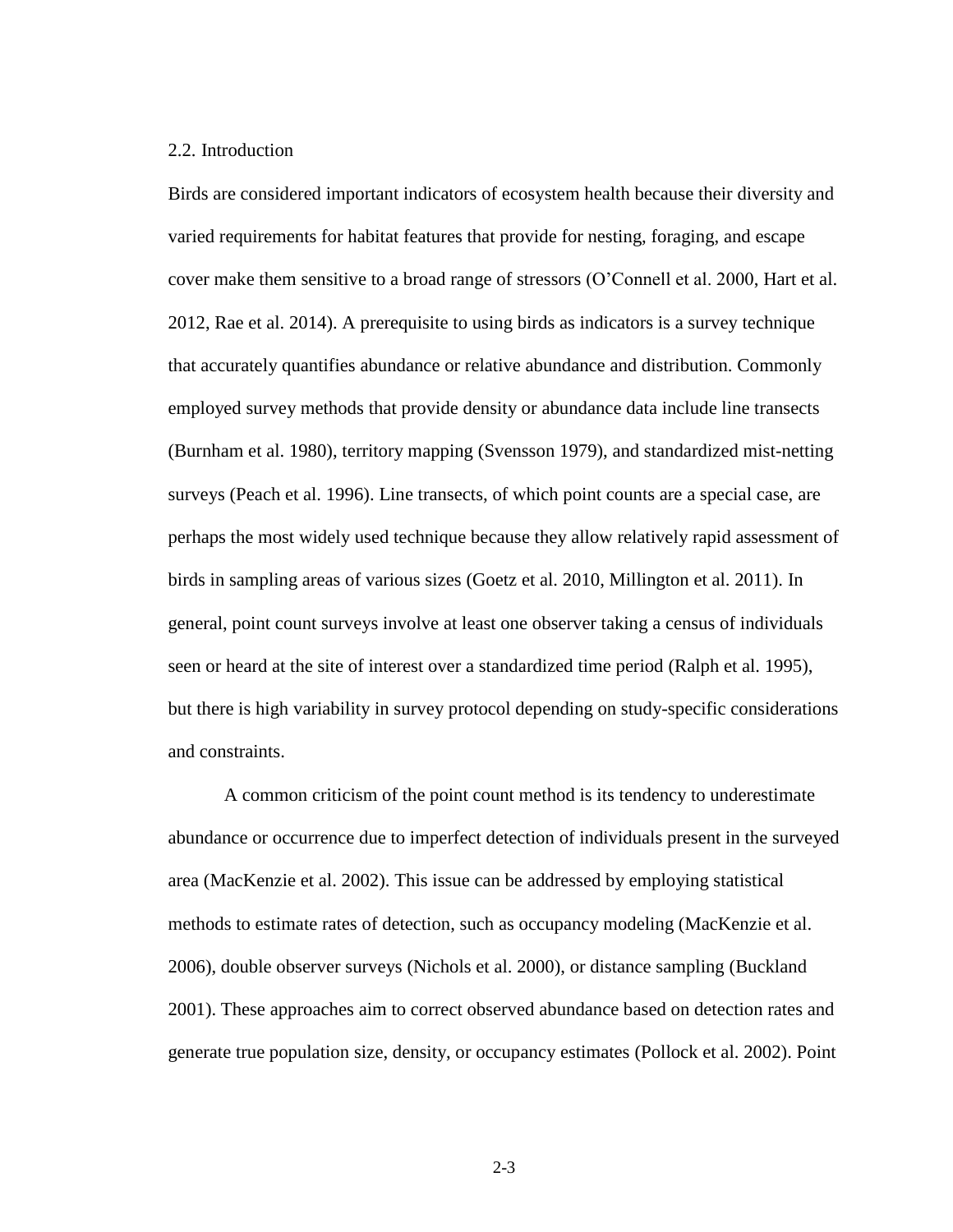count surveys have also been modified by some researchers to include playback of recorded bird songs or calls in an attempt to increase detection rates. Species-specific surveys of songbirds have taken advantage of response to playback of the target species' vocalizations with mixed success (Sliwa and Sherry 1992, Kubel and Yahner 2007, Jakob et al. 2010). Where a mixed species assemblage of birds is being surveyed, interspecific attraction to the calls of a single species may be exploited. For example, the predator mobbing call of Black-capped Chickadees (see Table 2-1 for scientific names of bird species) is often used for multi-species sampling because it attracts a variety of species (Hurd 1996). Broadcasting mobbing calls triggers a range of behaviors in responding birds, including joining in to produce mobbing calls, increased call rate, and movement towards the source of the call. Further, Betts et al. (2005) showed that, for two species of wood warblers, individuals will move up to 175 m, but not beyond territory boundaries, in response to broadcast of chickadee mobbing calls.

Chickadee mobbing calls can also increase visual detections of survey species (Gunn et al. 2000). Such observations potentially enable the resighting of marked individuals or confirmation of breeding activity through observation of behaviors such as mate guarding, carrying nesting material, or food to provision an incubating female or nestlings, strengthening links between species presence and reproductive success (Gunn et al. 2000). Although visual detections may be necessary for evidence of breeding, auditory detections are particularly important in dense vegetation where even birds attracted close to the observer may not be visible. Playbacks may influence auditory detections by encouraging a vocal or mobbing response. However, playbacks could also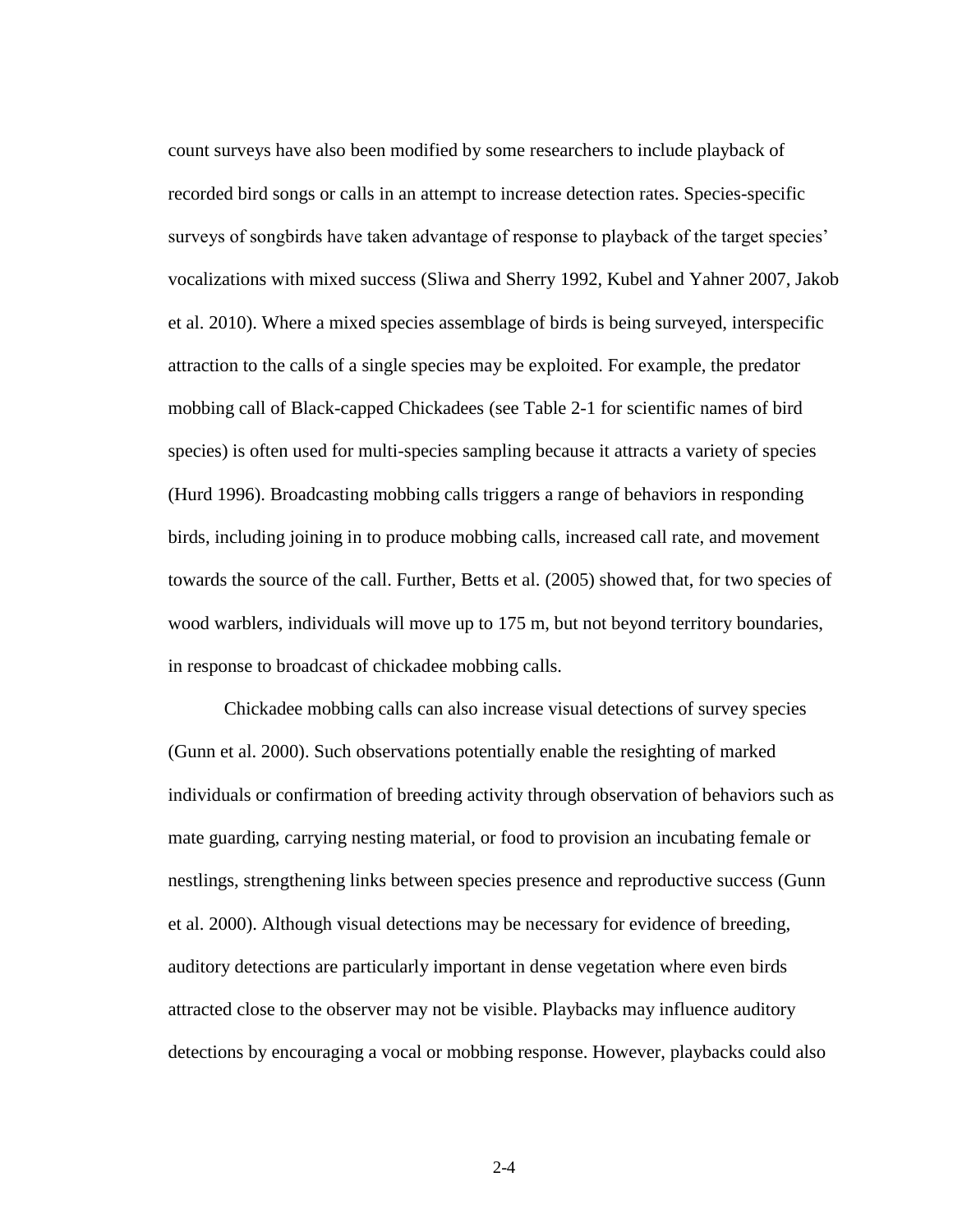decrease the detection of some birds through masking of vocalizations of birds with short or quiet songs and calls and because some species may become furtive on hearing mobbing calls, even if attracted to the sound source.

The generality of species attraction to Black-capped Chickadee mobbing calls suggested by Gunn et al. (2000) has been challenged by Mitchell and Donovan (2008), who found increased detection rates for 14 species, decreased rates for 20, and varied responses for seven species at a study site in Vermont. To further investigate responses to the broadcast of chickadee mobbing calls in a boreal forest context, we conducted point count surveys with silent and playback intervals to examine the hypothesis that playback broadcast during point counts consistently increases detection probability in widely separated parts of the range for a particular species. We took a mark-recapture approach to modeling occupancy which also allowed us to determine detection rates for each species while controlling for differences in detection rates across habitats.

<span id="page-23-0"></span>2.3. Methods

# <span id="page-23-1"></span>2.3.1. Study area

Research was conducted in Gros Morne National Park (GMNP; 1805 km<sup>2</sup>), on the west coast of insular Newfoundland, Canada (49˚29'N, 57˚40'W). Using ArcGIS 9.2 (ESRI 2008), we identified 3485 random points that met the following criteria: located in a forest stand at least 1 ha in size, >20 m from the edge of the stand, and >300 m from the nearest neighboring point (see Rae et al. 2014 for further details). Of the points that met these criteria, 607 were chosen for sampling based on accessibility by foot given the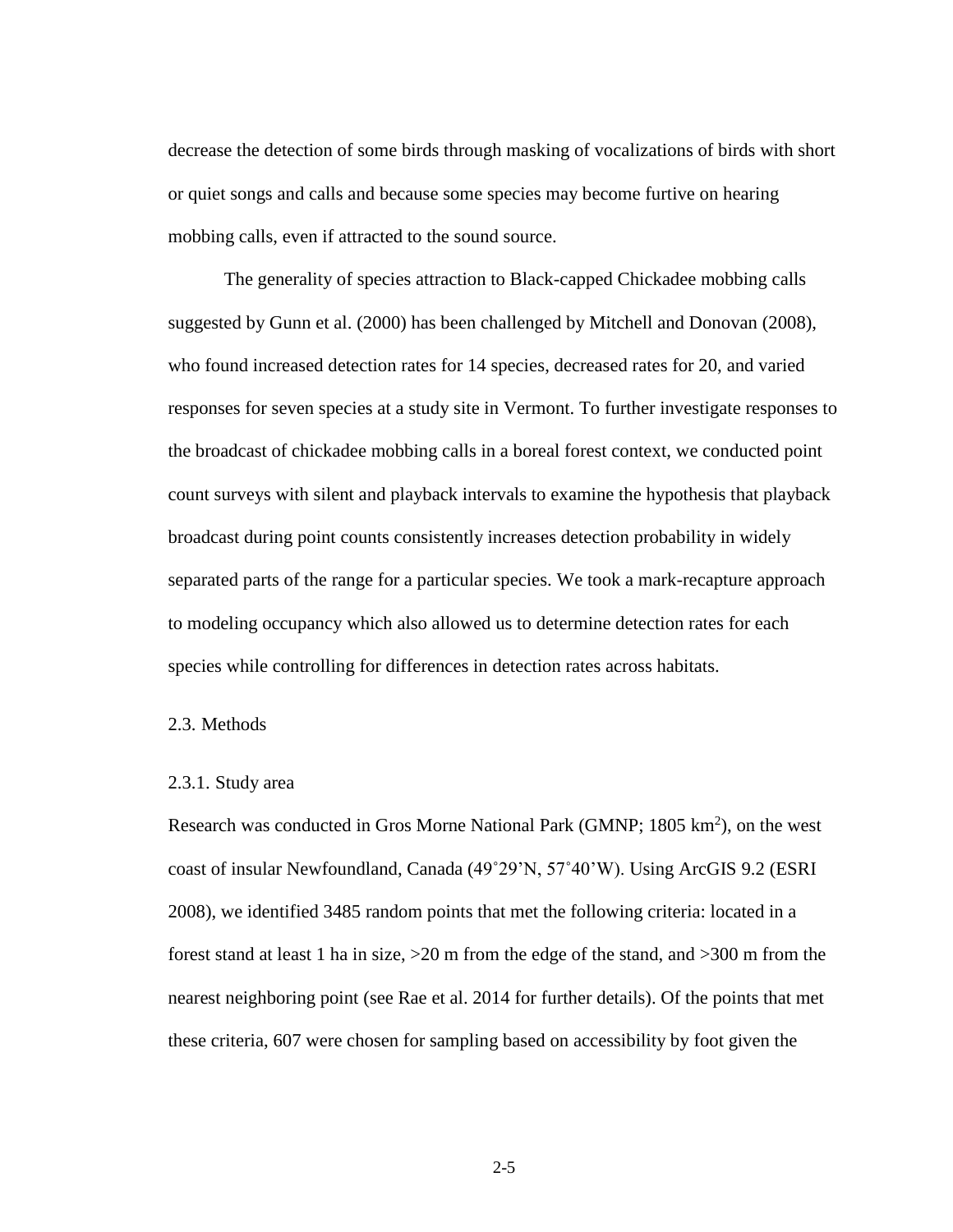constraints of topography and proximity to trail or roadway. Stands were dominated by balsam fir (*Abies balsamea*), with varying amounts of white birch (*Betula papyrifera*), white spruce (*Picea glauca*), and black spruce (*Picea mariana*) comprising <50% of canopy trees. Prior to sampling, each site was classified by forest type using the 1995 Forest Resource Inventory (FRI) for GMNP and similar numbers of regenerating, mature, and disturbed forest sites were visited. Regenerating stands were <20 years old and characterized by a high density of saplings <5 cm diameter at breast height (dbh) whereas mature stands of forest had experienced some natural thinning and had a lower density of stems, which were typically >5 cm dbh. Disturbed sites were formerly forested stands that failed to regenerate following insect kills or small-scale domestic forest harvest due to intense browsing pressure by moose (*Alces alces*; Gosse et al. 2011). These open areas, known as moose meadows, were typically 15 to 25 years post-disturbance and dominated by grasses, ferns, non-palatable woody shrubs, a low density of white spruce and mature white birch, and typically retained a large amount of coarse woody debris.

#### <span id="page-24-0"></span>2.3.2. Survey method

From 3 June to 8 July 2010, four trained observers conducted point counts of forest birds (Ralph et al. 1995). Points were each visited once and counts took place between 0.5 h before sunrise and 10:30 NST. Surveys were not conducted during periods of rain or high wind ( $> 25$  km/hr). Each count consisted of four contiguous 2-min silent listening intervals followed by four 2-min intervals of Black-capped Chickadee predator mobbing calls broadcast using Foxpro FX3 game callers (Foxpro, Lewistown, PA). The game callers have two speakers that broadcast in opposite directions. During the survey, game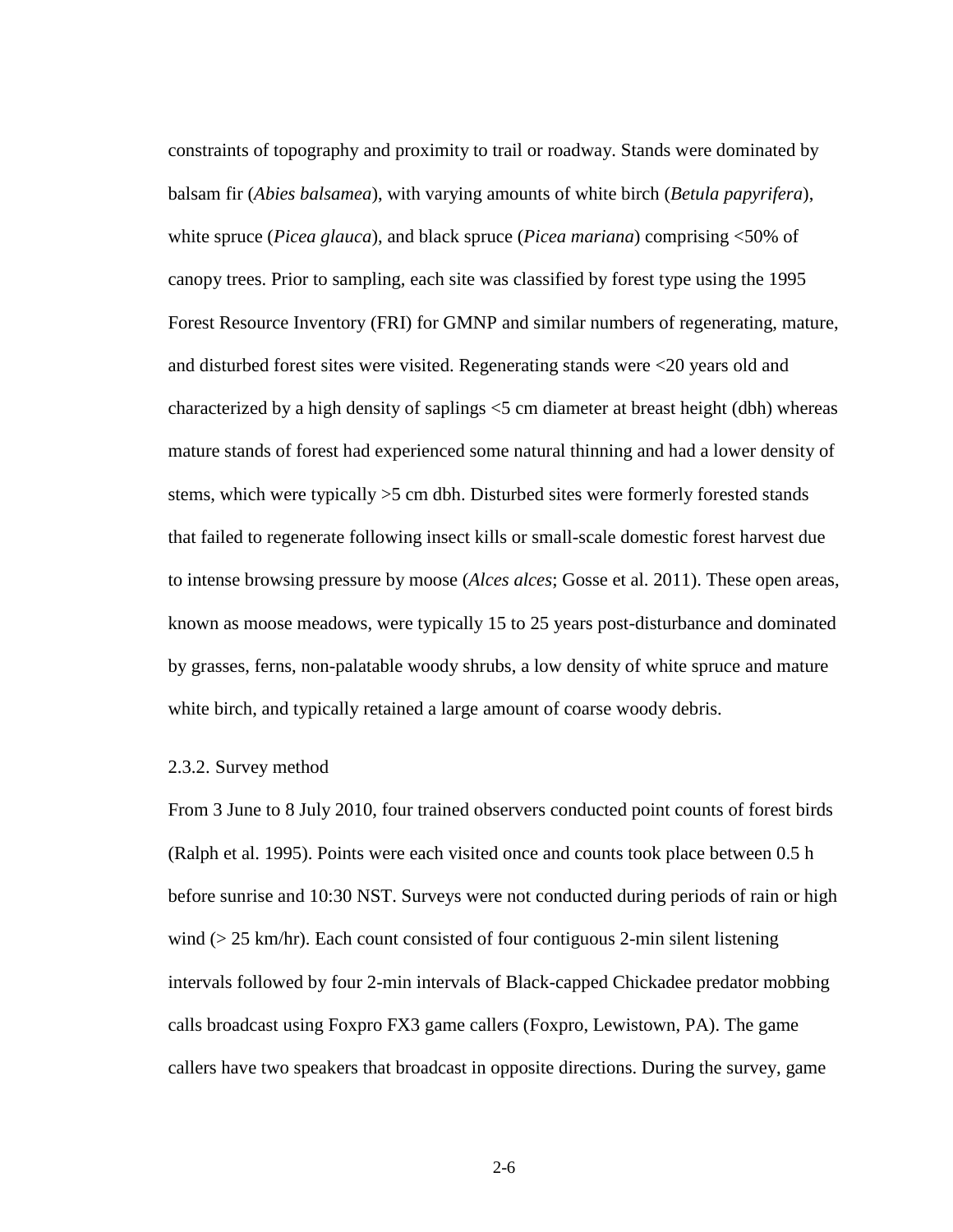callers were placed on the ground  $\sim$ 2 m from the observer. The volume control was set to the same level for each survey, and at this level the average volume measured every 0.1 s for 38 s at 1 m from the caller was 81.5 dB and average peak volume per 0.1 s was 92.7 dB. The recording was made during spring 1997 at Riley Brook, New Brunswick, by presenting a group of chickadees with a taxidermic mount of a Northern Saw-whet Owl (*Aegolius acadicus*) and included at least three individuals producing emphatic mobbing calls with 3 to 15 "dee" notes, indicative of response to small predators (Templeton et al. 2005). Black-capped Chickadees are found in boreal and temperate forests across North America (Foote et al. 2010) and abundant in our study area. A count of all birds detected was recorded for each 2-min interval, as well as the type of observation (i.e., auditory or visual) when a bird was first detected during that interval. Where necessary, habitat for a point was reclassified based on visual assessment of vegetation within 50 m of the point count center to correct for any errors in the initial classification made using the 1995 FRI map. We classified habitat as open or closed canopy forest, or non-forest (formerly forested habitat that failed to regenerate to its former state).

#### <span id="page-25-0"></span>2.3.3. Data analysis

For each species detected at >25% of survey points, we built a set of occupancy models to compare detection probabilities between silent and playback point count intervals (MacKenzie et al. 2006). Analyses were based on 4-occasion occupancy models. Because the raw point count surveys consisted of eight intervals, consecutive pairs of 2-min intervals for each treatment type were combined to create four 4-min intervals: A, B, C, and D (i.e., original silent intervals 1 and 2 were combined, as were silent intervals 3 and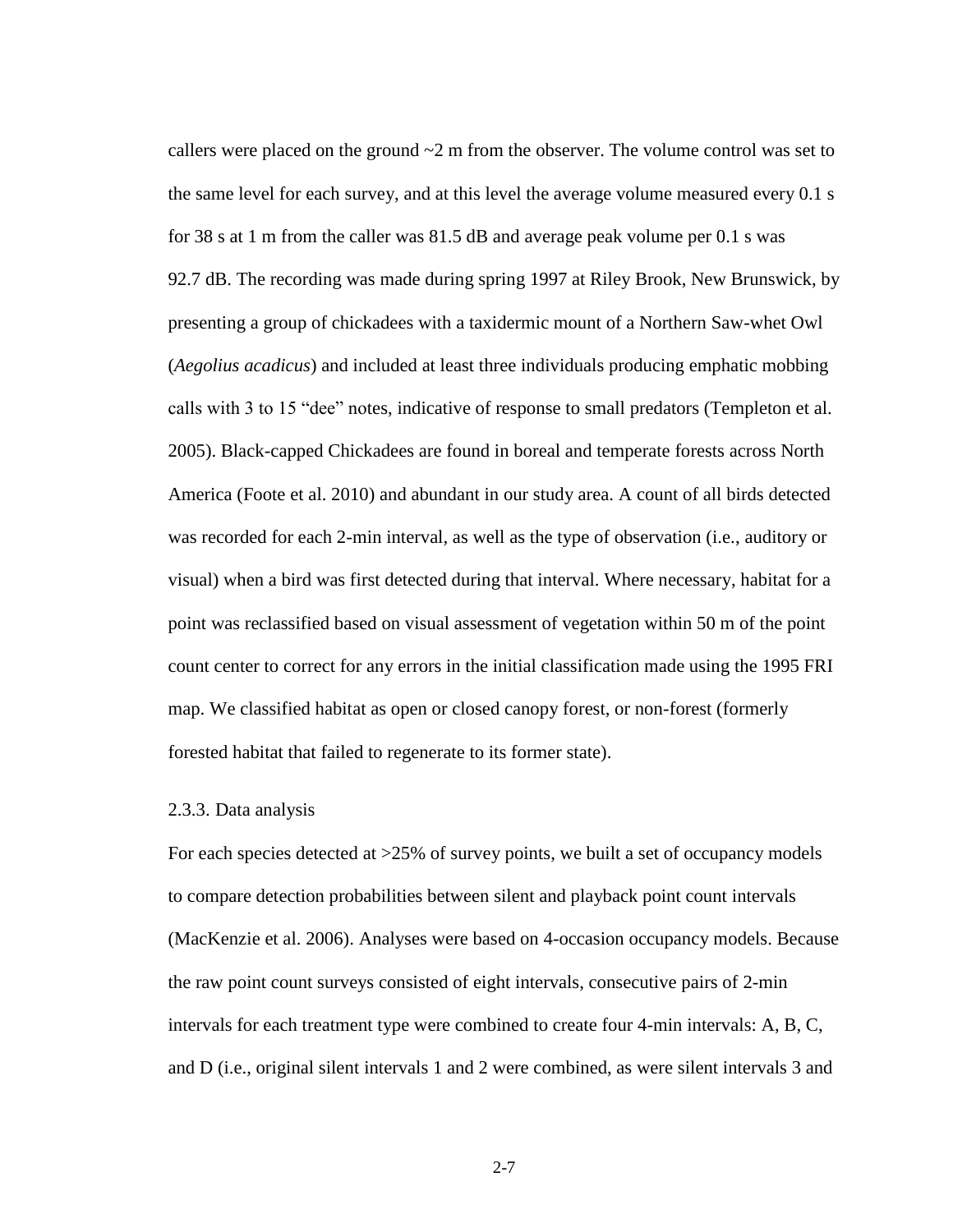4, and so on for all playback intervals, creating four 4-min intervals or occasions); the highest number of observations for a species within each original pair of 2-min intervals was retained for inclusion in the model to represent the count for each combined interval. These models, similar to closed-population mark-recapture models, use maximum likelihood to estimate both the probability of site occupancy  $(\psi)$  and the probability of species detection at a site, given that it is present (*p*) (pg. 94 of Mackenzie et al. 2006). We built models to represent competing hypotheses to describe the influence of point count treatment (silent versus playback) and habitat (open or closed canopy, and nonforest) on detection probability (Table 2-2; Mitchell and Donovan 2008). We fixed detection probabilities for intervals A and B, and C and D to be equal to reduce the number of estimated parameters for silent and playback portions from two to one for each period. Detection of an individual during the playback period may have been influenced by whether it was observed during previous intervals. While we did not test for this directly, our results are not indicative of a bias in favour of increased detections during the playback portion due to previous detections. Given the flight speeds of songbirds (25– 50 km/h; e.g., Evans and Drickamer 1994), responsive birds within the audible range of the broadcasts would have been able to travel to the survey point well within these time periods. Detection rates are expected to vary across habitat types (Bibby and Buckland 1987, McShea and Rappole 1997), so we included the site habitat factor variable to test this idea in a playback context and to control for differences in occupancy throughout the study area to meet a model assumption that occupancy is equal across all sites. We did not include observation type (i.e., auditory or visual) because initial visual contact data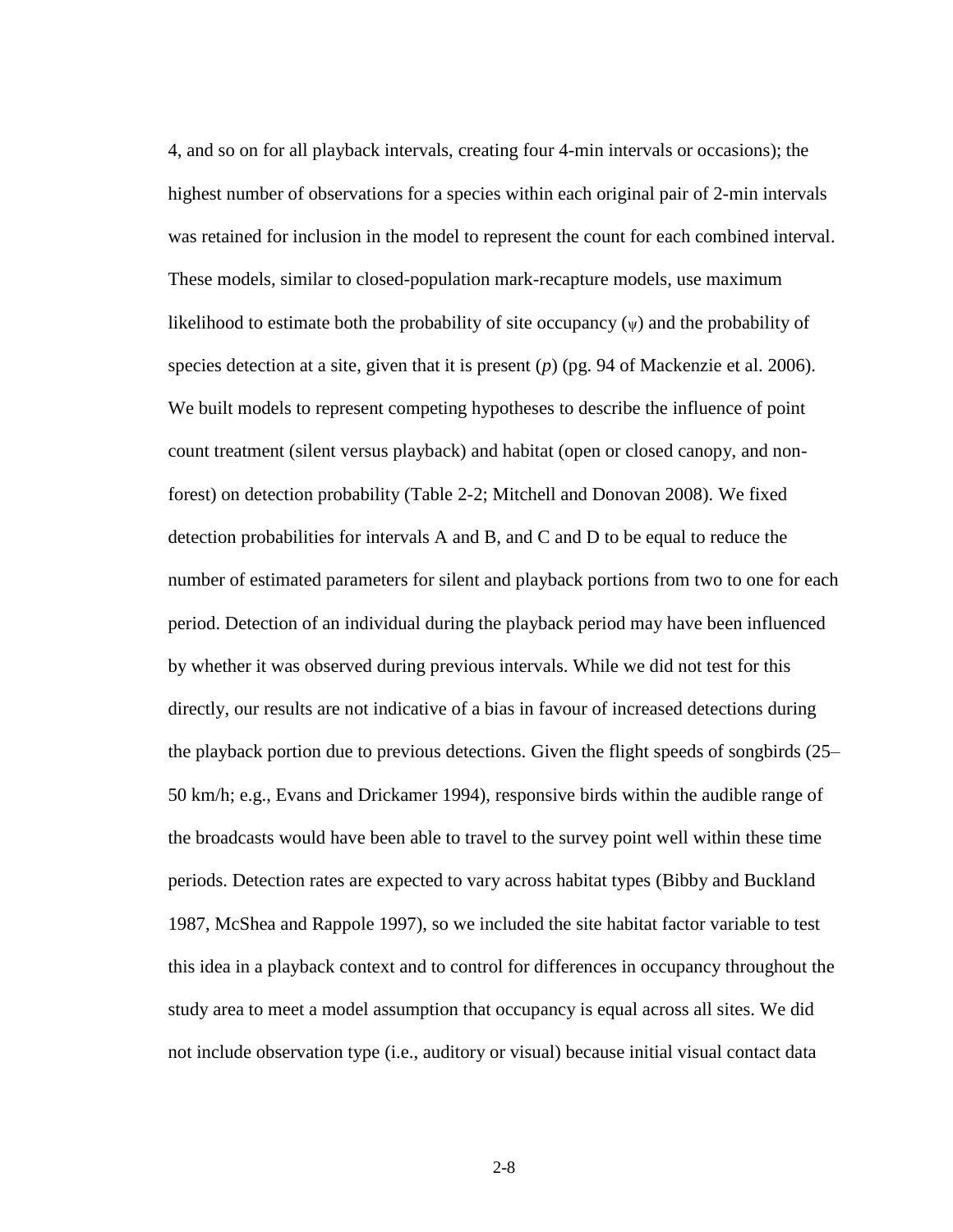were too sparse. We did, however, make qualitative comparisons between auditory and visual detections based on mean values for each interval type. Because observer differences may affect detection probability during traditional point count surveys (Alldredge et al. 2007), we also built models to include observer (model 7; Table 2-2), as well as interactions between observer and point count treatment (full interaction: model 10; partial interactions: models 8 and 9; Table 2-2). Testing for observer effects was not part of the original study design, so observer models were added to the original set of models as a separate *post-hoc* analysis.

We used an information theoretic framework to compare the set of models for each species (Burnham and Anderson 2002). Models were ranked based on Akaike's Information Criterion corrected for small sample sizes (AIC<sub>c</sub>), a measure of model likelihood that is penalized based on increasing model complexity (i.e., number of parameters estimated). The lowest  $AIC<sub>c</sub>$  value indicates the most parsimonious model. The numerical difference between a given model and the most parsimonious model in the set ( $\Delta AIC_c$ ), along with Akaike weight ( $\omega_i$ ), indicates relative support for a given model. We used a limit of  $\Delta AIC_c < 2$  for reporting of top model results, which is a commonly used threshold that includes only those models for which there is reasonable support (Burnham and Anderson 2002). However, we used model averaging, where weighted average parameter estimates are calculated across all models based on the individual model weights  $(\omega_i)$ , in our reporting of detection and occupancy rates (Burnham and Anderson 2002). All analyses were carried out using program MARK (v. 6.1; White and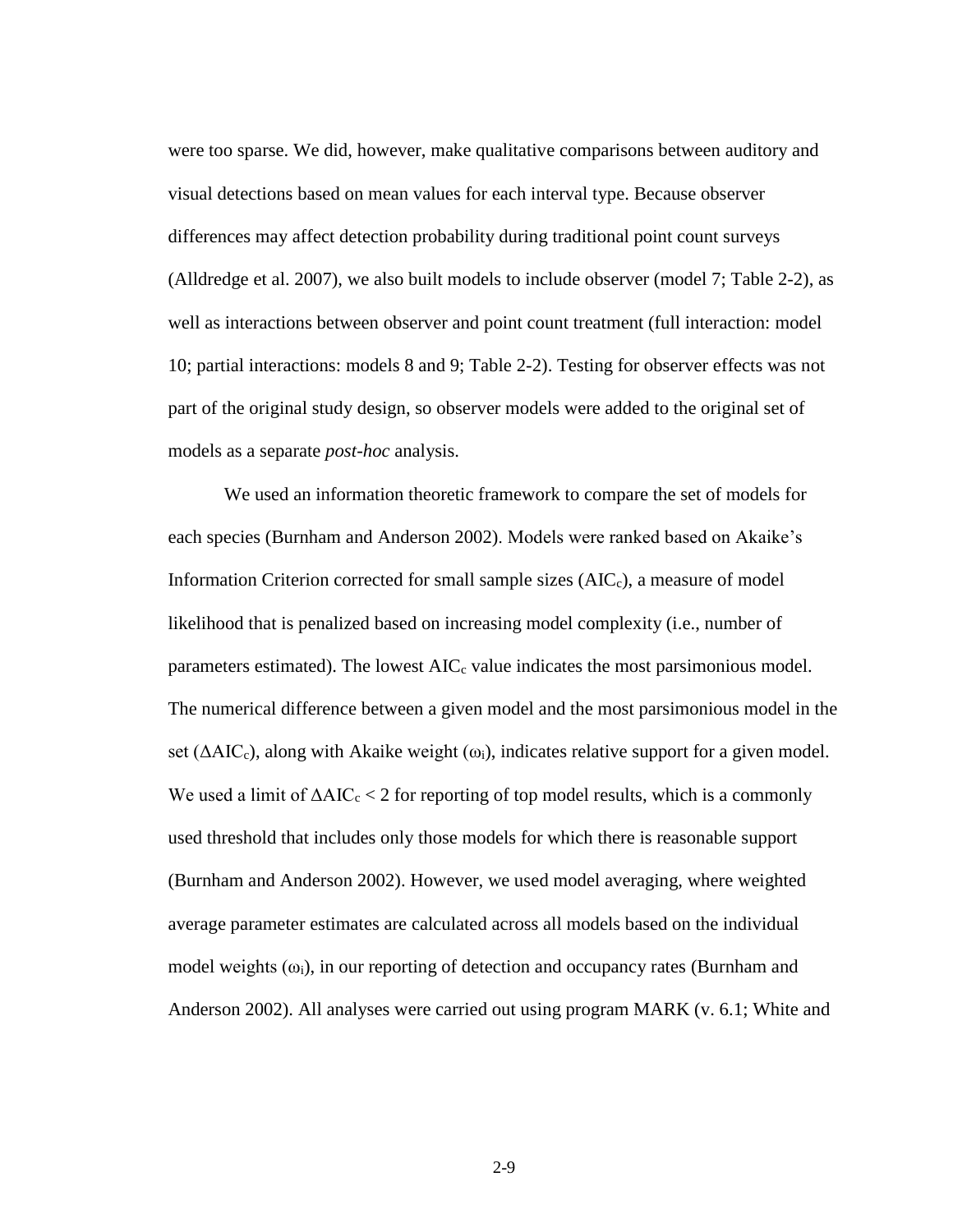Burnham 1999) via package RMark (v. 2.1.3; Laake and Rexstad 2008) for R (v. 2.13.1; R Development Core Team 2004).

## <span id="page-28-0"></span>2.4. Results

We observed 65 bird species across the 607 points sampled, with 17 species present at >25% of sites; these most common species were included in the occupancy modelling process (Table 2-3). Because of technical problems during 13 surveys, only 594 sites were included in occupancy models. Estimated occupancy probabilities ranged from 0.08 (Mourning Warblers in closed-canopy forest) to 0.98 (White-throated Sparrows in nonforest habitat), and detection probabilities from 0.19 (Boreal Chickadees during playback period) to 0.94 (White-throated Sparrows during silent period).

The influence of playbacks and habitat on detectability of the 17 most common species in our sample was highly varied. For five species, the only model identified in the top model set  $(\Delta AIC_c < 2)$  was that reflecting the influence of playback on detectability (model 5; Table 2-3). For three species, detectability was higher during silent periods (American Robins, Fox Sparrows, and Hermit Thrushes; Fig. 2-1) whereas detectability during silent periods was lower for two other species (Black-and-white Warblers and Black-capped Chickadees; Fig. 2-1).

With the exception of White-throated Sparrows (see below), model sets for the remaining 12 species reflected a more complex interacting influence of treatment and habitat on detectability (Table 2-3). The null model, reflecting no impact of treatment or habitat (model 1), was included in the set of best models for three species (Goldencrowned Kinglets, Mourning Warblers, and Yellow-rumped Warblers), indicating little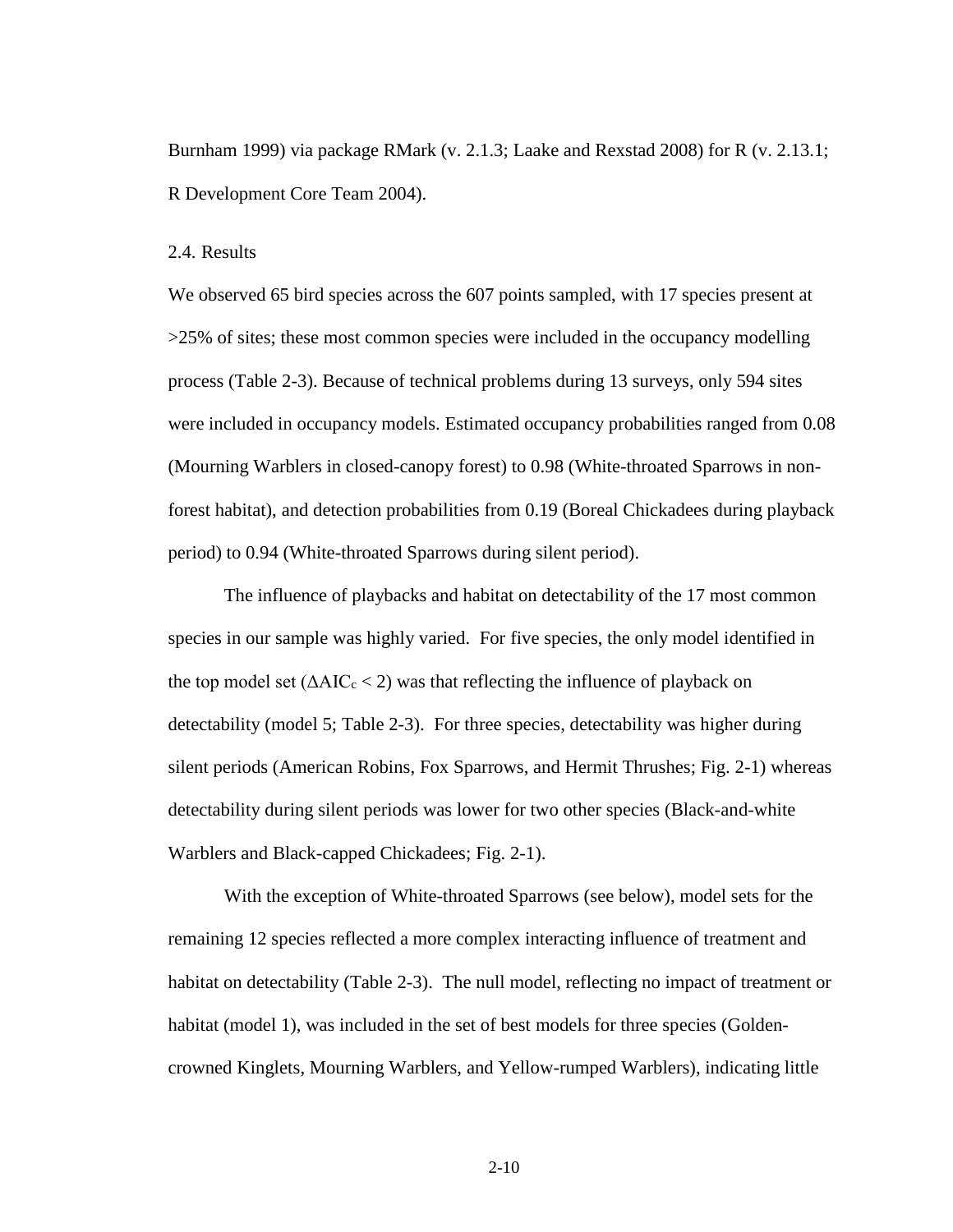influence of chickadee mobbing call playback or habitat on detection probability (Table 2-3). However, in all three cases, the null model was the weakest of those included in the top model set, with one or more other models providing stronger explanations for the patterns exhibited. Similarly, the model reflecting an effect of habitat on detectability (model 2) was included among the two to five models in the top model set for three species. It was the best model (Table 2-3) for Magnolia Warblers (detections lowest in non-forests) and Yellow-rumped Warblers (detections lowest in open canopy forest), and the second-highest value for Golden-crowned Kinglets (lowest detections in non-forest).

We found support for models with interactions between treatment and habitat for all species except Mourning Warblers and the five species listed above that were influenced solely by treatment. However, top model sets for another nine species also included the treatment-only model (model 5; Table 2-3). Five of these latter nine species clearly had higher detection probabilities during silent periods (Black-throated Green Warblers, Northern Waterthrushes, Ruby-crowned Kinglets, Swainson's Thrushes, and Yellow-bellied Flycatchers), whereas Boreal Chickadees were more likely to be detected during playback (Fig. 2-1). For the remaining species (Golden-crowned Kinglets, Mourning Warblers, and Yellow-rumped Warblers), we found no clear difference in detection probability between treatment periods based on graphical assessment of modelaveraged parameter estimates (Fig. 2-1).

Evidence of an interaction effect was demonstrated by the presence of models 3, 4, or 6 in the model set. White-throated Sparrows were the only species where detectability was modified by habitat uniquely for each treatment (only model 6 in top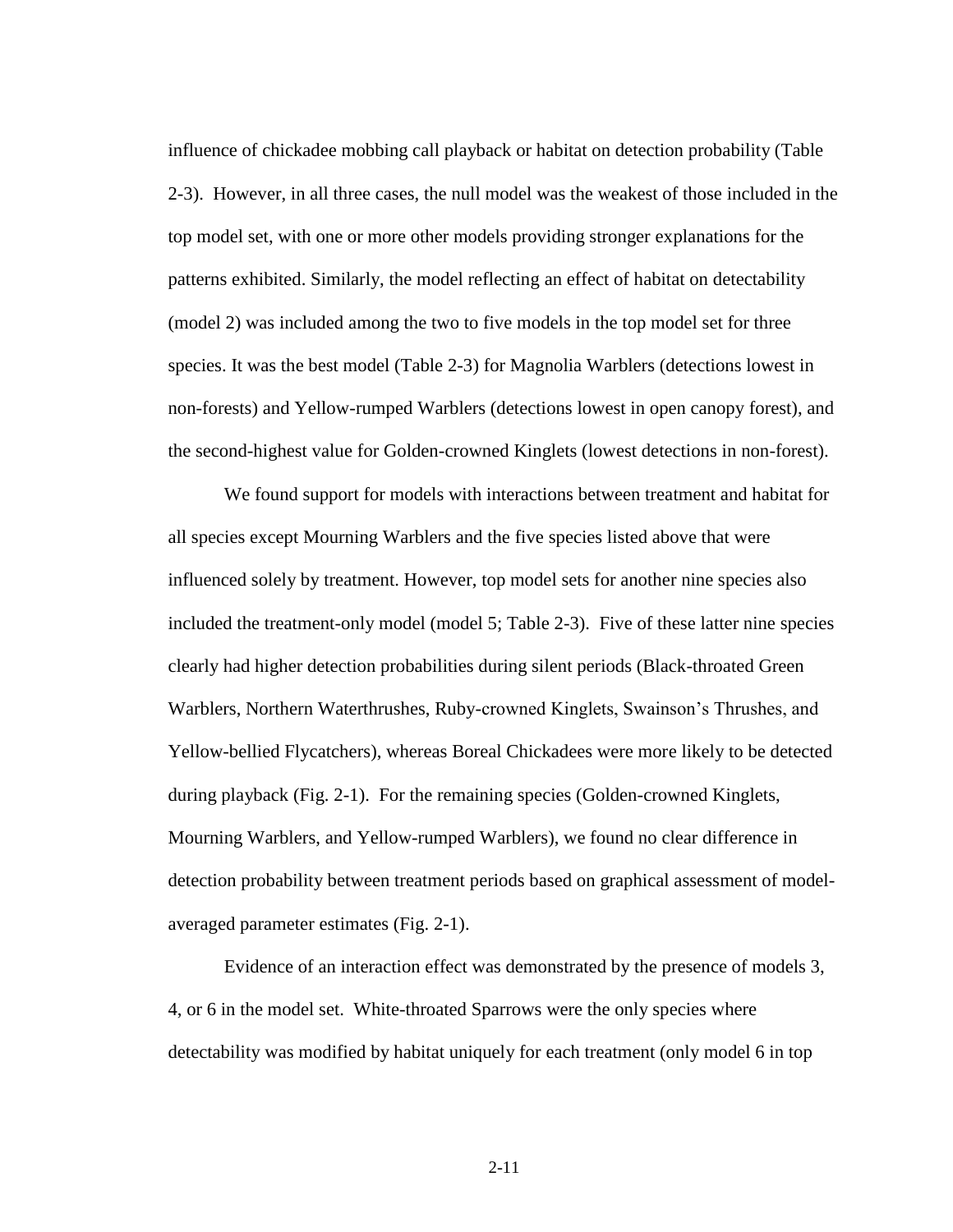model set, Fig. 2-1), with detection probability lower for all habitats during playback, but most markedly for closed-canopy forest. For three of the remaining 10 species whose model sets included interactive models, we found habitat differences in detection probability only during the silent period (model 3; Fig. 2-1). Detection probabilities in the silent period were lower in closed-canopy forests for Ruby-crowned Kinglets, and highest in open-canopy forests for Swainson's Thrushes and Yellow-bellied Flycatchers. Similarly, for three species, there were habitat differences in detection probability during the playback period only (model 4; Fig. 2-1). Detection probabilities during the playback period were higher in open-canopy forests for Boreal Chickadees, and lowest in closedcanopy forests for Northern Waterthrushes and Yellow-rumped Warblers. We found some evidence for habitat effects in silent and playback periods for Black-throated Green Warblers (models 3 and 4; Fig. 2-1). However, although detection probabilities during the silent period were higher than during the playback period, habitat differences were minor. For the final three species, we found evidence of an interactive habitat effect during both silent and playback periods (model 6; Fig. 2-1). Detection probabilities were consistently lower in open-canopy forests for Blackpoll Warblers, and consistently lower in non-forest for Golden-crowned Kinglets and Magnolia Warblers. For all species where there was evidence of a habitat effect, except Boreal Chickadees and Golden-crowned Kinglets, detection probabilities were higher during the silent period.

Overall, we had 6095 detections during the silent period, with 97% (*N* = 5931) made by ear and 6% ( $N = 355$ ) visually. In contrast, of 5457 detections during playback, 84% ( $N = 4557$ ) were by ear and 37% ( $N = 2042$ ) were visual detections. The sum of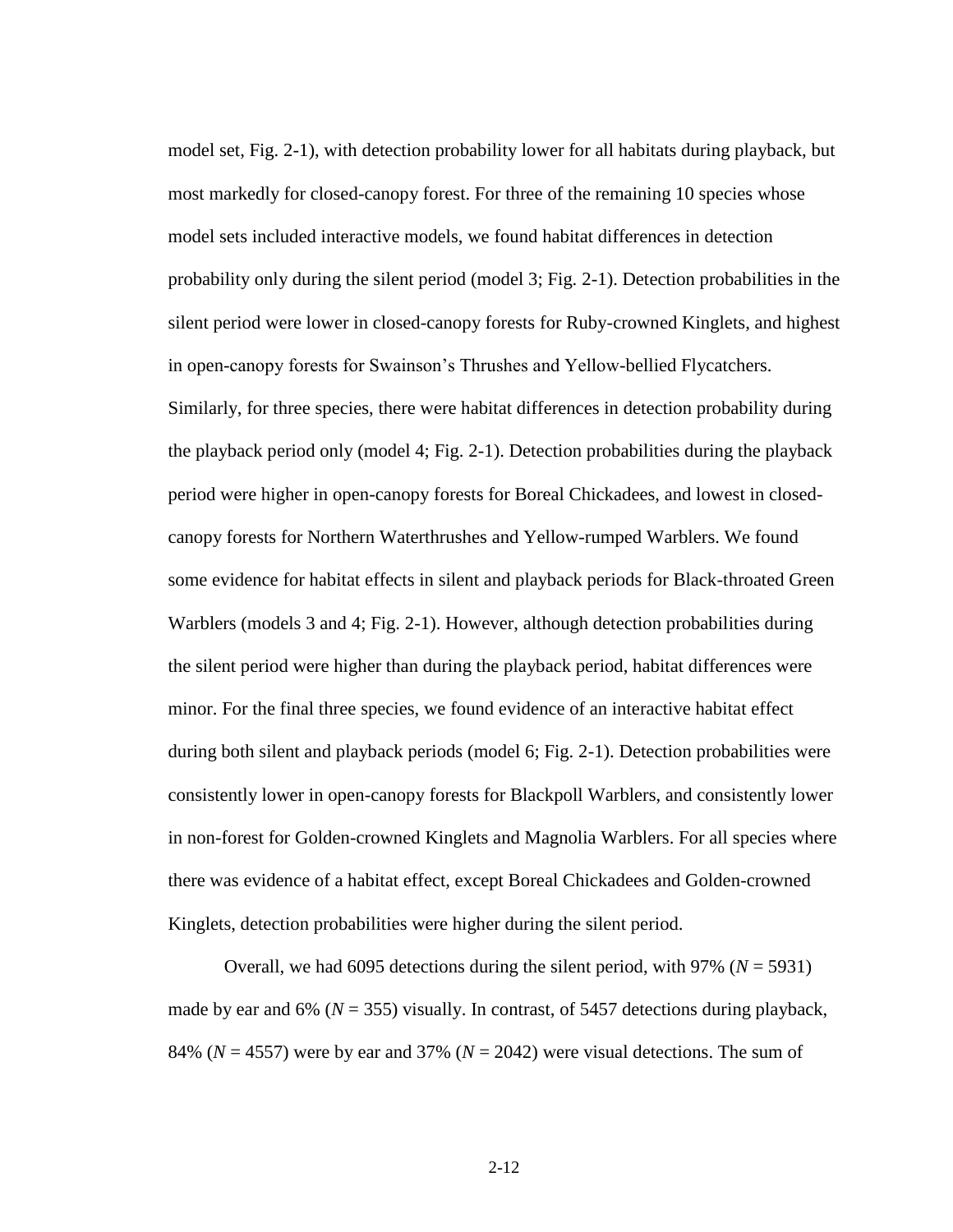detection types are greater than 100% for each category because individuals were often detected both by ear and visually. For all species, we had more auditory than visual detections regardless of interval. Visual detection rates increased during the playback period for all species and, for all except three species (Black-capped Chickadees, Boreal Chickadees, and Golden-crowned Kinglets), auditory detections decreased during playback (Fig. 2-2). By contrast, 467 and 20 Black-and-white Warblers were observed by sound and sight, respectively, during silent periods. However, during playback periods, 383 individuals were heard and 307 were observed visually.

When we conducted our *post-hoc* tests to determine potential observer effects, we found that either the observer differences model (model 7) or one of the three interactive models (models 8, 9, and 10) was included in the top model set for 14 species (among these, Black-throated Green Warblers included the null model as part of this set). For the remaining three species (Golden-crowned Kinglets, Mourning Warblers, and Yellowrumped Warblers), no observer differences were detected. The fully interactive model was included in the top model set for eight species, implying not only that observers differed in their ability to detect birds, but that this effect differed between the silent and playback periods for a given observer (model 10; American Robins, Black-capped Chickadees, Hermit Thrushes, Magnolia Warblers, Northern Waterthrushes, Rubycrowned Kinglets, Swainson's Thrushes, and White-throated Sparrows). We also found an interactive effect of observer and playback treatment during the silent period for five species (model 8; Black-and-white warblers, Blackpoll Warblers, Black-throated Green Warblers, Boreal Chickadees, and Magnolia Warblers) and during the playback period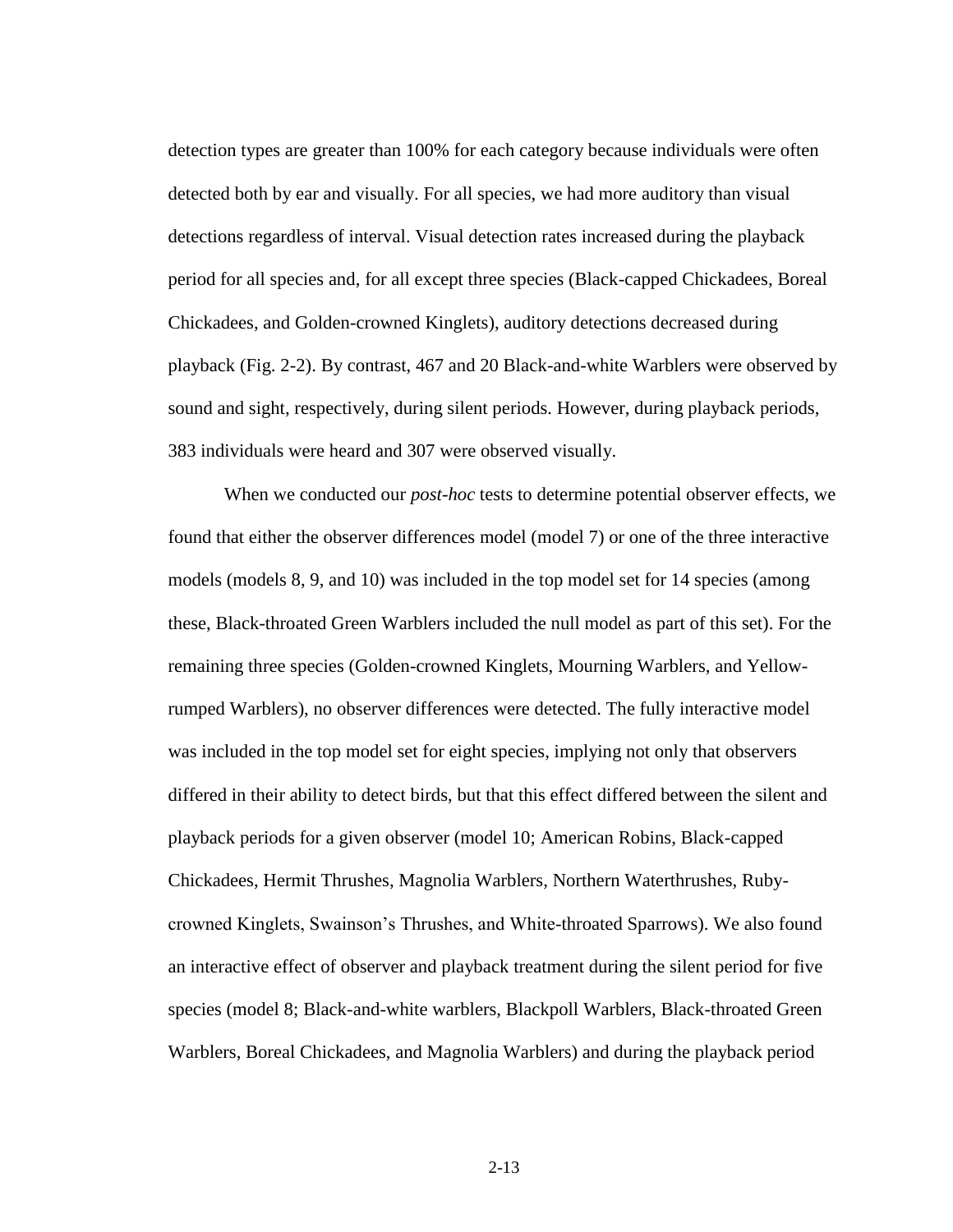for four species (model 7; Fox Sparrows, Hermit Thrushes, Northern Waterthrushes, and Yellow-bellied Flycatcher). In general, the direction of effect of playback treatment was consistent across observers for a particular species, but the magnitude of the effect varied. For one observer (obs2), detection probability was higher during playback than the silent period for four species (American Robins, Blackpoll Warblers, Hermit Thrushes and Magnolia Warblers), whereas the opposite effect of playback was apparent for the other three observers. Similarly, for another observer (obs3), the effect of playback treatment on detection probability was not consistent with that of the other three observers (higher during the silent period for Black-throated Green Warblers and lower for the other observers, and higher during playback for Magnolia Warblers and Ruby-crowned Kinglets and lower for the other observers).

## <span id="page-32-0"></span>2.5. Discussion

Our results show that the effect of broadcasting the mobbing calls of Black-capped Chickadees during point count surveys varied among species. Detection rates increased for Black-and-white Warblers and, not surprisingly, the two chickadee species. However, we found no effect of call broadcast on detection probabilities of Golden-crowned Kinglets, Mourning Warblers, and Yellow-rumped Warblers, a limited habitat-mediated effect on Blackpoll Warblers, Magnolia Warblers, and White-throated Sparrows, and a discernible negative effect on detection probabilities for eight species (American Robins, Black-throated Green Warblers, Fox Sparrows, Hermit Thrushes, Northern Waterthrushes, Ruby-crowned Kinglets, Swainson's Thrushes, and Yellow-bellied Flycatchers).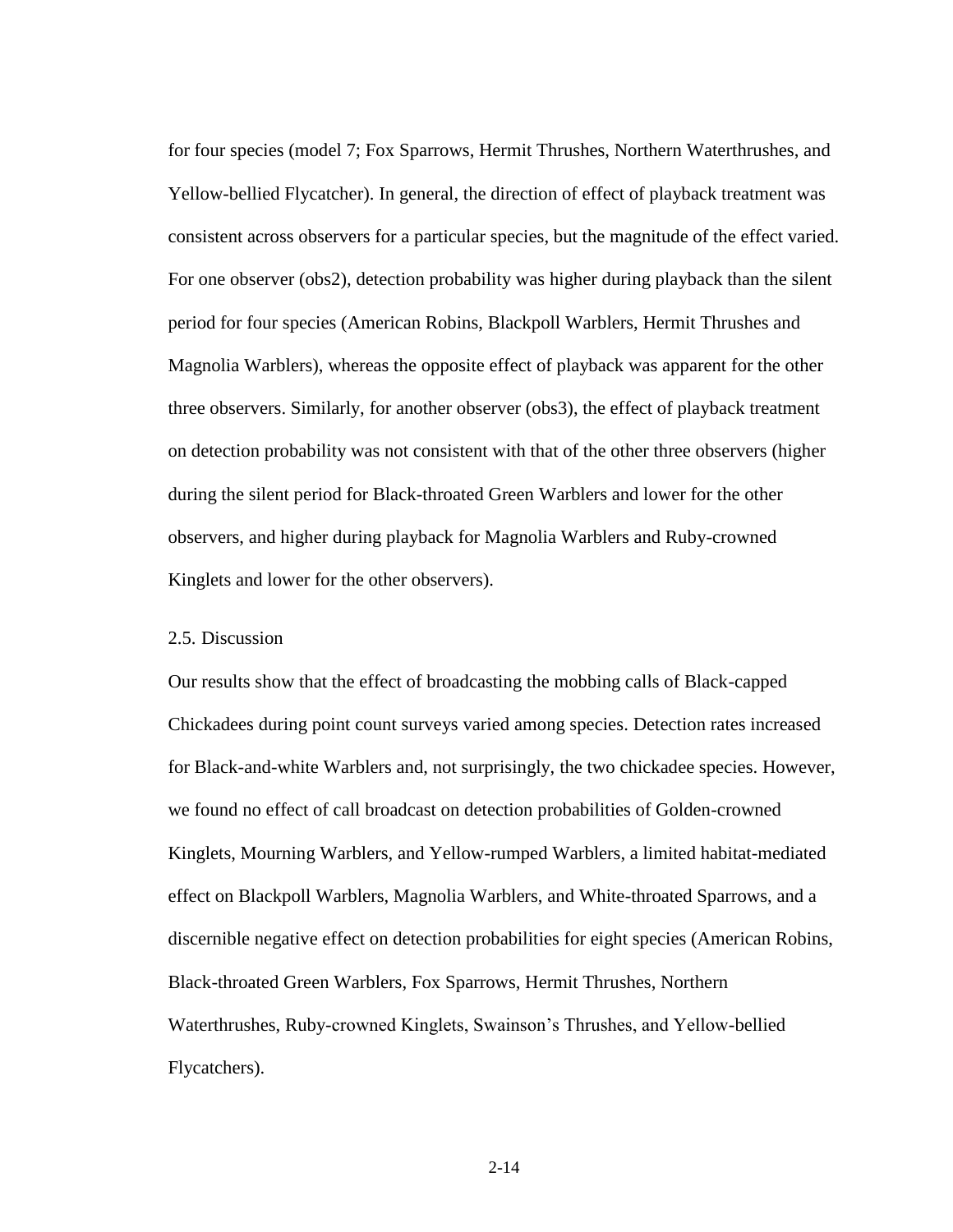The outcomes we observed are likely related to how individual species respond to threats from predators. Specifically, species that do not exhibit aggressive behavior toward predators would not be easily observed during playback. For example, female Swainson's Thrushes respond to predators by silently flushing from the nest or freezing in place, depending on breeding stage, and males move quietly throughout their territories and deliver single "whit" call notes (Mack and Yong 2000). In contrast, Black-and-White Warblers aggressively protect their territories against intrusion (Kricher 2014), likely contributing to their increased detectability during playback. Still, participation in mobbing behaviour does not necessarily mean detection rates will increase with playback. For example, Golden-crowned Kinglets responded to broadcast of the mobbing calls of Black-capped Chickadees during the fall migration period (Nocera et al. 2008, Nocera and Ratcliffe 2010), whereas we found no evidence of a response.

The most common goal of using playback during point counts is to increase the likelihood of detecting individuals present within the survey area. Our results demonstrate that this goal was achieved for some, but not all, species. Consequently, understanding the nature of response to playback by individuals of target species is critical for effective use of this technique. Clearly, this becomes more difficult where investigators aim to census individuals of all species present in a survey area using point counts augmented with mobbing call playback. Differences in responses of different species to playback must be accounted for because, without such knowledge, our ability to interpret data collected for multiple species using playback may be limited. If the effect of playback is measured and occupancy or abundance is adjusted to account for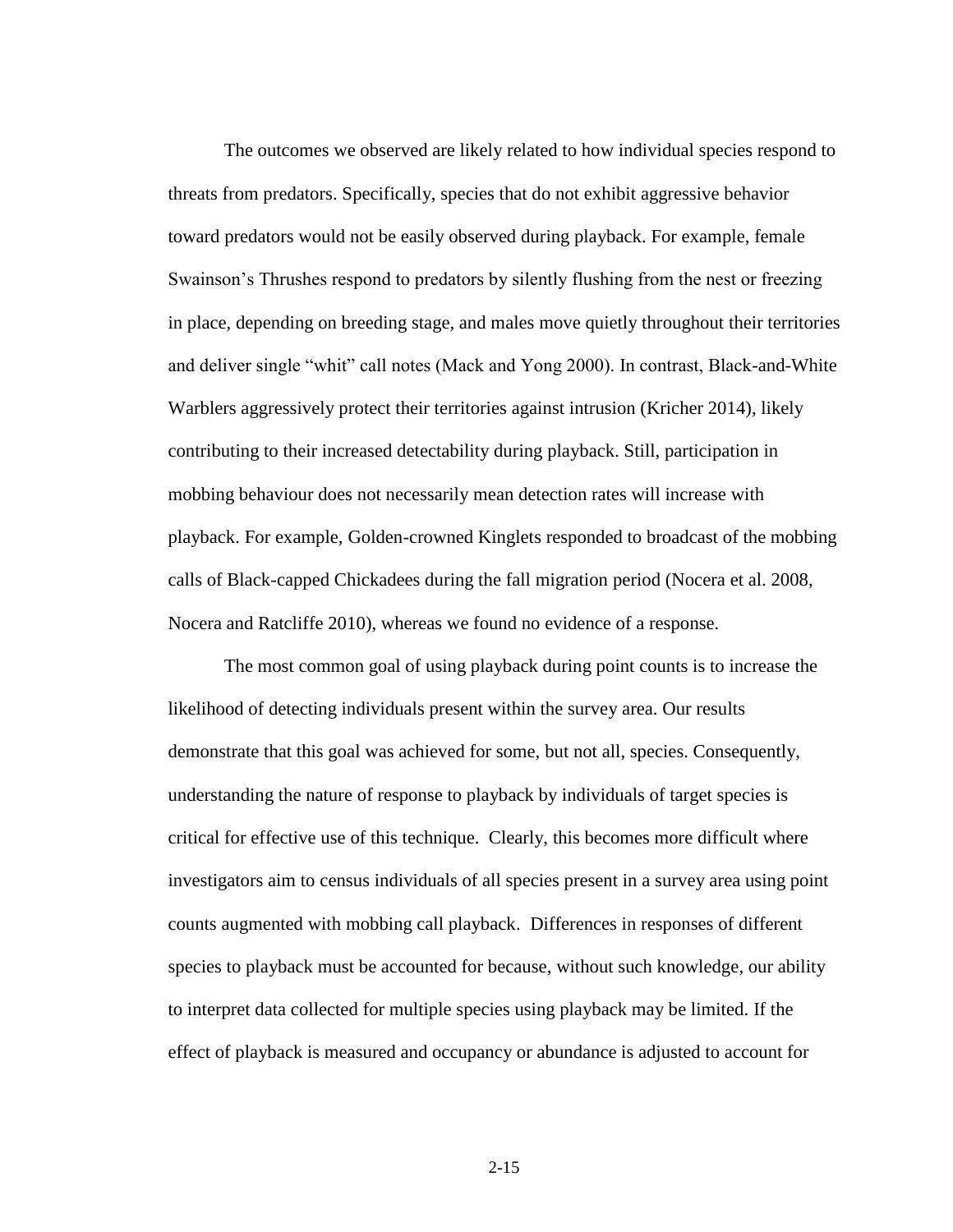response to playback, then comparisons could even be made between counts within a study and with counts in other studies where standardized occupancy or abundance surveys were conducted. Where response to playback is deemed of interest, an approach that includes both silent and playback periods may be most effective in providing comparable data from the silent period, but also enhancing detection of some species with the use of playback, as we did in our study.

We consistently observed an increase in visual detections across species during playback compared with silent periods (Fig. 2-2), and Gunn et al. (2000) reported similar results during playback surveys of birds in coniferous forests in Quebec and New Brunswick. This increase in visual detections provides a greater opportunity to observe evidence of breeding, such as mate guarding, carrying nesting material, or carrying food to provision an incubating female or nestlings. All of these would help to confirm the breeding status (i.e., breeders vs. non-breeders) of responding birds. However, this does not always help estimate reproductive success (Doran et al. 2005). Playback may also be useful in studies requiring visual observations of birds, such as resighting surveys of marked individuals. In contrast to the increase in visual detections, we had fewer audio detections during playback periods than during silent periods for all species except Blackcapped Chickadees, Boreal Chickadees, and Golden-crowned Kinglets (Fig. 2-2). This decline in auditory detections between treatments was apparent regardless of the effect that the playback broadcast had on species-specific detection probability. We believe that auditory detections were generally lower during the playback portion of the point count because the sound from the broadcast interfered with detection of at least some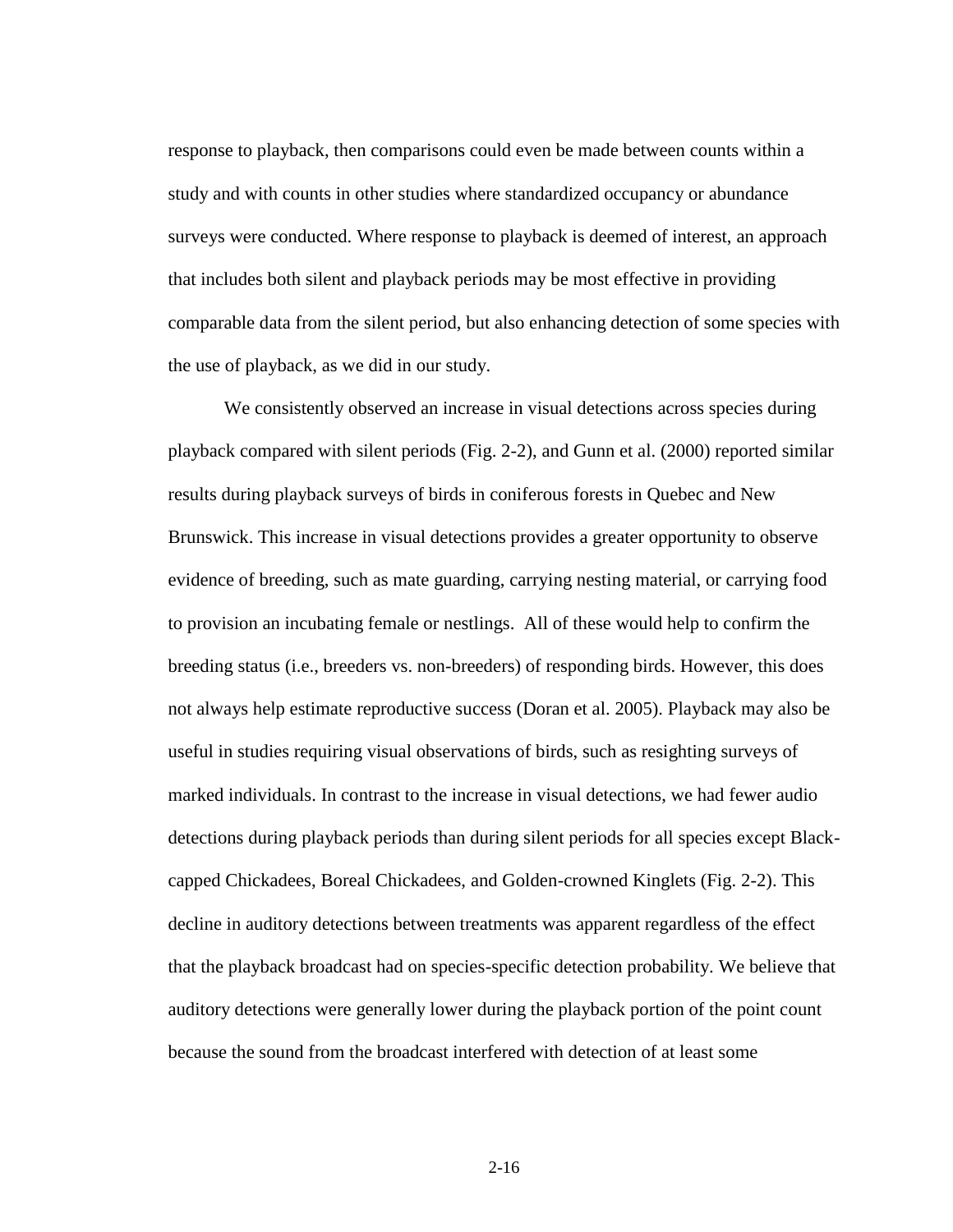individuals that were vocalizing, but not visible to observers. Also, chickadee mobbing calls may cause some species to be less vocal (e.g., Hermit and Swainson's thrushes; D. Whitaker, pers. observ.), perhaps in an effort to remain undetected when investigating a potential threat.

Ten of our focal species were also focal species in Mitchell and Donovan's (2008) study of the effect of playback on songbird detection probabilities in temperate forests of Vermont. In that study, the only habitat effect of playback was an increased detection probability for Hermit Thrushes. In contrast, we found a negative response to playback for Hermit Thrushes. Overall, however, results reported by Mitchell and Donovan (2008) were similar to ours, suggesting that species' responses to playback may be relatively consistent throughout their ranges. Further, although more regional and seasonal studies are needed to confirm their finding, Nocera et al. (2008) showed that Neotropical migrant birds responded to chickadee mobbing calls during migration, even in areas outside the normal range of Black-capped Chickadees.

Habitat-specific responses to playback were apparent for most of our focal species. Detection probabilities were generally higher in open-canopy and non-forest habitats, likely due to increased visibility. As suggested by Mitchell and Donovan (2008), birds also tend to have higher detection probabilities in habitats where they are typically found. For example, Magnolia Warblers, normally associated with dense, regenerating forest, were one of the few species in our study with higher detection probabilities in closed-canopy forest habitat. This may occur because birds are less likely to be territorial outside of their core habitat, and most species are more furtive when off territory, perhaps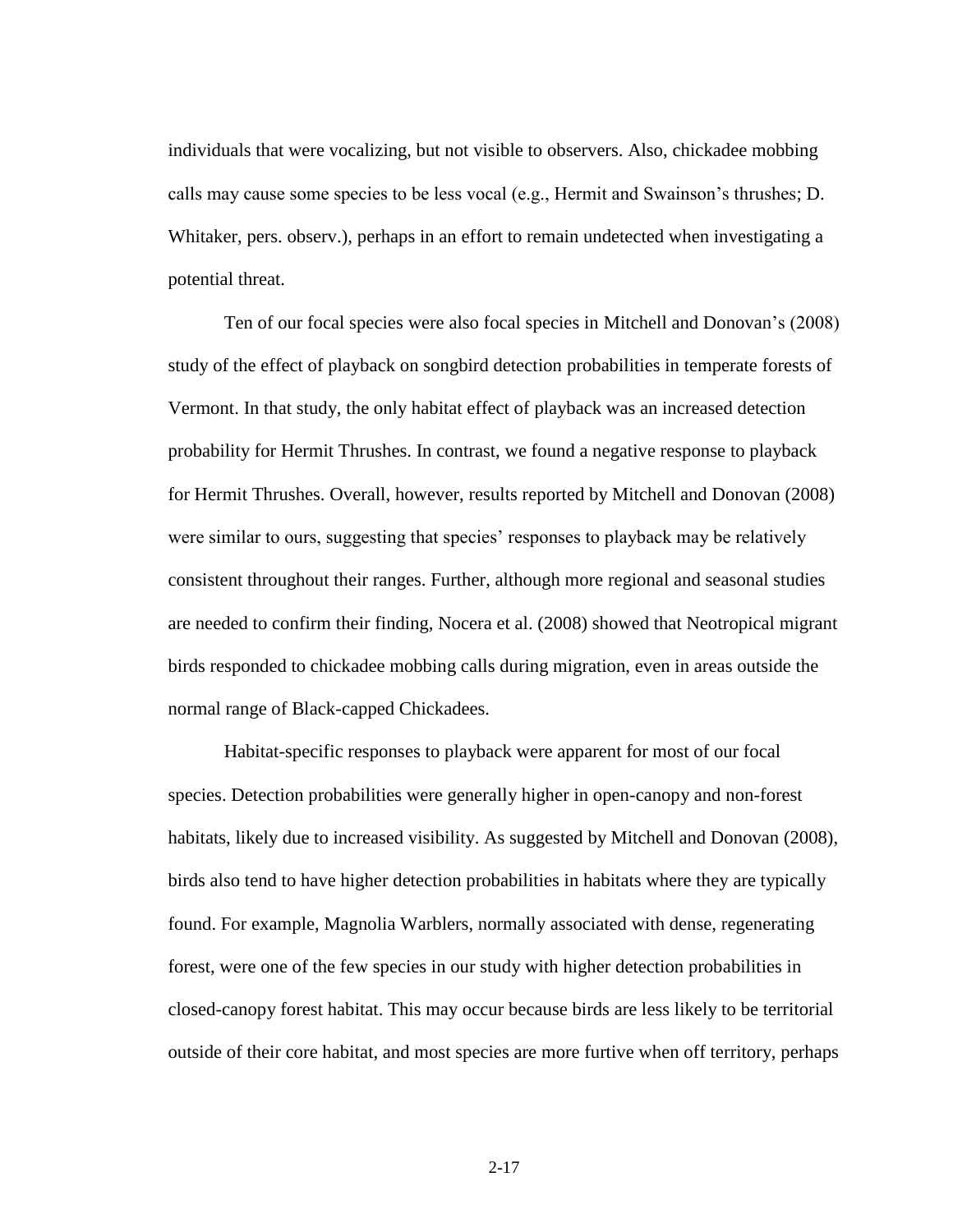to remain undetected by conspecifics during forays related to extrapair mating or intraspecific brood parasitism (Whitaker and Warkentin 2010). However, where there was a clear response to playback (positive for three species, negative for eight), this effect was evident regardless of habitat.

One of the assumptions of occupancy models is that occupancy remains constant across observation intervals (i.e., no immigration or emigration within the surveyed area; MacKenzie et al. 2006). To meet this assumption, we used all detections within an unlimited radius of point count centers. Using an unlimited radius count allowed us to include all individuals that could have potentially been responding to the mobbing call during both silent and playback periods. However, because detection probability decreases with increasing distance from the observer (Alldredge et al. 2007), birds attracted toward the point count center by playback broadcast, but not arriving because they have stopped at a territory boundary, may not have been detected. For example, Betts et al. (2005) found that Black-throated Blue (*Setophaga caerulescens*) and Blackthroated Green warblers moved up to 175 m in response to playbacks, but not beyond their territory boundaries. As noted by Mitchell and Donovan (2008), this issue could be managed by incorporating a distance sampling approach (Buckland 2001) or by simply using only one of either silent or playback point counts in a given study. The distance moved by individuals responding to playbacks could also be an issue when using playbacks in studies designed to assess habitat relationships because birds may move between habitat types in response to playback. Thus, if studying habitat use, playbacks may be better suited for assessments at the landscape scale than at finer scales.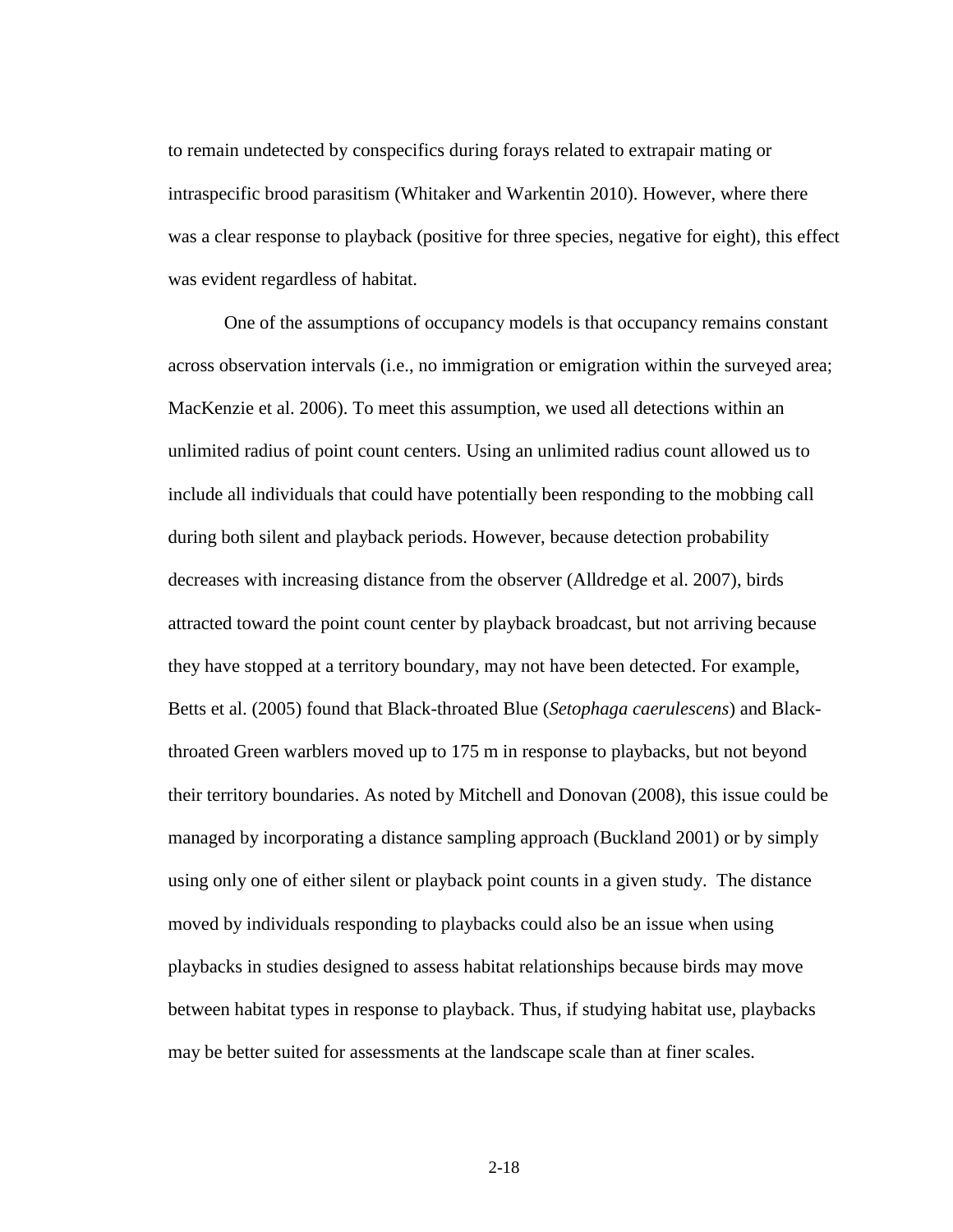We could not test for temporal (i.e., seasonal) differences in response to playback in this study because each site was only visited once during the breeding season. Costs associated with predation vary throughout the breeding season; as such, responses to mobbing calls are likely not constant across breeding stages and this may be a useful topic for future research. However, because previous studies have documented species response to playback at various stages throughout the year, including fall migration (Nocera and Ratcliffe 2009) and winter (Turcotte and Desrochers 2002; see below also), we do not believe that variation in species responsiveness to playback during point count surveys had a large impact on our results.

Although our study was not specifically designed to assess observer effects, *posthoc* tests identified differences among observers in the likelihood of detecting a particular species depending on the point count interval (silent versus playback). Detection probability varied among observers for Fox Sparrows, Hermit Thrushes, Northern Waterthrushes, and Yellow-bellied Flycatchers. In each case, detection probability was higher during the silent observation period than during playback, but was less consistent among observers while mobbing calls were broadcast. Fox Sparrows and Hermit Thrushes are furtive species that occupy the forest understory (Weckstein et al. 2002, Dellinger et al. 2012) and, as a result, visual detection is less likely, potentially reducing the effectiveness of playback. Similarly, Yellow-bellied Flycatchers have an abrupt, short-duration call (Gross and Lowther 2011) which makes them difficult to detect by ear, and perhaps even more difficult to detect with the added noise of the playback broadcast. In contrast, observers more consistently detected Black-and-white Warblers,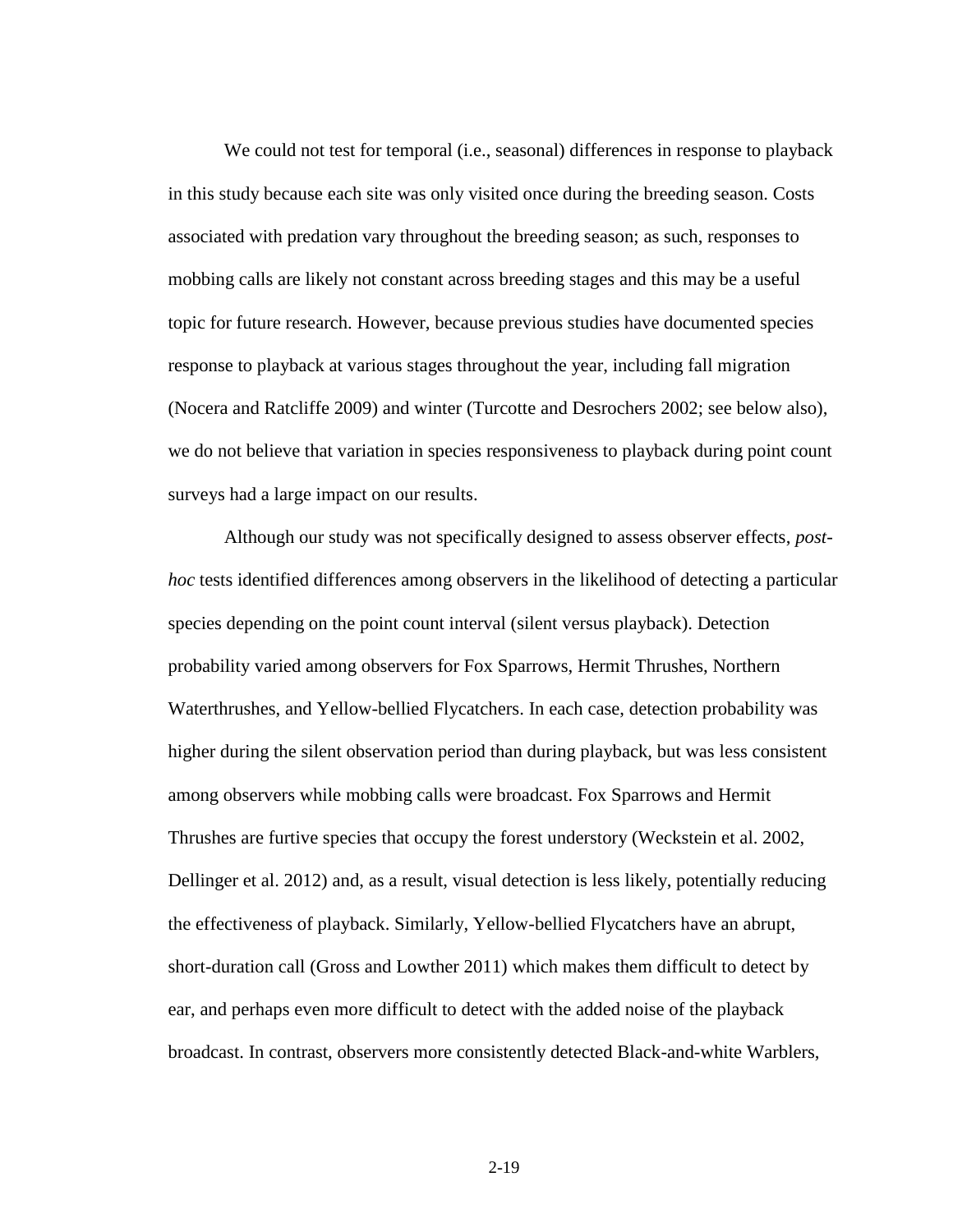Blackpoll Warblers, Black-throated Green Warblers, Boreal Chickadees, and Magnolia Warblers during playback than during silent periods, but again the impact of playback on detection probability also varied among observers. For this latter group, the increase in visual detections (attributable to more aggressive defense of territory, e.g., Black-andwhite Warblers; Kricher 2014) may have contributed to a higher detection probability during playback, although an explanation for the lack of consistency among observers is less apparent. We also identified two observers for whom the effect of playback differed from the rest of the group for several species. Although the observers trained together initially and worked closely together through the season, some apparently found it easier to detect certain species during playback. As with traditional point counts (Alldredge et al. 2007), observer differences can vary when playback is used and should be considered as a covariate when estimating detection probability and abundance or occupancy.

We built models to assess detection probability for a suite of the most common species of songbirds in our study area, i.e.,  $\sim$ 20% of the species we observed, including two resident species (Black-capped and Boreal Chickadees). Our results (Table 2-1) support the suggestion of Turcotte and Desrochers (2002) that mobbing calls can be used to increase detection rates for resident species (similar to findings by Mitchell and Donovan 2008). Therefore, we suggest that broadcast of chickadee mobbing calls may be a valuable addition to point count surveys of boreal forest birds, and particularly resident species, if preceded by a silent observation period, as has been recommended for surveys in other biomes (Dettmers et al. 1999).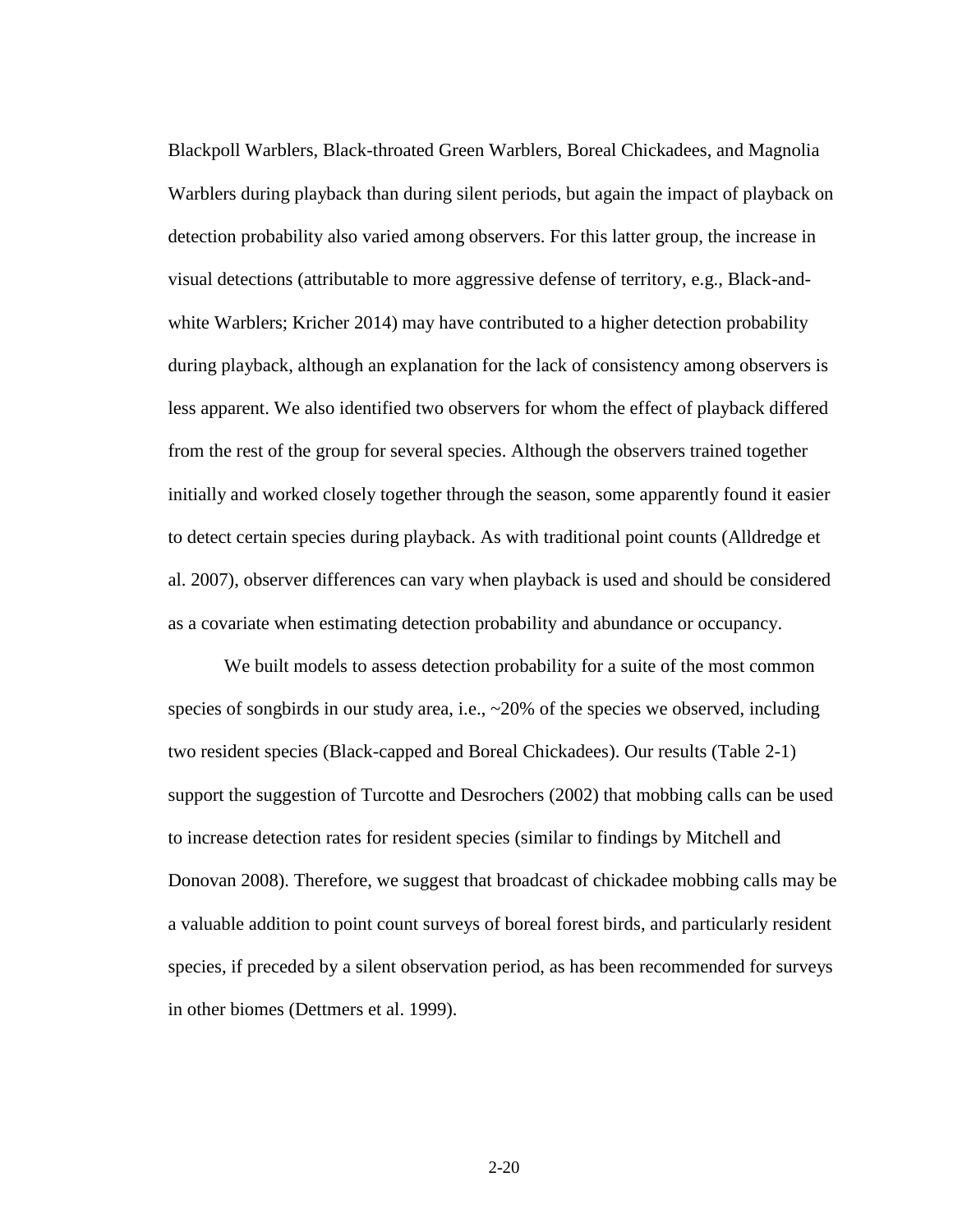Playbacks may also be valuable for surveys conducted during non-breeding periods when detection probabilities are chronically lower because birds are more likely to be silent (Nocera and Ratcliffe 2009). Based on 285 point count surveys conducted in GMNP over three winters,  $>4.5$  times as many birds were detected during playback than during the preceding silent point count period (D. Whitaker, unpubl. data). Further, all nine regularly occurring winter resident species (including Red-breasted Nuthatches, Golden-crowned Kinglets, Gray Jays, and three species of woodpeckers; see Table 2-1) were observed at least 1.5 times more often during playback portions of winter point count surveys the during the preceding silent period.

Finally, most species we observed were absent from >75% of sites, and 27 (or 47%) of these less common species were detected more often during the playback portion of point counts (Table 2-1). Thus, along with surveying resident species, broadcast of mobbing calls during point counts should be considered as an option for rare species, species with chronically low detection probabilities, or for periods when birds are less vocal and more likely to have lower baseline detection probabilities (e.g., during winter). In all cases, investigators conducting surveys where visual detection is important should consider using broadcast of mobbing calls.

## **Acknowledgements**

We thank Scott Taylor, Shawn Gerrow, and Tom Knight for logistical and technical support. Etienne Cardinal, Jeff Siddall, and Simon Octavio Valdez worked diligently in the field to collect the data. Financial support was provided by the Natural Sciences and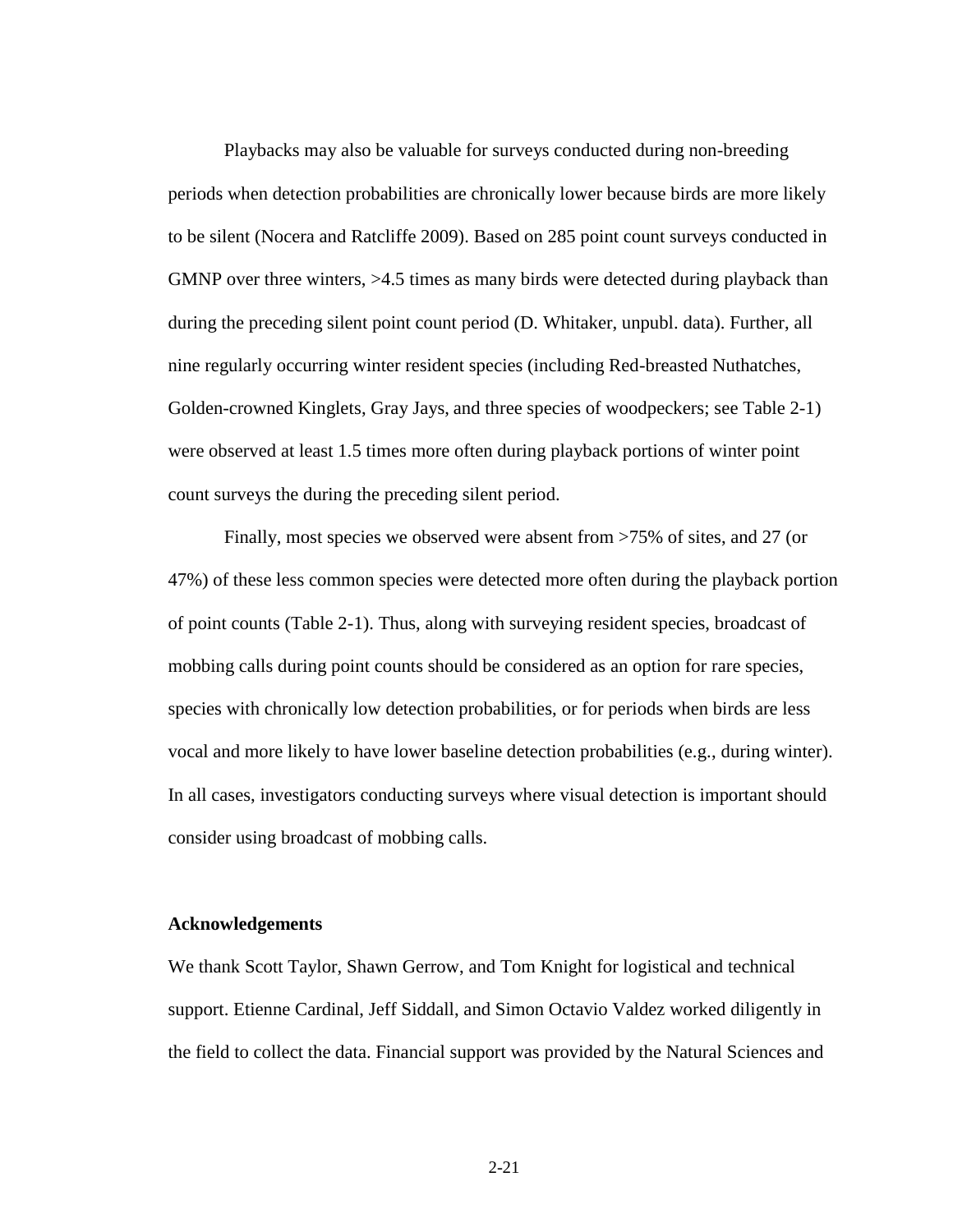Engineering Research Council of Canada (LR, IW), Parks Canada, and Memorial University of Newfoundland.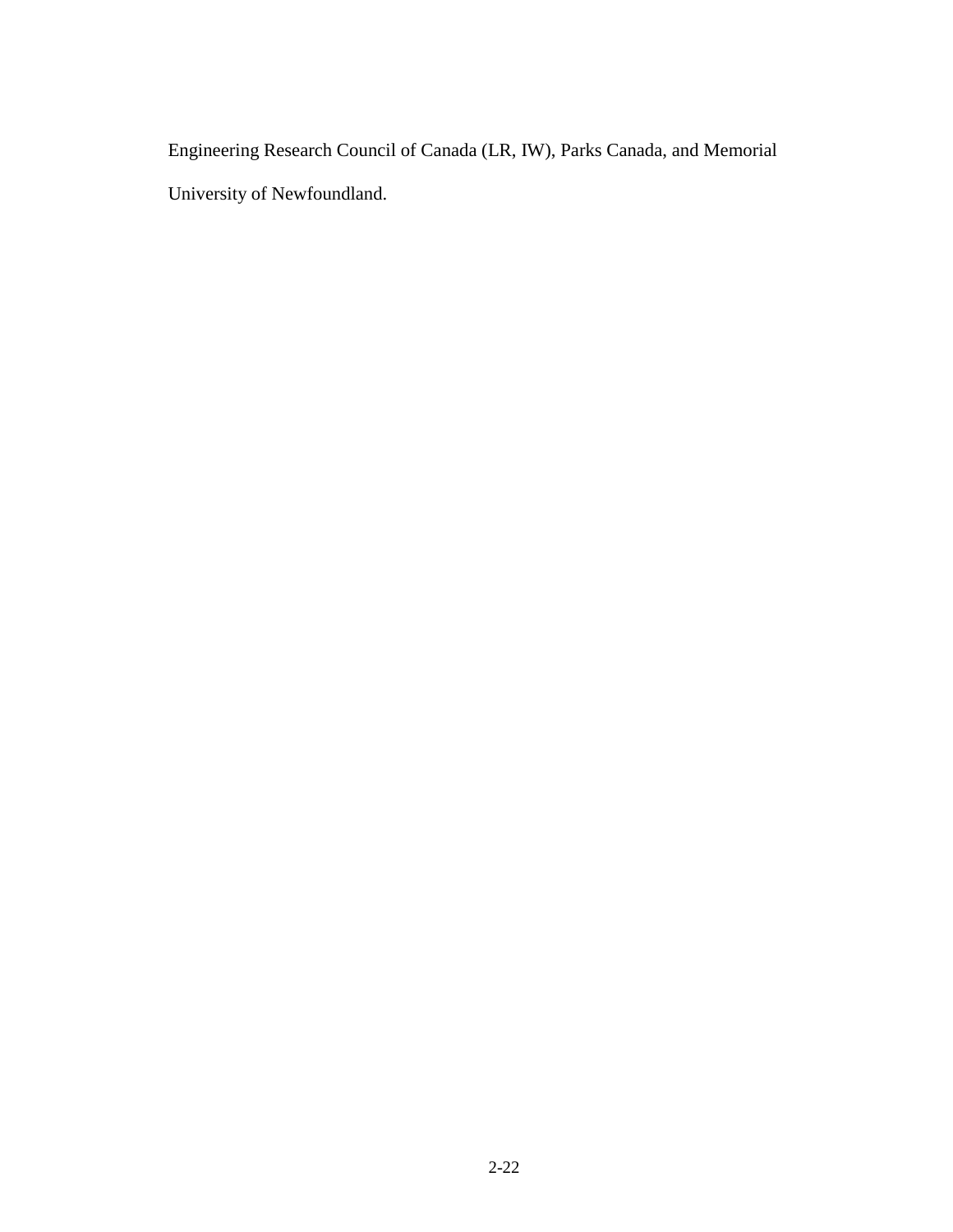# 2.6. Literature cited

- ALLDREDGE, M. W., T. R. SIMONS, AND K. H. POLLOCK. 2007. Factors affecting aural detections of songbirds. Ecological Applications 17: 948–955.
- BETTS, M. G., A. S. HADLEY, AND P. J. DORAN. 2005. Avian mobbing response is restricted by territory boundaries: experimental evidence from two species of forest warblers. Ethology 111: 821–835.
- BIBBY, C. J., AND S. T. BUCKLAND. 1987. Bias of bird census results due to detectability varying with habitat. Acta Oecologica 8: 103–112.
- BUCKLAND, S. T. 2001. Introduction to distance sampling: estimating abundance of biological populations. Oxford University Press, Oxford, UK.
- BURNHAM, K. P., AND D. R. ANDERSON. 2002. Model selection and multimodel inference. Springer, New York, NY.
- BURNHAM, K. P., D. R. ANDERSON, AND J. L. LAAKE. 1980. Estimation of density from line transect sampling of biological populations. Wildlife Monographs 72: 3–202.
- DELLINGER, R., P. B. WOOD, P. W.JONES, AND T. M. DONOVAN. 2012. Hermit Thrush (*Catharus guttatus*). In: The Birds of North America Online (A. Poole, ed.). Cornell Lab of Ornithology, Ithaca, NY.
- DETTMERS, R., D. A. BUEHLER, J. G. BARTLETT, AND N. A. KLAUS. 1999. Influence of point count length and repeated visits on habitat model performance. Journal of Wildlife Management 63: 815–823.
- DORAN, P. J., P. Z. GULEZIAN, AND M. G. BETTS. 2005. A test of the mobbing playback method for estimating bird reproductive success. Journal of Field Ornithology 76: 227–233.
- ESRI. 2008. ArcGIS version 9.2. Environmental Systems Research Institute, Inc., Redlands, CA.
- EVANS, T. R., AND L. C. DRICKAMER. 1994. Flight speeds of birds determined using Doppler radar. Wilson Bulletin 106: 154-156.
- FOOTE, J., D. MENNILL, L. RATCLIFFE, AND S. SMITH. 2010. Black-capped Chickadee (*Poecile atricapillus*). In: The Birds of North America Online (A. Poole, ed.). Cornell Lab of Ornithology, Ithaca, NY.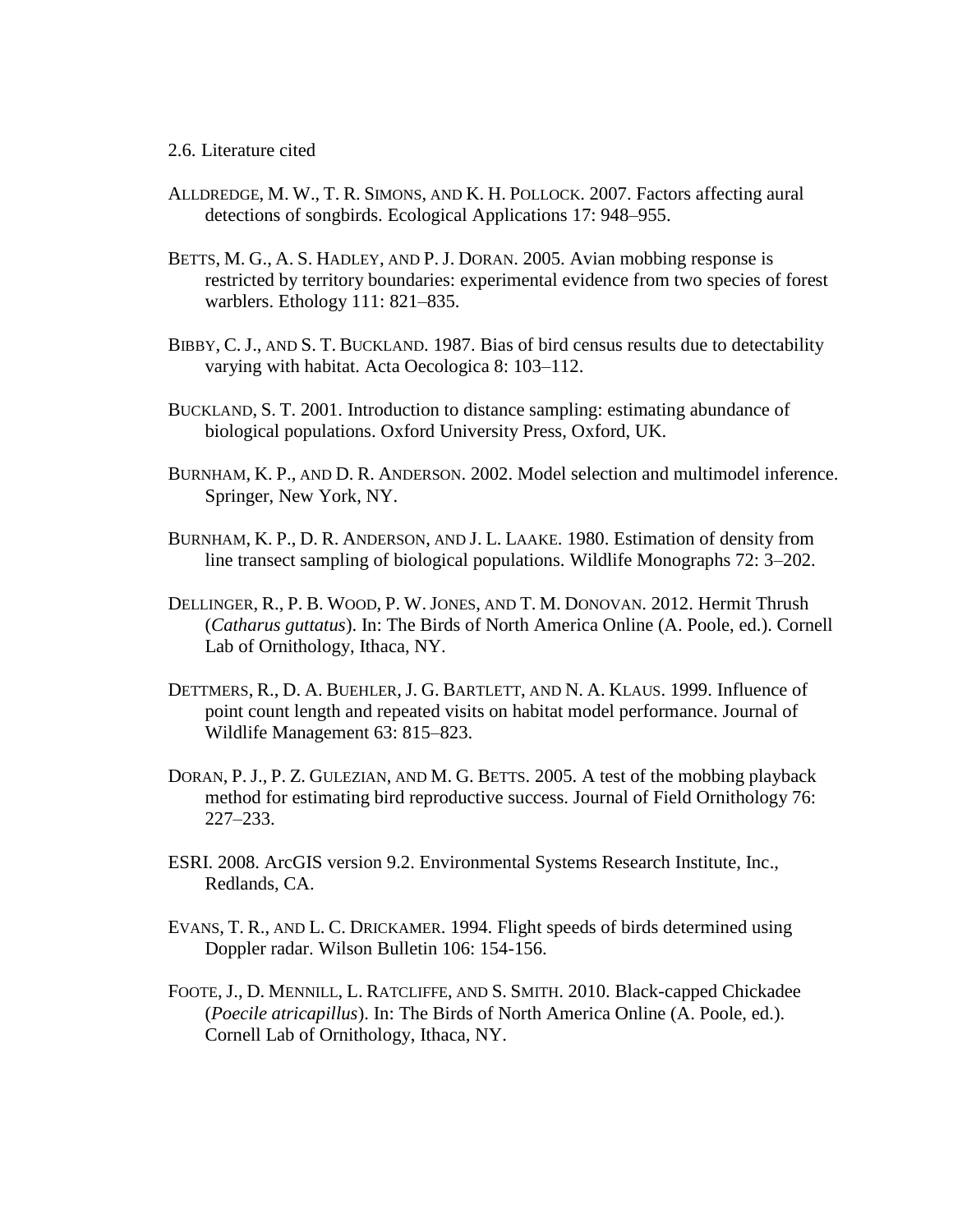- GOETZ, S.J., D. STEINBERG, M. G. BETTS, R. T. HOLMES, P. J. DORAN, R. DUBAYAH, AND M. HOFTON. 2010. Lidar remote sensing variables predict breeding habitat of a Neotropical migrant bird. Ecology 91: 1569–76.
- GOSSE, J., L. HERMANUTZ, B. E. MCLAREN, P. DEERING, AND T. KNIGHT. 2011. Degradation of boreal forests by nonnative herbivores in Newfoundland's national parks: recommendations for ecosystem restoration. Natural Areas Journal 31: 331– 339.
- GROSS, D. A., AND P. E. LOWTHER. 2011. Yellow-bellied Flycatcher (*Empidonax flaviventris*). In: The Birds of North America Online (A. Poole, ed.). Cornell Lab of Ornithology, Ithaca, NY.
- GUILLERA-ARROITA, G., M. S. RIDOUT, AND B. J. T. MORGAN. 2010. Design of occupancy studies with imperfect detection. Methods in Ecology and Evolution 1: 131–139.
- GUNN, J. S., A. DESROCHERS, M.-A. VILLARD, J. BOURQUE, AND J. IBARZABAL. 2000. Playbacks of mobbing calls of Black-capped Chickadees as a method to estimate reproductive activity of forest birds. Journal of Field Ornithology 71: 471–483.
- HART, M., P. BUSH, AND C. MALOUIN. 2012. Indicator guilds representing forest composition and configuration in the Great Lakes-St. Lawrence forest region – a nationally replicable selection methodology. Ecological Indicators 23: 374–383.
- HURD, C. 1996. Interspecific attraction to the mobbing calls of Black-capped Chickadees (*Parus atricapillus*). Behavioral Ecology and Sociobiology 38: 287–292.
- JAKOB, C., F. PONCE-BOUTIN, A. BESNARD, AND C. ERAUD. 2010. On the efficiency of using song playback during call count surveys of Red-legged Partridges (*Alectoris rufa*). European Journal of Wildlife Research 56: 907–913.
- KRICHER, C. 2014. Black-and-white Warbler (*Mniotilta varia*). In: The Birds of North America Online (A. Poole, ed.). Cornell Lab of Ornithology, Ithaca, NY.
- KUBEL, J. E., AND R. H. YAHNER. 2007. Detection probability of Golden-winged Warblers during point counts with and without playback recordings. Journal of Field Ornithology 78: 195–205.
- MACK, D. E., AND W. YONG. 2000. Swainson's Thrush (*Catharus ustulatus*). In: The Birds of North America Online (A. Poole, ed.). Cornell Lab of Ornithology, Ithaca, NY.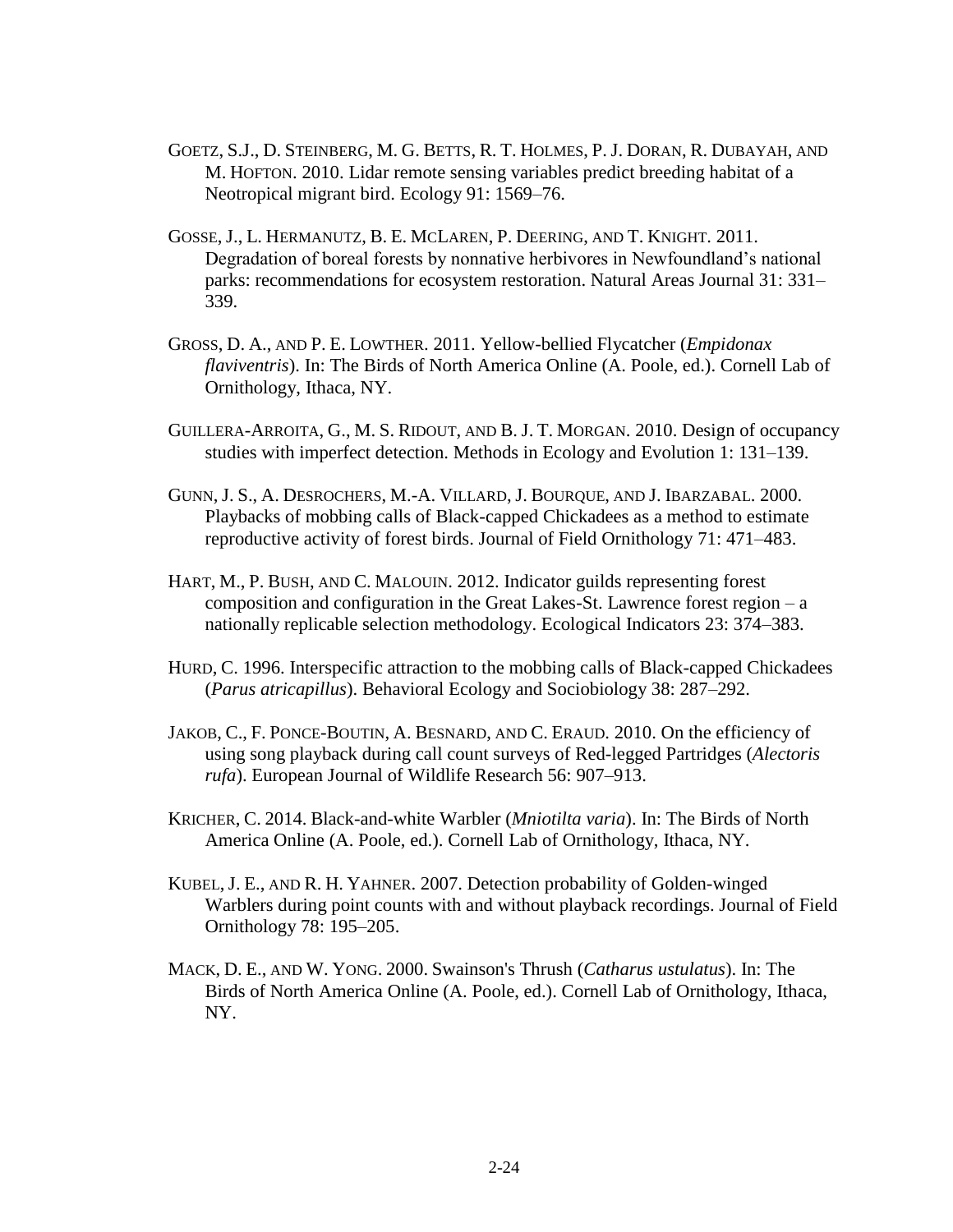- MACKENZIE, D. I., J. D. NICHOLS, G. B. LACHMAN, S. DROEGE, J. A. ROYLE, AND C. A. LANGTIMM. 2002. Estimating site occupancy rates when detection probabilities are less than one. Ecology 83: 2248–2255.
- MACKENZIE, D. I., J. D. NICHOLS, J. A. ROYLE, K. H. POLLOCK, L. L. BAILEY, AND J. E. HINES. 2006. Occupancy estimation and modeling: inferring patterns and dynamics of species occurrence. Academic Press, New York, NY.
- MCSHEA, W.J., AND J. H. RAPPOLE. 1997. Variable song rates in three species of passerines and implications for estimating bird populations. Journal of Field Ornithology 68: 367–375.
- MILLINGTON, J. D. A., M. B. WALTERS, M. S. MATONIS, E. J. LAURENT, K. R. HALL, AND J. LIU. 2011. Combined long-term effects of variable tree regeneration and timber management on forest songbirds and timber production. Forest Ecology and Management 262: 718–729.
- MITCHELL, B. R., AND T. M. DONOVAN. 2008. Mob mentality: effect of a mobbing playback on avian detection probabilities during point count surveys. Open Ornithology Journal 1: 8–19.
- NICHOLS, J. D., J. E. HINES, J. R. SAUER, F. W. FALLON, J. E. FALLON, AND P. J. HEGLUND. 2000. A double-observer approach for estimating detection probability and abundance from point counts. Auk 117: 393–408.
- NOCERA, J.J., AND L. M. RATCLIFFE. 2010. Migrant and resident birds adjust antipredator behavior in response to social information accuracy. Behavioral Ecology 21: 121– 128.
- NOCERA, J.J., P. D. TAYLOR, AND L. M. RATCLIFFE. 2008. Inspection of mob-calls as sources of predator information: response of migrant and resident birds in the Neotropics. Behavioral Ecology and Sociobiology 62: 1769–1777.
- O'CONNELL, T. J. O., L. E. JACKSON, AND R. P. BROOKS. 2000. Bird guilds as indicators of ecological condition in the central Appalachians. Ecological Applications 10: 1706–1721.
- PEACH, W.J., S. T. BUCKLAND, AND S. R. BAILLIE. 1996. The use of constant effort mistnetting to measure between-year changes in the abundance and productivity of common passerines. Bird Study 43: 142–156.
- POLLOCK, K. H., J. D. NICHOLS, T. R. SIMONS, G. L. FARNSWORTH, L. L. BAILEY, AND J. R. SAUER. 2002. Large scale wildlife monitoring studies: statistical methods for design and analysis. Environmetrics 13: 105–119.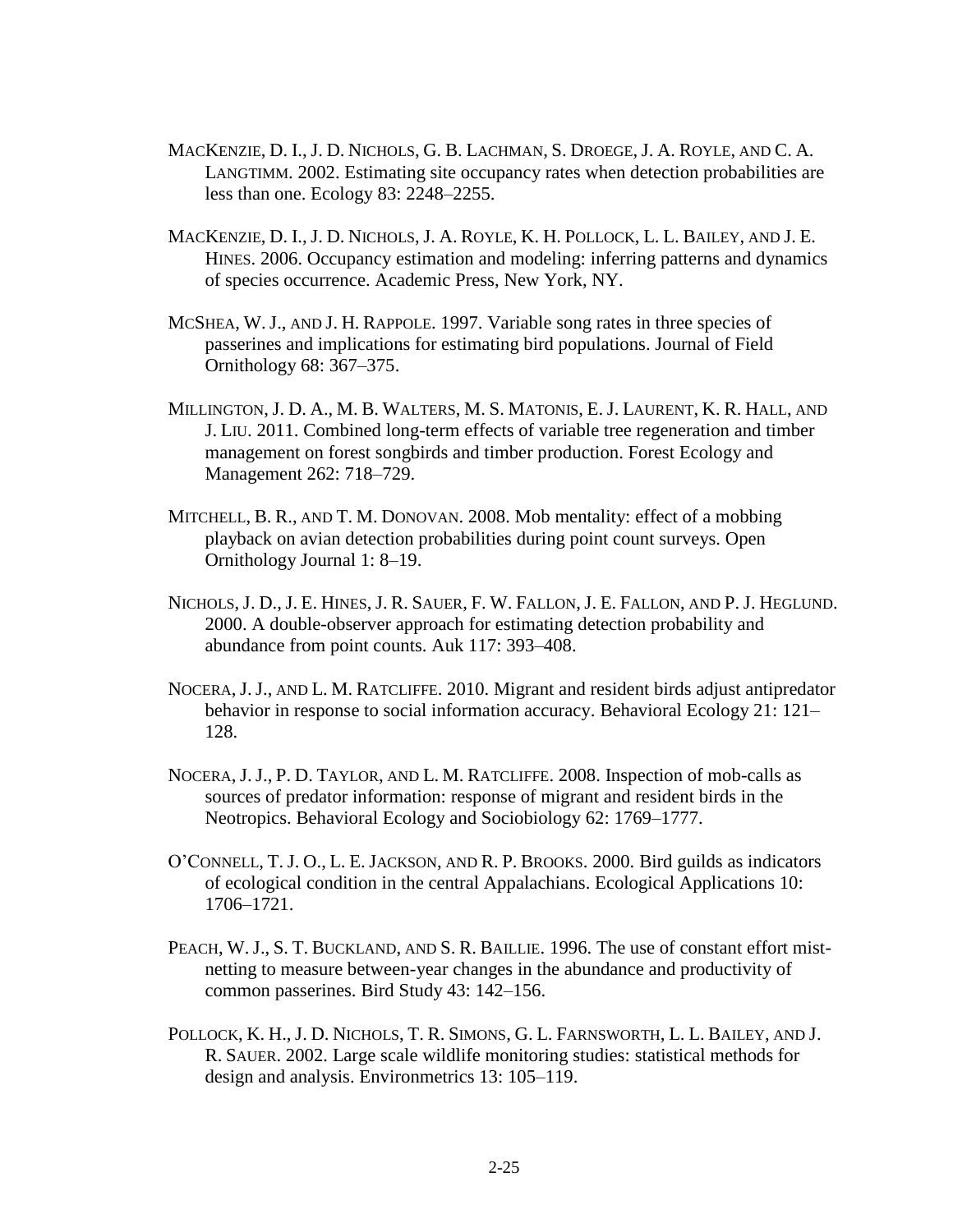- R DEVELOPMENT CORE TEAM [online]. 2004. R: A Language and Environment for Statistical Computing. R Foundation for Statistical Computing. Vienna, Austria. <http://www.r-project.org>.
- RAE, L. F., D. M. WHITAKER, AND I. G. WARKENTIN. 2014. Multiscale impacts of forest degradation through browsing by hyper-abundant moose (*Alces alces*) on songbird assemblages. Diversity and Distributions 20:382-395.
- RALPH, C. J., S. DROEGE, AND J. SAUER. 1995. Managing and monitoring birds using point counts: standards and applications. In: Monitoring bird populations by point counts (C. J. Ralph, J. R. Sauer, and S. Droege, eds.), pp, 161-168. General Technical Report PSW- GTR-149, U.S. Forest Service, Pacific Southwest Research Station, Albany, CA.
- ROYLE, J. A.,J. D. NICHOLS, AND M. KÉRY. 2005. Modelling occurrence and abundance of species when detection is imperfect. Oikos 110: 353–359.
- RUSSELL, R. E., J. A. ROYLE, V. A. SAAB, J. F. LEHMKUHL, W. M. BLOCK, AND J. R. SAUER. 2009. Modeling the effects of environmental disturbance on wildlife communities: avian responses to prescribed fire. Ecological Applications 19: 1253– 63.
- SLIWA, A., AND T. W. SHERRY. 1992. Surveying wintering warbler populations in Jamaica: Point counts with and without broadcast vocalizations. Condor 94: 924– 936.
- SVENSSON, B. Y. S. E. 1979. Census efficiency and number of visits to a study plot when estimating bird densities by the territory mapping method. Journal of Applied Ecology 16: 61–68.
- TURCOTTE, Y., AND A. DESROCHERS. 2002. Playbacks of mobbing calls of Black-capped Chickadees help estimate the abundance of forest birds in winter. Journal of Field Ornithology 73: 303–307.
- WECKSTEIN, J. D., D. E. KROODSMA, AND R. C. FAUCETT. 2002. Fox Sparrow (*Passerella iliaca*). In: The Birds of North America Online (A. Poole, ed.). Cornell Lab of Ornithology, Ithaca, NY.
- WHITE, G. C., AND K. P. BURNHAM. 1999. Program MARK: Survival estimation from populations of marked animals. Bird Study 46 (Suppl.): 120–139.
- WHITAKER, D. M., AND I. G. WARKENTIN. 2010. Spatial ecology of migratory passerines on temperate and boreal forest breeding grounds. Auk 127: 471–484.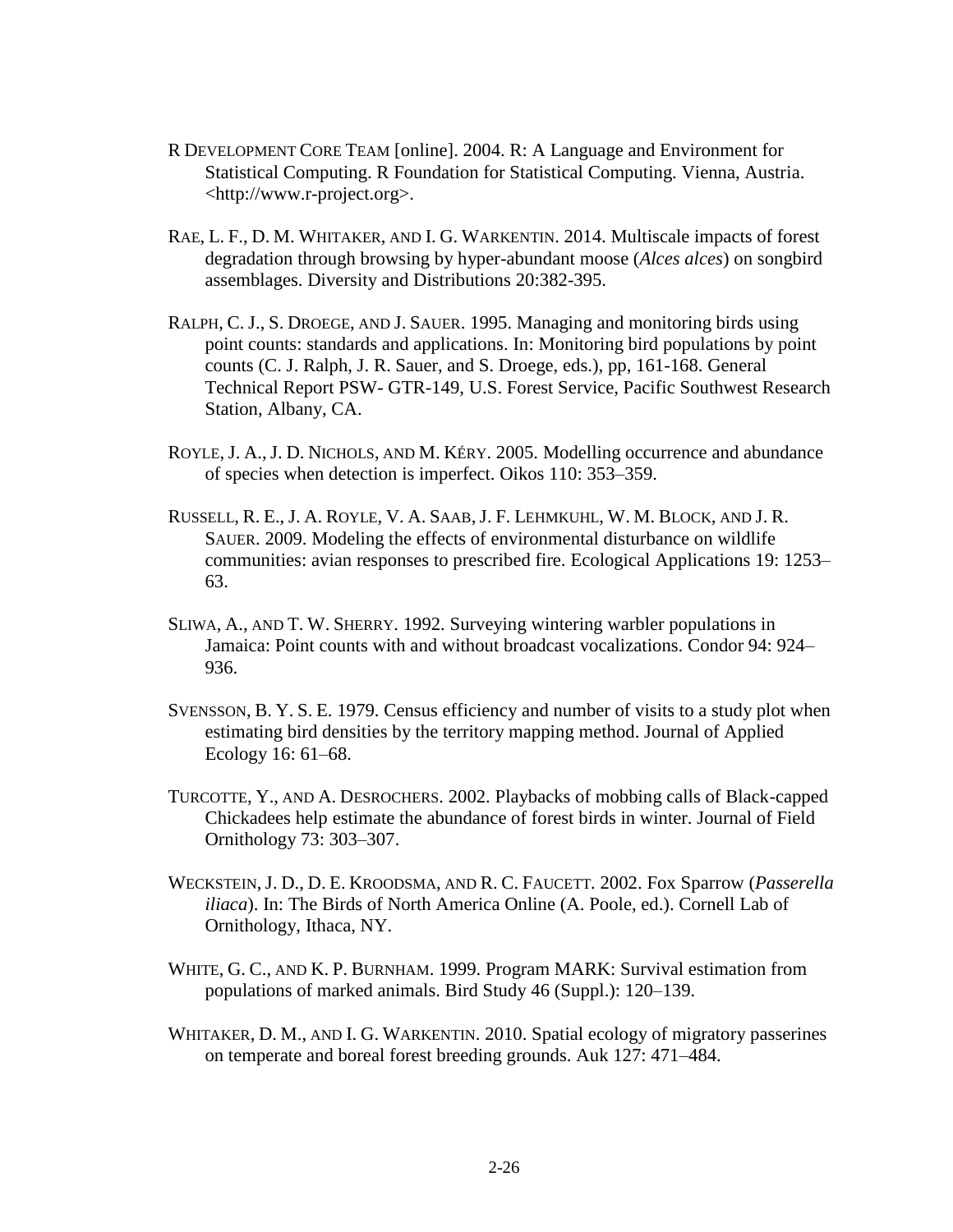Table 2-1: Overall species prevalence, observations during silent and playback treatment intervals and as a percent of total sites surveyed (n=594) and observations expressed as a ratio of playback to silent detection types from point counts conducted in the 2010 breeding season throughout Gros Morne National Park, Newfoundland, Canada.

|                      |                             |               |            | Treatment |          | Ratio      |  |
|----------------------|-----------------------------|---------------|------------|-----------|----------|------------|--|
|                      |                             | Migratory     | Prevalence | Silent    | Playback | (Playback: |  |
| Scientific Name      | Common Name                 | <b>Status</b> | (%)        | $(\%)$    | (% )     | Silent)    |  |
| Empidonax            | Alder Flycatcher            | Migrant       | 2.1        | 1.6       | 1.3      | 0.8        |  |
| alnorum              |                             |               |            |           |          |            |  |
| Corvus               | American Crow               | Resident      | 0.5        | 0.0       | 0.5      | 0.0        |  |
| brachyrhynchos       |                             |               |            |           |          |            |  |
| Carduelis tristis    | American Goldfinch          | Migrant       | 1.0        | 0.3       | 1.0      | 3.0        |  |
| Setophaga            | American Redstart           | Migrant       | 9.1        | 5.8       | 7.6      | 1.3        |  |
| ruticilla            |                             |               |            |           |          |            |  |
| Turdus               | American Robin*             | Migrant       | 50.2       | 33.8      | 37.6     | 1.1        |  |
| migratorius          |                             |               |            |           |          |            |  |
| Mniotilta varia      | Black-and-White<br>Warbler* | Migrant       | 64.1       | 44.8      | 56.0     | 1.3        |  |
| Setophaga            | Bay-breasted                | Migrant       | 0.8        | 0.0       | 0.8      | 0.0        |  |
| castanea             | Warbler                     |               |            |           |          |            |  |
| Picoides             | Black-backed                | Resident      | 0.3        | 0.3       | 0.3      | 1.0        |  |
| arcticus             | Woodpecker                  |               |            |           |          |            |  |
| Poecile              | Black-capped                | Resident      | 41.7       | 12.2      | 39.0     | 3.2        |  |
| atricapillus         | Chickadee*                  |               |            |           |          |            |  |
| Vireo solitarius     | <b>Blue-headed Vireo</b>    | Migrant       | 5.4        | 3.5       | 4.1      | 1.2        |  |
| Cyanocitta           | <b>Blue Jay</b>             | Migrant       | 0.8        | 0.5       | 0.5      | 1.0        |  |
| cristata             |                             |               |            |           |          |            |  |
| Setophaga            | Blackpoll Warbler*          | Migrant       | 29.7       | 24.9      | 19.6     | 0.8        |  |
| striata              |                             |               |            |           |          |            |  |
| Poecile              | Boreal Chickadee*           | Resident      | 27.8       | 8.4       | 25.4     | 3.0        |  |
| hudsonicus           |                             |               |            |           | 0.7      | 0.6        |  |
| Certhia<br>americana | <b>Brown Creeper</b>        | Migrant       | 1.3        | 1.2       |          |            |  |
| Setophaga            | Black-throated              | Migrant       | 38.1       | 27.5      | 32.5     | 1.2        |  |
| virens               | Green Warbler*              |               |            |           |          |            |  |
| <b>Branta</b>        | Canada Goose                | Migrant       | 0.2        | 0.0       | 0.2      | 0.0        |  |
| canadensis           |                             |               |            |           |          |            |  |
| Spizella             | Chipping Sparrow            | Migrant       | 0.5        | 0.5       | 0.2      | 0.3        |  |
| passerina            |                             |               |            |           |          |            |  |
| Gavia immer          | Common Loon                 | Migrant       | 0.2        | 0.0       | 0.2      | 0.0        |  |
| Corvus corax         | Common Raven                | Resident      | 3.6        | 1.8       | 2.3      | 1.3        |  |
| Geothlypis           | Common                      | Migrant       | 7.6        | 7.2       | 5.4      | 0.8        |  |
| trichas              | Yellowthroat                |               |            |           |          |            |  |
| Junco hyemalis       | Dark-eyed Junco             | Migrant       | 8.7        | 5.1       | 7.2      | 1.4        |  |
| Picoides             | Downy Woodpecker            | Resident      | 5.4        | 1.2       | 4.9      | 4.3        |  |
| pubescens            |                             |               |            |           |          |            |  |
| Passerella           | Fox Sparrow*                | Migrant       | 16.0       | 13.7      | 9.2      | 0.7        |  |
| iliaca               |                             |               |            |           |          |            |  |
| Regulus satrapa      | Golden-crowned<br>Kinglet*  | Migrant       | 18.6       | 12.4      | 14.2     | 1.1        |  |
| Catharus             | Gray-cheeked                | Migrant       | 0.8        | 0.5       | 0.7      | 1.3        |  |
|                      |                             |               |            |           |          |            |  |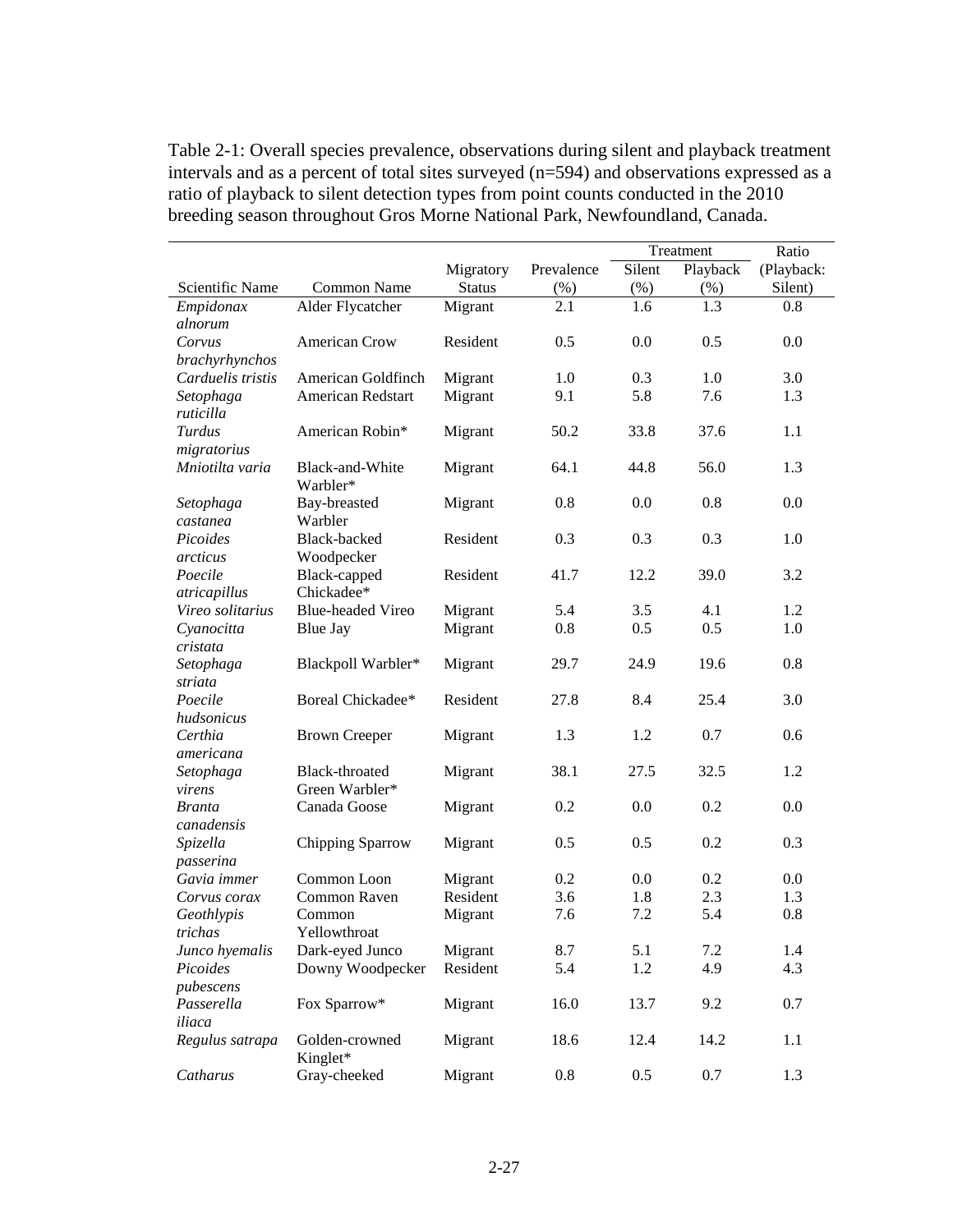| minimus             | Thrush                   |          |      |      |      |         |
|---------------------|--------------------------|----------|------|------|------|---------|
| Perisoreus          | Gray Jay                 | Resident | 9.2  | 4.8  | 7.1  | 1.5     |
| canadensis          |                          |          |      |      |      |         |
| Picoides            | Hairy Woodpecker         | Resident | 5.8  | 2.3  | 4.6  | 2.0     |
| villosus            |                          |          |      |      |      |         |
| Catharus            | Hermit Thrush*           | Migrant  | 17.1 | 11.5 | 11.2 | 1.0     |
| guttatus            |                          |          |      |      |      |         |
| Empidonax           | Least Flycatcher         | Migrant  | 0.3  | 0.3  | 0.3  | 1.0     |
| minimus             |                          |          |      |      |      |         |
| Melospiza           | Lincoln's Sparrow        | Migrant  | 11.9 | 9.4  | 7.9  | 0.8     |
| lincolnii           |                          |          |      |      |      |         |
| Setophaga           | Magnolia Warbler*        | Migrant  | 56.5 | 44.3 | 49.1 | 1.1     |
| magnolia            |                          |          |      |      |      |         |
| Falco               | Merlin                   | Resident | 0.5  | 0.3  | 0.2  | 0.5     |
| columbarius         |                          |          |      |      |      |         |
| Zenaida             | <b>Mourning Dove</b>     | Migrant  | 0.2  | 0.0  | 0.2  | 0.0     |
| macroura            |                          |          |      |      |      |         |
| Geothlypis          | Mourning Warbler*        | Migrant  | 20.6 | 16.3 | 17.1 | 1.1     |
| philadelphia        |                          |          |      |      |      |         |
| Setophaga           | Yellow-rumped            | Migrant  | 44.6 | 28.0 | 37.1 | 1.3     |
| coronata            | Warbler*                 |          |      |      |      |         |
| Colaptes            | Norther Flicker          | Resident | 2.3  | 1.2  | 1.6  | 1.4     |
| auratus<br>Parkesia |                          |          | 33.8 | 28.5 | 23.4 | 0.8     |
|                     | Northern<br>Waterthrush* | Migrant  |      |      |      |         |
| noveboracensis      | Olive-sided              |          | 3.1  | 2.6  |      | 0.9     |
| Contopus<br>cooperi | Flycatcher               | Migrant  |      |      | 2.3  |         |
| Seiurus             | Ovenbird                 | Migrant  | 4.1  | 3.3  | 2.8  | 0.9     |
| aurocapilla         |                          |          |      |      |      |         |
| Setophaga           | Palm Warbler             | Migrant  | 0.5  | 0.5  | 0.3  | 0.7     |
| palmarum            |                          |          |      |      |      |         |
| Pinicola            | Pine Grosbeak            | Resident | 4.0  | 2.5  | 2.3  | 0.9     |
| enucleator          |                          |          |      |      |      |         |
| Carduelis pinus     | Pine Siskin              | Resident | 1.0  | 0.8  | 0.7  | 0.8     |
| Haemorhous          | Purple Finch             | Resident | 3.1  | 2.3  | 1.6  | 0.7     |
| purpureus           |                          |          |      |      |      |         |
| Sitta canadensis    | Red-breasted             | Resident | 4.0  | 1.0  | 3.5  | 3.5     |
|                     | Nuthatch                 |          |      |      |      |         |
| Regulus             | Ruby-crowned             | Migrant  | 48.3 | 33.6 | 41.5 | 1.2     |
| calendula           | Kinglet*                 |          |      |      |      |         |
| Vireo olivaceus     | Red-eyed Vireo           | Migrant  | 0.2  | 0.2  | 0.0  | $0.0\,$ |
| Passerculus         | Savannah Sparrow         | Migrant  | 0.3  | 0.3  | 0.2  | 0.5     |
| sandwichensis       |                          |          |      |      |      |         |
| Melospiza           | Song Sparrow             | Migrant  | 0.2  | 0.0  | 0.2  | 0.0     |
| melodia             |                          |          |      |      |      |         |
| Melospiza           | Swamp Sparrow            | Migrant  | 1.8  | 1.5  | 0.7  | 0.4     |
| georgiana           |                          |          |      |      |      |         |
| Catharus            | Swainson's Thrush*       | Migrant  | 37.9 | 26.0 | 28.2 | 1.1     |
| ustulatus           |                          |          |      |      |      |         |
| Oreothlypis         | Tennessee Warbler        | Migrant  | 8.9  | 7.6  | 6.4  | 0.8     |
| peregrina           |                          |          |      |      |      |         |
| Tachycineta         | <b>Tree Swallow</b>      | Migrant  | 0.3  | 0.3  | 0.0  | 0.0     |
| bicolor             |                          |          |      |      |      |         |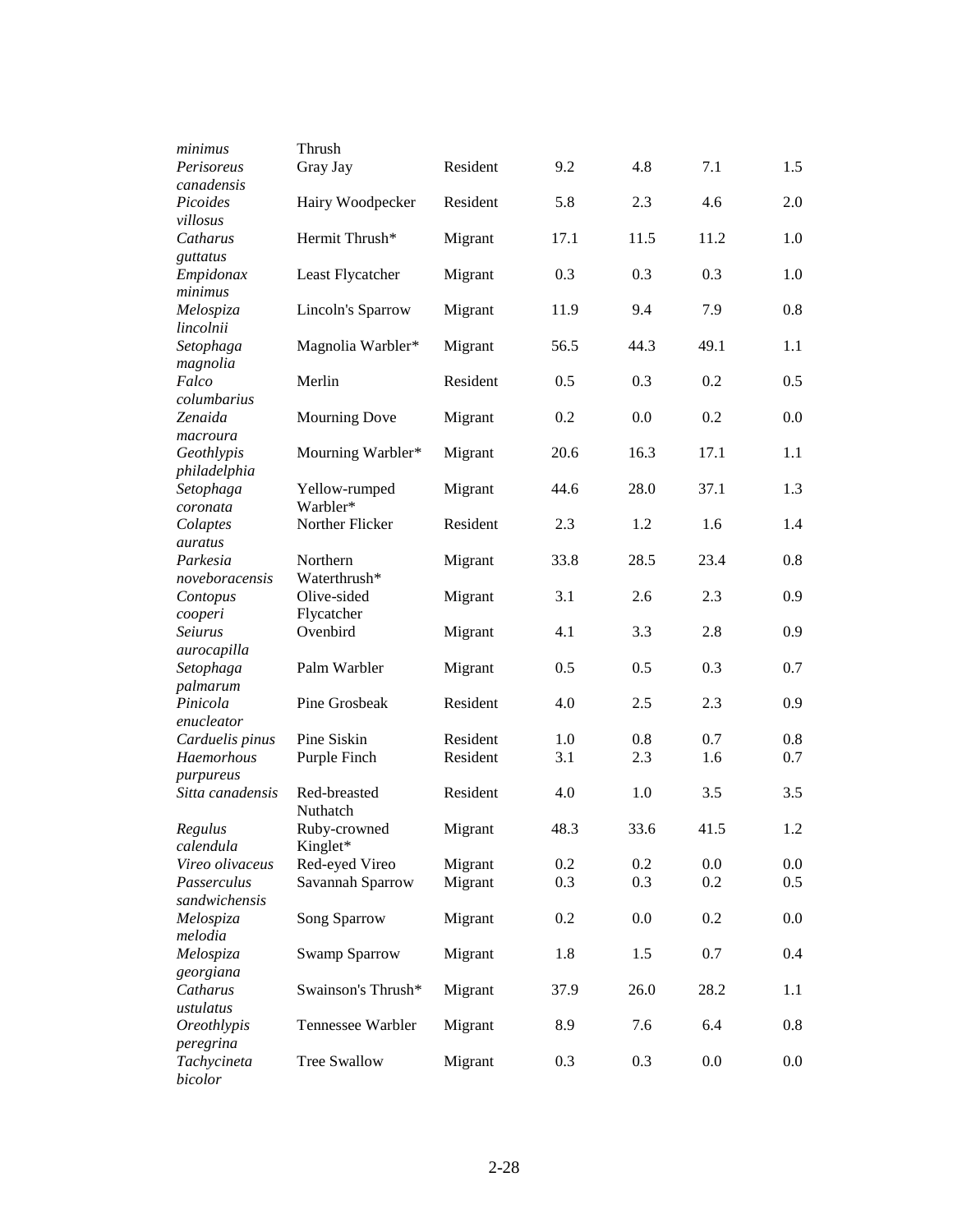| Gallinago<br>delicata            | Wilson's Snipe                         | Migrant  | 2.5  | 1.6  | 1.5  | 0.9 |
|----------------------------------|----------------------------------------|----------|------|------|------|-----|
| Cardellina<br>pusilla            | Wilson's Warbler                       | Migrant  | 7.7  | 5.8  | 5.9  | 1.0 |
| Troglodytes<br>hiemalis          | Winter Wren                            | Migrant  | 5.1  | 4.4  | 3.8  | 0.9 |
| Zonotrichia<br><i>albicollis</i> | White-throated<br>Sparrow <sup>*</sup> | Migrant  | 56.7 | 48.9 | 39.0 | 0.8 |
| Loxia<br>leucoptera              | White-winged<br>Crossbill              | Resident | 4.9  | 3.8  | 2.1  | 0.6 |
| Empidonax<br>flaviventris        | Yellow-bellied<br>Flycatcher*          | Migrant  | 49.8 | 42.5 | 37.2 | 0.9 |

\*Species that were included in occupancy models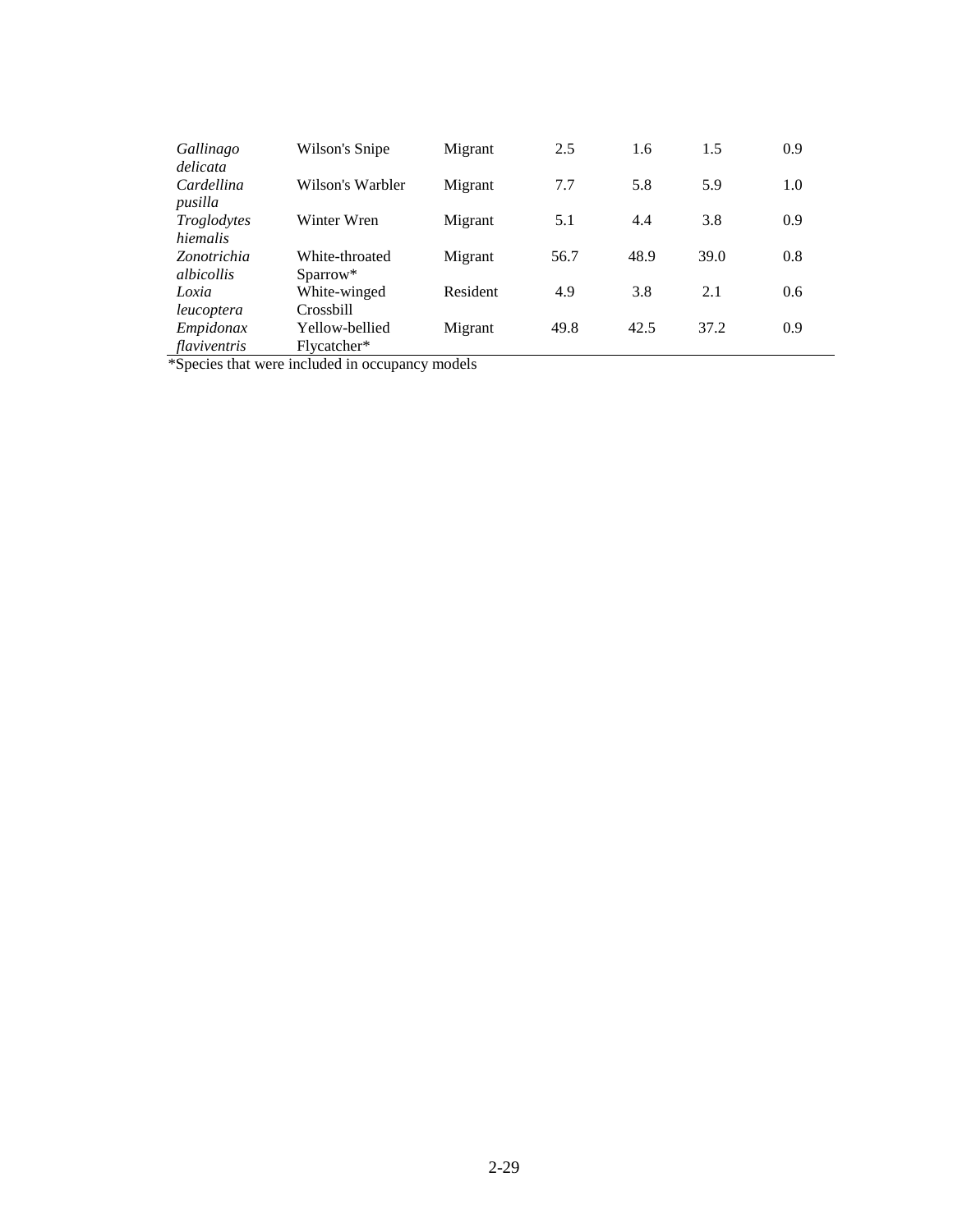Table 2-2: Candidate set of models provided by Mitchell and Donovan (2008) that were used to test hypotheses about the influence of habitat type and playback of mobbing calls of Black-capped Chickadees on detection probability of songbirds during point count surveys during the 2010 breeding season in Gros Morne National Park, Newfoundland.

| Model          | <b>Hypothesis</b>                                                                      | Full model                                                   |                | Parameters Structural model for p                                                                                                                                                             |
|----------------|----------------------------------------------------------------------------------------|--------------------------------------------------------------|----------------|-----------------------------------------------------------------------------------------------------------------------------------------------------------------------------------------------|
|                | p is constant                                                                          | $\Psi$ (habitat), $p_1=p_2=p_3=p_4$                          | 4              | $\beta_0$                                                                                                                                                                                     |
| $\overline{2}$ | p is affected by habitat                                                               | $\Psi$ (habitat), $p_1=p_2=p_3=p_4$ (habitat)                | 6              | $\beta_0 + \beta_1(nf) + \beta_2(\text{oc})$                                                                                                                                                  |
| 3              | p is affected by habitat and p is modified by<br>habitat during playback treatment     | $\Psi$ (habitat), $p_1=p_2$ , $p_3=p_4$ (habitat)            | 7              | $\beta_0 + \beta_1$ (silent) + $\beta_2$ (PB:nf) + $\beta_3$ (PB:oc)                                                                                                                          |
| 4              | p is affected by habitat and p is modified by<br>habitat during silent treatment       | $\Psi$ (habitat), $p_1=p_2$ (habitat), $p_3=p_4$             | $\overline{7}$ | $\beta_0 + \beta_1(PB) + \beta_2$ (silent:nf) + $\beta_3$ (silent:oc)                                                                                                                         |
| 5              | p is affected by treatment                                                             | $\Psi$ (habitat), $p_1=p_2$ , $p_3=p_4$                      | 5              | $\beta_0 + \beta_1$ (silent)                                                                                                                                                                  |
| 6              | p is affected by habitat and p is modified by<br>habitat uniquely for each treatment   | $\Psi$ (habitat), $p_1=p_2$ (habitat), $p_3=p_4$ (habitat)   | 9              | $\beta_0 + \beta_1$ (silent:nf) + $\beta_2$ (silent:oc) +<br>$\beta_3(PB:nf) + \beta_4(PB:oc) + \beta_5(PB:cc)$                                                                               |
| 7              | p is affected by observer                                                              | $\Psi$ (habitat), $p_1=p_2=p_3=p_{4(observer)}$              | 6              | $\beta_0 + \beta_1 (obs1) + \beta_2 (obs2) + \beta_3 (obs3)$                                                                                                                                  |
| 8              | p is affected by observer and p is modified<br>by observer during playback treatment   | $\Psi$ (habitat), $p_1=p_2$ , $p_3=p_4$ (observer)           | 7              | $\beta_0$ + $\beta_1$ (silent) + $\beta_2$ (PB:obs1) +<br>$\beta_3(PB:obs2) + \beta_4(PB:obs3)$                                                                                               |
| 9              | p is affected by observer and p is modified<br>by observer during silent treatment     | $\Psi$ (habitat), $p_1=p_2$ (observer), $p_3=p_4$            | 7              | $\beta_0 + \beta_1(PB) + \beta_2(\text{silent:obs1}) +$<br>$\beta_3$ (silent:obs2) + $\beta_4$ (silent:obs3)                                                                                  |
| 10             | p is affected by observer and p is modified<br>by observer uniquely for each treatment | $\Psi$ (habitat), $p_1=p_2$ (observer), $p_3=p_4$ (observer) | 10             | $\beta_0 + \beta_1$ (silent:obs1) + $\beta_2$ (silent:obs2) +<br>$\beta_3$ (silent:obs3) + $\beta_4$ (PB:obs1) +<br>$\beta_5(PB:obs2) + \beta_6(PB:obs3) +$<br>$\beta$ <sub>7</sub> (PB:obs4) |

nf=non forest

- oc=open canopy forest
- cc=closed canopy forest
- silent=silent treatment

PB=playback treatment

 $\psi$  = site occupancy

 $p =$  detection probability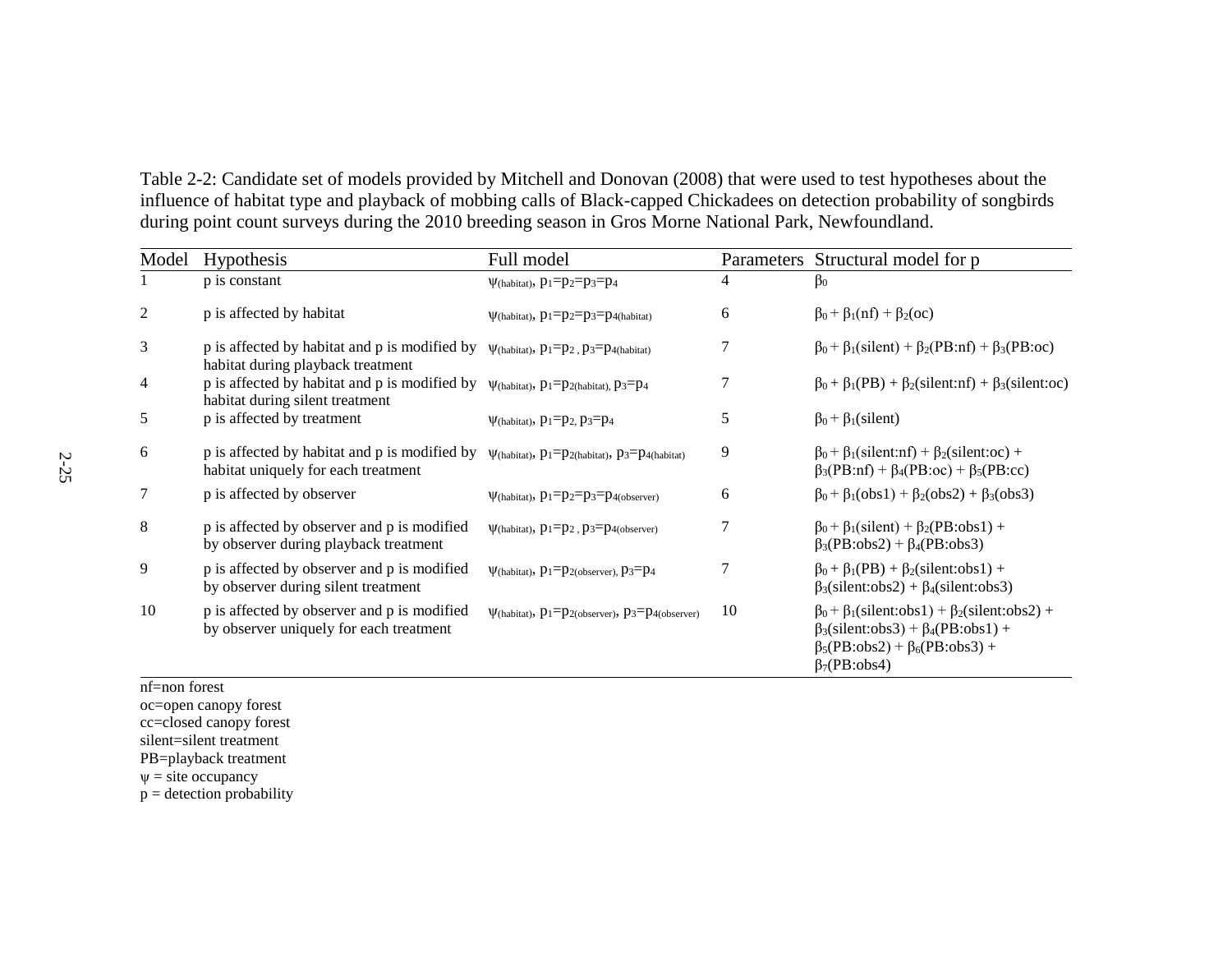Table 2-3: Top models ( $\triangle AIC_c < 2$ ) describing the influence of habitat type and playback of the mobbing calls of Black-capped Chickadees on detection probability of songbirds during point count surveys during the 2010 breeding season in Gros Morne National Park, Newfoundland, including a list of model parameters estimated (see Table 2 for model descriptions). Where a difference between treatments was observed, the direction of the effect  $\zeta$  [silent detection probability is greater than playback] or  $\zeta$  [playback] detection probability is greater than silent]) is indicated<sup>a</sup>.

| Species                                | Model                   | Description                                                                   | k                | $AIC_c$ | $\Delta AIC_c$ | Weight |
|----------------------------------------|-------------------------|-------------------------------------------------------------------------------|------------------|---------|----------------|--------|
| American Robin                         | 5                       | Psilent > Pplayback, Whabitat                                                 | 5                | 2745.94 | 2.58           | 0.67   |
| Black-and-white Warbler                | 5                       | $p_{\text{silent}}$ < $p_{\text{playback}}, \psi_{\text{habitat}}$            | 5                | 2644.11 | 2.86           | 0.68   |
| <b>Black-capped Chickadee</b>          | 5                       | $p_{\text{silent}}$ < $p_{\text{playback}}$ , $\psi$ habitat                  | 5                | 1999.66 | 3.47           | 0.75   |
| <b>Blackpoll Warbler</b>               | 6                       | $p_{\text{silent:habitat}}$ > $p_{\text{playback:habitat}}$ ,<br>Vhabitat     | 9                | 1664.35 | 0.53           | 0.43   |
|                                        | $\overline{\mathbf{4}}$ | $p_{\text{silent}}$ > $p_{\text{playback:habitat}}$ , $\psi$ habitat          | 7                | 1664.88 | 2.23           | 0.33   |
| <b>Black-throated Green</b><br>Warbler | 5                       | $p_{\text{silent}}$ > $p_{\text{playback}}, \, \psi_{\text{habitat}}$         | 5                | 1964.15 | 1.87           | 0.52   |
|                                        | 4                       | $p_{\text{silent}}$ > $p_{\text{playback:habitat}}$ , $\psi$ habitat          | 7                | 1966.02 | 1.89           | 0.20   |
|                                        | 3                       | $p_{\text{silent:habitat}}$ > $p_{\text{playback}}$ , $\psi_{\text{habitat}}$ | $\boldsymbol{7}$ | 1966.03 | 3.80           | 0.20   |
| Boreal chickadee                       | 5                       | $p_{\text{silent}}$ $\lt p_{\text{playback}}$ , $\psi_{\text{habitat}}$       | 5                | 1393.79 | 0.34           | 0.46   |
|                                        | $\overline{4}$          | $p_{\text{silent}}$ < $p_{\text{playback:habitat}}$ , $\psi_{\text{habitat}}$ | $\boldsymbol{7}$ | 1394.13 | 3.23           | 0.39   |
| Fox sparrow                            | 5                       | Psilent > Pplayback, Whabitat                                                 | 5                | 1465.66 | 2.72           | 0.71   |
| Golden-crowned kinglet                 | $\overline{4}$          | $p_{\text{silent}}$ < $p_{\text{playback:habitat}}$ , $\psi_{\text{habitat}}$ | 7                | 1076.16 | 0.93           | 0.29   |
|                                        | $\overline{c}$          | Phabitat, Vhabitat                                                            | 6                | 1077.08 | 1.19           | 0.18   |
|                                        | 5                       | $p_{\text{silent}}$ < $p_{\text{playback}}$ , $\psi_{\text{habitat}}$         | 5                | 1077.34 | 1.33           | 0.16   |
|                                        | 6                       | $p_{\text{silent:habitast}}$ < $p_{\text{playback:habitat}}$ ,<br>Vhabitat    | 9                | 1077.49 | 1.50           | 0.15   |
|                                        | 1                       | Pintercept, Vhabitat                                                          | $\overline{4}$   | 1077.65 | 2.85           | 0.14   |
| Hermit Thrush                          | 5                       | Psilent > Pplayback, Whabitat                                                 | 5                | 1869.37 | 3.89           | 0.77   |
| Magnolia Warbler                       | $\overline{c}$          | $P_{\text{habitat}}$ , $\psi_{\text{habitat}}$                                | 6                | 2429.61 | 0.84           | 0.52   |
|                                        | 6                       | $p$ silent:habitat, $p_{\text{playback:habitat}}, \psi_{\text{habitat}}$ 9    |                  | 2430.45 | 3.83           | 0.34   |
| Mourning Warbler                       | 5                       | Psilent > Pplayback, Whabitat                                                 | 5                | 1262.14 | 0.22           | 0.43   |
|                                        | 1                       | Pintercept, Whabitat                                                          | $\overline{4}$   | 1262.37 | 3.60           | 0.38   |
| Northern Waterthrush                   | 5                       | $p_{\text{silent}}$ > $p_{\text{playback}}$ , $\psi_{\text{habitat}}$         | 5                | 2114.59 | 1.00           | 0.52   |
|                                        | $\overline{4}$          | $p_{\text{silent}}$ > $p_{\text{playback:habitat}}$ , $\psi_{\text{habitat}}$ | $\tau$           | 2115.58 | 3.30           | 0.32   |
| Ruby-crowned Kinglet                   | $\mathfrak{Z}$          | $p_{\text{silent:habitat}}$ < $p_{\text{playback}}$ , $\psi$ habitat          | $\boldsymbol{7}$ | 2603.80 | 0.64           | 0.50   |
|                                        | 5                       | $p_{\text{silent}}$ > $p_{\text{playback}}$ , $\psi$ habitat                  | 5                | 2604.44 | 3.71           | 0.36   |
| Swainson's Thrush                      | 5                       | Psilent > Pplayback, Whabitat                                                 | 5                | 2385.13 | 0.61           | 0.48   |
|                                        | 3                       | $p_{\text{silent:habitat}}$ > $p_{\text{playback}}$ , $\psi_{\text{habitat}}$ | $\tau$           | 2385.74 | 3.31           | 0.35   |
| White-throated Sparrow                 | 6                       | $p_{\text{silent:habitat}}$ > $p_{\text{playback:habitat}}$ ,<br>Vhabitat     | 9                | 2296.09 | 24.36          | 1.00   |
| Yellow-bellied Flycatcher              | 3                       | $p_{\text{silent:habitat}}$ > $p_{\text{playback}}$ , $\psi_{\text{habitat}}$ | $\boldsymbol{7}$ | 2460.15 | 3.84           | 0.46   |
| Yellow-rumped Warbler                  | $\boldsymbol{2}$        | Phabitat, Vhabitat                                                            | 6                | 2207.28 | 0.87           | 0.33   |
|                                        | 5                       | $p_{\text{silent}}$ < $p_{\text{playback}}$ , $\psi_{\text{habitat}}$         | 5                | 2208.16 | 1.19           | 0.21   |
|                                        | $\overline{4}$          | Psilent< Pplayback:habitat, Whabitat                                          | $\tau$           | 2208.47 | 1.36           | 0.18   |
|                                        | $\mathbf{1}$            | $P_{intercept}, \psi_{habitat}$                                               | 4                | 2208.64 | 3.34           | 0.17   |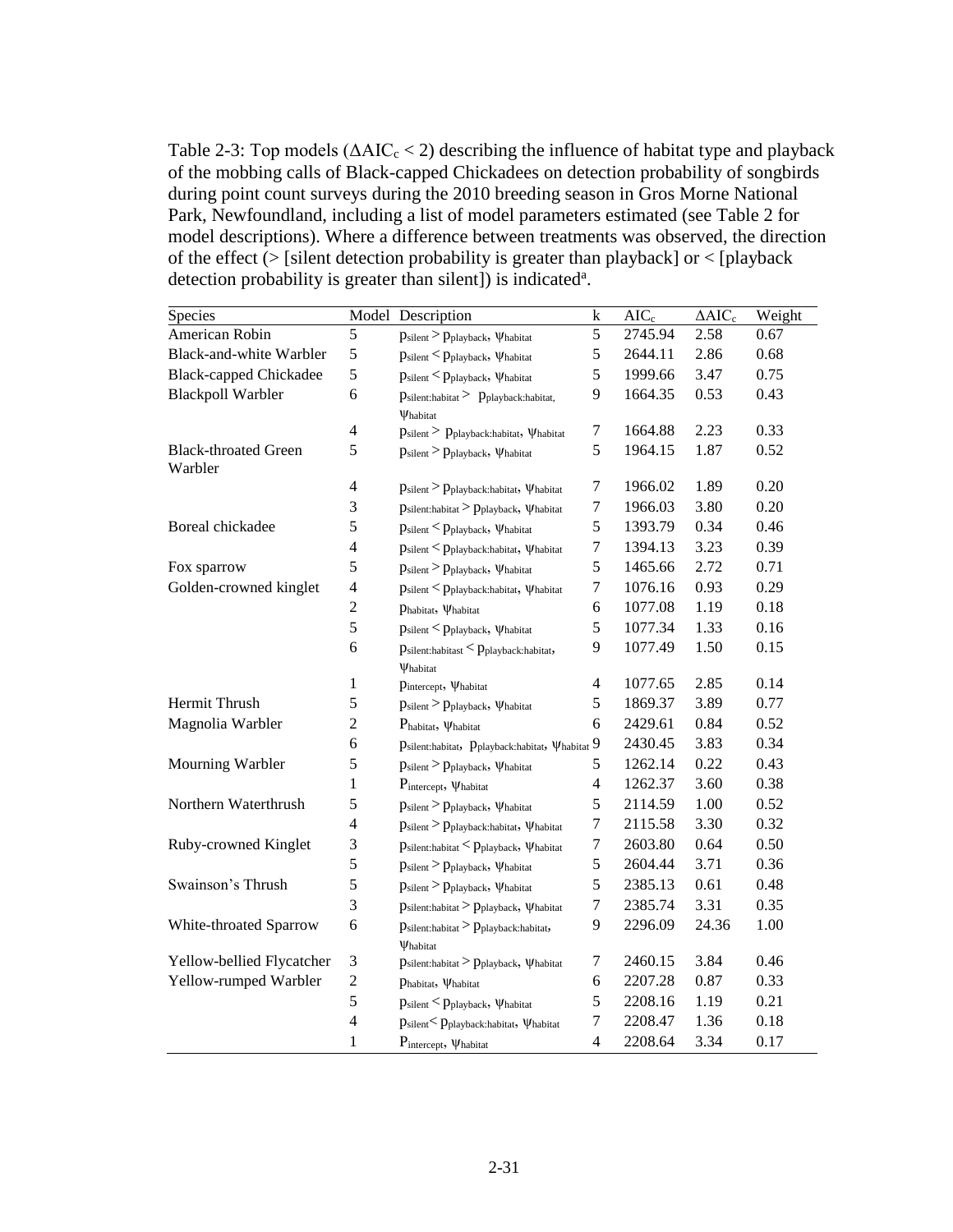<sup>a</sup>Observer effects (models 7, 8, 9, and 10; see Table 2-2) were not included in this comparison as they were examined *post-hoc*.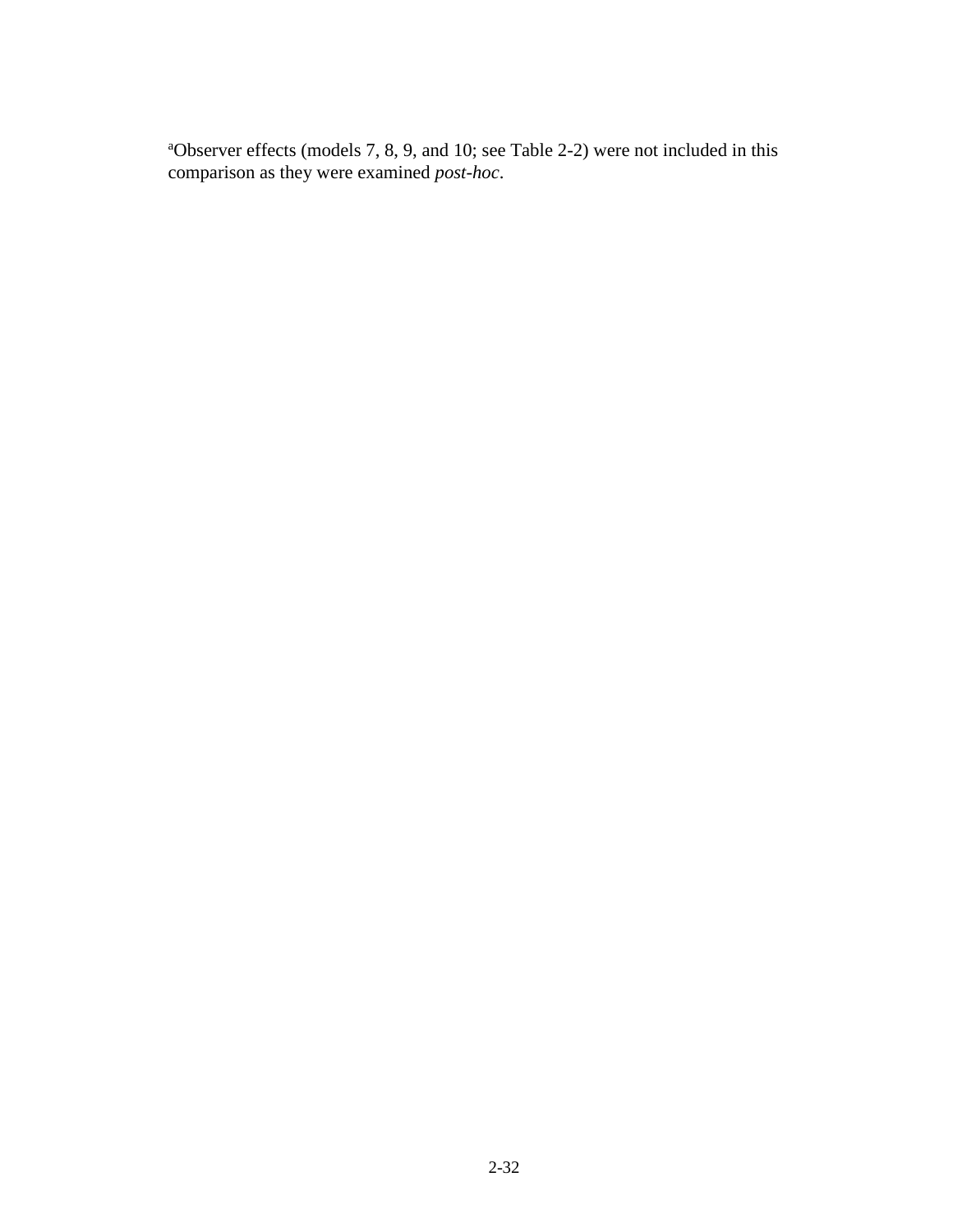

Figure 2-1: Model averaged parameter estimates (±SE) from 4-occasion occupancy models comparing detection probability across silent and playback intervals of point counts in different habitat types within Gros Morne National Park during the 2010 breeding season.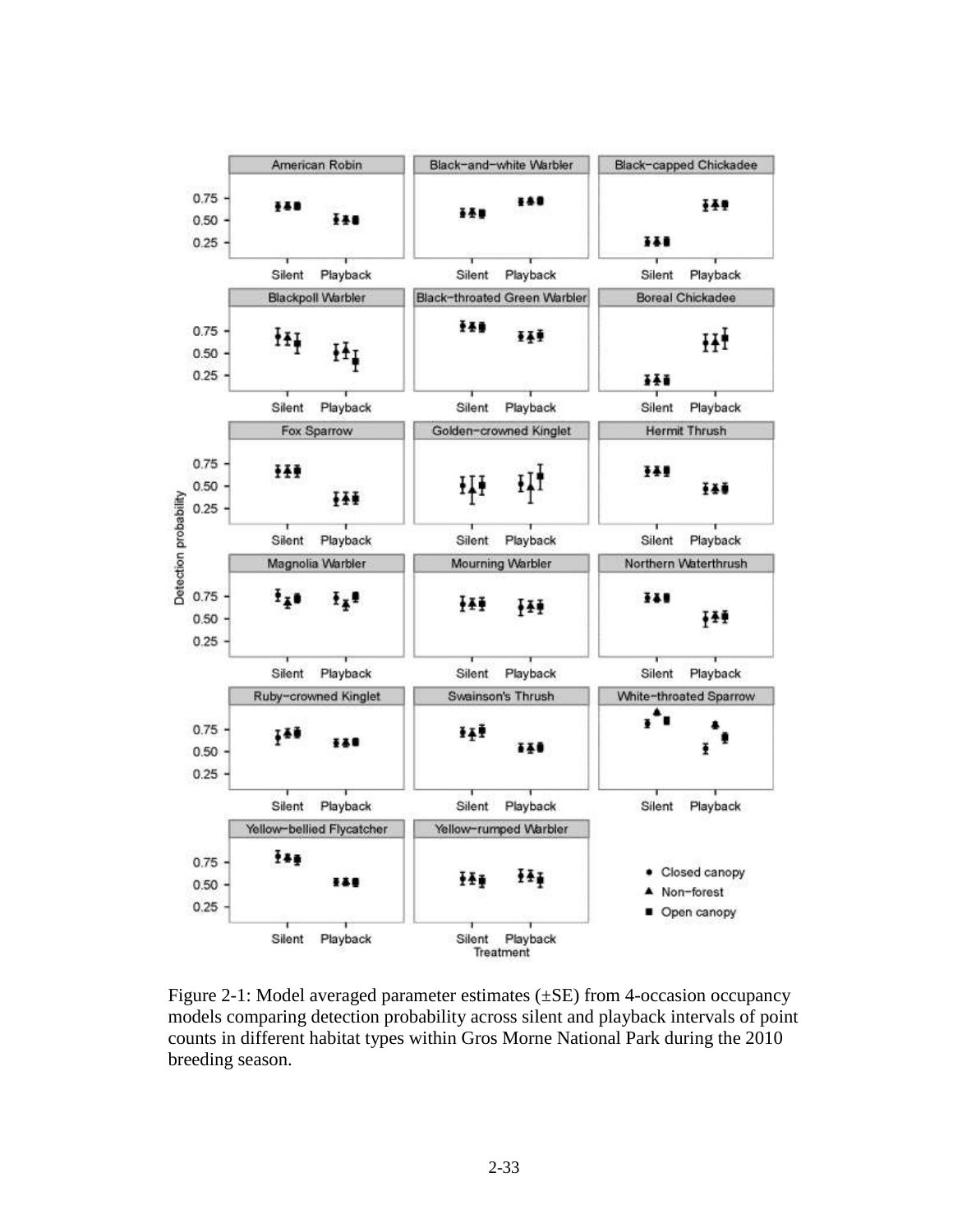

Figure 2-2: Mean number of visual and auditory detections across 8 minute silent and 8 minute playback portions of point count treatments within Gros Morne National Park during the 2010 breeding season.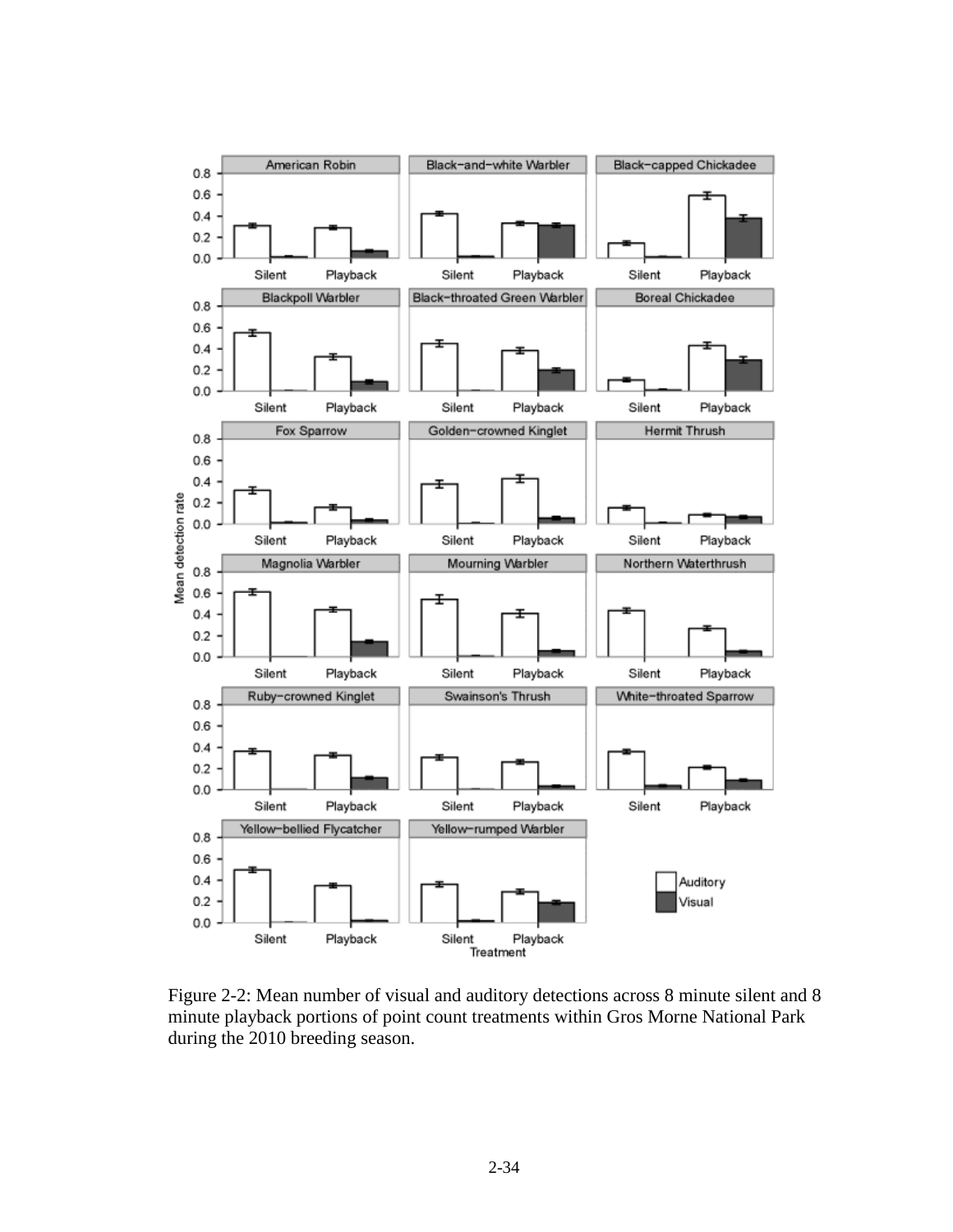3. Multiscale impacts of forest degradation through browsing by hyper-abundant moose (*Alces alces*) on songbird assemblages

# 3.1. Abstract

# **Aim**

Songbirds are sensitive to changes in forest structure and composition at various spatial scales, particularly during the breeding season. Habitat degradation associated with herbivore browsing may contribute to declines in songbird populations. Here, we evaluate songbird responses to herbivore-induced habitat change at multiple spatial scales.

# **Location**

In Gros Morne National Park (GMNP), Newfoundland, Canada, browsing by hyperabundant moose (*Alces alces*) has changed forest structure by reducing understory cover and converting regenerating stands to open areas dominated by grasses and shrubs.

## **Methods**

We conducted point count surveys to measure bird occurrence throughout GMNP during the 2010 breeding season. Using vegetation information from ground plots and remote sensing, we characterized habitat at three scales: local, neighborhood and landscape. Following a two-step procedure to model species occurrence with habitat, the most important habitat factors within each scale were retained for cross-scale modeling.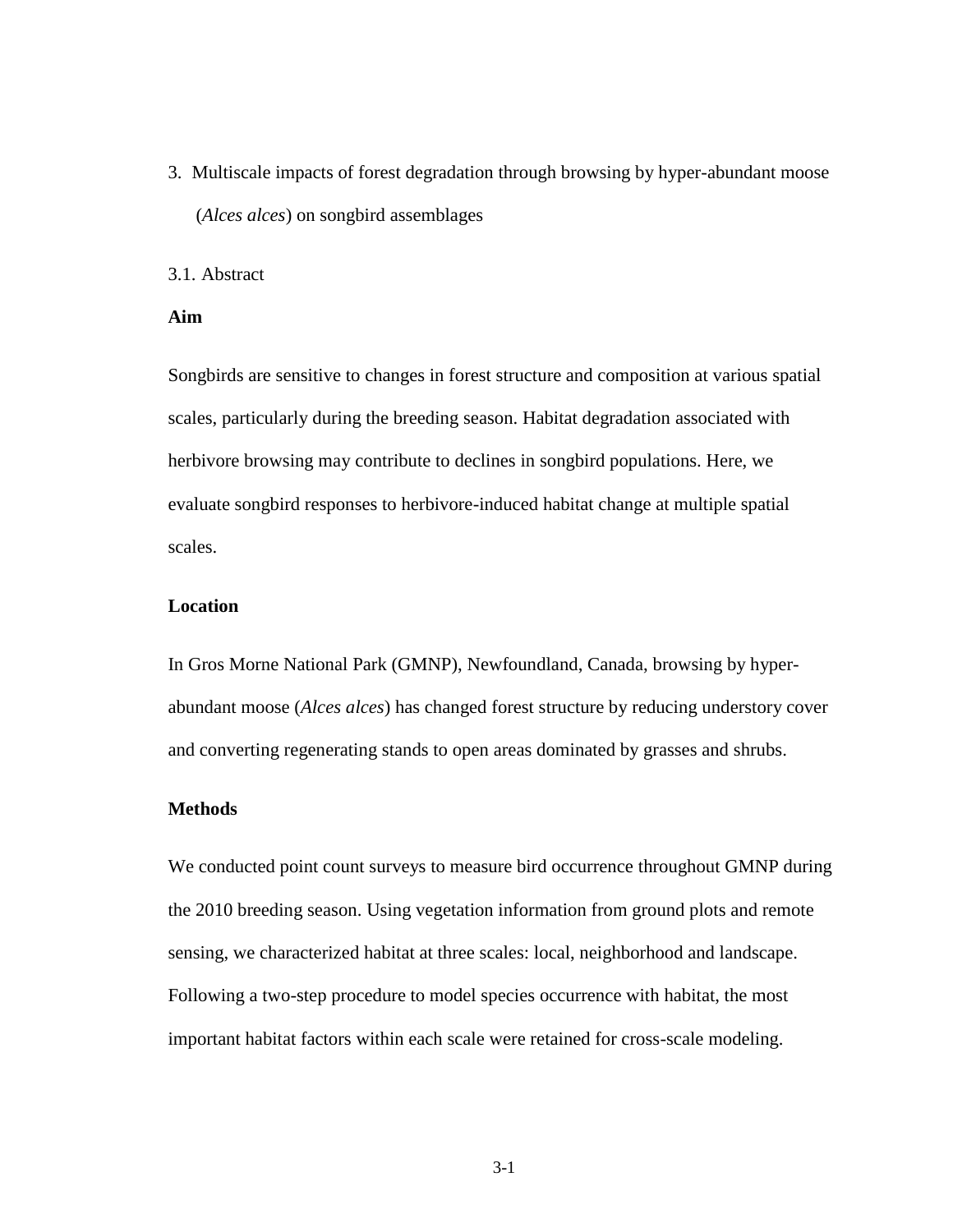# **Results**

Cross-scale models revealed patterns in the association of songbird habitat assemblages with moose-altered habitats. Early successional species such as mourning warbler (*Geothlypis philadelphia*) were positively associated with moose-browsed habitat at the landscape scale. Forest interior specialist (e.g. black-throated green warbler, *Setophaga virens*) and generalist species (e.g. boreal chickadee, *Poecile hudsonicus*) were negatively associated with moose-browsed habitat at the neighborhood scale. Local songbird species richness was independent of moose-browsed habitat at any scale.

# **Main conclusions**

The influence of intense browsing on forest songbirds varies by species but has the potential to extend beyond the area of immediate impact. Continued intense browsing and resulting forest alteration could cause declines in forest specialists and generalists, but may increase populations of early successional species. To maintain bird assemblages characteristic of the region we recommend management actions that lower moose density in areas with hyper-abundant populations such as GMNP to maintain forest structure and regeneration comparable to that present prior to the introduction of moose.

Keywords: bird-habitat modeling, boreal forest, moose (*Alces alces*), multiscale, overabundance, songbirds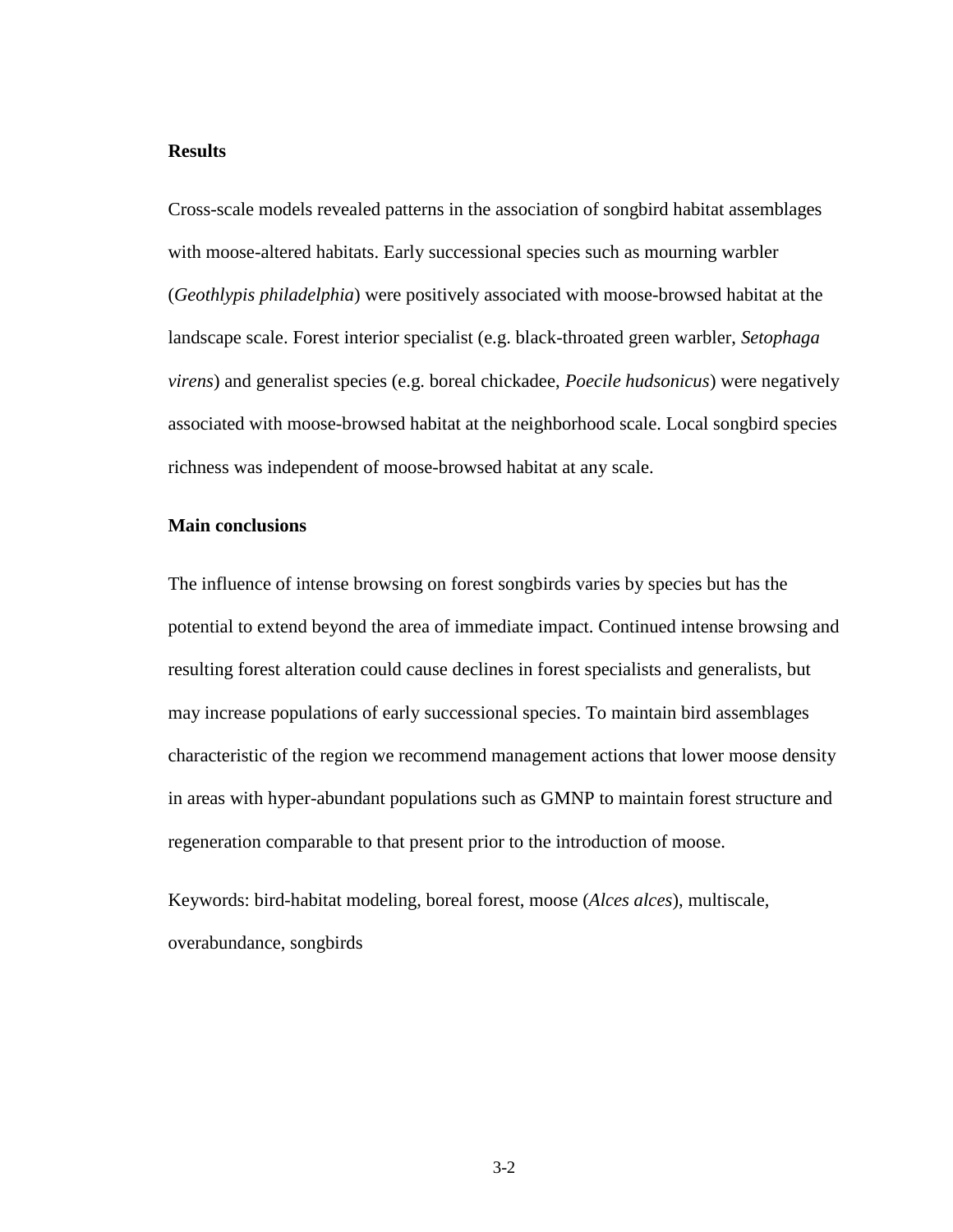# 3.2. Introduction

Changes to forest structure may influence the ability of bird populations to persist (Urban & Smith, 1989; Holmes & Sherry, 2001; Millington et al., 2011). In particular, birds are sensitive to disturbances which modify canopy height and density (Marshall & Cooper, 2004), understory structure and composition (Heyman, 2010), and amount of forest cover in the surrounding landscape (Costello et al., 2000). Where these changes occur in breeding habitat, they can lead to reduced survival or productivity that result in population declines, or complete avoidance of modified habitat altogether (Schmiegelow & Mönkkönen, 2002). The effects of such changes to habitat structure and composition may be expressed at multiple spatial scales (Johnson, 1980; Luck, 2002; Taylor & Krawchuk, 2005). For example, bird distribution can be strongly related to local habitat characteristics such as stem density (DeGraaf et al., 1998), while changes to the composition and configuration of cover types at regional levels also can influence populations (McGarigal & McComb, 1995; Drapeau et al., 2000). In general, habitat selection is thought to follow a nested hierarchical pattern, with different factors influencing habitat use at different scales (Lawler & Edwards, 2006; Whitaker & Warkentin, 2010).

Disturbances that alter vegetation structure in temperate and boreal forests result from natural processes such as fire, windthrow, and insect infestation (Kurz et al., 1995) or from anthropogenic activities such as timber harvesting (Schneider et al., 2003). A third category of disturbance is grazing or browsing by herbivores (Weisberg & Bugmann, 2003; Nuñez et al., 2009) which can influence the structure of forest stands but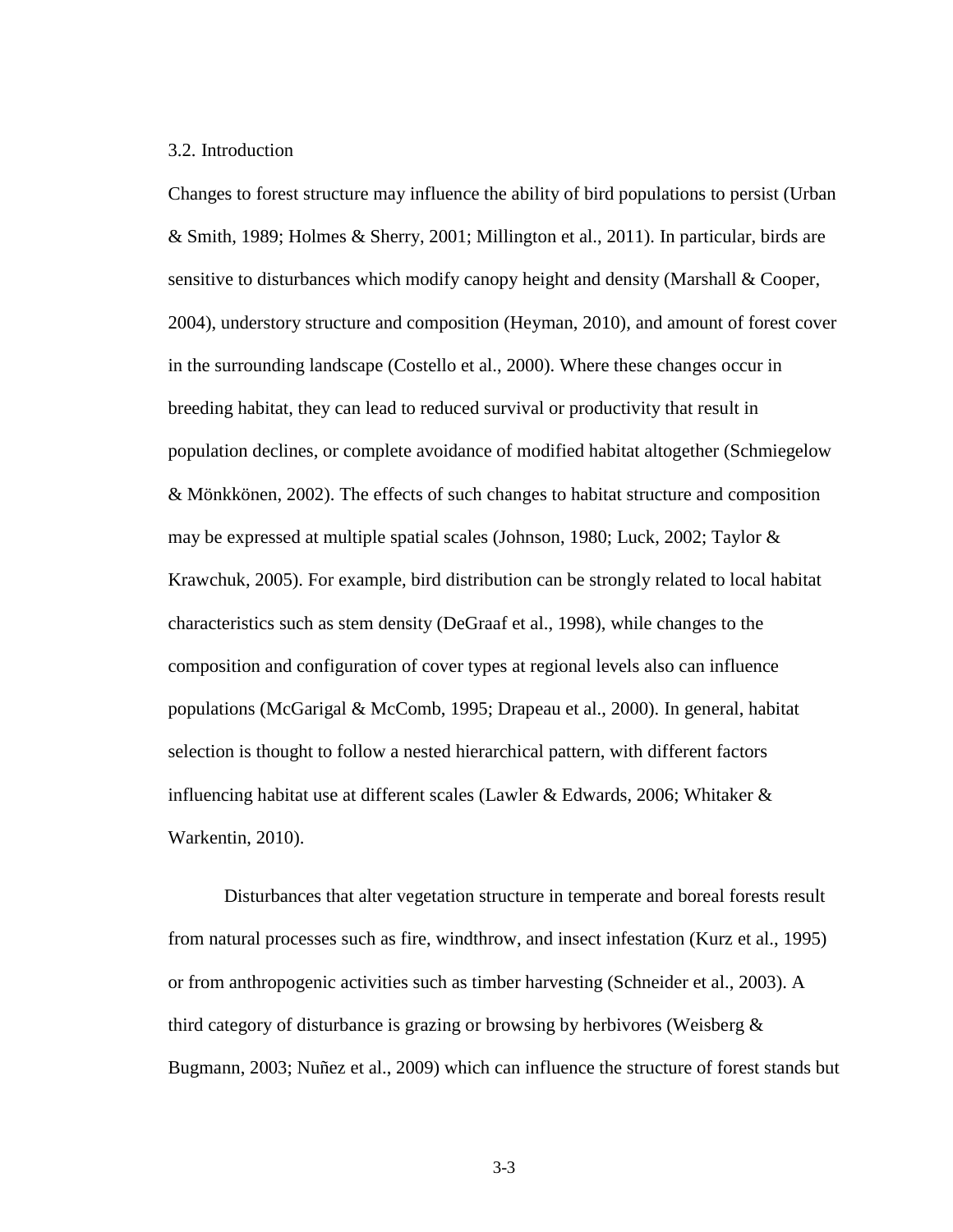may also change habitat composition at the landscape scale (Alverson & Waller, 1997; McLaren et al., 2004; Beschta & Ripple, 2008). Habitat change resulting from browsing by large mammalian herbivores has been demonstrated to result in cascading impacts on birds (Martin et al., 2010).

Consequences of browsing for forest birds include reduced prey availability (Bailey & Whitman, 2003), decreased reproductive success (Pedersen et al., 2007), decreased body condition (Holt et al., 2013), and increased direct competition for resources (Leathwick et al., 1983). Ultimately, altered forest regeneration following grazing or browsing may lead to reduced occupancy by some species due to habitat degradation (Millington et al., 2011). At the community level, high ungulate browsing pressure has been associated with greater regional avian species diversity because of increased habitat heterogeneity (Ogada et al., 2008) or enhanced food resources linked to biogeochemical alterations that heighten plant productivity (Feeley & Terborgh, 2006). However, the extirpation of habitat specialists, such as riparian associated gray catbirds (*Dumetella carolinensis*) and MacGillivray's warblers (*Oporornis tolmiei*; Berger et al., 2001), has been attributed to reduced availability of sites for nesting and foraging. In particular, diminished bird abundance has been associated with reductions in understory vegetation density through browsing by hyper-abundant white-tailed (*Odocoileus virginianus*; DeCalesta, 1994; McShea & Rappole, 2000) and black-tailed deer (*Odocoileus hemionus*; Allombert et al., 2005; Martin et al., 2011; Chollet & Martin 2013).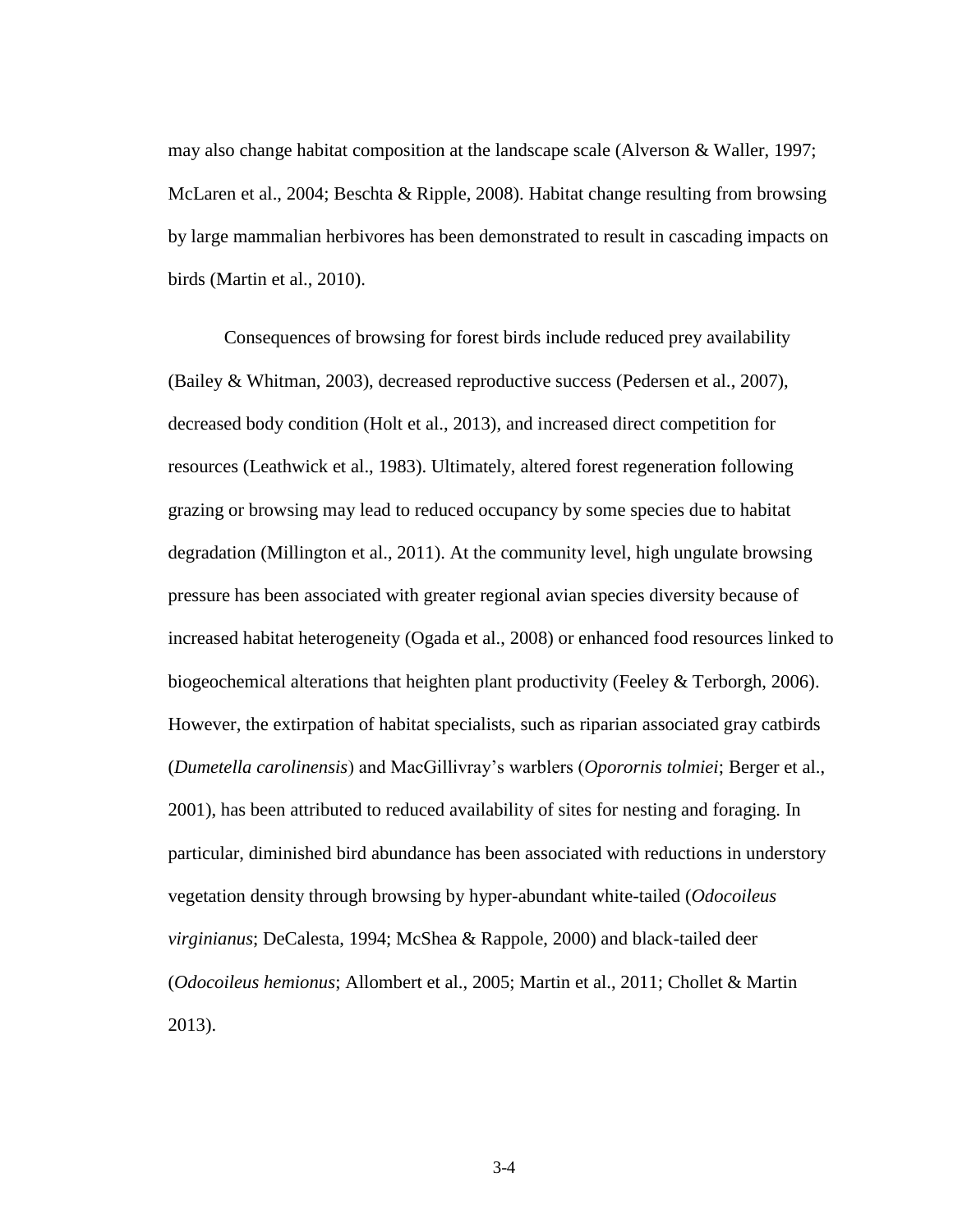With the exception of Cardinal et al. (2012) who studied the impact of whitetailed deer in a boreal setting, most studies have assessed browse-related changes to temperate forest songbird communities (Alverson & Waller, 1997; McShea & Rappole, 2000; Allombert et al., 2005). Here we present a study examining the impact of moose (*Alces alces*) which were introduced to the island of Newfoundland, Canada approximately 100 years ago and have since proliferated to occupy most suitable habitat on the island (Bergerud & Manuel, 1968; Gosse et al., 2011). We focused on the hyperabundant moose population of Gros Morne National Park (GMNP) in western Newfoundland; an extensive area containing a mosaic of forest types exhibiting a range of moose-induced habitat change. We took a natural experiment approach that incorporated the variable impact of moose browsing; however, given the absence of hunting in this national park, moose impacts are pervasive and there was no unbrowsed control. Overall, our study contributes to a broader assessment of the ecological consequences of high ungulate populations and to a better understanding of the role and potential cascading impacts of large carnivores, and/or hunting, on biodiversity in northern forests. Specifically, we investigated the influence of moose browsing on forest bird occurrence at multiple spatial scales. In particular we assessed the occurrence of birds: (1) at the level of species and communities in the context of varying extents of impaired forest regeneration associated with intense moose browsing, and (2) as a function of habitat degradation levels associated with moose browsing at multiple spatial scales. To understand current and potential future impacts, we developed and evaluated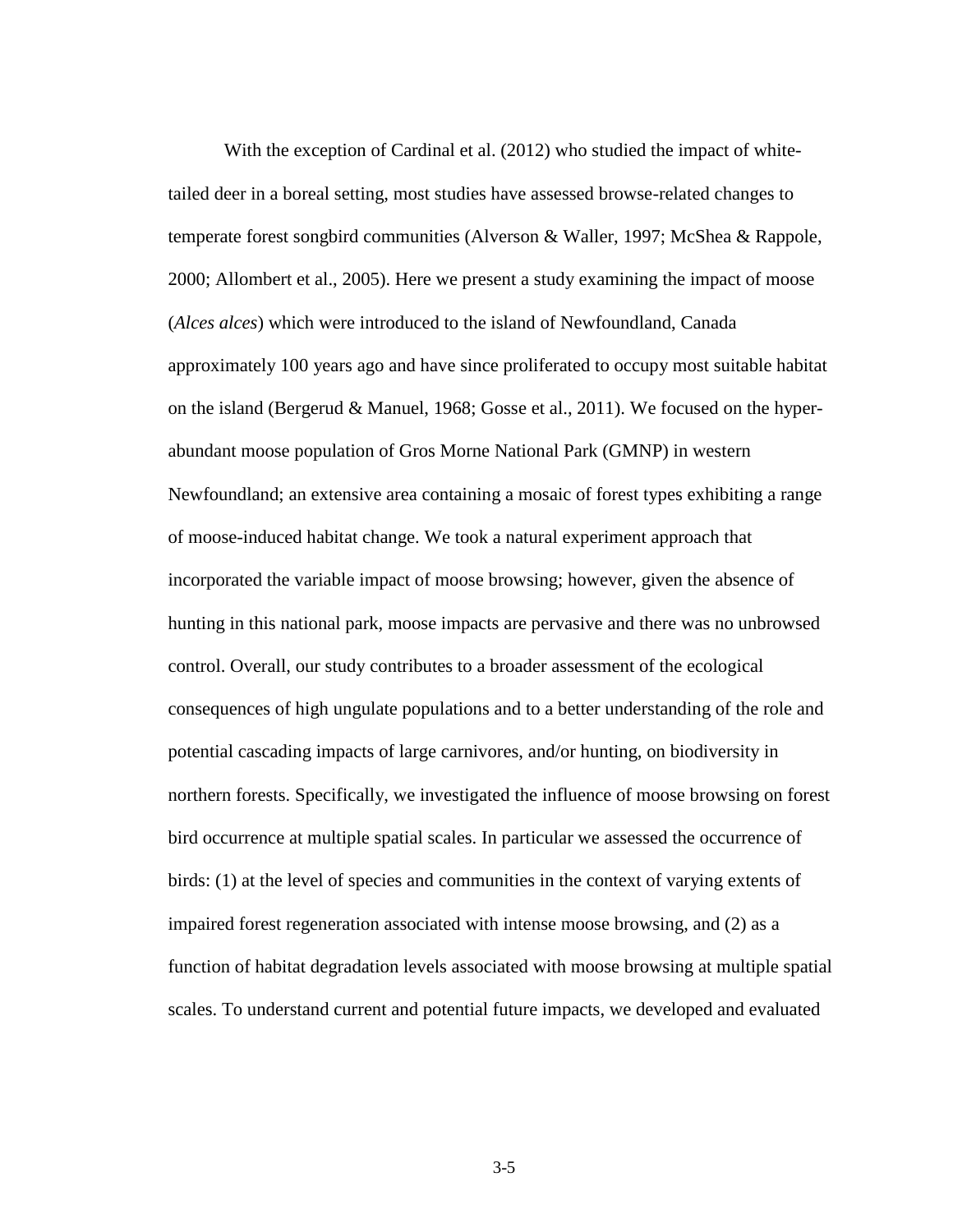habitat models containing variables that represent both healthy and impaired regenerating habitats.

3.3. Materials and Methods

3.3.1. Study area

GMNP (49˚29'00"N, 57˚40'00"W; Fig. 3-1) is characterized by forest covering 44% of the total area and found primarily in the two ecoregions (of three found in the park) to which our sampling was restricted: the Northern Peninsula and Western Newfoundland Forest ecoregions (Damman, 1983). The Northern Peninsula ecoregion occupies the coastal plain west of the Long Range Mountains. Habitat is naturally patchy in this ecoregion and forest stands are interspersed with bog, softwood scrub, and lakes. Annual precipitation ranges from 900 to 1150 mm (Bajzak and Roberts, 1996). The Western Newfoundland Forest ecoregion is more productive, supports greater tree growth and a greater proportion of mixed conifer-deciduous forest and mean precipitation ranges from 1200 to 1300 mm (Banfield, 1983). Sampled stands were dominated by balsam fir (*Abies balsamea)* with varying amounts of white birch (*Betula papyrifera*), white spruce (*Picea glauca*) and black spruce (*Picea mariana*) comprising <50% of canopy trees. The primary natural disturbance agent is infestation by hemlock looper (*Lambdina fiscellaria*) and spruce budworm (*Choristoneura fumiferana*).

Intense and selective browsing by moose across Newfoundland has altered vegetation community composition, successional trajectory, and soil characteristics of the island's balsam fir-dominated forests (McLaren et al., 2004). In GMNP, the density of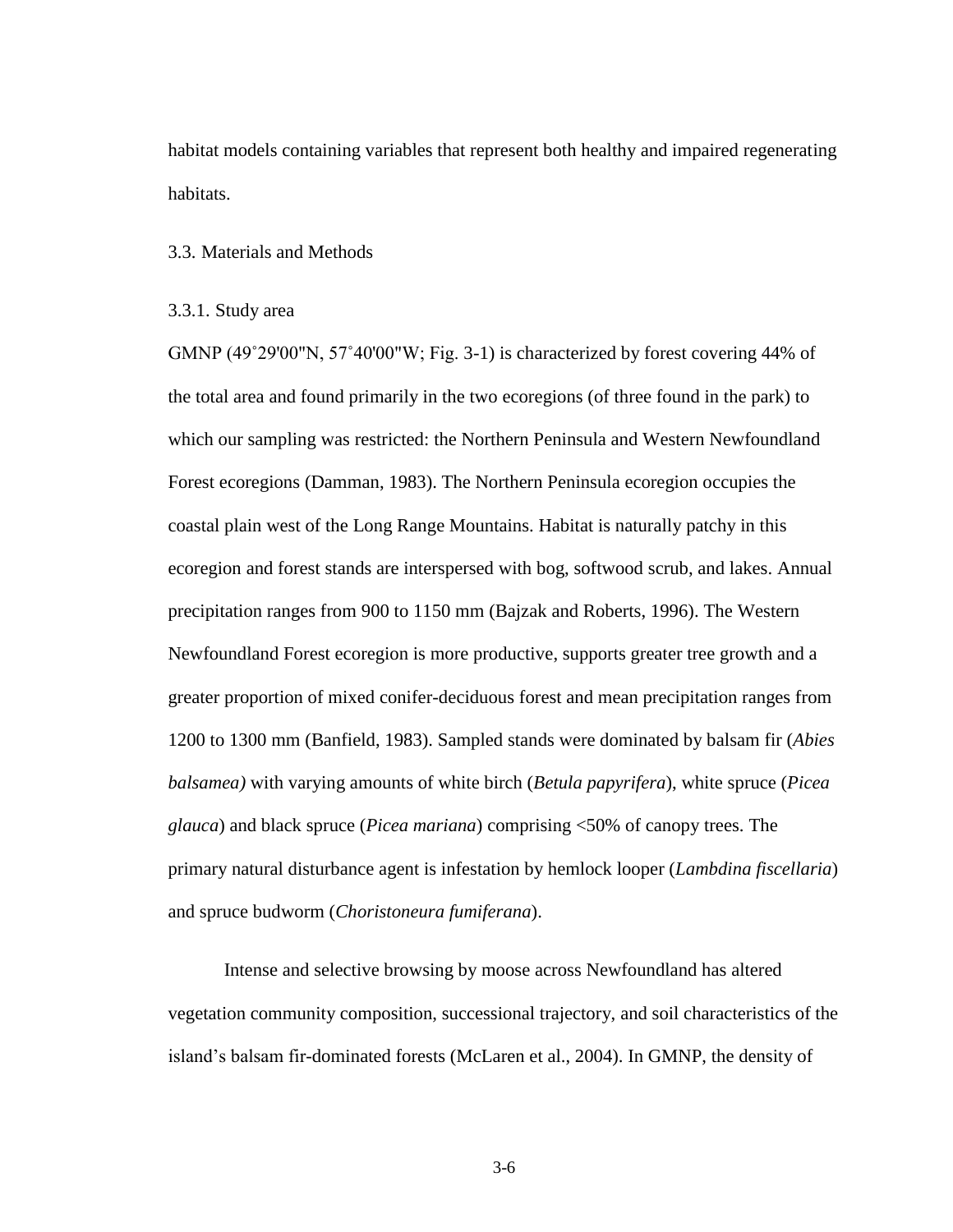preferred woody browse species such as Canada yew (*Taxus canadensis*), white birch saplings, and mountain maple (*Acer spicatum*) have all been severely reduced (Connor et al., 2000). Loss of these species dramatically increased the browsing pressure on lesspalatable but more available balsam fir (Connor et al., 2000). In mature balsam firdominated stands, browsing by moose on most understory woody plants, in combination with the advanced regeneration of fir saplings, translates to reduced density and diversity of understory vegetation (Whitaker & Gallant, Parks Canada, unpublished data). Where mature forest stands are lost by natural disturbance or senescence, regenerating stands in areas with hyper-abundant moose are characterized by heavily damaged balsam fir saplings that display growth stunted to less than 0.6 m height by repeated browsing of the leader; this browsing eventually leads to the death of saplings and greatly reduced sapling density (Bergerud & Manuel, 1968; Gosse et al., 2011). With sapling regeneration impaired, suppressed sun-loving shrub and herb species become the dominant cover type. This leads to the creation of open "moose meadows", characterized by grasses, ferns, non-palatable woody shrubs and a low density canopy of less palatable spruce and mature white birch (Gosse et al., 2011).

Analysis of SPOT5 satellite imagery for GMNP from 2006 indicated low regeneration rates following insect outbreaks in recent decades; only 44% or 42.4  $\text{km}^2$  of mapped forest disturbances exhibit normal regeneration patterns (Taylor & Sharma, Parks Canada, unpublished data). Insect-disturbed patches range in size from 0.5 to 60.4 ha (mean 0.64 ha; Taylor and Sharma, Parks Canada, unpublished data), with failed regeneration at these sites primarily attributed to browsing by moose. Moose populations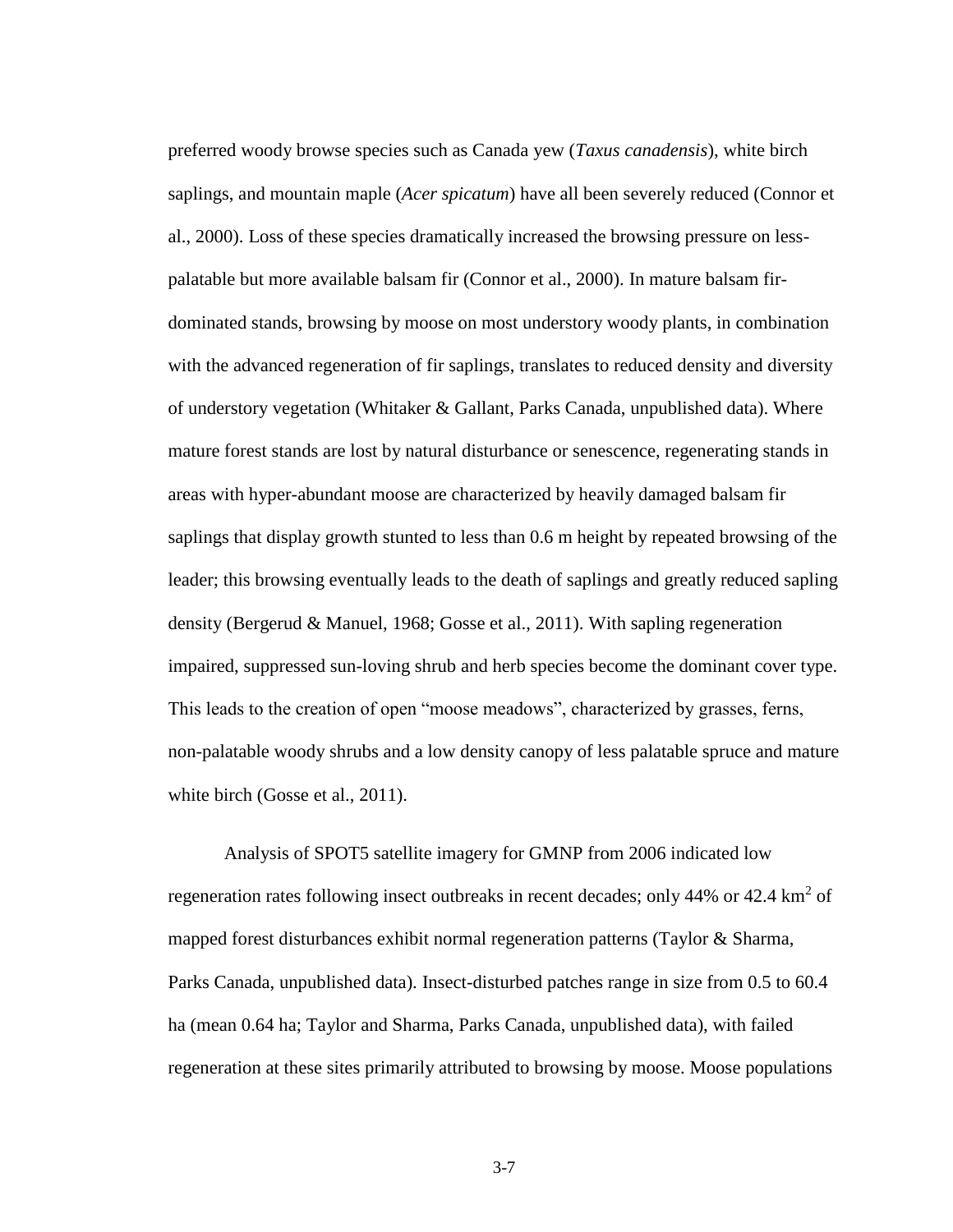increased dramatically when GMNP was established in 1973 and hunting was prohibited; contemporary densities are  $\sim$ 3 moose/km<sup>2</sup> overall but often exceed 10 moose/km<sup>2</sup> in high-quality forest habitat (Parks Canada, unpublished data; McLaren et al., 2000). The cumulative effect has been the creation of large areas of severely impaired balsam fir regeneration similar to that observed on Isle Royale in Lake Superior (Pastor et al., 1988; McLaren et al., 2004). In the two national parks on the island of Newfoundland, the failure of up to 12% of forest stands to regenerate to typical tree composition following disturbance has been associated with the browsing activities of hyper-abundant moose (Gosse et al., 2011).

Sampled sites were chosen from a set of 3485 points randomly distributed across the study area using ArcGIS 9.2 (ESRI, 2008) and based on the following initial criteria: greater than 20 m from edge of the stand, situated within a stand of at least 1 ha, >300 m from the nearest neighboring point. In total, 590 sites from the complete set of random points were sampled (Fig. 3-1). Sites were also selected based on accessibility by foot as determined by topography and proximity to trails or roads. Where the initial point was less than 50 m from the stand edge, observers relocated the point further into the target stand at the time of sampling to meet the point count criteria described below. Each site was classified by forest type using Forest Resource Inventory (FRI) for GMNP, and an effort was made to visit a roughly even number of mature, regenerating, and disturbed forest sites.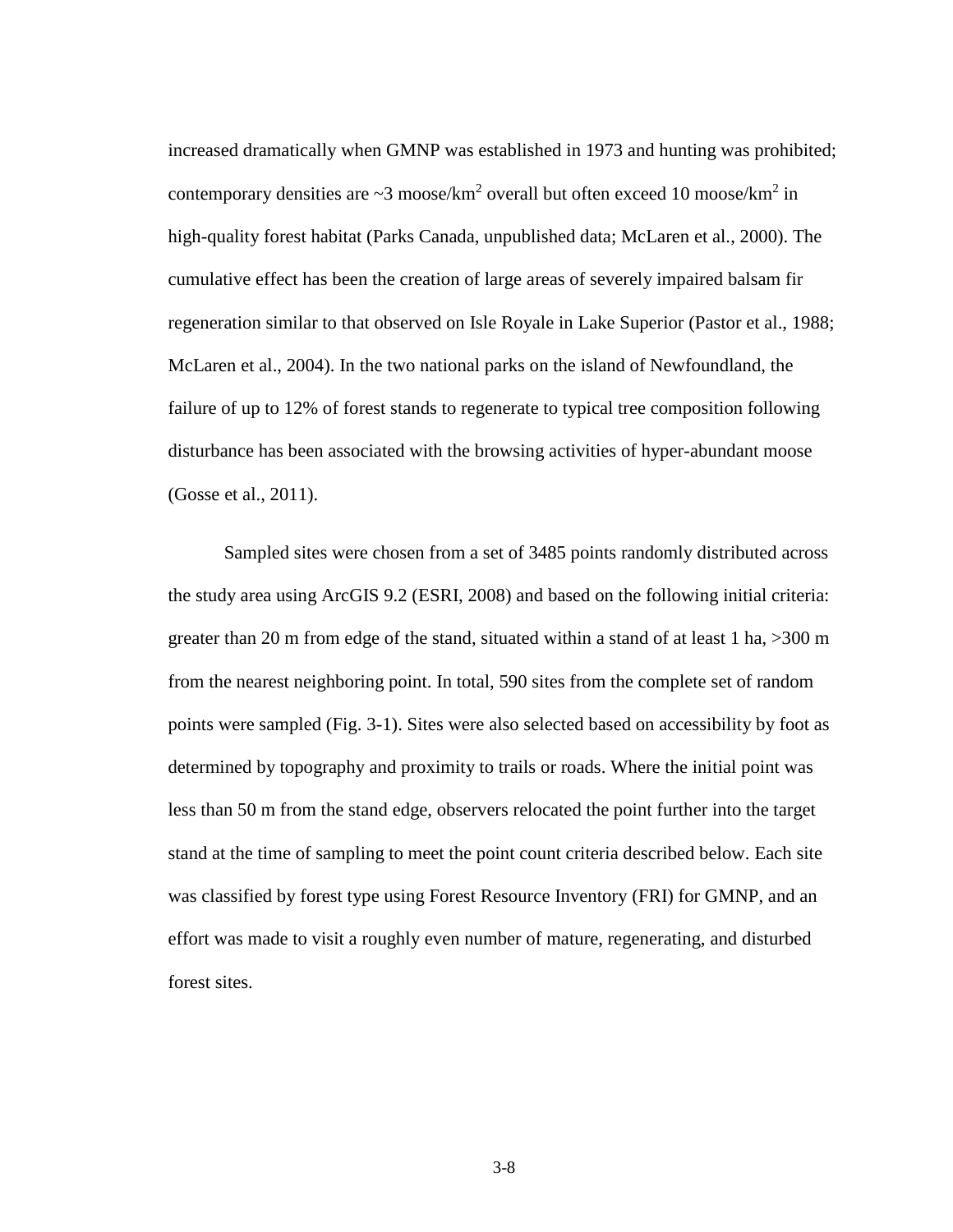#### 3.3.2. Bird surveys

From 3 June to 8 July 2010, four trained observers conducted fixed-radius point counts of forest birds (Ralph et al., 1995). Only birds detected within 50 m of the point were included to ensure they were associated with the target habitat (Petit et al., 1995). Points were visited once during the season and counts took place between 0.5 h before sunrise and 10:30 h NST. Surveys were not conducted during periods of rain or high wind. Each count consisted of an 8-minute silent listening period followed by an 8-minute broadcast of black-capped chickadee (*Poecile atricapillus*; hereafter, scientific names of birds are given in Table 3-2) predator mobbing calls. Broadcasting chickadee mobbing calls has been shown to elicit responses from a variety of forest birds and is presumed to increase detection rates (Hurd, 1996; Gunn et al., 2000; Betts et al., 2007). Counts of all birds detected either through auditory or visual means were recorded for each 8-minute interval. Preliminary comparisons between silent and playback periods showed greater detections of species with the use of playbacks. All species were grouped according to habitat assemblage following Whitaker & Montevecchi (1997) to aid in summary and comparison of responses across species.

# 3.3.3. Habitat sampling

While Betts et al. (2006) suggest that remotely-sensed habitat data provide sufficient information to accurately predict the occurrence of most forest bird species, we supplemented the GMNP FRI data by conducting ground plot surveys at each site. Of particular interest with respect to the impact of browsing is the height and density of vegetation cover below the forest canopy (DeCalesta, 1994; McShea & Rappole, 2000;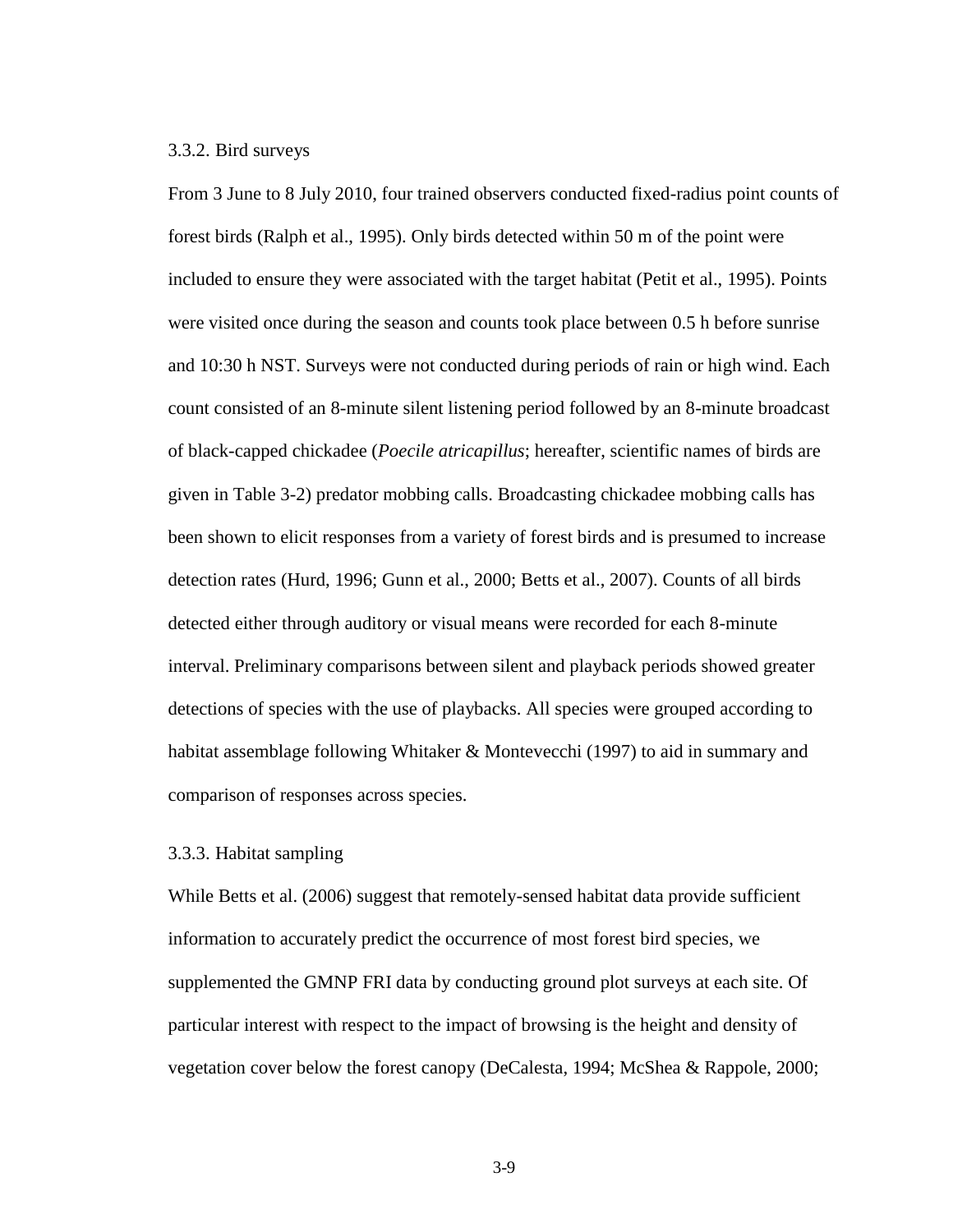Allombert et al., 2005), which cannot be estimated using remote-sensing techniques. We assessed habitat characteristics, defined by their spatial extent and resolution of measurement, for three spatial scales: local, neighborhood, and landscape. Local scale habitat represented fine resolution data collected through ground plots sampled within 20 m of each point count. Coarse resolution information was determined at two broader spatial extents: within 115 m of a point count center or 4.2 ha, a neighborhood area comparable to songbird territory sizes in the region; and within 1250 m of a point count center or 490.9 ha, a landscape comparable to songbird home range sizes in the region (Leonard et al., 2008).

#### 3.3.4. Local scale habitat

We characterized local stand structure through the number of stems within a 2 m-wide plot, beginning at the point count center and extending 20 m to the north. Stems were categorized (and referred to in models) as >5 cm Diameter at Breast Height (dbh, i.e., at 1.3 m; 'trees'), or <5 cm dbh ('saplings'), and density (stems/ha) for each stem category was calculated. To assess whether site-level browse intensity directly influenced forest bird occurrence, we calculated the proportion of all saplings that had been browsed ('browse' in models; Table 3-1). This measure did not capture local habitat structure directly, but reflected the intensity of recent browse pressure across sites. To characterize vertical habitat structure we estimated the extent of woody vegetation cover types (shrub, deciduous and coniferous trees) for understory levels (height classes 0 to 0.5 m, 0.5 to 1 m, and 1 to 2 m from the ground) and canopy levels  $(2 \text{ to } 5 \text{ m}, \text{ and } >5 \text{ m})$  within three 2x2 m plots located at the beginning, middle, and end of the 20 m plot described above.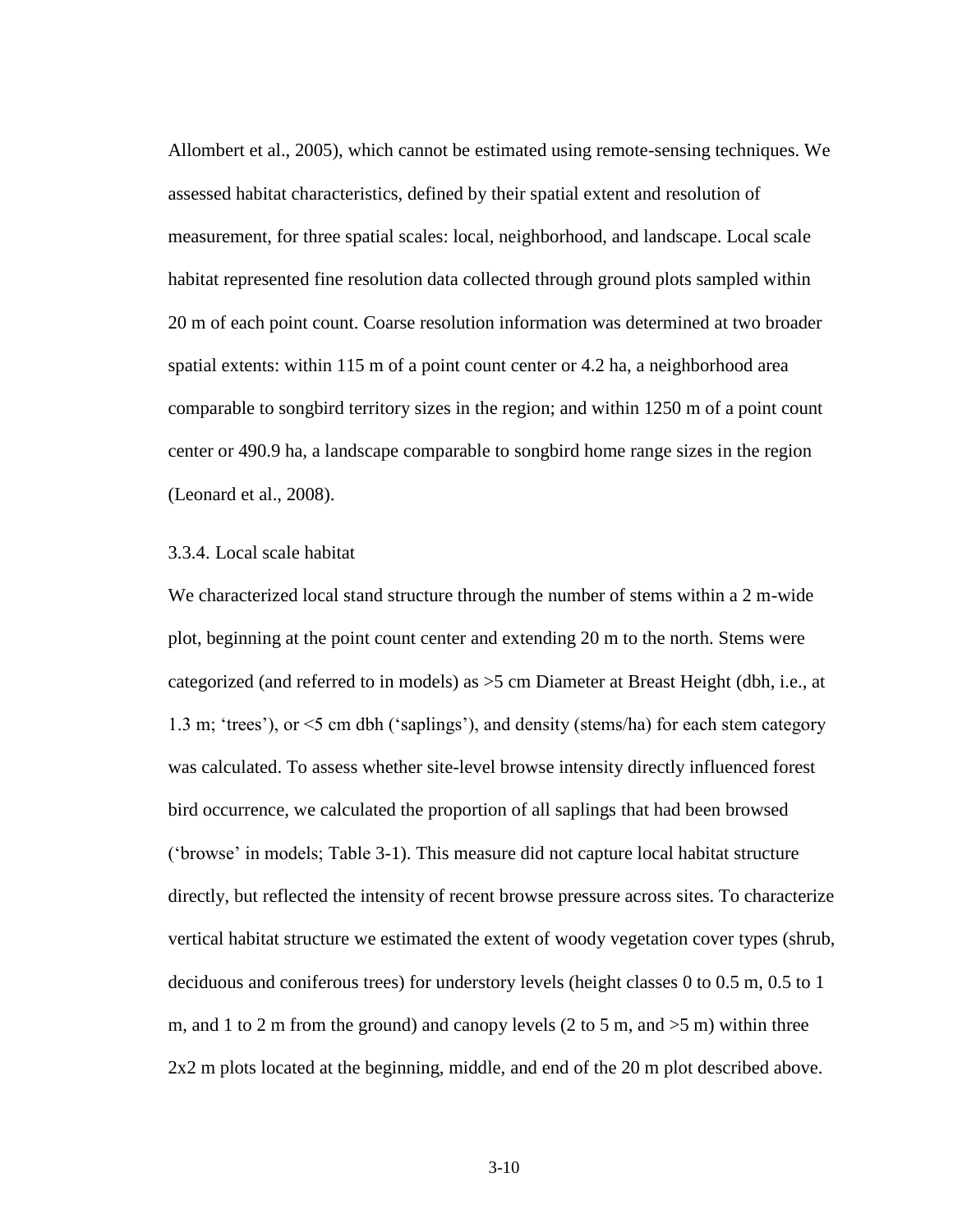We assigned a score (0: 0%, 1: 1-25%, 2: 26-50%, 3: 51-75%, 4: 76-100%) to each cover type for all height classes reflecting the extent of cover attributed to each vegetation type. To indicate overall understory and canopy cover for use in models we summed cover scores across plots and cover type for both general categories ('under' and 'canopy'; Table 3-1). Lastly, we classified site habitat as 'forest' or 'impaired' based on vegetation within 50 m of the point count. This categorical variable was not used in models but allowed us to make comparisons between sites having any forest cover and those having severely impaired regeneration of forest.

### 3.3.5. Neighborhood and landscape scale habitat

Coarse-scale measures of habitat were obtained from the Parks Canada's FRI database updated to include information on regeneration of disturbed sites derived from 2006 SPOT5 satellite imagery. A K-mean unsupervised classification categorized stages of regeneration with 85% accuracy (Taylor & Sharma, unpublished report). General classification of land was based on forest attributes including land cover type (e.g. forest, bog, water, etc.), forest stand height, age class (0-39, 40-59, 60-79 and >80 years), dominant tree species, and dominant tree type (e.g. hardwood or softwood). For model development, we extracted the amount of cover for the following forest types: mature softwood forest, mature mixedwood forest, immature forest, and failed regenerating forest ('SW', 'MW', 'immature', and 'failed' in models, respectively). Mature softwood forest included balsam fir, black spruce, and white spruce dominated stands in age classes >40 years. Mature mixedwood cover was comprised of stands dominated by white birch or trembling aspen (*Populus tremuloides*) or those stands containing a mixture of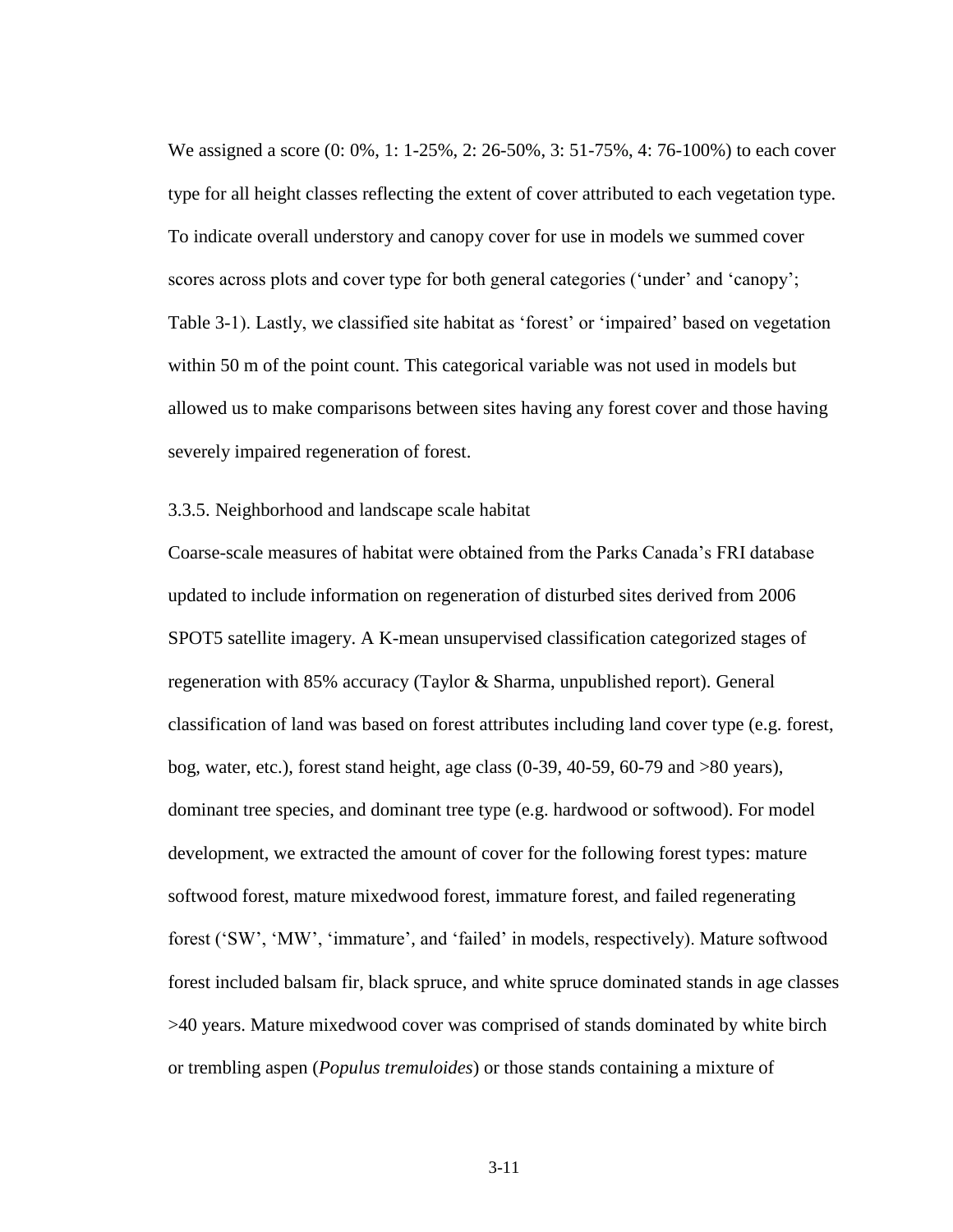hardwood and softwood. Immature forest included all forest types in the  $\leq 40$  years age classes. Failed regenerating forest included stands where cover was classified as forest or regenerating forest during the 1995 forest inventory, then registered as open grassland on SPOT5 satellite imagery in 2006, presumably due to insect disturbance followed by poor regeneration. We excluded 35 sites located within 1250 m of the park border because SPOT5 data were not available for lands outside the park boundary.

#### 3.3.6. Data analysis

We examined all habitat variable pairings for collinearity using graphical methods and Spearman correlation coefficients. Where collinearity was present (r>0.5; Dormann et al., 2013) we eliminated from analyses the variable which was less effective in providing a biological explanation for patterns determined (Booth et al., 1994). Coarse resolution habitat information at the neighborhood extent is by definition nested within the landscape extent, therefore high correlation was expected and observed; we did not include these variables in the same models.

We limited species-focused analyses to those species observed at more than 25% of points. Data from both silent and playback intervals were used; however, since mean abundance of individuals per species per site was low  $(\leq 2)$ , we converted counts to presence/absence. The data were analyzed using generalized linear models with a binomial error structure and logit link (i.e., logistic regression; Vernier et al., 2002). To model species richness, the total number of species at each site regardless of overall prevalence, we used a general linear model (i.e., linear regression). Residual plots were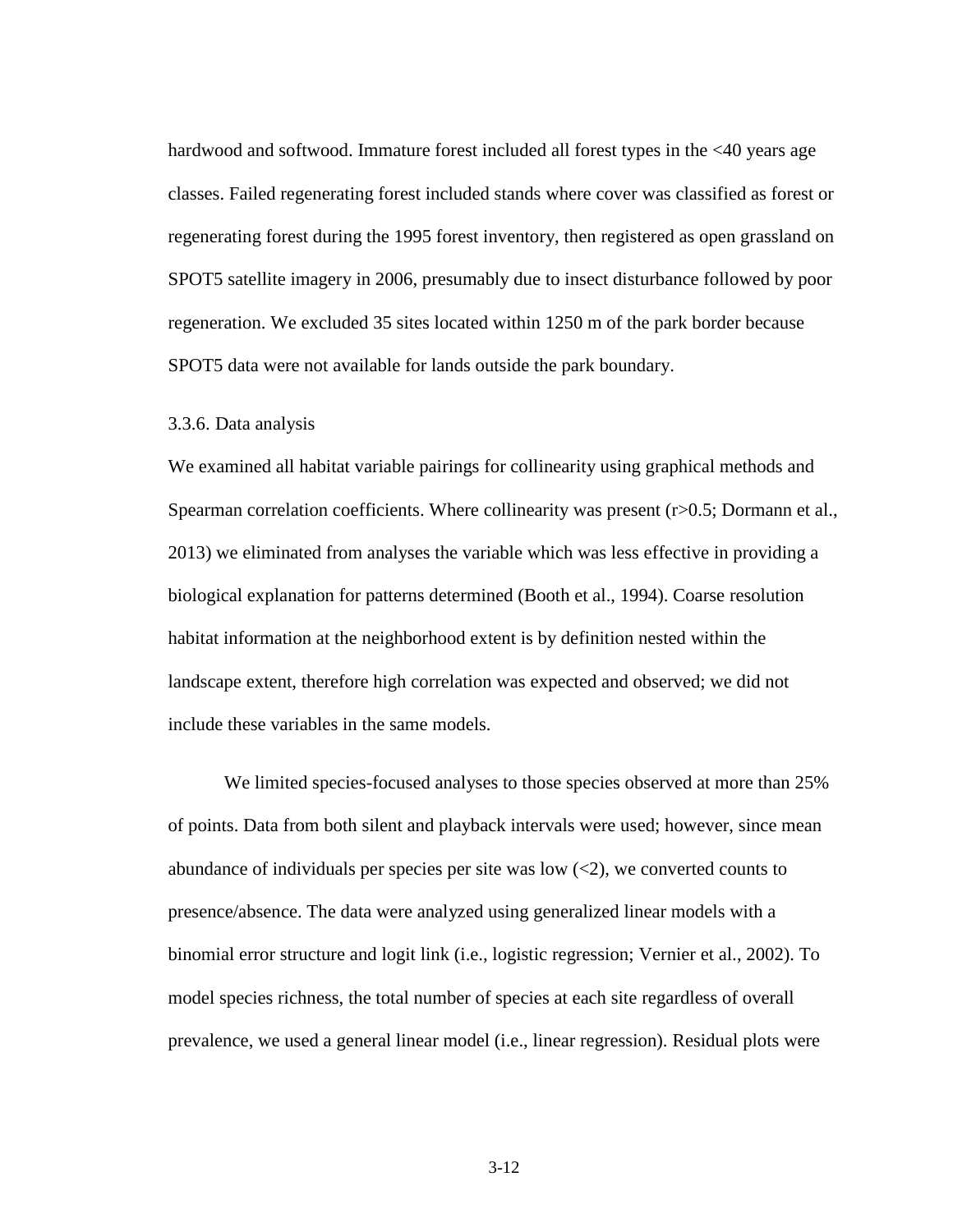evaluated to ensure that regression model residuals met the assumptions of normality, independence and homogeneity. We used R version 2.13.0 for all analyses (R Development Core Team, 2004).

We took an information theoretic approach to model building which allowed us to select those variables that were more important at a given single scale (i.e., local, neighborhood, or landscape) than a randomly generated variable, for further consideration in multiscale analyses (Whittingham et al., 2005; Dallimer et al., 2012). Specifically, we took a two-step approach to assessing habitat associations. First, we compared all possible combinations of variables for each scale separately. Models in each set were ranked according to Akaike's Information Criterion corrected for small sample sizes ( $AIC<sub>c</sub>$ ). AIC<sub>c</sub> measures model fit but penalizes for complexity (i.e. more variables); smaller values indicate a more parsimonious model (Burnham & Anderson, 2002). We then compared models using Akaike weights  $(\omega_i)$ . For each variable, we determined relative importance by summing  $\omega_i$  across models containing the variable (Burnham & Anderson, 2002). Since relative importance values are not expected to be zero even for poor predictors, we repeatedly ran each model set with the addition of a new variable that was randomly generated from a uniform distribution (Whittingham et al., 2005). The upper 80% confidence limit on the random variable from 1000 repetitions was used as a threshold beyond which variables were retained for use in cross-scale models. To determine the relative contributions of important habitat information at different scales, cross-scale models were built using those variables from single-scale models that had a higher relative importance than the upper confidence limit of the randomly generated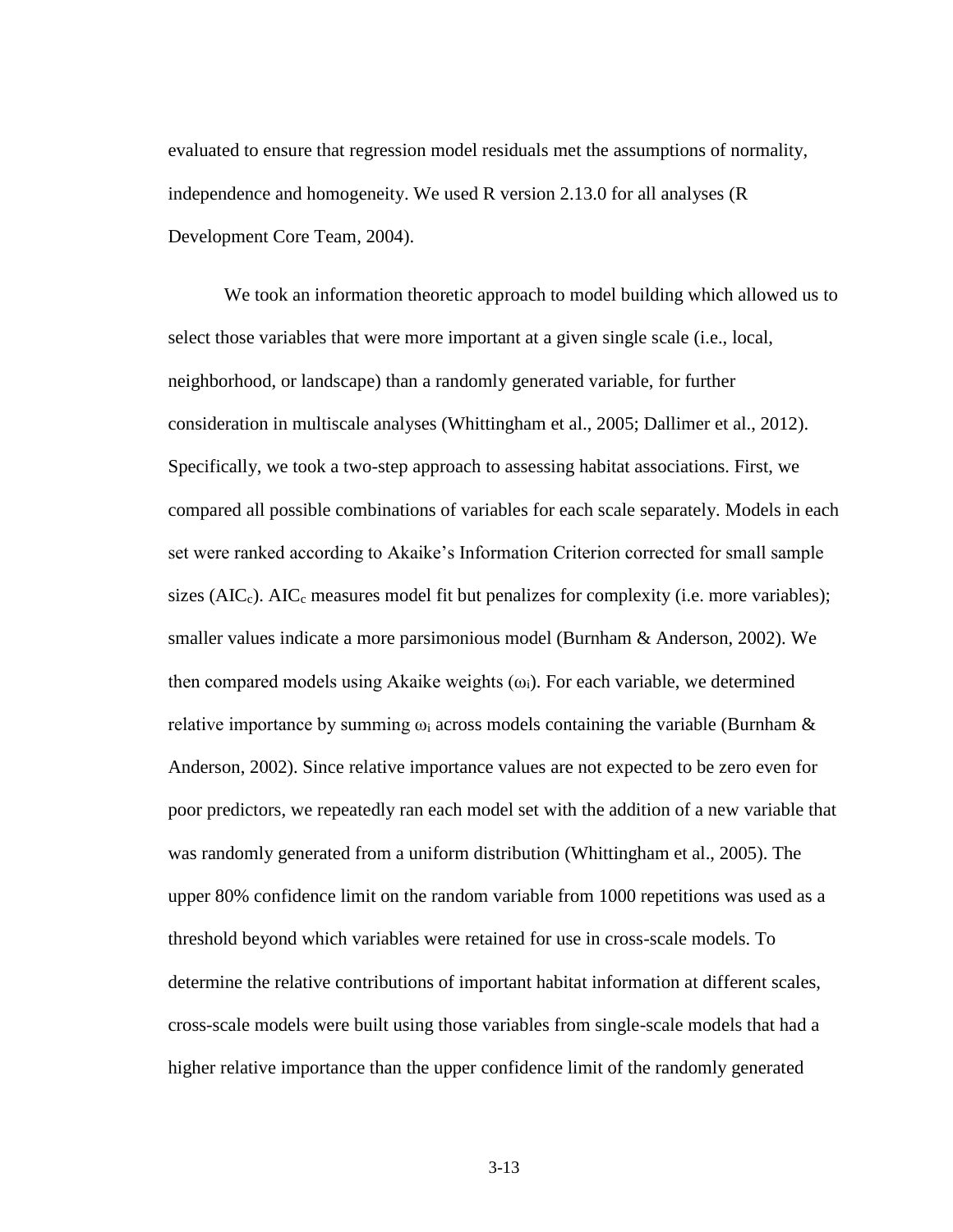variable. A null model was included as a reference in the cross-scale model set. If no variables from a single-scale model were more important than the randomly generated variable, this scale was excluded from cross-scale analysis. Therefore, the maximum number of models entering the cross-scale stage was six (local; neighborhood; landscape; local + neighborhood; local + landscape; null). From this cross-scale model set, we determined 95% confidence sets (i.e. the smallest subset of models where  $\omega_i$  sums to 0.95).

# 3.4. Results

Across the 590 points sampled we detected 65 species, of which 17 were present at more than 25% of sites (Table 3-2). Mean incidence per point of these common species ranged from 0.11 to 0.76 for forested sites ( $n=367$  sites) and 0.07 to 0.86 for impaired sites (n=203), while total species richness values ranged from 3 to 17 species for forested sites and 4 to 19 for impaired sites (Table 3-2) when all species encountered were included. Of the 17 species found at more than 25% of sites, only black-capped chickadee and boreal chickadee were year-round residents of the region; the remainder were short or longdistance migrants. These 17 species represented five habitat associations: forest generalist, forest interior, early successional forest, riparian and ubiquitous (Table 3-2).

Prior to model-building, pair-wise comparisons of 13 habitat variables revealed that tree density and canopy cover were correlated  $(r=0.72)$ ; tree density was retained for the analyses because density units are more easily interpreted than coded vegetation cover values. Therefore, four habitat variables were used for each scale (see Table 3-3).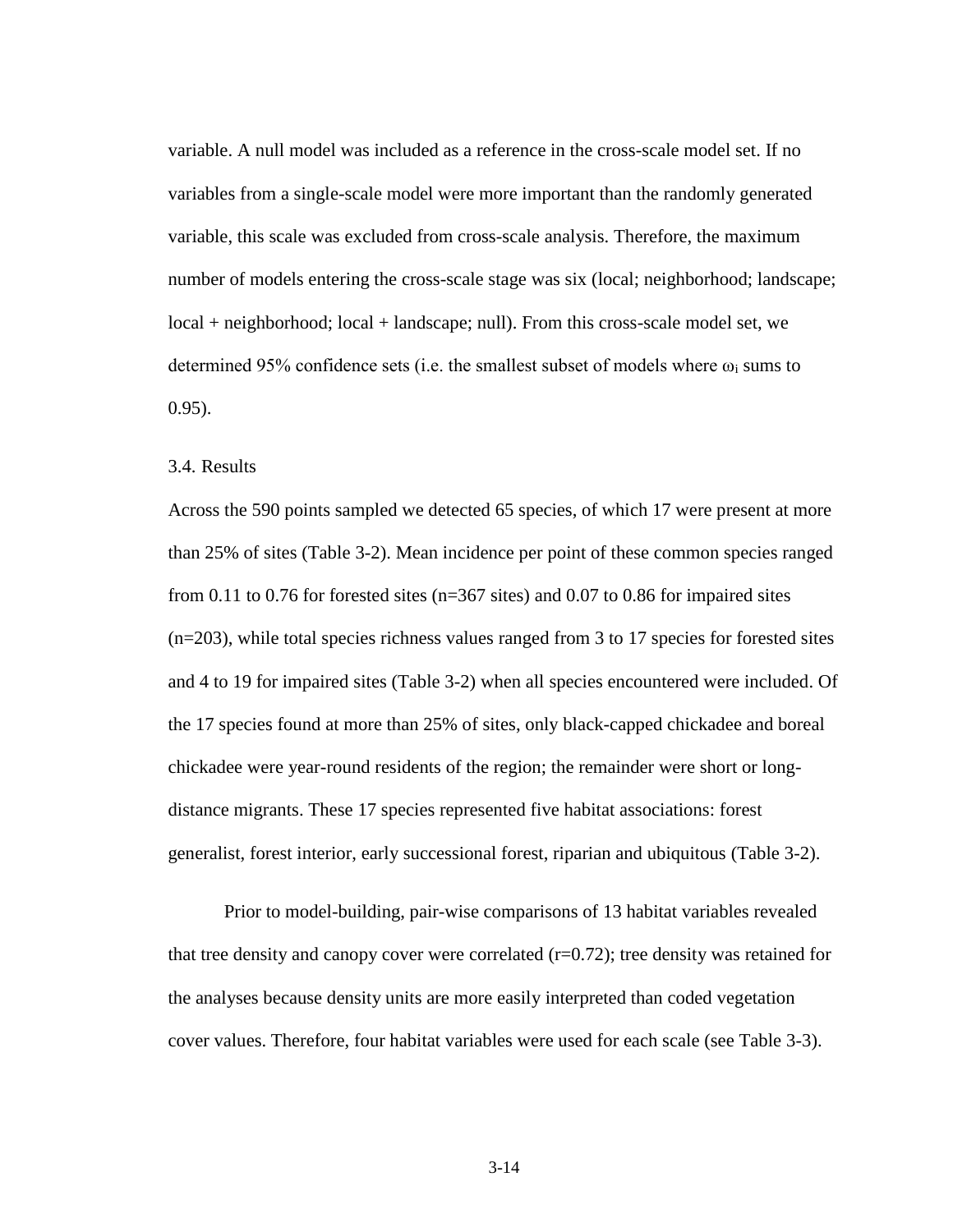#### 3.4.1. Individual species occurrence

For all 17 species, there was at least one variable at the neighborhood scale that was more important than the randomly generated variable in logistic regression models examined at the single-scale modeling stage for species occurrence (Table 3-3). A similar pattern emerged for landscape scale habitat measures, with the exception of black-capped chickadees for which no variable at this scale was important. Among the four variables examined at both of these broader scales, the extent of mature mixedwood forest cover at the neighborhood scale and the extent of failed regenerating forest at the landscape scale were most prominent, particularly for forest generalist and interior assemblages. At the local scale, four species (American robin, black-and-white warbler, black-capped chickadee, yellow-bellied flycatcher; Table 3-3) displayed no influence by local scale variables, nor were any of the variables assessed at this scale prominent across species within a given habitat assemblage.

Cross-scale models for each species reflected similar patterns of influence by variables at the three spatial scales (Table 3-4). Between one and four (of a maximum six) models were included in 95% confidence sets of cross-scale models, and all three scales occurred in models for many species (local: 13 species; neighborhood: 10; landscape: 15). For five species (blackpoll warbler, boreal chickadee, golden-crowned kinglet, hermit thrush, ruby-crowned kinglet), habitat information from all three scales appeared to be important. Within these cross-scale logistic regression models, local scale influences of understory cover were varied: probability of occurrence for three species (fox sparrow, hermit thrush, magnolia warbler) increased with increasing understory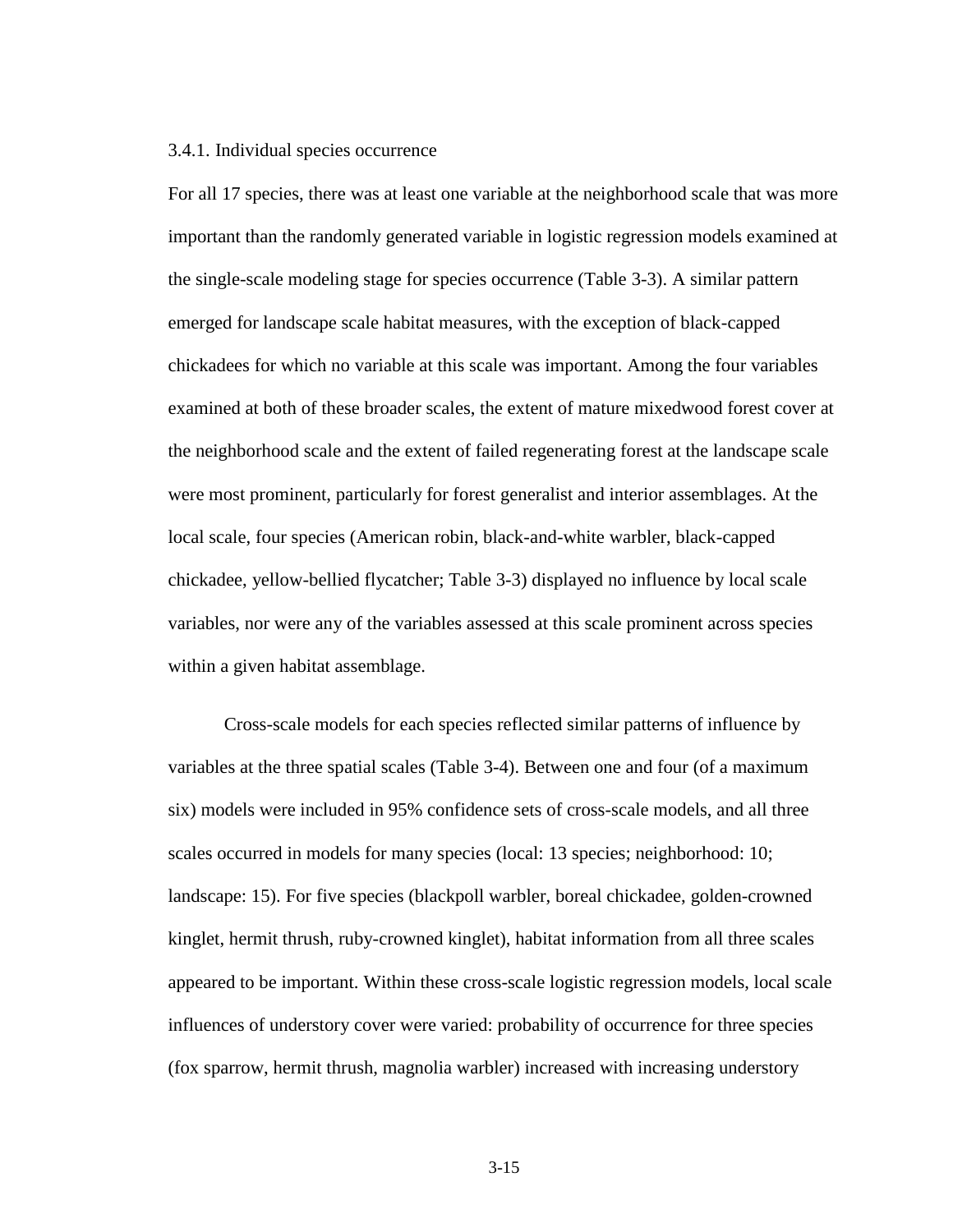cover, but decreased for three other species (black-throated green warbler, goldencrowned kinglet, yellow-rumped warbler). The proportion of saplings with browsed leaders was an important predictor for the probability of occurrence for only three species, of which the relationship was positive for one (northern waterthrush) and negative for two (black-throated green warbler, golden-crowned kinglet). The amount of severely impaired regeneration at the neighborhood scale (115.failed) was included in the best cross-scale model set for five species (blackpoll warbler, boreal chickadee, goldencrowned kinglet, yellow-rumped warbler, ruby-crowned kinglet). The direction of effect for this variable was always negative, indicating that as the amount of impaired regeneration increased occurrence rates for these species decreased. Amount of severely impaired regeneration at the landscape scale (1250.failed) was included in the top model set for nine species. However, at this scale, the amount of impaired regeneration showed a positive relationship with occurrence for five species (black-and-white warbler, fox sparrow, hermit thrush, mourning warbler, white-throated sparrow) but a negative relationship for the other four (boreal chickadee, black-throated green warbler, goldencrowned kinglet, ruby-crowned kinglet).

### 3.4.2. Species richness

Among single-scale models there were no important stand-level predictors for species richness, however, forest cover measured at the neighborhood (115.MW) and landscape (1250.MW and 1250.SW) scales were important (Table 3-3). Cross-scale models revealed that species richness patterns were mostly driven by habitat at the landscape scale. Specifically, species richness was negatively associated with the amount of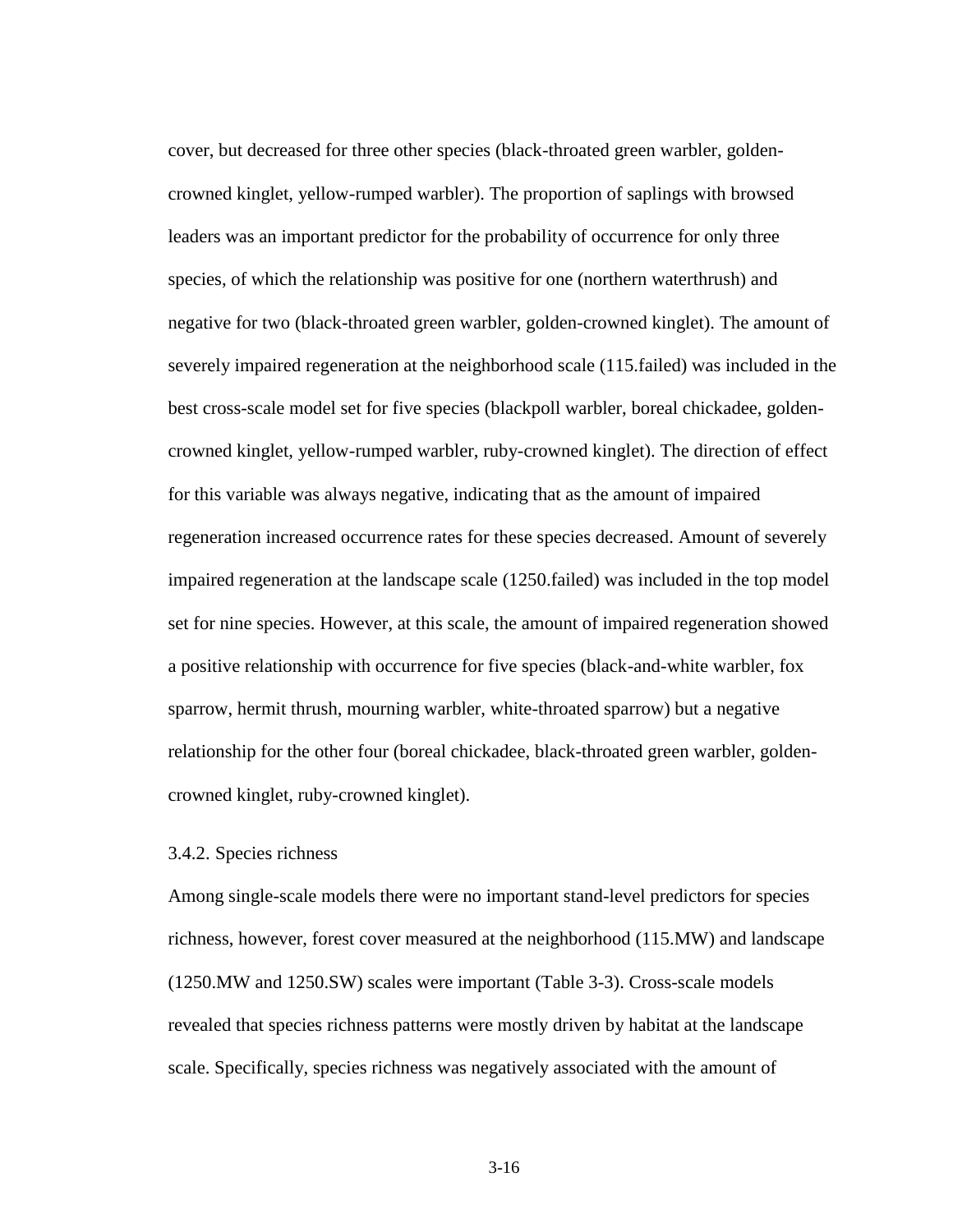mixedwood forest (1250.MW), and positively associated with the amount of softwood forest (1250.SW; Table 3-4).

3.5. Discussion

#### 3.5.1. Individual species occurrence

Habitat changes resulting from browsing by hyper-abundant moose influenced the distribution of birds at local, neighborhood, and landscape scales. The nature of the association between habitat change and occurrence rate, as reflected in altered vegetation structure and landscape composition, varied across species. Likewise, the spatial scale at which species responded to habitat change ranged from one to all three scales. However, some general trends within bird-habitat associations were apparent (Fig. 3-2). Not surprisingly, the probability of occurrence for five of nine species in the forest generalist and interior forest assemblages, including boreal chickadee and black-throated green warbler, increased with increasing amounts of mature softwood or mixedwood forest cover at either the neighborhood or landscape scale. Similarly, occurrence for two of three species linked to early successional forest habitat increased with the amount of severely impaired regeneration cover at the landscape scale. In contrast, occurrence rates for species from all other assemblages were more often negatively associated with the amount of severely impaired regeneration at the neighborhood spatial extent.

Responses to habitat change brought about by intensive moose browse were consistent with expectations based on general habitat associations of the birds assessed. Particularly notable was the relationship between occurrence and the importance of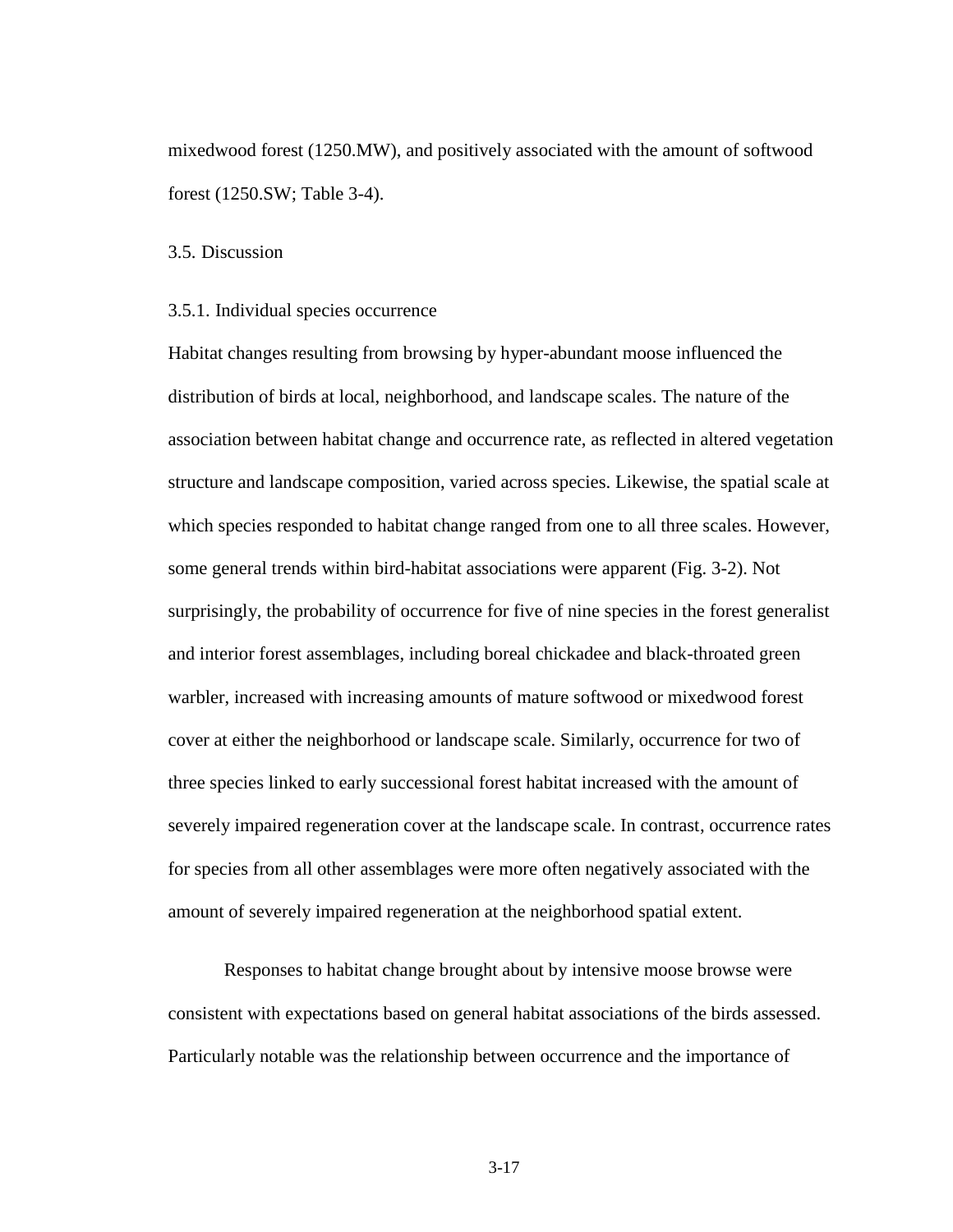understory vegetation cover to provide nest concealment and foraging substrate. Previous studies reporting the impacts of deer browsing on songbirds have shown sensitivity to fine-scale changes in stand structure (McShea & Rappole, 2000; Allombert et al., 2005; Cardinal et al., 2012). Results from these studies support the hypothesis that species with a strong dependence on understory vegetation are negatively affected by browsing. Along these lines, we found a negative relationship between understory cover and the occurrence of species that nest relatively low to, or on the ground and have strong dependence on thick, low vegetation cover or dense, young conifer stands for nest concealment (fox sparrow, hermit thrush, magnolia warbler; Poole, 2005).

### 3.5.2. Species richness

Though changes in vegetative cover associated with browse damage had an influence on the presence of several species, there was no net effect of browse-related habitat change at any scale on site-level species richness (i.e. alpha diversity). Comparing across browsed and deer-free islands in British Columbia, Canada, Allombert et al. (2005) found that each island type supported the same number of species, but also that islands with and without deer had differing songbird community compositions. We lacked a true control area with complete exclusion of browsing activity and could not make the same comparisons between browsed and unaffected forest stands, nor did we find the same dramatic differences in bird abundance and species composition that others observed (see Chollet & Martin, 2013 for overview). However, the lack of relationship between species richness and moose-browsed habitat in our study is consistent with the pattern seen elsewhere and likely reflects the creation and persistence of early successional habitat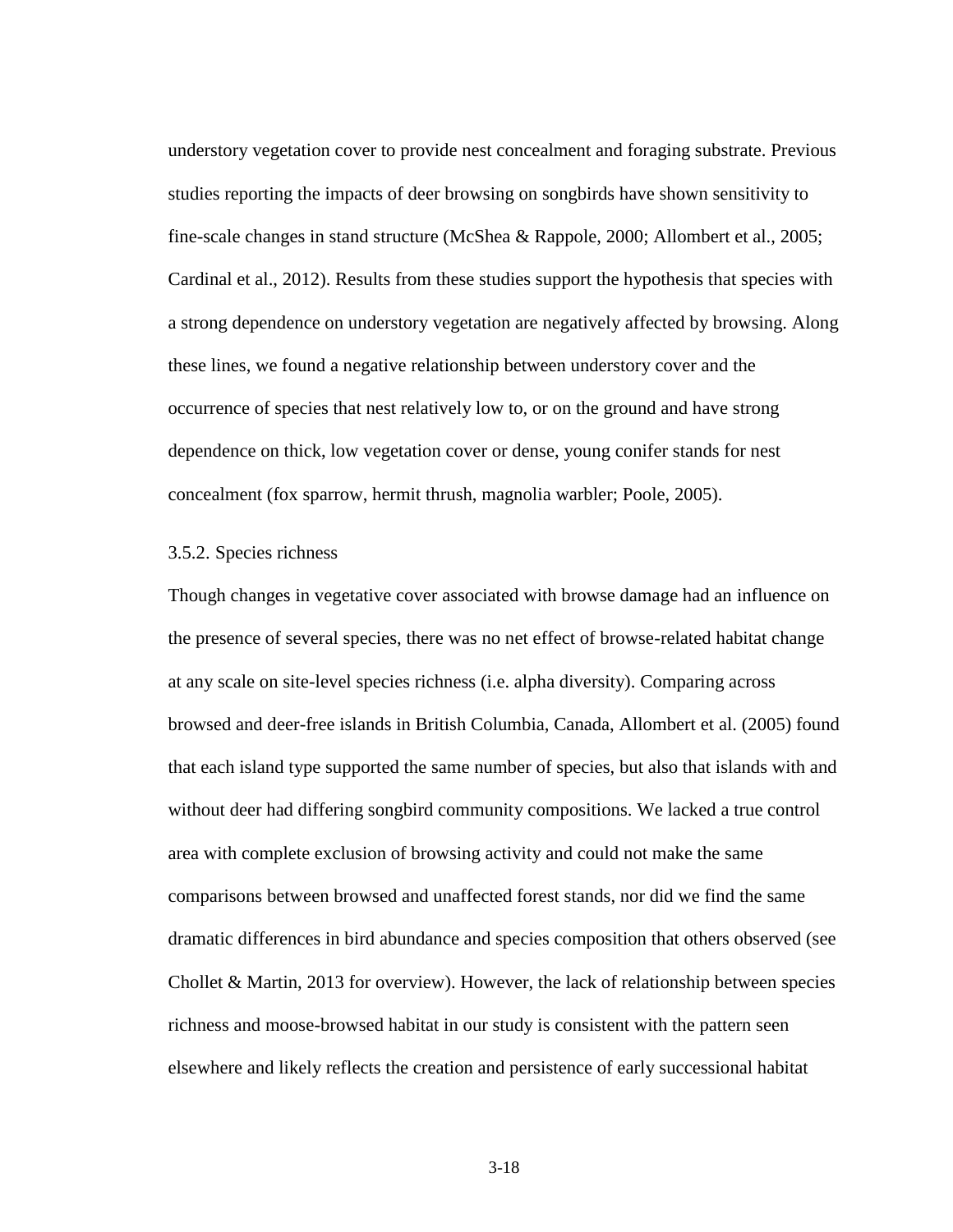patches, within otherwise continuous forested areas, that increased habitat heterogeneity in the landscape. Such habitat modification may promote regional bird diversity, as has been seen previously with forest harvest disturbance (Drapeau et al., 2000). However, this apparent increase in diversity may come at a cost to the forest specialist species present, which decrease due to declines in both total forested area and continuity of forested habitat (Morgan & Freedman, 1986). DeCalesta (1994) found reduced species richness for birds nesting in the intermediate canopy (<7.5m) of temperate forests with a high deer density. Likewise, forest specialists such as yellow-bellied flycatcher have been shown to decline when habitat within 2000 m (i.e., at a landscape scale) declines below a threshold of 28.7% cover (Betts et al., 2010).

Higher avian species richness in temperate forests is typically associated with more diverse stands (Forsman et al., 2010) and, within homogenous stands, hardwood forest often supports a greater bird diversity than softwood forest (James & Wamer, 1982; although see Willson & Comet, 1996; Donald et al., 1998 for contrary results). Among boreal forest softwood types in Canada, balsam fir stands are reported to support the highest number of breeding bird species (Erskine, 1977). In GMNP, bird species richness was positively associated with softwood forest cover and negatively associated with mixedwood cover, both at the landscape scale. This may reflect the tendency for the majority of the most common species that prefer boreal softwood to also be found in areas with higher levels of deciduous cover (e.g. yellow-rumped warbler and blackthroated green warbler, Hunt & Flaspohler, 1998; Morse & Poole, 2005). In contrast, few of the most common species in our study prefer areas with deciduous or mixedwood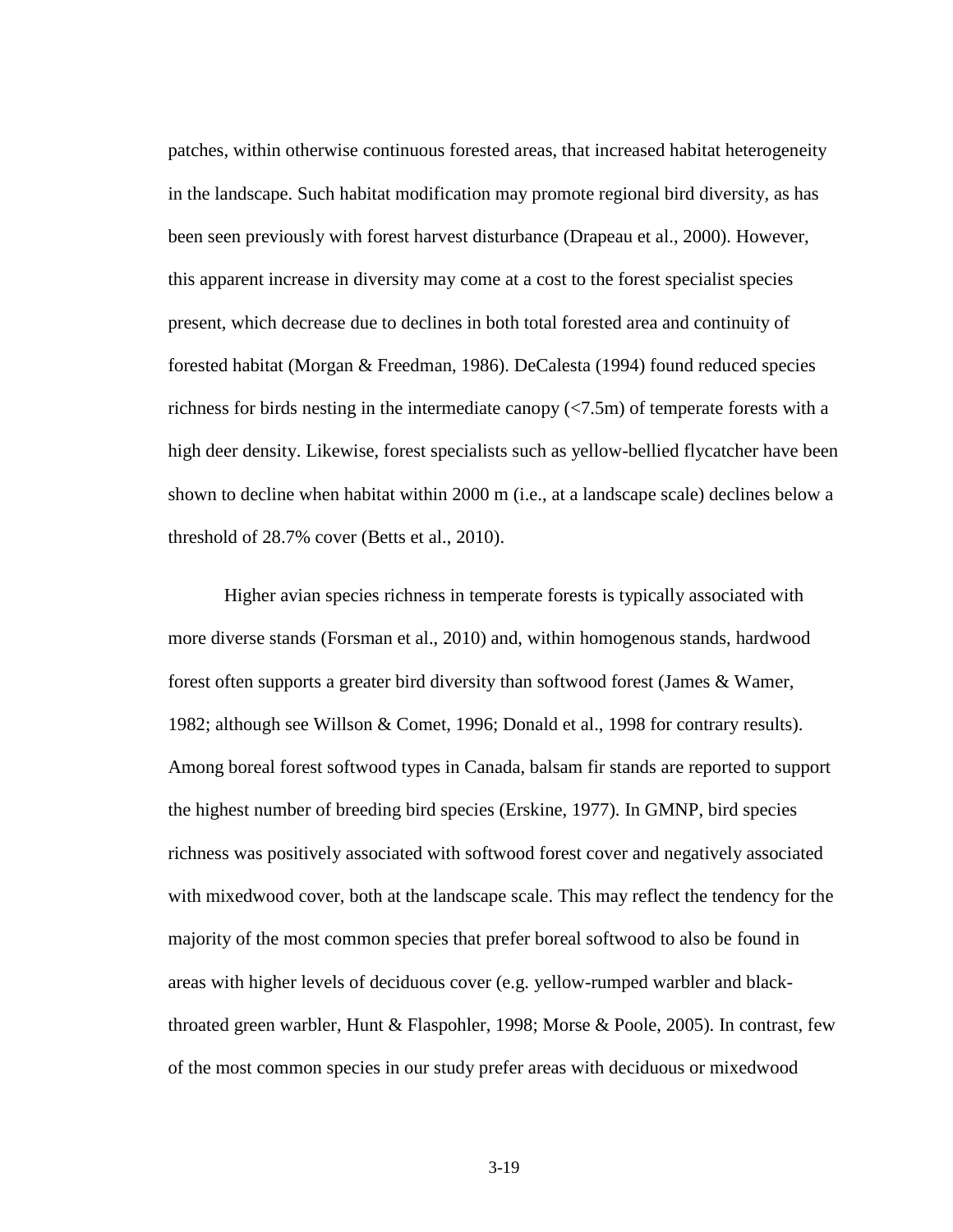forests over softwood-dominated stands (e.g. black-capped chickadee and Swainson's thrush, Mack & Yong, 2000; Foote et al., 2010). Consequently for our region, the greatest diversity could be expected to occur in areas with high softwood cover.

#### 3.5.3. Local and broad-scale influence of browsing

We used habitat associations to assess the response of forest birds to habitat degradation linked to moose browsing. However, expected habitat associations are not always an ideal representation of habitat quality because other processes could also influence a population (Van Horne, 1983; Lindenmayer & Fischer, 2006). Furthermore, habitat degradation is often confounded with habitat fragmentation and isolation (Schmiegelow & Mönkkönen, 2002; Fahrig, 2003; Ewers & Didham, 2006). These latter processes further influence bird populations indirectly through loss of connectivity between patches due to isolation (e.g. Dorp & Opdam, 1987; Andrén, 1994; Uezu et al., 2005), and increased edge effects within remnant intact habitat patches (e.g. Wilcove, 1985; Murcia, 1995; Flaspohler et al., 2001). However, others have found that landscape composition is a better predictor of bird occurrence than habitat configuration (McGarigal & McComb, 1995; Drapeau et al., 2000). It has also been suggested that only when suitable habitat is decreased to <30% cover will patch size and isolation become important factors in species distribution (Andrén, 1994). Therefore, while we did not control directly for effects beyond changes in habitat structure and landscape composition, we believe that our measures of response were appropriate in terms of anticipated changes to bird communities in GMNP over the coming decades.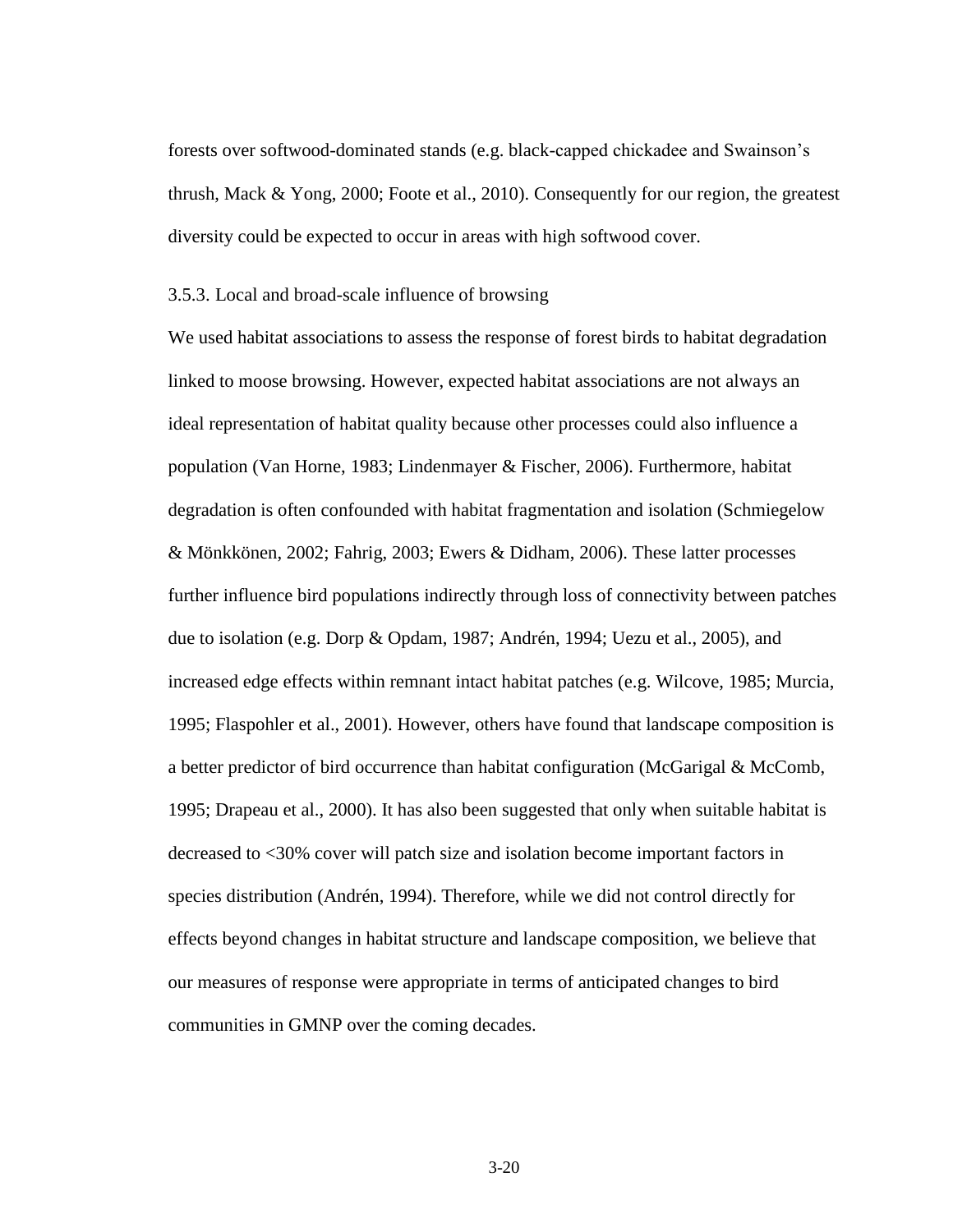We used the same set of predictor variables for each species. However, habitat is a species-specific concept, and different variables and scales may not have the same influence on all species. A species-centered approach, where species distribution models are developed to reflect biologically-meaningful habitat relationships to control for differences in species perception (Betts et al., 2014), may have increased the accuracy and precision of this study enough to identify more general effects of moose-browsed habitat on songbirds.

While studies relating bird assemblages to the amount of habitat degraded by herbivores across multiple spatial scales are uncommon, our approach to assessing the impacts of moose browsing on birds was similar to that used when examining the influence of other disturbance types – both natural (fire; Hobson & Schieck, 1999) and anthropogenic (forest harvest; Drapeau et al., 2000; Taylor & Krawchuk, 2005; Bayne et al., 2010). Whatever the disturbance type, breeding birds select territories in these environments that meet their requirements for feeding (Marshall & Cooper, 2004) and nesting (Matsuoka et al., 1997). However, throughout the breeding season, individuals are also known to use habitat beyond their territory boundaries for activities such as foraging, extra-pair copulation, and rearing fledglings (Whitaker & Warkentin, 2010). Our study demonstrates the importance of evaluating the impacts of habitat degradation at broader spatial extents on bird occurrence. Using the same spatial extents as our study, Taylor & Krawchuk (2005) found that hermit thrush, northern waterthrush, and yellowbellied flycatcher in western Newfoundland did not respond to habitat characteristics within 150 m radius of point counts (analogous to, but slightly greater than, our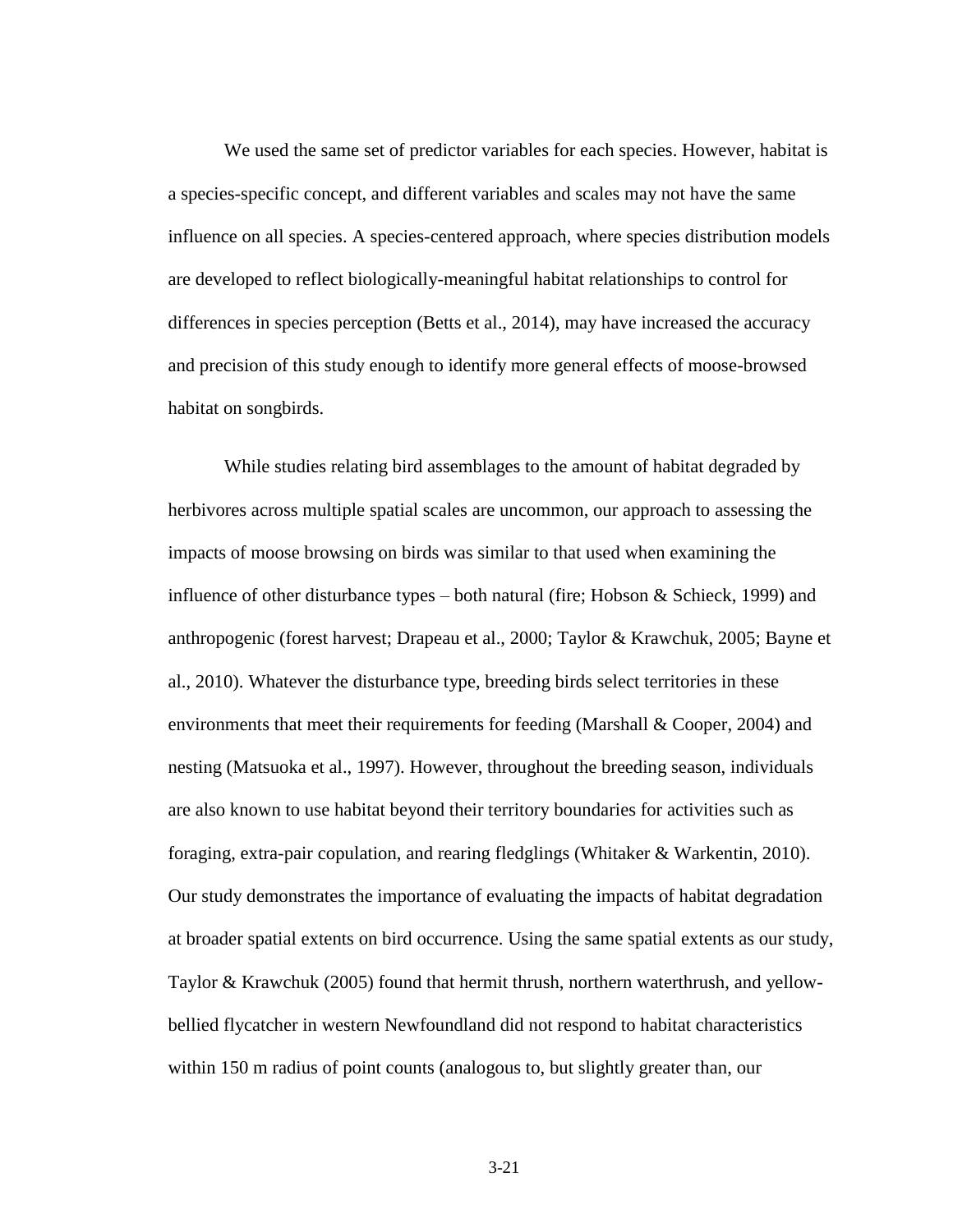neighborhood scale), but did respond to habitat features at broader spatial scales. In contrast, we identified important links to habitat characteristics for these three species at both the neighborhood and landscape scales. While this discrepancy could be attributed to regional or temporal variation in habitat types or habitat selection (e.g. Whitaker et al., 2006), it may simply reflect differences in the how habitat structure was measured at varying spatial scales.

The long-term dynamics of songbird assemblages in our study area depend largely upon the management of hyper-abundant moose. Zhu et al. (2010) examined potential future forest cover conditions in GMNP under different moose browse scenarios. They predicted that continued intense browsing by moose over the next 160 years would cause balsam fir cover to decline by 47-50%, and that many failed balsam fir regeneration sites would convert to open stands of white spruce (Zhu et al., 2010). Given our knowledge of songbird habitat requirements, we predict that populations of birds associated with open habitats or low density forest cover such as mourning warbler, black-and-white warbler, fox sparrow, and white-throated sparrow will increase with continued high intensity moose browsing. However, populations of mature forest specialists such as boreal chickadee, golden-crowned kinglet, black-throated green warbler, and yellow-rumped warbler will all likely decline in the park, as will species associated with high stem density habitats such as blackpoll warbler, northern waterthrush, and magnolia warbler. To maintain regional boreal bird assemblages in GMNP, management actions are required to alleviate the intense browsing pressure and enhance the recovery of palatable vegetation types. A pilot moose harvest to reduce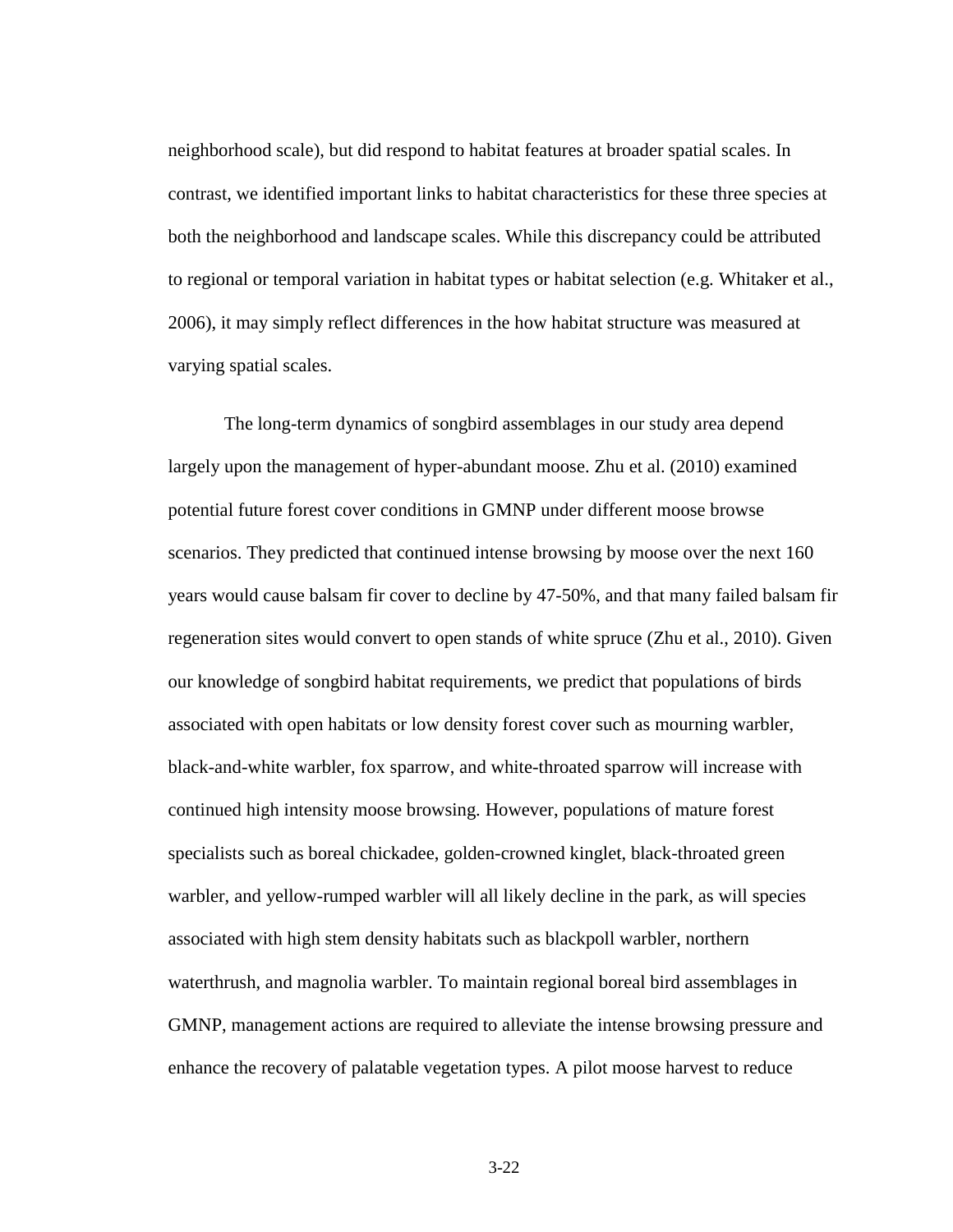populations was conducted in GMNP during the 2011 and 2012 hunting seasons. However, even if browsing pressure is reduced through continued moose hunting, severely impaired regenerating areas may require additional active management to restore the native forest ecosystem (Humber, 2009; McLaren et al., 2009; Tanentzap et al., 2011). Under similar circumstances, ecosystem recovery was achieved following the reduction of hyper-abundant herbivores through culling in southern New Zealand (Tanentzap et al., 2009) and the reintroduction of predators to Yellowstone National Park, U.S.A. (Beschta & Ripple, 2008).

The broader ecological consequences of browse damage by expanding large mammal populations in forested ecosystems are twofold. First, as we have shown, the influence of intense browsing activity on stand structure and composition is expressed across a range of spatial scales that differs by species; thus this influence may not be localized but could extend beyond the area of immediate impact and into the surrounding landscape. Second, the influence of these browsing activities is expressed not only through changes to occurrence rates, but also through the impact that these changes have on the composition of avian assemblages in the wider landscape. However, our ability to understand the potential for these impacts to extend further into the community is limited by our lack of detailed knowledge about the ecosystem services provided by avian members in the communities involved (Sekercioglu 2006).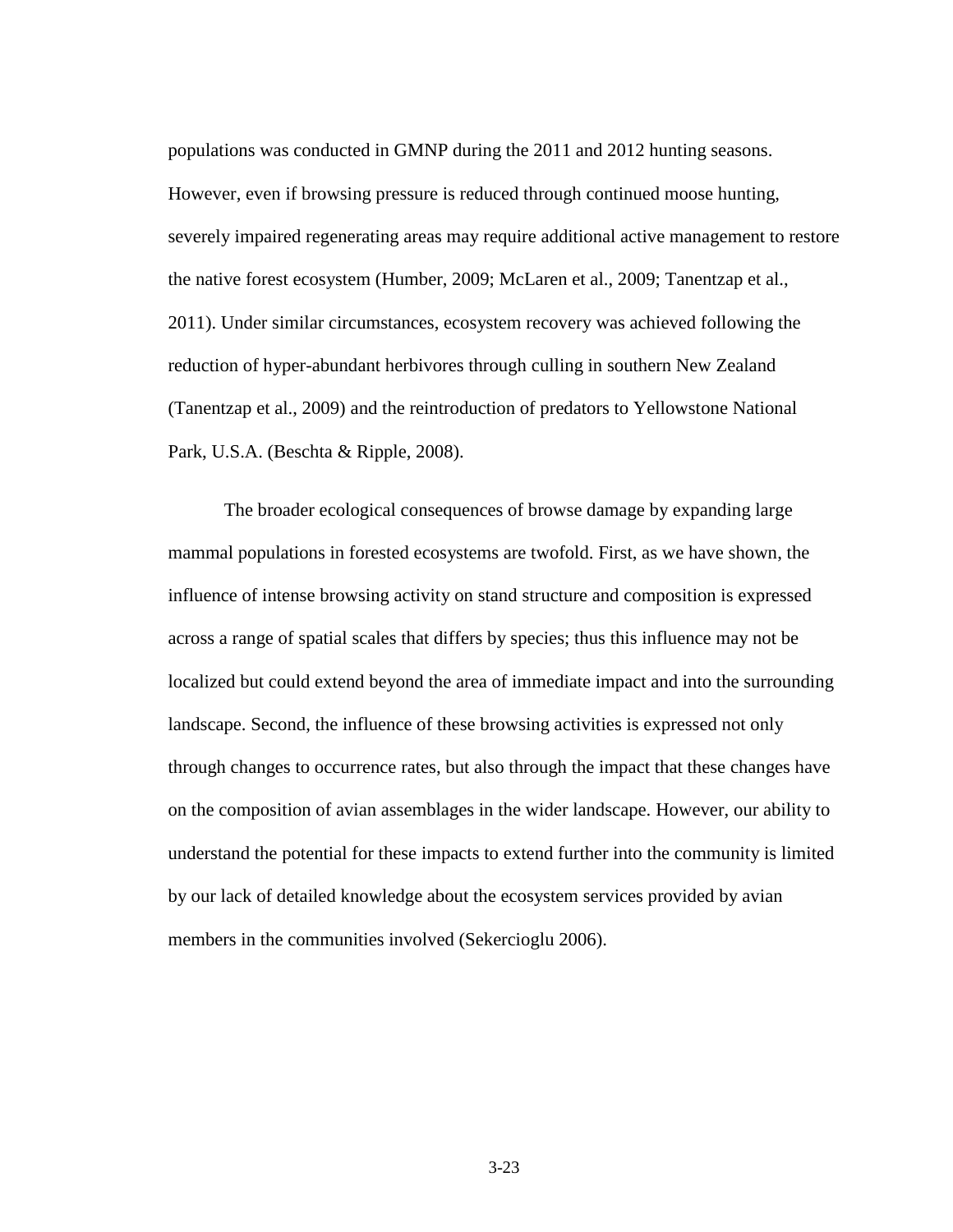# **Acknowledgements**

We thank Scott Taylor, Shawn Gerrow, and Tom Knight for logistical and technical support. Etienne Cardinal, Jeff Siddall, and Simon Octavio Valdez worked diligently in the field to collect the data. Financial support was provided by the Natural Sciences and Engineering Research Council of Canada (LR, IW), Parks Canada, and Memorial University of Newfoundland.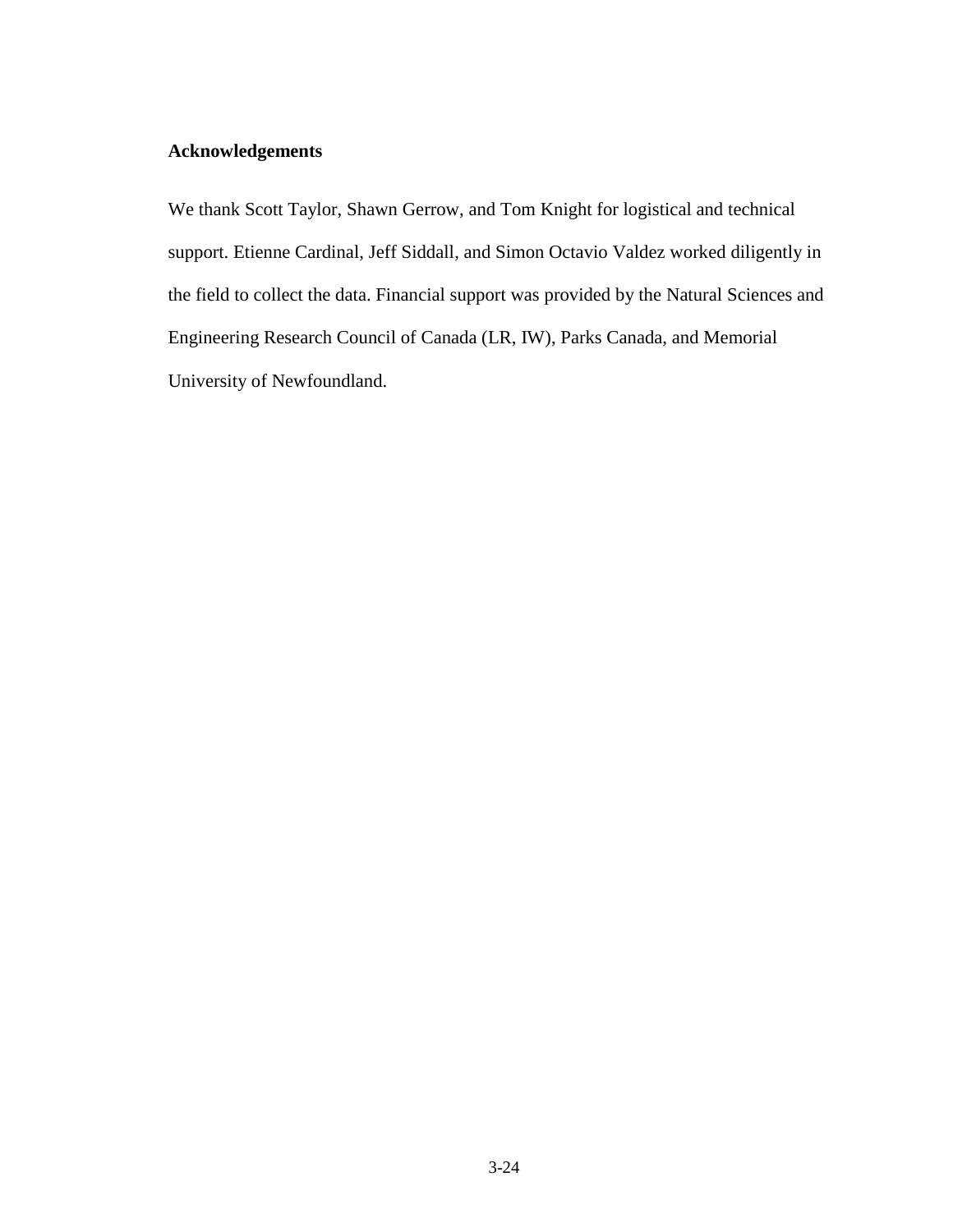- Allombert, S., Gaston, A.J. & Martin, J.-L. (2005) A natural experiment on the impact of overabundant deer on songbird populations. *Biological Conservation*, **126**, 1–13.
- Alverson, W. & Waller, D.M. (1997) Deer populations and the widespread failure of hemlock regeneration in northern forests. *The science of overabundance: Deer ecology and population management* (ed. by W.J. McShea, H.B. Underwood and J.H. Rappole), pp. 280–297. Smithsonian Institution Press, Washington, DC.
- Andrén, H. (1994) Effects of habitat fragmentation on birds and mammals in landscapes with different proportions of suitable habitat: A review. *Oikos*, **71**, 355–366.
- Bailey, J.K. & Whitman, T.G. (2003) Interactions among elk, aspen, galling sawflies and insectivorous birds. *Oikos*, **101**, 127–134.
- Bajzak, D. & Roberts, B.A. (1996) Development of ecological land classification and mapping in support of forest management in northern Newfoundland, Canada. *Environmental Monitoring and Assessment*, **39**, 199-213.
- Banfield, C.E. (1983) Climate. *Biogeography and ecology of the island of Newfoundland* (ed. By G.R. South), pp. 37-106. Dr. W. Junk Publishers, The Hague, Netherlands.
- Bayne, E.M., Haché, S. & Hobson, K.A. (2010) Comparing the predictive capability of forest songbird habitat models based on remotely sensed versus ground-based vegetation information. *Canadian Journal of Forest Research*, **40**, 65–71.
- Berger J., Stacey, P.B., Bellis, L. & Johnson, M. P. (2001) A mammalian predator-prey imbalance: grizzly bear and wolf extinction affect avian neotropical migrants. *Ecological Applications*, **11**, 947–960.
- Bergerud, A.T. & Manuel, F. (1968) Moose damage to balsam fir-white birch forests in Central Newfoundland. *The Journal of Wildlife Management*, **32**, 729–746.
- Beschta, R.L. & Ripple, W.J. (2008) Recovering riparian plant communities with wolves in Northern Yellowstone, U.S.A. *Restoration Ecology*, **18**, 380–389.
- Betts, M.G., Diamond, A.W., Forbes, G., Villard, M. & Gunn, J.S. (2006) The importance of spatial autocorrelation, extent and resolution in predicting forest bird occurrence. *Ecological Modelling*, **191**, 197–224.
- Betts, M.G., Forbes, G.J. & Diamond, A.W. (2007) Thresholds in songbird occurrence in relation to landscape structure. *Conservation Biology*, **21**, 1046–58.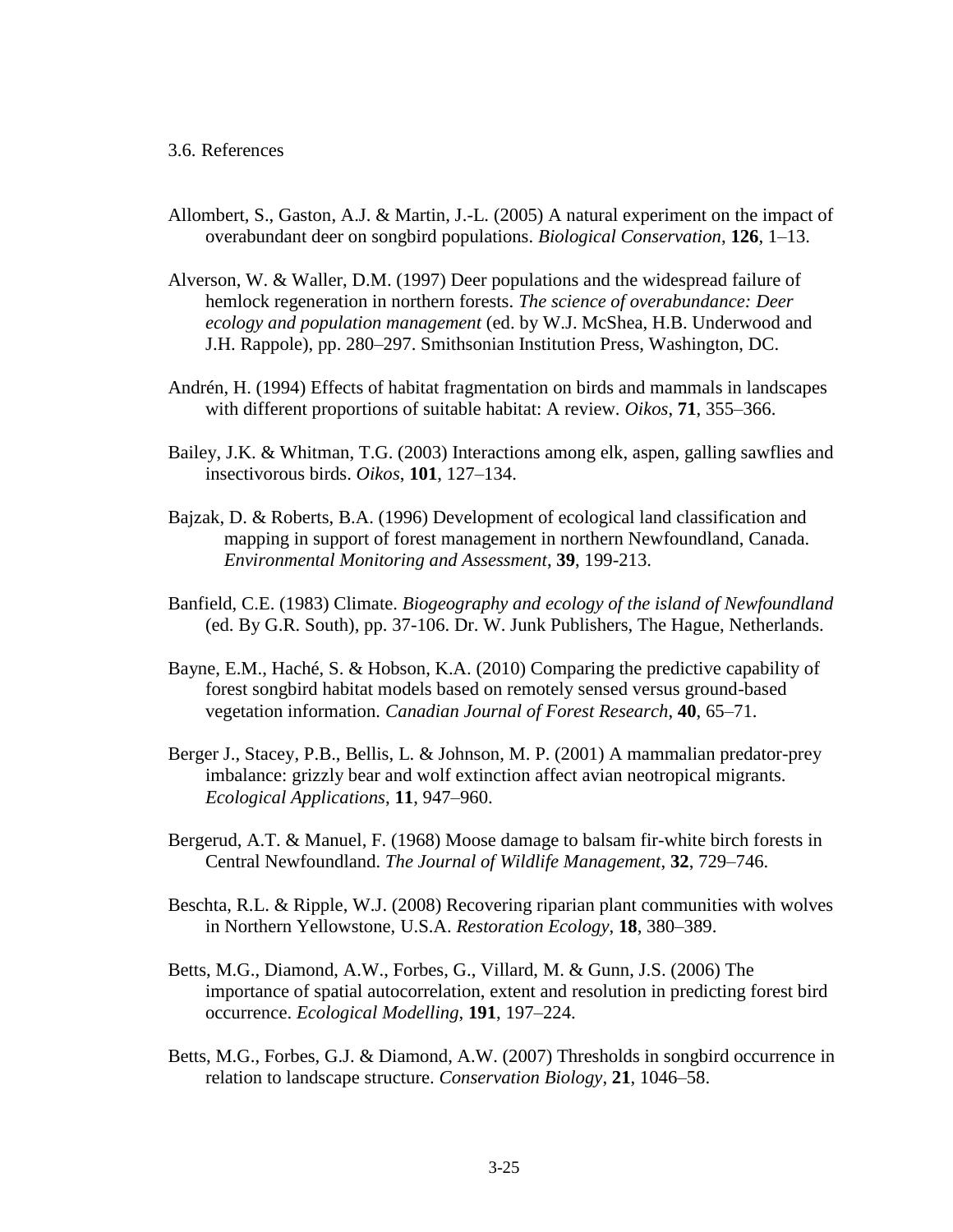- Betts, M.G., Hagar, J., Rivers, J., Alexander, J., McGarigal, K. & McComb, B. (2010) Thresholds in forest bird occurrence as a function of the amount of early-seral broadleaf forest at landscape scales. *Ecological Applications*, **20**, 2116–2130.
- Betts, M.G., Fahrig, L., Hadley, A.S., Halstead, K.E., Bowman, J., Robinson, W.D., Wiens, J.A. & Lindenmayer, D.B. (2014) A species-centred approach for uncovering generalities in organism responses to habitat loss and fragmentation. *Ecography*, **37**, 1-11.
- Booth, G., Schuster, M. & Ervin, G. (1994) Identifying proxy sets in multiple linear regression: an aid to better coefficient interpretation. USDA Forest Service Research Paper INT-470. 1–12.
- Burnham, K.P. & Anderson, D.R. (2002) *Model Selection and Multimodel Inference.*  Springer, New York, NY.
- Cardinal, E., Martin, J.-L., Tremblay, J.-P. & Côté, S.D. (2012) An experimental study of how variation in deer density affects vegetation and songbird assemblages of recently harvested boreal forests. *Canadian Journal of Zoology*, **713**, 704–713.
- Chollet, S. & Martin, J.-L. (2012) Declining woodland birds in North America: should we blame Bambi? *Diversity and Distributions*, 1–3.
- Connor, K.J., Warren, B.B., Dilworth, T., Mahoney, S. & Anions, D. (2000) Changes in structure of a boreal forest community following intense herbivory by moose. *Alces*, **36**, 111–132.
- Costello, C.A., Yamasaki, M., Pekins, P.J., Leak, W.B. & Neefus, C.D. (2000) Songbird response to group selection harvests and clearcuts in a New Hampshire northern hardwood forest. *Forest Ecology and Management*, **127**, 41–54.
- Dallimer, M., Skinner, A.M.J., Davies, Z.G., Armsworth, P.R. & Gaston, K.J. (2012) Multiple habitat associations: the role of offsite habitat in determining onsite avian density and species richness. *Ecography*, **35**, 134–145.
- Damman, A. (1983) An ecological subdivision of the island of Newfoundland. *Biogeography and ecology of the island of Newfoundland* (ed. by G. South), pp. 163–206. Dr. W. Junk Publisher, The Hague.
- Dormann, C.F., Elith, J., Bacher, S., Buchmann, C., Carl, G., Carré, G., Marquéz, J.R.G., Gruber, B., Lafourcade, B., Leitão, P.J., Münkemüller, T., McClean, C., Osborne, P.E., Reineking, B., Schröder, B., Skidmore, A.K., Zurell, D. & Lautenbach, S. (2013) Collinearity: a review of methods to deal with it and a simulation study evaluating their performance. *Ecography*, **36**, 27-46.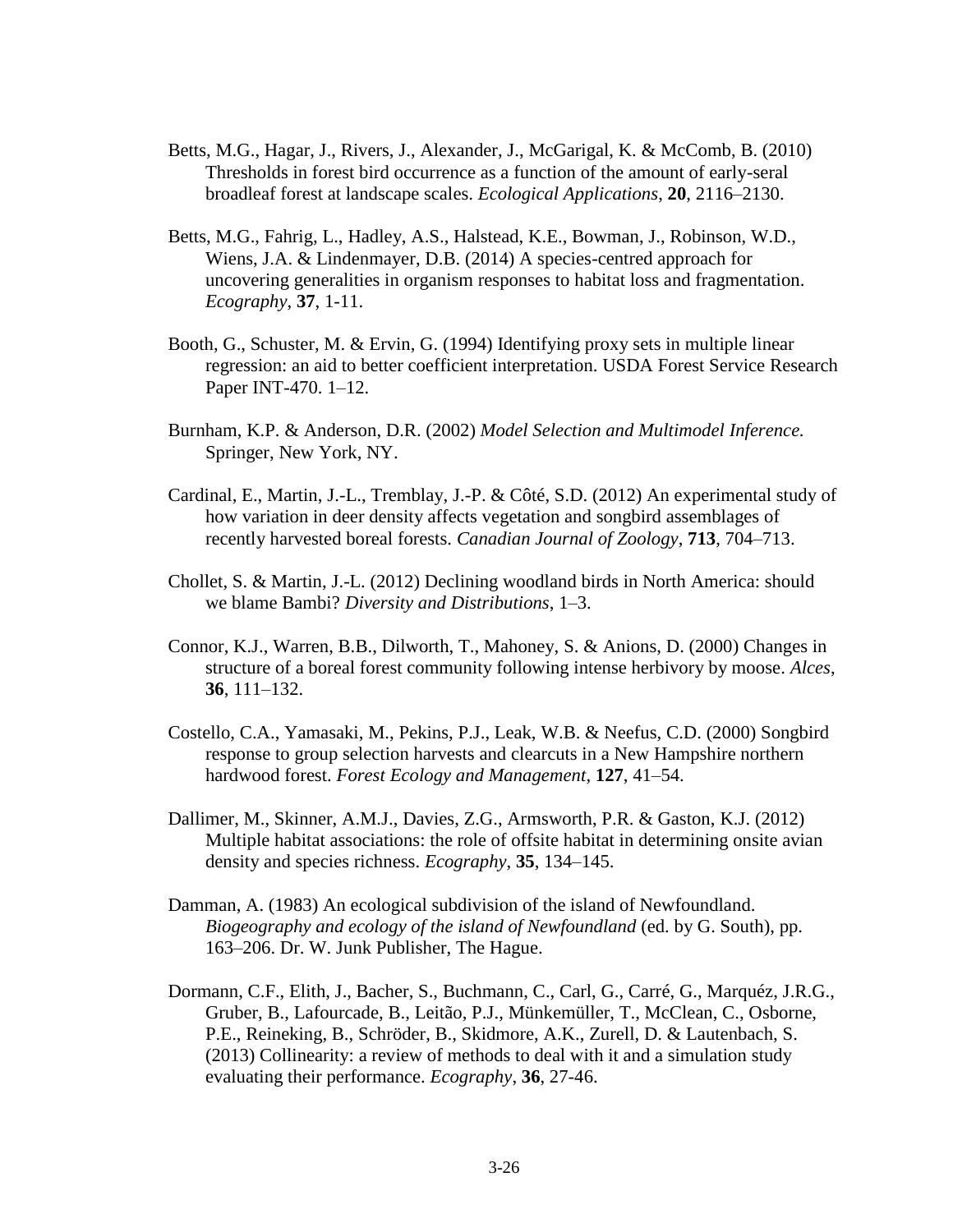- DeCalesta, D.S. (1994) Effect of white-tailed deer on songbirds within managed forests in Pennsylvania. *The Journal of Wildlife Management*, **58**, 711–718.
- DeGraaf, R.M., Hestbeck, J.B. & Yamasaki, M. (1998) Associations between breeding bird abundance and stand structure in the White Mountains, New Hampshire and Maine, USA. *Forest Ecology and Management*, **127**, 217–233.
- Donald, P. F., Fuller, R.J., Evans, A. & Gough, S.J. (1998) Effects of forest management and grazing on breeding bird communities in plantations of broadleaved and coniferous trees in western England. *Biological Conservation*, **85**, 183–197.
- Drapeau, P., Leduc, A., Giroux, J.-F., Savard, J.-P.L. & Vickery, W.L. (2000) Landscape-scale disturbances and changes in bird communities of boreal mixedwood forests. *Ecological Monographs*, **70**, 423–444.
- ESRI (2008) ArcGIS Version 9.2. Environmental Systems Research Institute, Redlands, CA.
- Erskine, A. (1977) *Birds of boreal Canada.* Report Series Number 41. Canadian Wildife Service, Ottawa.
- Ewers, R.M. & Didham, R.K. (2006) Confounding factors in the detection of species responses to habitat fragmentation. *Biological Reviews*, **81**, 117–42.
- Fahrig, L. (2003) Effects of habitat fragmentation on biodiversity. *Annual Review of Ecology, Evolution, and Systematics*, **34**, 487–515.
- Feeley, K.J. & Terborgh, J.W. (2006) Habitat fragmentation and effects of herbivore (howler monkey) abundances on bird species richness. *Ecology*, **87**, 144–150.
- Flaspohler, D.J., Temple, S.A. & Rosenfield, R.N. (2001) Species-specific edge effects on nest success and breeding bird density in a forested landscape. *Ecological Applications*, **11**, 32–46.
- Foote, J., Mennill, D., Ratcliffe, L. & Smith, S. (2010) Black-capped Chickadee (*Poecile atricapillus*). *The Birds of North America Online* (ed. by A. Poole), Cornell Lab of Ornithology, Ithica, NY. Available at:<http://bna.birds.cornell.edu/bna/species/039> (accessed September 2012).
- Forsman, J.T., Reunanen, P., Jokimäki, J. & Mönkkönen, M. (2010) The effects of smallscale disturbance on forest birds: a meta-analysis. *Canadian Journal of Forest Research*, **40**, 1833–1842.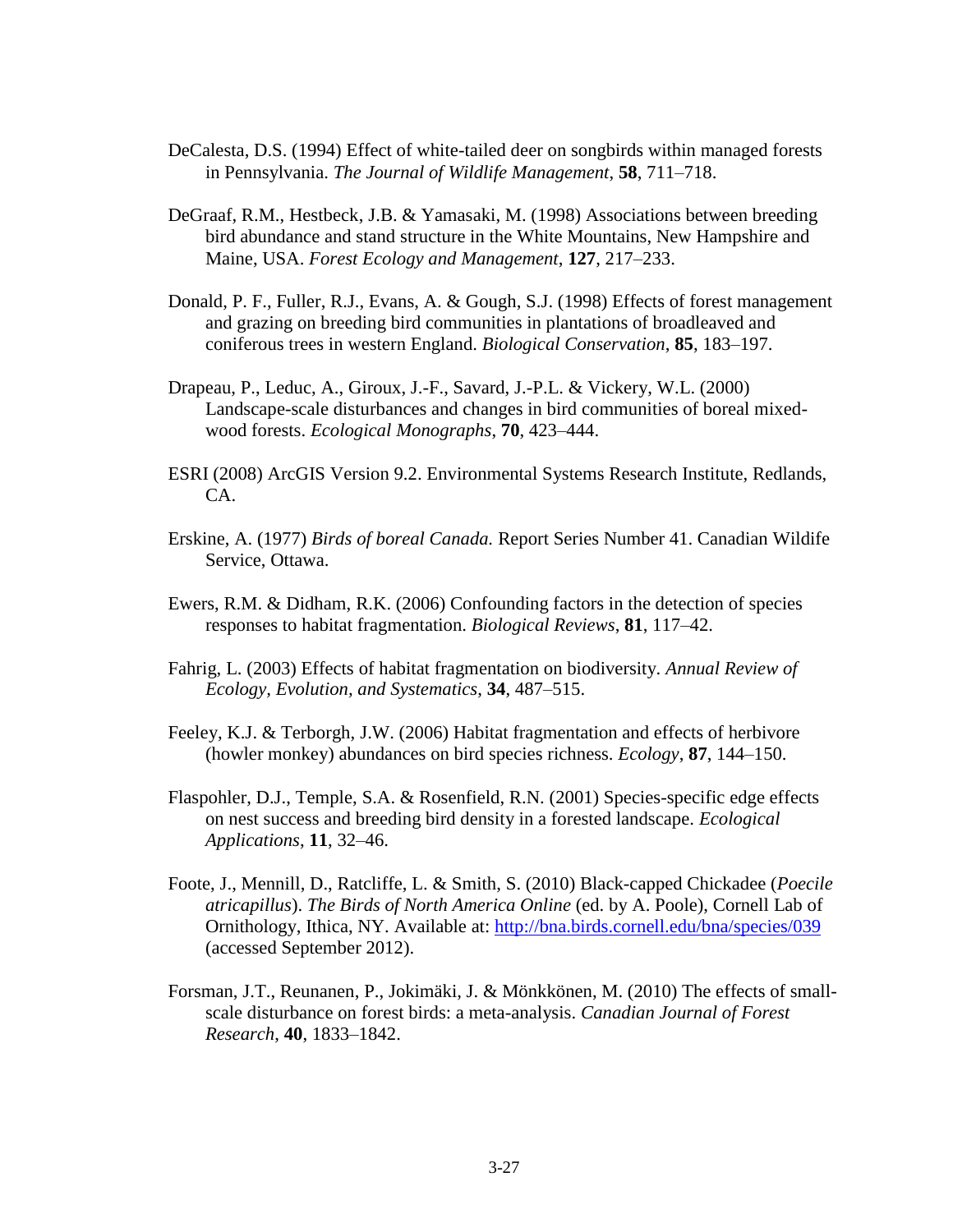- Gosse, J., Hermanutz, L., McLaren, B.E., Deering, P. & Knight, T. (2011) Degradation of boreal forests by nonnative herbivores in Newfoundland's national parks: Recommendations for ecosystem restoration. *Natural Areas Journal*, **31**, 331–339.
- Gunn, J.S., Desrochers, A., Villard, M.-A., Bourque, J. & Ibarzabal, J. (2000) Playbacks of mobbing calls of black-capped chickadees as a method to estimate reproductive activity of forest birds. *Journal of Field Ornithology*, **71**, 471–483.
- Hagan, J.M. & Meehan, A.L. (2002) The effectiveness of stand-level and landscape-level variables for explaining bird occurrence in an industrial forest. *Forest Science*, **48**, 231–242.
- Heyman, E. (2010) Clearance of understory in urban woodlands: Assessing impact on bird abundance and diversity. *Forest Ecology and Management*, **260**, 125–131.
- Hobson, K.A. & Schieck, J. (1999) Changes in bird communities in boreal mixedwood forest: Harvest and wildfire effects over 30 years. *Ecological Applications*, **9**, 849– 863.
- Holmes, R.T. & Sherry, T.W. (2001) Thirty-year bird population trends in an unfragmented temperate deciduous forest: Importance of habitat change. *The Auk*, **118**, 589–609.
- Holt, C.A., Fuller, R.J. & Dolman, P.M. (2013) Deer reduce habitat quality for a woodland songbird: Evidence from settlement patterns, demographic parameters, and body condition. *The Auk*, **130**, 13-20.
- Humber, J.M. (2009) *Non-native plant invasion of boreal forest gaps: Implications for stand regeneration in a protected area shaped by hyperabundant herbivores. M. Sc. Thesis. Memorial University of Newfoundland, St. John's, Canada.* Memorial University of Newfoundland, St. John's,
- Hunt, P. & Flaspohler, D. (1998) Yellow-rumped warbler (*Setophaga coronata*). *The Birds of North America Online* (ed. by A. Poole), Cornell Lab of Ornithology, Ithica, NY. Available at:<http://bna.birds.cornell.edu/bna/species/376> (accessed September 2012).
- Hurd, C. (1996) Interspecific attraction to the mobbing calls of black-capped chickadees (*Parus atricapillus*). *Behavioral Ecology and Sociobiology*, **38**, 287–292.
- James, F.C. & Wamer, N.O. (1982) Relationships between temperate forest bird communities and vegetation structure. *Ecology*, **63**, 159–171.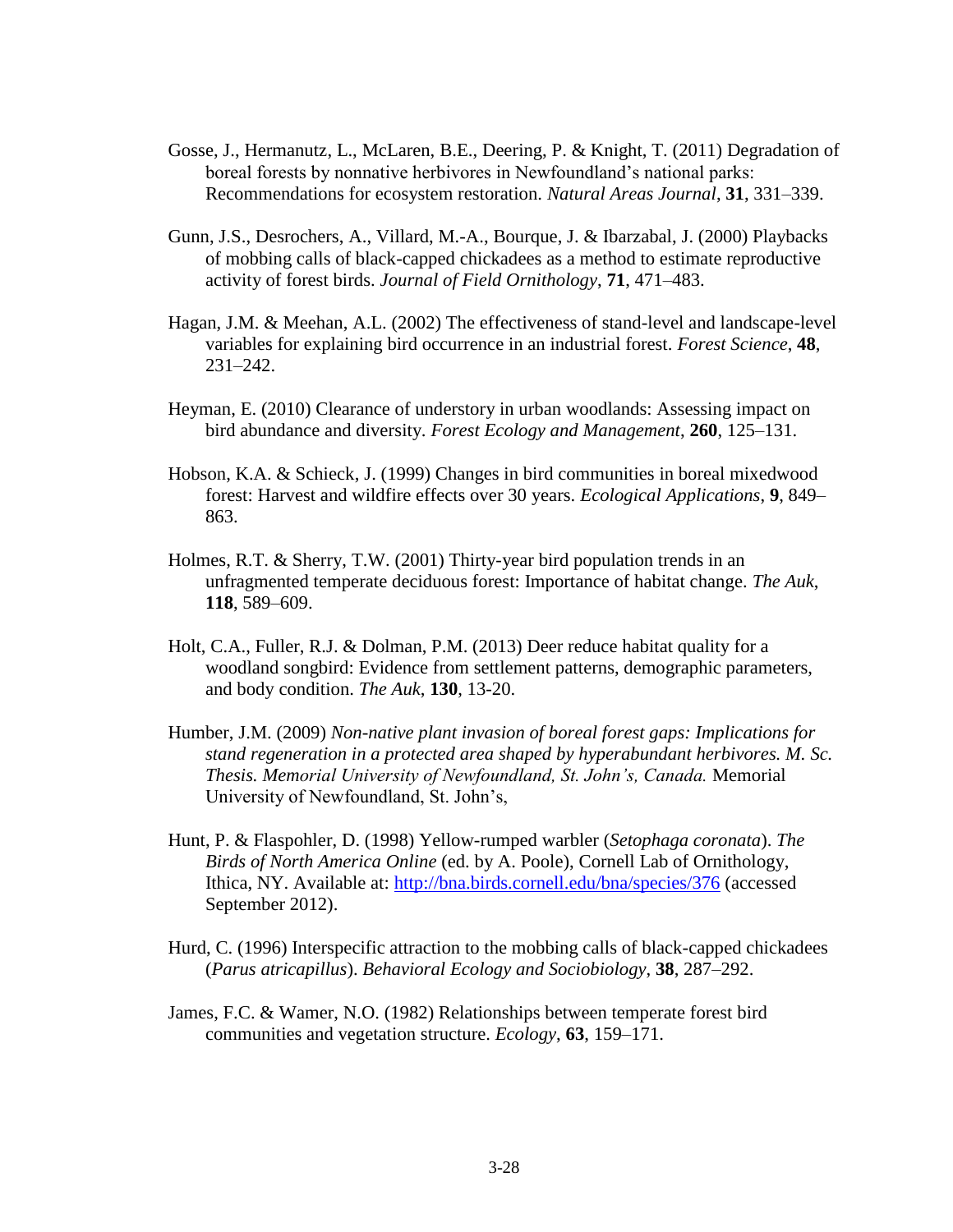- Johnson, D.H. (1980) The comparison of usage and availability measurements for evaluating resource preference. *Ecology*, **61**, 65–71.
- Kurz, W.A., Apps, M.J., Stocks, B.J. & Volney, W.J.A. (1995) Global climate change: Disturbance regimes and biospheric feedbacks of temperate and boreal forests. *Biotic Feedbacks in the Global Climatic System: Will the Warming Feed the Warming?* (ed. by G.M. Woodwell and F.T. Mackenzie), pp. 119–133. Oxford University Press, Oxford, UK.
- Lawler, J.J. & Edwards Jr., T.C. (2006) A variance-decomposition approach to investigating multiscale habitat associations. *Condor*, **108**, 47–58.
- Leathwick, J., Hay, J. & Fitzgerald, A. (1983) The influence of browsing by introduced mammals on the decline of North Island kokako. *New Zealand Journal of Ecology*, **6**, 55–70.
- Leonard, T.D., Taylor, P.D. & Warkentin, I.G. (2008) Landscape structure and spatial scale affect space use by songbirds in naturally patchy and harvested boreal forests. *The Condor*, **110**, 467–481.
- Lindenmayer, D.B. & Fischer, J. (2006) *Habitat Fragmentation and Landscape Change: An Ecological and Conservation Synthesis.* Island Press, Washington, DC.
- Luck, G.W. (2002) The habitat requirements of the rufous treecreeper (*Climacteris rufa*). 1 . Preferential habitat use demonstrated at multiple spatial scales. *Biological Conservation*, **105**, 383–394.
- Mack, D. & Yong, W. (2000) Swainson's Thrush (*Catharus ustulatus*). *The Birds of North America Online* Cornell Lab of Ornithology, Ithica, NY. Available at: <http://bna.birds.cornell.edu/bna/species/540> (accessed September 2012).
- Marshall, M.R. & Cooper, R.J. (2004) Territory size of a migratory songbird in response to caterpillar density and foliage structure. *Ecology*, **85**, 432–445.
- Martin, J.-L., Stockton, S.A., Allombert, S. & Gaston, J.A. (2010) Top-down and bottomup consequences of unchecked ungulate browsing on plant and animal diversity in temperate forests: lessons from a deer introduction. *Biological Invasions,* **12**, 353- 371.
- Martin, T.G., Arcese, P. & Scheerder, N. (2011) Browsing down our natural heritage: Deer impacts on vegetation structure and songbird populations across an island archipelago. *Biological Conservation*, **144**, 459–469.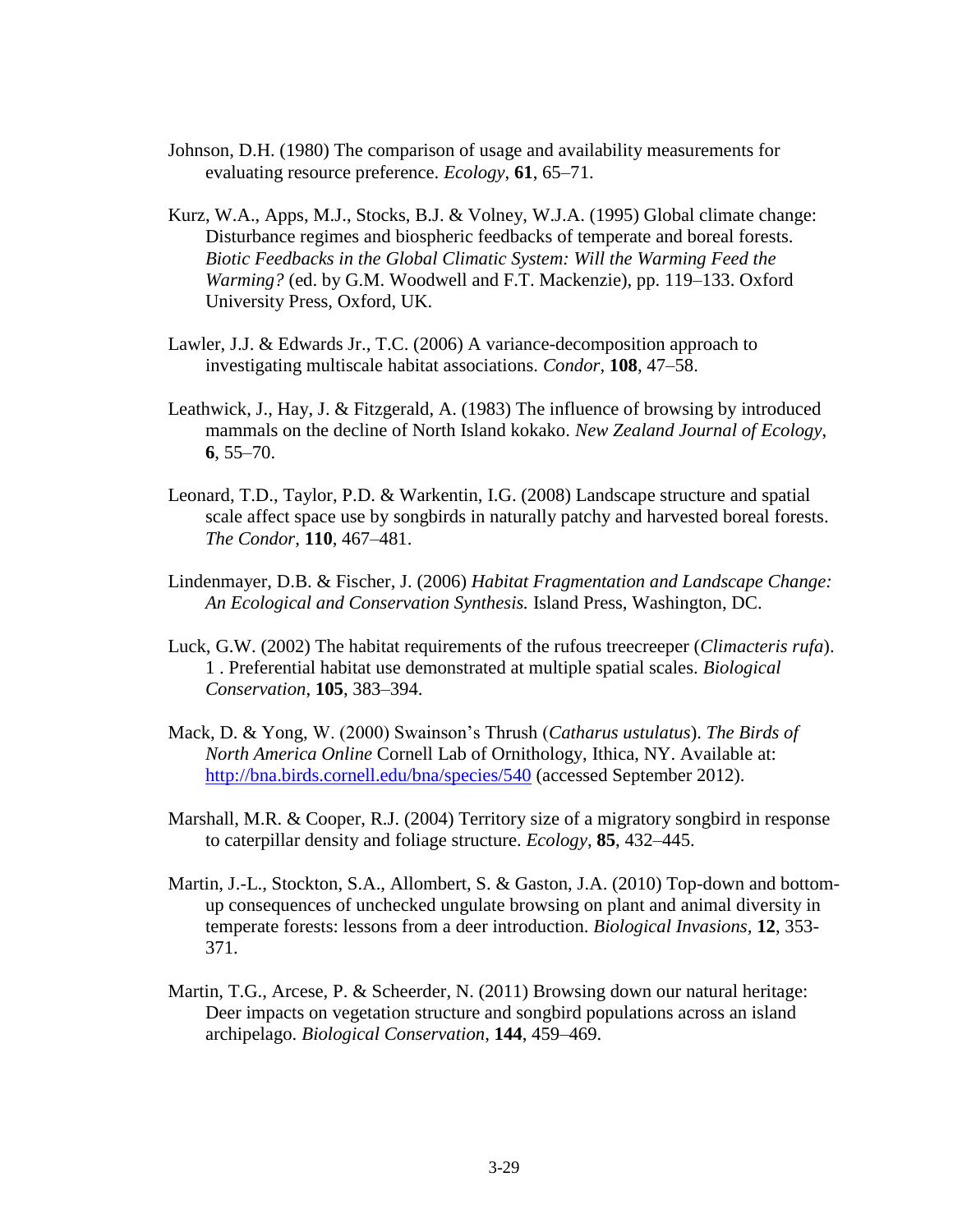- Matsuoka, S.M., Handel, C.M., Roby, D.D. & Thomas, D.L. (1997) The relative importance of nesting and foraging sites in selection of breeding territories by Townsend's warblers. *The Auk*, **114**, 657–667.
- McGarigal, K. & McComb, W.C. (1995) Relationships between landscape structure and breeding birds in the Oregon Coast Range. *Ecological Modelling*, **65**, 235–260.
- McLaren, B.E., Hermanutz, L., Gosse, J., Collet, B. & Kasimos, C. (2009) Broadleaf competition interferes with balsam fir regeneration following experimental removal of moose. *Forest Ecology and Management*, **257**, 1395–1404.
- McLaren, B.E., McCarthy, C. & Mahoney, S. (2000) Extreme moose demographics in Gros Morne National Park, Newfoundland. *Alces*, **36**, 217–232.
- McLaren, B.E., Roberts, B.A. & Lewis, K.P. (2004) Effects of overabundant moose on the Newfoundland landscape. *Alces*, **40**, 45-49.
- McShea, W.J. & Rappole, J.H. (2000) Managing the abundance and diversity of breeding bird populations through manipulation of deer populations. *Conservation Biology*, **14**, 1161–1170.
- Millington, J.D.A., Walters, M.B., Matonis, M.S., Laurent, E.J., Hall, K.R. & Liu, J. (2011) Combined long-term effects of variable tree regeneration and timber management on forest songbirds and timber production. *Forest Ecology and Management*, **262**, 718–729.
- Morgan, K. & Freedman, B. (1986) Breeding bird communities in a hardwood forest succession in Nova Scotia. *Canadian Field Naturalist*, **100**, 506–519.
- Morse, D. & Poole, A. (2005) Black-throated green warbler (*Setophaga viriens*). *The Birds of North America Online* (ed. by A. Poole), Cornell Lab of Ornithology, Ithica, NY. Available at:<http://bna.birds.cornell.edu/bna/species/055> (accessed September 2012).
- Murcia, C. (1995) Edge effects in fragmented forests: Implications for conservation. *Trends in Ecology and Evolution*, **10**, 58–62.
- Noel, L.J. (2004) *Effects of management and disturbance regimes on early life history processes of balsam fir (*Abies balsamea (L.) Mill.)*. M. Sc. Thesis. Memorial University of Newfoundland, St. John's, Canada.* Memorial University of Newfoundland,
- Norris, D.R. & Stutchbury, B.J.M. (2001) Extraterritorial movements of a forest songbird in a fragmented landscape. *Conservation Biology*, **15**, 729–736.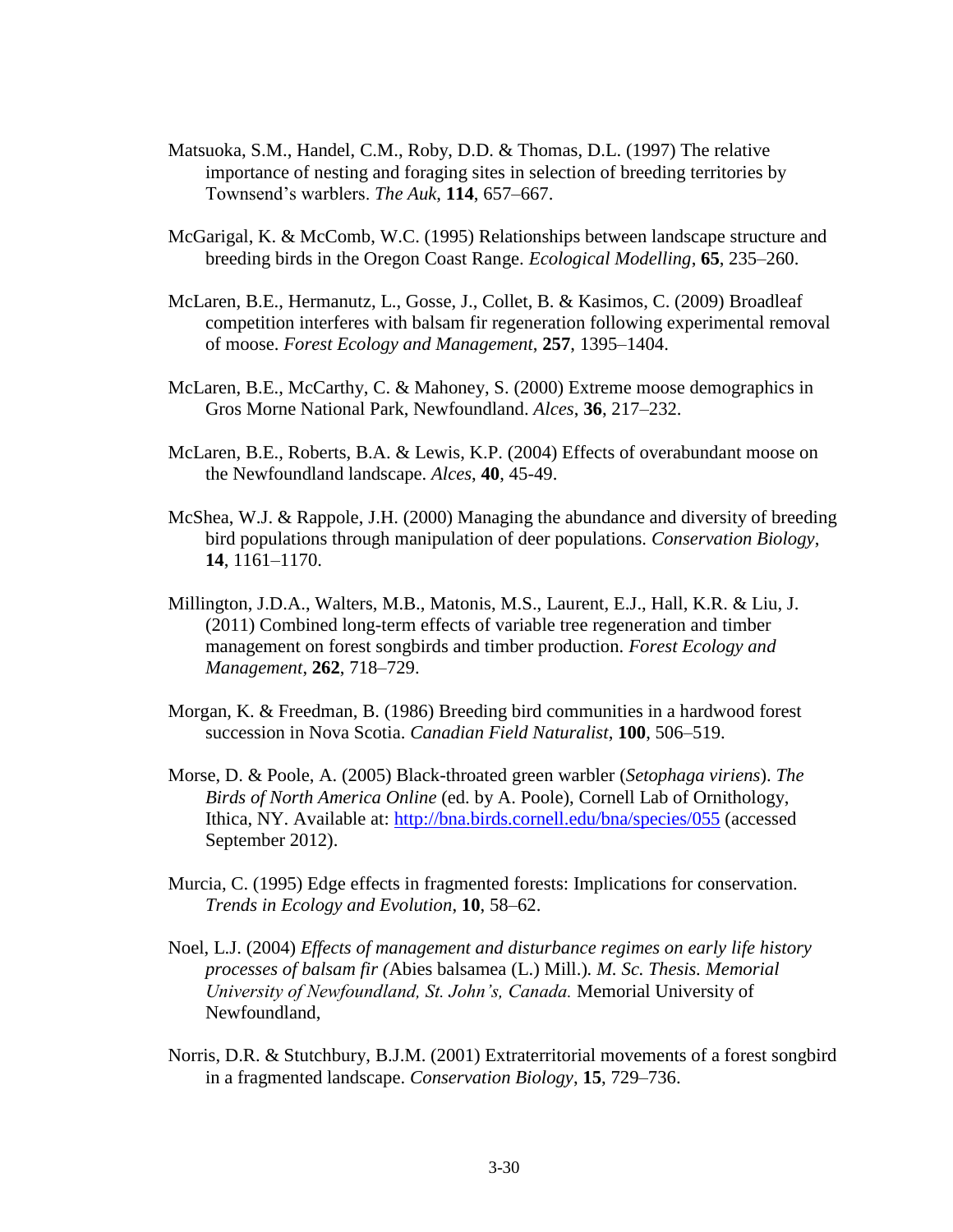- Nuñez, M.A., Bailey, J.K. & Schweitzer, J.A. (2009) Population, community and ecosystem effects of exotic herbivores: A growing global concern. *Biological Invasions*, **12**, 297–301.
- Ogada, D.L., Gadd, M.E., Ostfeld, R.S., Young, T.P. & Keesing, F. (2008) Impacts of large herbivorous mammals on bird diversity and abundance in an African savanna. *Oecologia*, **156**, 387–97.
- Pastor, J., Naiman, R.J., Dewey, B. & McInnes, P. (1988) Moose, microbes, and the boreal forest. *BioScience*, **38**, 770–777.
- Pedersen, S., Nilsen, E.B. & Andreassen, H.P. (2007) Moose winter browsing affects the breeding success of great tits. *Écoscience*, **14**, 499–506.
- Petit, L.J., Petit, D.R. & Martin, T.E. (1995) Landscape-level management of migratory birds: looking past the trees to see the forest. *Wildlife Society Bulletin*, **23**, 420–429.
- R Development Core Team (2004) R: A Language and Environment for Statistical Computing. R Foundation for Statistical Computing, Vienna, Austria.
- Ralph, C.J., Droege, S. & Sauer, J. (1995) Managing and monitoring birds using point counts: standards and applications. *Monitoring Bird Populations by Point Counts. General Technical Report PSW- GTR-149. U.S. Forest Service, Pacific Southwest Research Station* (ed. by C.J. Ralph, J.R. Sauer and S. Droege), pp. 161–168.
- Rooney, T.P. & Waller, D.M. (2003) Direct and indirect effects of white-tailed deer in forest ecosystems. *Forest Ecology and Management*, **181**, 165–176.
- Schmiegelow, F.K.A. & Mönkkönen, M. (2002) Habitat loss and fragmentation in dynamic landscapes: Avian perspectives from the boreal forest. *Ecological Applications*, **12**, 375–389.
- Schneider, R., Stelfox, J.B., Boutin, S. & Wasel, S. (2003) Managing the cumulative impacts of land uses in the western Canadian sedimentary basin : A modeling approach. *Conservation Ecology*, **7**, 8.
- Sekercioglu, C.H. (2006) Increasing awareness of avian ecological function. *Trends in Ecology and Evolution*, **21**, 464-471.
- Tanentzap, A.J., Bazely, D.R., Koh, S., Timciska, M., Haggith, E.G., Carleton, T.J. & Coomes, D.A. (2011) Seeing the forest for the deer: Do reductions in deerdisturbance lead to forest recovery? *Biological Conservation*, **144**, 376–382.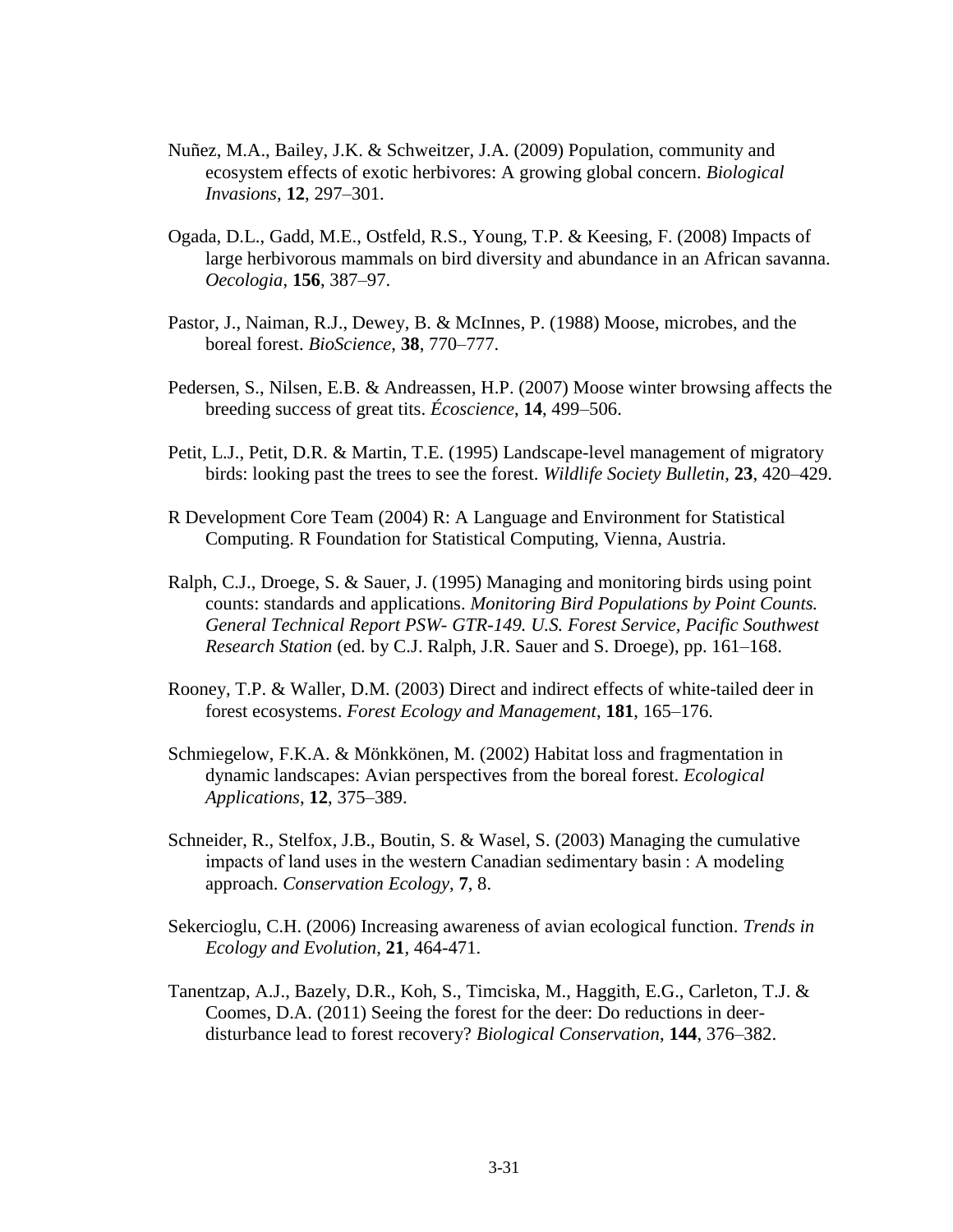- Tanentzap, A.J., Burrows, L.E., Lee, W.G., Nugent, G., Maxwell, J.M. & Coomes, D. A. (2009) Landscape-level vegetation recovery from herbivory: Progress after four decades of invasive red deer control. *Journal of Applied Ecology*, **46**, 1064–1072.
- Taylor, P.D. & Krawchuk, M.A. (2005) Scale and sensitivity of songbird occurrence to landscape structure in a harvested boreal forest. *Avian Conservation and Ecology*, **1**. Available at:<http://www.ace-eco.org/vol1/iss1/art5/> (accessed September 2012).
- Threlfall, W. & Blacquiere, J. (1982) Breeding biology of the fox sparrow in Newfoundland. *Journal of Field Ornithology*, **53**, 235–239.
- Uezu, A., Metzger, J.P. & Vielliard, J.M.E. (2005) Effects of structural and functional connectivity and patch size on the abundance of seven Atlantic forest bird species. *Biological Conservation*, **123**, 507–519.
- Urban, D.L. & Smith, T.M. (1989) Microhabitat pattern and the structure of forest bird communities. *The American Naturalist*, **133**, 811–829.
- Van Dorp, D. & Opdam, P.F.M. (1987) Effects of patch size, isolation and regional abundance on forest bird communities. *Landscape Ecology*, **1**, 59–73.
- Van Horne, B. (1983) Density as a misleading indicator of habitat quality. *The Journal of Wildlife Management*, **47**, 893–901.
- Vernier, P.R., Schmiegelow, F.K.A. & Cumming, S.G. (2002) Modeling bird abundance from forest inventory data in the boreal mixed-wood forest of Canada. *Predicting Species Occurrences: Issues of Scale and Accuracy* (ed. by J.M. Scott, P.J. Heglund, M.L. Morrison, J.B. Haufler, M.G. Raphael, W.A. Wall and F.B. Samson), pp. 559– 571. Island Press, Washington, DC.
- Warren, T., Betts, M.G., Diamond, A.W. & Forbes, G. (2005) The influence of local habitat and landscape composition on cavity-nesting birds in a forested mosaic. *Forest Ecology and Management*, **214**, 331–343.
- Weisberg, P.J. & Bugmann, H. (2003) Forest dynamics and ungulate herbivory: from leaf to landscape. *Forest Ecology and Management*, **181**, 1–12.
- Whitaker, D.M. & Montevecchi, W.A. (1997) Breeding bird assemblages associated with riparian, interior forest, and nonriparian edge habitats in a balsam fir ecosystem. *Canadian Journal of Forest Research*, **27**, 1159–1167.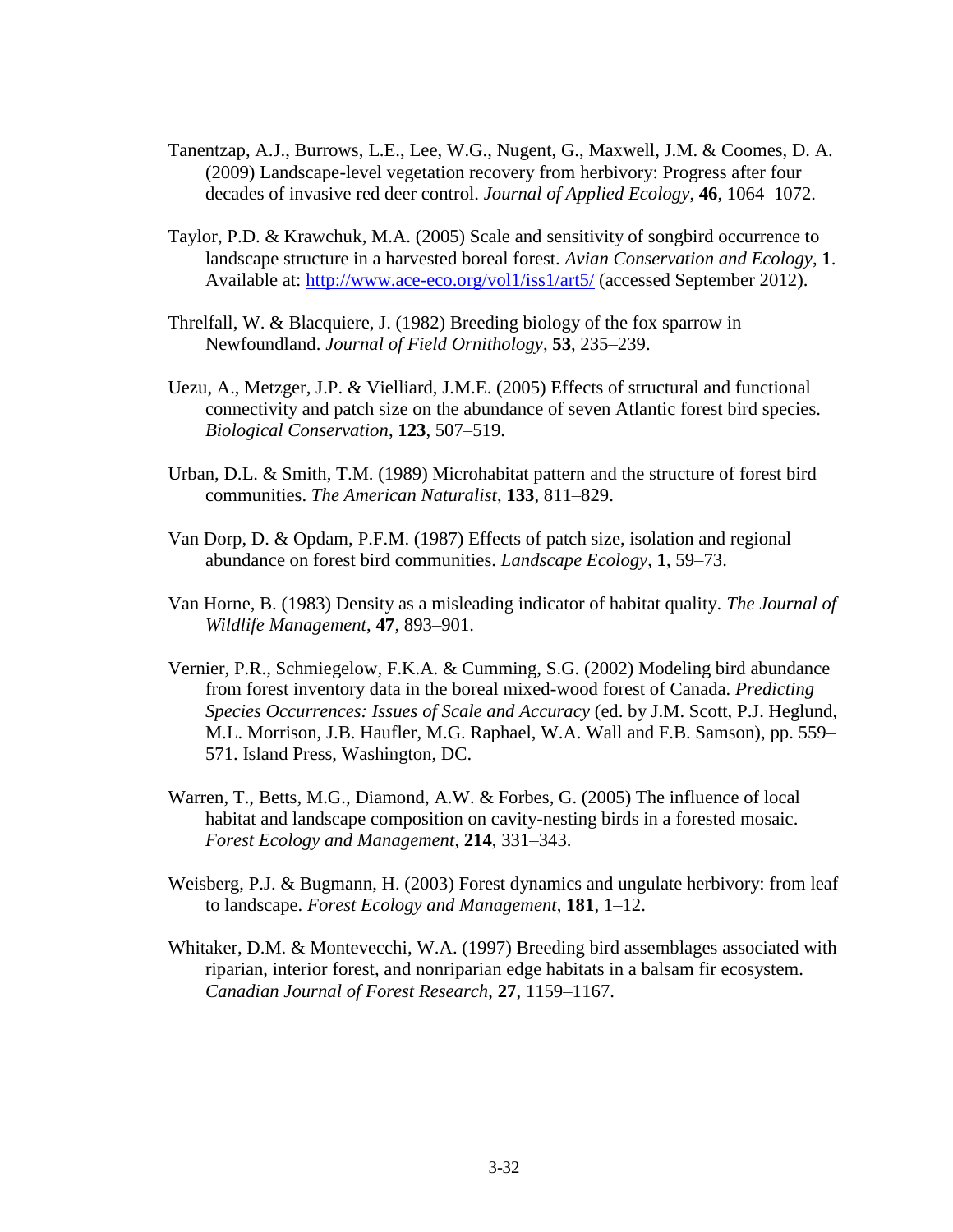- Whitaker, D.M., Stauffer, D., Norman, G., Devers, P., Allen, T., Bittner, S., Buehler, D., Edwards, J., Friedhoff, S., Giuliano, W., Harper, C. & Tefft, B. (2006) Factors affecting habitat use by Appalachian ruffed grouse. *Journal of Wildlife Management*, **70**, 460–471.
- Whitaker, D.M. & Warkentin, I.G. (2010) Spatial ecology of migratory passerines on temperate and boreal forest breeding grounds. *The Auk*, **127**, 471–484.
- Whittingham, M.J., Swetnam, R.D., Wilson, J.D., Chamberlain, D.E. & Freckleton, R.P. (2005) Habitat selection by yellowhammers *Emberiza citrinella* on lowland farmland at two spatial scales: implications for conservation management. *Journal of Applied Ecology*, **42**, 270–280.
- Wilcove, D.S. (1985) Nest predation in forest tracts and the decline of migratory songbirds. *Ecology*, **66**, 1211–1214.
- Willson, M.F. & Comet, T.A. (1996) Bird communities of northern forests: Patterns of diversity and abundance. *The Condor*, **98**, 337–349.
- Zhu, X., Bourque, C.P.-A., Taylor, S., Cox, R. & Wentzell, C. (2010) Predicting the effects of woodcutting and moose browsing on forest development in Gros Morne National Park. *The Forestry Chronicle*, **86**, 178–192.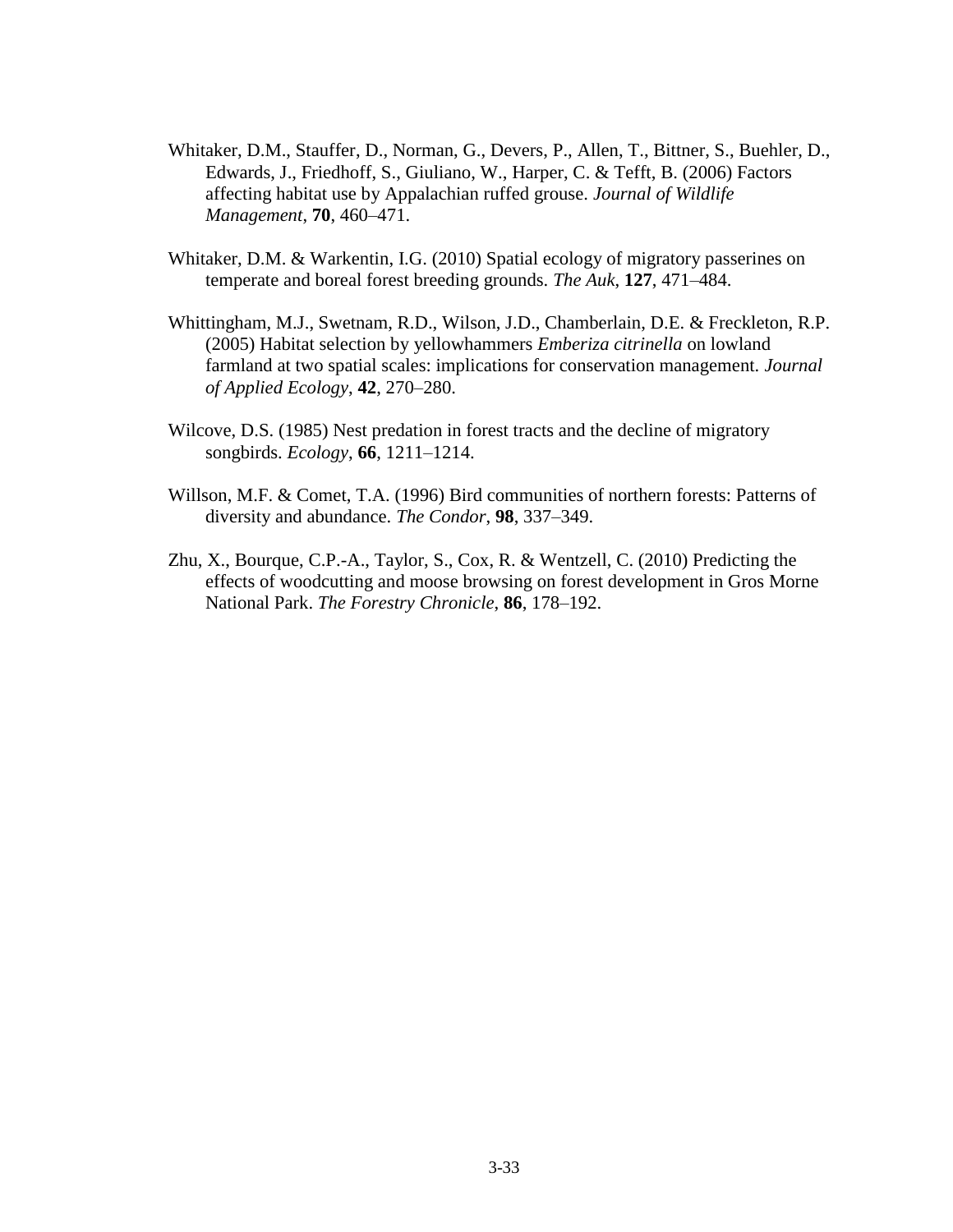| Variable      | Description                                                                 | Mean (range)         |
|---------------|-----------------------------------------------------------------------------|----------------------|
| Local         |                                                                             |                      |
| Trees         | Density of trees $(>5$ cm dbh) per ha                                       | 2400 (0-14500)       |
| saplings      | Density of saplings $(<5$ cm dbh) per ha                                    | 5600 (0-51800)       |
| <b>Browse</b> | Proportion of total saplings that have browsed leaders                      | $0.45(0-1.0)$        |
| under_cover   | Sum of cover score for trees and shrubs between 0.5 and 2 m                 | $12.0(0-29)$         |
| Neighborhood  |                                                                             |                      |
| 115.immature  | Area (ha) of SW, MW and regenerating forest <40 years<br>within 115m radius | $1.11(0-4.15)$       |
| 115.failed    | Area (ha) of failed regeneration within a 115m radius                       | $0.39(0-4.07)$       |
| 115. mwmature | Area (ha) of MW $>40$ years within a 115 m radius                           | $0.75(0-4.15)$       |
| 115.swmature  | Area (ha) of $SW > 40$ years within a 115 m radius                          | $1.12(0-4.15)$       |
| Landscape     |                                                                             |                      |
| 1250.immature | Area (ha) of SW and MW <40 years within a 1250 m radius                     | 100.13 (2.09-258.12) |
| 1250.failed   | Area (ha) of failed regeneration within a 1250 m radius                     | $21.05(0-163.57)$    |
| 1250.mwmature | Area (ha) of MW $>40$ years within a 1250 m radius                          | 66.24 (0-318.87)     |
| 1250.swmature | Area (ha) of $SW > 40$ years within a 1250 m radius                         | 96.85 (3.46-312.47)  |

Table 3-1: Description and mean (range) values of habitat predictor variables from three spatial scales used in logistic regression analyses

MW = mixedwood (white birch dominated, or softwood-white birch mix) SW= softwood (balsam fir or spruce dominated stands)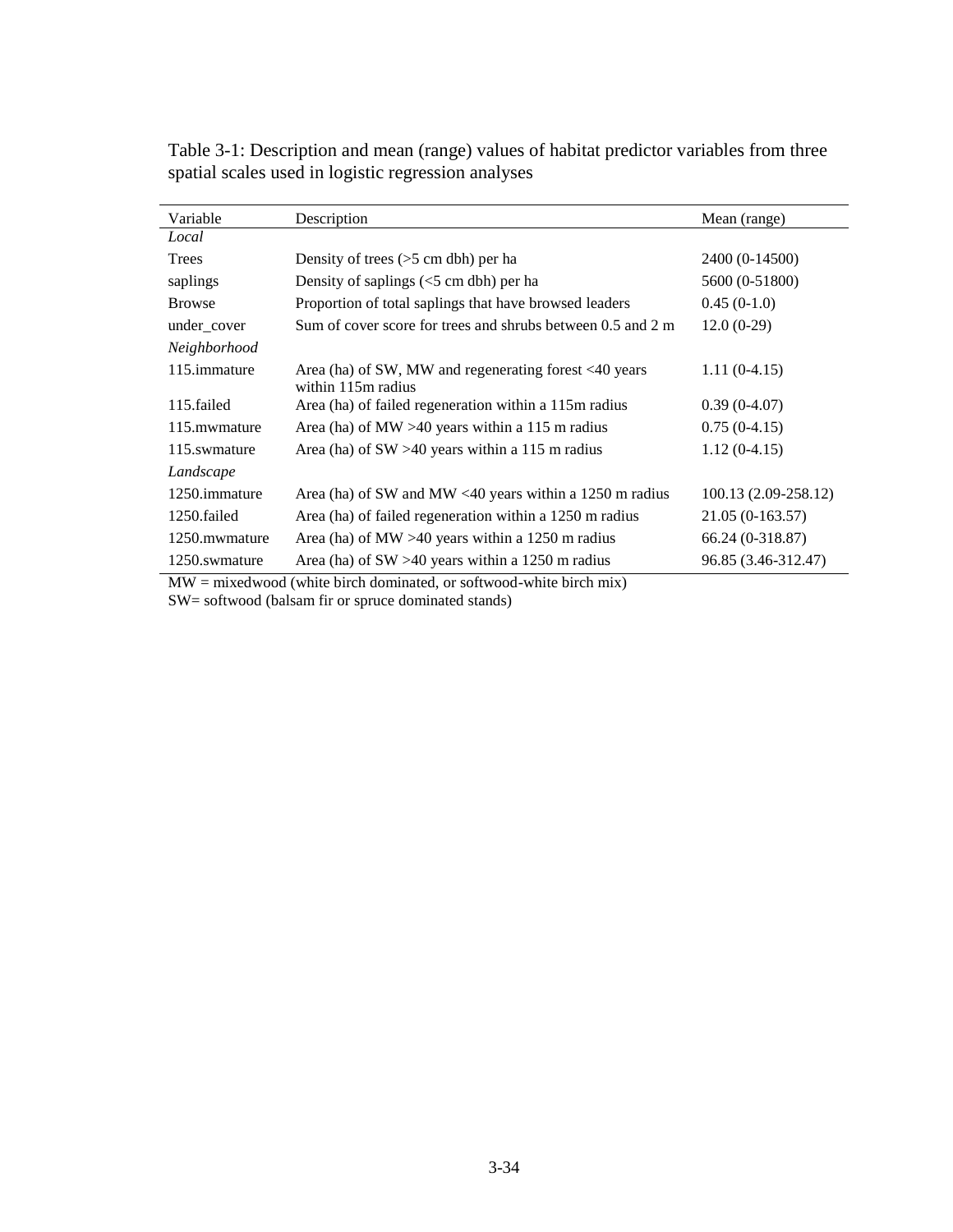Table 3-2: Common and scientific species names and mean incidence (SD) per point across forested (n=367) and impaired (n=203) habitats in Gros Morne National Park, Newfoundland during the 2010 breeding season. \* indicates species for which browsed habitat was revealed to influence species occurrence in occupancy models.

|                               |                         |             | Incidence  |            |  |  |  |  |
|-------------------------------|-------------------------|-------------|------------|------------|--|--|--|--|
| Common name                   | Scientific name         | Code        | Forested   | Impaired   |  |  |  |  |
| <b>Forest Generalist</b>      |                         |             |            |            |  |  |  |  |
| Black-and-white Warbler*      | Mniotilta varia         | <b>BAWW</b> | 0.76(0.49) | 0.86(0.44) |  |  |  |  |
| <b>Black-capped Chickadee</b> | Poecile atricapillus    | <b>BCCH</b> | 0.43(0.50) | 0.39(0.49) |  |  |  |  |
| Boreal Chickadee*             | Poecile hudsonicus      | <b>BOCH</b> | 0.30(0.46) | 0.20(0.40) |  |  |  |  |
| Golden-crowned Kinglet*       | Regulus satrapa         | <b>GCKI</b> | 0.43(0.43) | 0.07(0.25) |  |  |  |  |
| Ruby-crowned Kinglet*         | Regulus calendula       | <b>RCKI</b> | 0.56(0.50) | 0.36(0.48) |  |  |  |  |
| <i>Interior</i>               |                         |             |            |            |  |  |  |  |
| Black-throated Green Warbler* | Setophaga virens        | <b>BTNW</b> | 0.41(0.49) | 0.28(0.45) |  |  |  |  |
| Hermit Thrush*                | Catharus guttatus       | <b>HETH</b> | 0.16(0.37) | 0.20(0.40) |  |  |  |  |
| Swainson's Thrush             | Catharus ustulatus      | <b>SWTH</b> | 0.44(0.50) | 0.30(0.46) |  |  |  |  |
| Yellow-bellied Flycatcher     | Empidonax flaviventris  | <b>YBFL</b> | 0.52(0.50) | 0.46(0.50) |  |  |  |  |
| Early successional forest     |                         |             |            |            |  |  |  |  |
| Magnolia Warbler              | Setophaga magnolia      | <b>MAWA</b> | 0.60(0.49) | 0.56(0.50) |  |  |  |  |
| Mourning Warbler*             | Geothlypis philadelphia | <b>MOWA</b> | 0.11(0.31) | 0.41(0.49) |  |  |  |  |
| White-throated Sparrow*       | Zonotrichia albicollis  | <b>WTSP</b> | 0.47(0.50) | 0.80(0.40) |  |  |  |  |
| Riparian                      |                         |             |            |            |  |  |  |  |
| Northern Waterthrush          | Parkesia noveboracensis | <b>NOWA</b> | 0.37(0.48) | 0.31(0.46) |  |  |  |  |
| <i>Ubiquitous</i>             |                         |             |            |            |  |  |  |  |
| American Robin                | Turdus migratorius      | AMRO        | 0.52(0.50) | 0.50(0.50) |  |  |  |  |
| Blackpoll Warbler*            | Setophaga striata       | <b>BLPW</b> | 0.31(0.46) | 0.32(0.47) |  |  |  |  |
| Fox Sparrow*                  | Passerella iliaca       | <b>FOSP</b> | 0.17(0.37) | 0.18(0.39) |  |  |  |  |
| Yellow-rumped Warbler*        | Setophaga coronata      | <b>MYWA</b> | 0.43(0.50) | 0.42(0.49) |  |  |  |  |
| Species richness              |                         |             |            |            |  |  |  |  |
| Total                         |                         |             | 10.5(2.5)  | 11.0(2.6)  |  |  |  |  |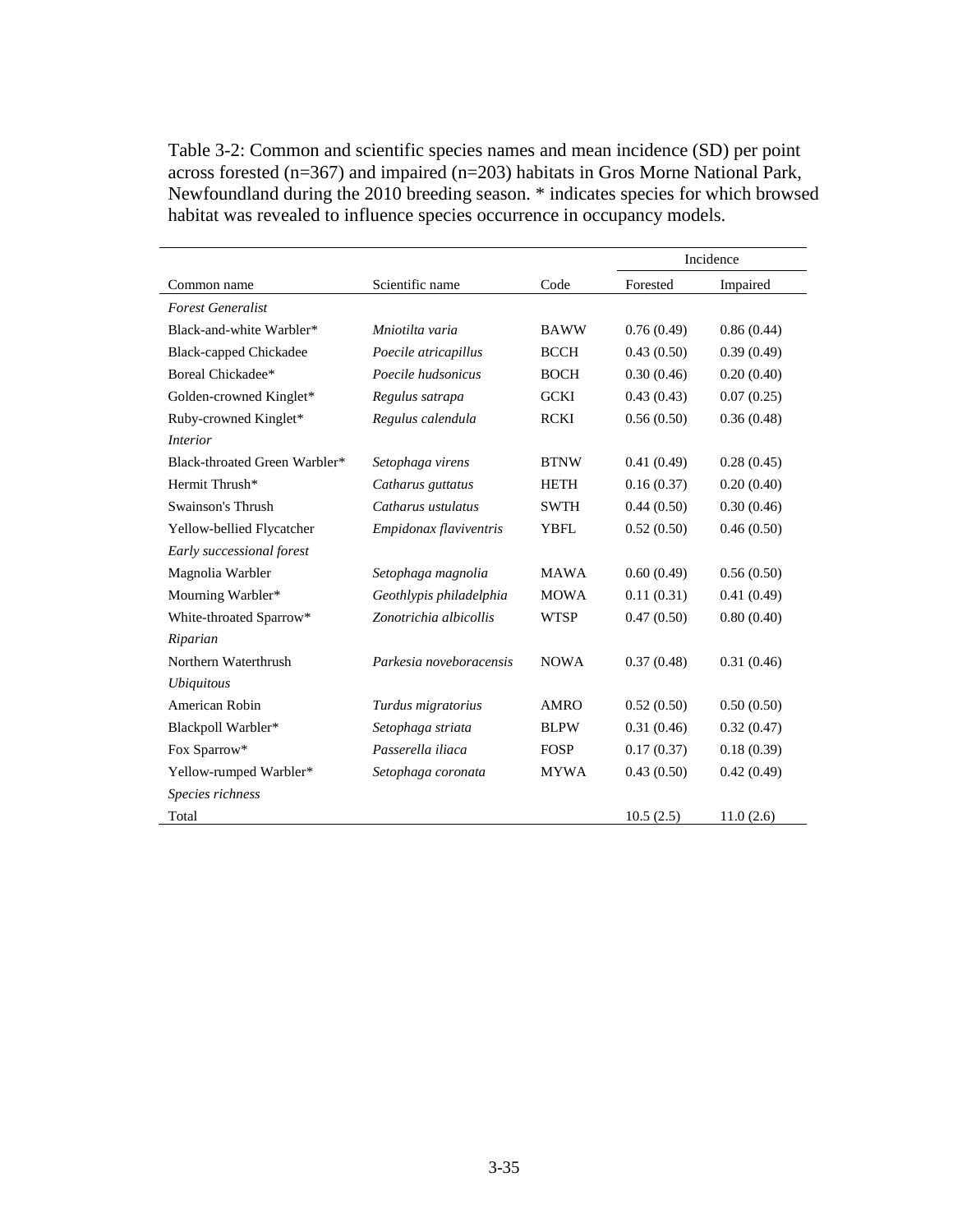Table 3-3: Relative importance of habitat variables from single-scale occupancy models for birds in Gros Morne National Park during the 2010 breeding season. Relative importance values for each variable were obtained by ranking, according to AIC<sub>c</sub>, a model set containing all combinations of variables for each scale, then summing the Akaike weights  $(\omega_i)$  of models containing the variable. Threshold values are the upper 80% confidence limit of a randomly generated variable that was included in each single-scale model over 1000 repetitions. Variables with a relative importance value exceeding the threshold were deemed more important than random and on that basis were included in cross-scale models. Bold indicates relative importance values that exceeded the threshold.

|                           | Local scale |        |             |          | Neighborhood scale (115 m) |               |               |          |           |                  | Landscape scale (1250 m) |               |          |           |                  |  |
|---------------------------|-------------|--------|-------------|----------|----------------------------|---------------|---------------|----------|-----------|------------------|--------------------------|---------------|----------|-----------|------------------|--|
|                           | trees       | browse | under cover | saplings | <b>Threshold</b>           | failed MW     |               | immature | <b>SW</b> | <b>Threshold</b> | failed MW                |               | immature | <b>SW</b> | <b>Threshold</b> |  |
| <b>Forest Generalist</b>  |             |        |             |          |                            |               |               |          |           |                  |                          |               |          |           |                  |  |
| <b>BAWW</b>               | 0.228       | 0.305  | 0.602       | 0.314    | 0.617                      | 0.446         | 1.000         | 0.909    | 1.000     | 0.605            | 0.834                    | 1.000         | 0.231    | 1.000     | 0.596            |  |
| <b>BCCH</b>               | 0.350       | 0.271  | 0.312       | 0.214    | 0.583                      |               | $0.243$ 1.000 | 0.287    | 0.372     | 0.593            | 0.354                    | 0.566         | 0.245    | 0.277     | 0.655            |  |
| <b>BOCH</b>               | 1.000       | 0.217  | 0.213       | 0.319    | 0.596                      | 1.000         | 1.000         | 0.298    | 0.483     | 0.589            | 0.884                    | 1.000         | 0.790    | 1.000     | 0.621            |  |
| <b>GCKI</b>               | 1.000       | 1.000  | 0.911       | 0.352    | 0.602                      | 1.000         | 0.441         | 0.317    | 0.731     | 0.619            | 1.000                    | 0.360         | 0.222    | 0.226     | 0.576            |  |
| <b>RCKI</b>               | 0.616       | 0.374  | 0.279       | 0.414    | 0.556                      |               | 1.000 0.451   | 0.768    | 0.346     | 0.567            | 1.000                    | 0.409         | 0.237    | 0.393     | 0.613            |  |
| <i>Interior</i>           |             |        |             |          |                            |               |               |          |           |                  |                          |               |          |           |                  |  |
| <b>BTNW</b>               | 0.279       | 1.000  | 0.778       | 0.549    | 0.598                      | $0.274$ 1.000 |               | 1.000    | 1.000     | 0.596            | 0.807                    | 1.000         | 1.000    | 1.000     | 0.587            |  |
| <b>HETH</b>               | 0.565       | 0.238  | 0.651       | 0.260    | 0.589                      | 0.263         | 1.000         | 0.449    | 0.270     | 0.606            | 0.663                    | 0.961         | 0.443    | 0.277     | 0.601            |  |
| <b>SWTH</b>               | 1.000       | 0.282  | 0.464       | 0.333    | 0.580                      | 0.335         | 1.000         | 1.000    | 1.000     | 0.587            | 1.000                    | 0.397         | 0.961    | 0.817     | 0.613            |  |
| <b>YBFL</b>               | 0.308       | 0.245  | 0.404       | 0.263    | 0.590                      | 0.274         | 0.299         | 0.972    | 0.328     | 0.586            | 0.193                    | 0.384         | 1.000    | 0.284     | 0.571            |  |
| Early successional forest |             |        |             |          |                            |               |               |          |           |                  |                          |               |          |           |                  |  |
| <b>MAWA</b>               | 0.215       | 0.383  | 0.786       | 1.000    | 0.575                      | 0.478 1.000   |               | 0.375    | 0.916     | 0.615            | 0.528                    | 1.000         | 1.000    | 1.000     | 0.570            |  |
| <b>MOWA</b>               | 1.000       | 0.447  | 0.402       | 0.252    | 0.575                      |               | 1.000 1.000   | 0.581    | 0.333     | 0.607            | 1.000                    | 1.000         | 0.749    | 0.592     | 0.605            |  |
| <b>WTSP</b>               | 1.000       | 0.547  | 0.197       | 0.288    | 0.562                      |               | $1.000$ 0.226 | 0.423    | 0.576     | 0.579            | 1.000                    | 0.310         | 1.000    | 0.198     | 0.580            |  |
| Riparian                  |             |        |             |          |                            |               |               |          |           |                  |                          |               |          |           |                  |  |
| <b>NOWA</b>               | 0.389       | 0.633  | 0.436       | 1.000    | 0.592                      |               | 0.683 0.593   | 0.324    | 0.441     | 0.606            |                          | $0.460$ 0.964 | 0.314    | 0.897     | 0.585            |  |
| <b>Ubiquitous</b>         |             |        |             |          |                            |               |               |          |           |                  |                          |               |          |           |                  |  |
| <b>AMRO</b>               | 0.238       | 0.367  | 0.302       | 0.358    | 0.603                      | 0.381         | 0.860         | 1.000    | 1.000     | 0.574            | 0.222                    | 0.208         | 1.000    | 1.000     | 0.585            |  |
| <b>BLPW</b>               | 0.216       | 0.226  | 0.403       | 1.000    | 0.583                      |               | 1.000 1.000   | 1.000    | 1.000     | 0.581            | 0.203                    | 1.000         | 0.258    | 1.000     | 0.576            |  |
| <b>FOSP</b>               | 0.294       | 0.570  | 0.951       | 0.307    | 0.611                      | $0.274$ 0.617 |               | 0.303    | 0.600     | 0.577            |                          | $0.601$ 1.000 | 1.000    | 0.807     | 0.549            |  |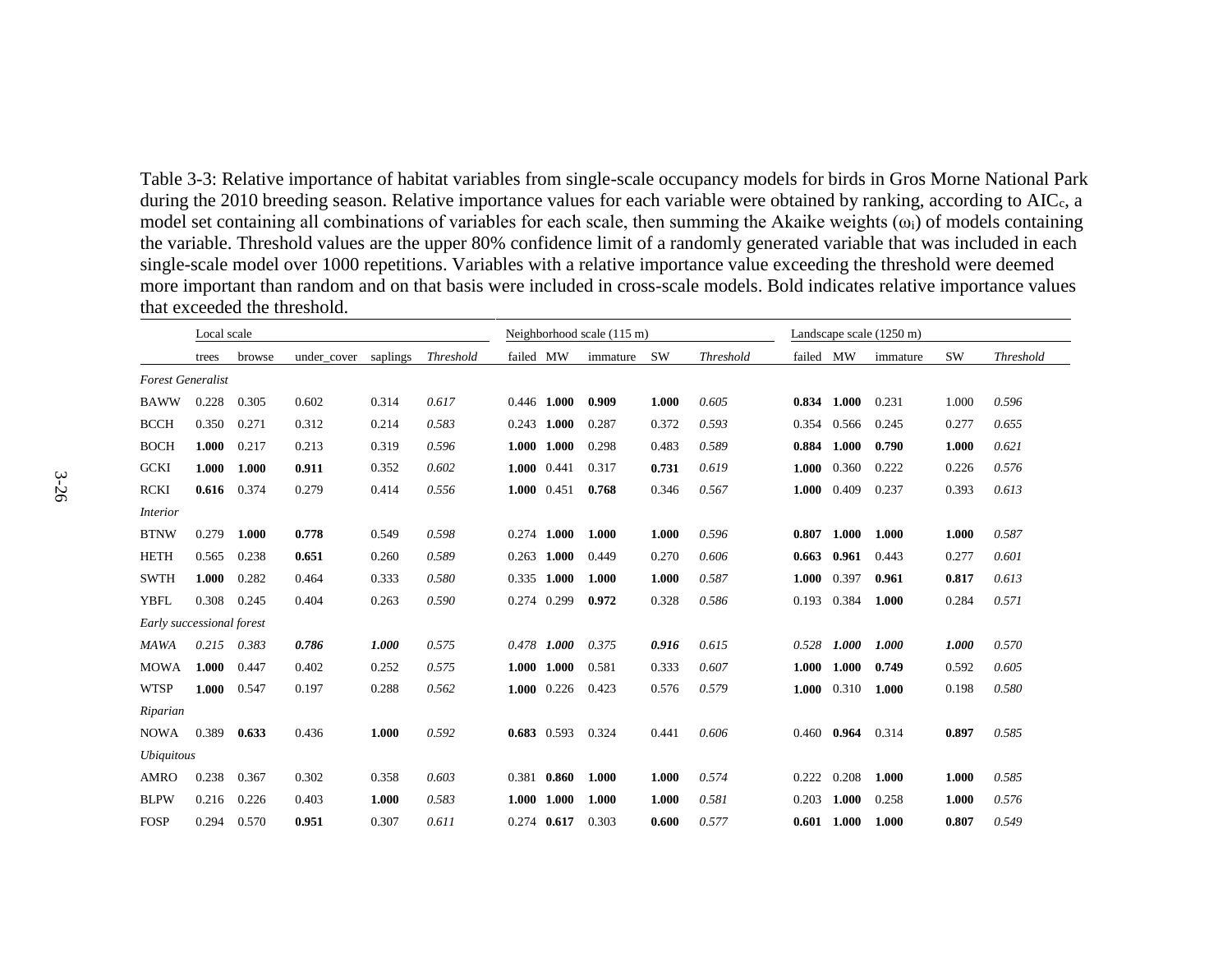| <b>MYWA</b>      | 0.600 | 0.238 | l.000 | 0.374 | 0.582 | 0.811 | 0.758 | 0.943 | 0.626 | 0.572 | 1.000 | 0.773 | 0.264 | 0.390 | 0.610 |
|------------------|-------|-------|-------|-------|-------|-------|-------|-------|-------|-------|-------|-------|-------|-------|-------|
| Species richness |       |       |       |       |       |       |       |       |       |       |       |       |       |       |       |
| Total            | 0.223 | 0.291 | 0.266 | 0.268 | 0.588 | 0.271 | 0.854 | 0.269 | 0.369 | 0.575 | 0.352 | 1.000 | 0.286 | 0.934 | 0.600 |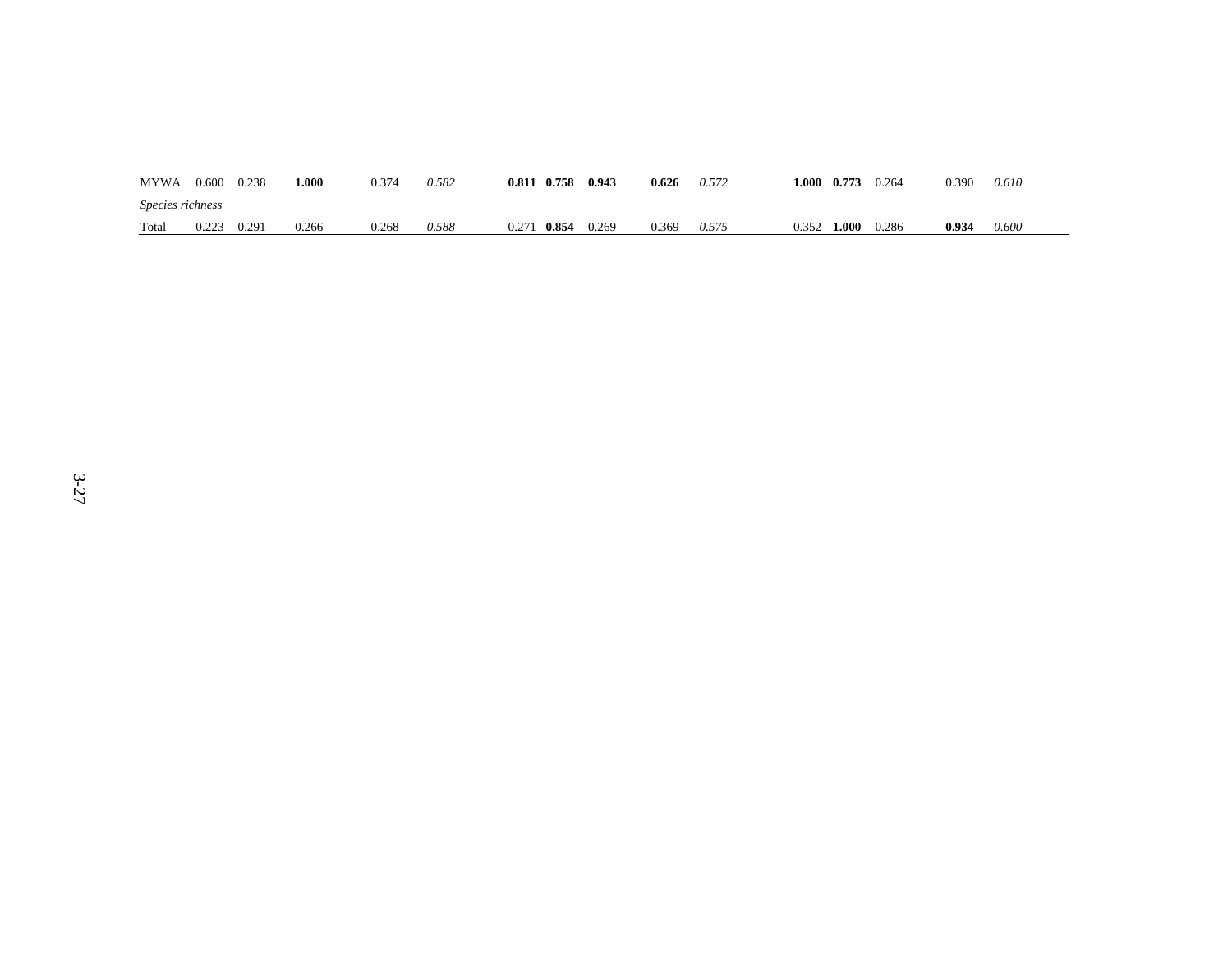Table 3-4: Summary of 95% confidence sets of cross-scale habitat models for birds in Gros Morne National Park during the 2010 breeding season.

| Species                   | Model                                                                                           | K              | logLik   | $AIC_c$ | $\Delta AIC_c$ | $\omega_i$ |
|---------------------------|-------------------------------------------------------------------------------------------------|----------------|----------|---------|----------------|------------|
| <b>Forest Generalist</b>  |                                                                                                 |                |          |         |                |            |
| <b>BAWW</b>               | 1250.failed (+) 1250.MW (-)                                                                     | 3              | $-325.3$ | 656.70  | 0.00           | 1.00       |
| <b>BCCH</b>               | 115.MW $(+)$                                                                                    | $\overline{c}$ | $-371.9$ | 747.80  | 0.00           | 0.96       |
| <b>BOCH</b>               | trees (+) 1250.failed (-) 1250.immature (-) 1250.MW (-) 1250.SW (+)                             | 6              | $-297.7$ | 607.50  | 0.00           | 0.85       |
|                           | trees (+) 115.failed (-) 115.MW (-)                                                             | $\overline{4}$ | $-301.6$ | 611.30  | 3.82           | 0.13       |
| <b>GCKI</b>               | browse $(-)$ trees $(+)$ undercover $(-)$ 1250. failed $(-)$                                    | 5              | $-236.2$ | 482.60  | 0.00           | 0.63       |
|                           | browse (-) trees (+) undercover (-) $115$ failed (-) $115$ SW (+)                               | 6              | $-235.7$ | 483.70  | 1.08           | 0.37       |
| <b>RCKI</b>               | 115. failed $(-)$ 115. immature $(-)$                                                           | 3              | $-369.3$ | 744.60  | 0.00           | 0.60       |
|                           | trees $(+)$ 115. failed $(-)$ 115. immature $(-)$                                               | $\overline{4}$ | $-369.1$ | 746.30  | 1.72           | 0.25       |
|                           | 1250. $failed (-)$                                                                              | 2              | $-372.1$ | 748.30  | 3.67           | $0.10\,$   |
| Interior specialist       |                                                                                                 |                |          |         |                |            |
| <b>BTNW</b>               | browse (-) undercover (-) 1250.failed (-) 1250.immature (+) 1250.MW (+) 1250.SW (+)             | 7              | $-267.8$ | 549.80  | 0.00           | 0.91       |
|                           | 1250.failed (-) 1250.immature (+) 1250.MW (+) 1250.SW (+)                                       | 5              | $-272.1$ | 554.30  | 4.54           | 0.09       |
| <b>HETH</b>               | undercover $(+)$ 1250.failed $(+)$ 1250.MW $(-)$                                                | $\overline{4}$ | $-252.0$ | 512.00  | 0.00           | 0.30       |
|                           | 1250.failed $(+)$ 1250.MW $(-)$                                                                 | 3              | $-253.0$ | 512.10  | 0.09           | 0.29       |
|                           | $115.MW(-)$                                                                                     | $\overline{c}$ | $-254.3$ | 512.60  | 0.66           | 0.22       |
|                           | undercover $(+)$ 115.MW $(-)$                                                                   | 3              | $-253.5$ | 513.10  | 1.08           | 0.18       |
| <b>SWTH</b>               | trees (+) 115.immature (+) 115.MW (+) 115.SW (+)                                                | 6              | $-336.4$ | 682.90  | 0.00           | 0.93       |
|                           | 115.immature (+) $115.MW$ (+) $115.SW$ (+)                                                      | $\overline{4}$ | $-340.0$ | 688.00  | 5.04           | 0.07       |
| <b>YBFL</b>               | 1250.immature $(-)$                                                                             | $\overline{c}$ | $-377.7$ | 759.50  | 0.00           | 0.94       |
|                           | 115.immature $(-)$                                                                              | $\overline{c}$ | $-380.6$ | 765.20  | 5.72           | 0.05       |
| Early successional forest |                                                                                                 |                |          |         |                |            |
| <b>MAWA</b>               | saplings (+) undercover (+) $1250.\text{immature } (+) 1250.\text{MW } (-) 1250.\text{SW } (-)$ | 6              | $-340.4$ | 693.00  | 0.00           | 1.00       |
| <b>MOWA</b>               | trees (-) 1250.failed (+) 1250.immature (-) 1250.MW (+)                                         | 5              | $-256.1$ | 522.40  | 0.00           | 1.00       |
| <b>WTSP</b>               | trees (-) $1250$ . failed (+) $1250$ . immature (-)                                             | $\overline{4}$ | $-327.3$ | 662.80  | 0.00           | 1.00       |
| Riparian                  |                                                                                                 |                |          |         |                |            |
| <b>NOWA</b>               | browse $(+)$ saplings $(+)$ 1250.MW $(-)$ 1250.SW $(-)$                                         | 5              | $-346.2$ | 702.50  | 0.00           | 0.91       |
|                           | browse $(+)$ saplings $(+)$                                                                     | 3              | $-351.5$ | 709.10  | 6.56           | 0.03       |
|                           | 1250. MW (-) $1250.$ SW (-)                                                                     | 3              | $-351.7$ | 709.50  | 6.98           | 0.03       |
| <i>Ubiquitous</i>         |                                                                                                 |                |          |         |                |            |
| <b>AMRO</b>               | 1250.immature $(+)$ 1250.SW $(+)$                                                               | 3              | $-373.6$ | 753.20  | 0.00           | 0.71       |
|                           | 115.immature (+) $115.MW$ (+) $115.SW$ (+)                                                      | $\overline{4}$ | $-373.5$ | 755.10  | 1.81           | 0.29       |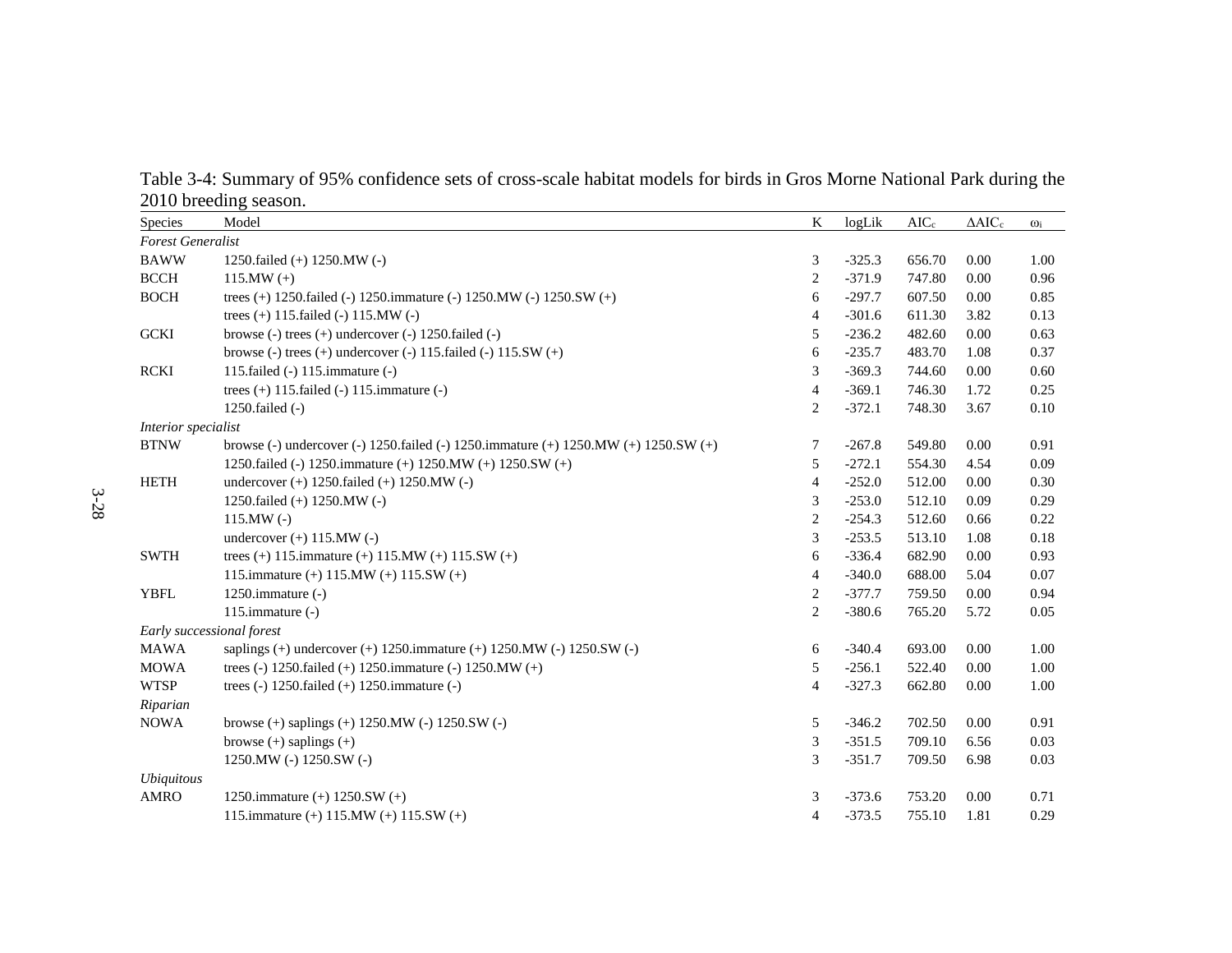| <b>BLPW</b>     | saplings $(+)$ 115. failed $(-)$ 115. immature $(-)$ 115. MW $(-)$ 115. SW $(-)$ | $-315.9$  | 644.00       | 0.00 | 0.88 |
|-----------------|----------------------------------------------------------------------------------|-----------|--------------|------|------|
|                 | saplings $(+)$ 1250.MW $(-)$ 1250.SW $(-)$                                       | $-320.0$  | 648.10       | 4.06 | 0.12 |
| <b>FOSP</b>     | undercover (+) $1250$ failed (+) $1250$ immature (+) $1250$ MW (-) $1250$ SW (-) | $-235.7$  | 483.50       | 0.00 | 0.57 |
|                 | 1250.failed (+) 1250.immature (+) 1250.MW (-) 1250.SW (-)                        | $-237.0$  | 484.10       | 0.58 | 0.43 |
| <b>MYWA</b>     | undercover (-) 115.failed (-) 115.immature (+) 115.MW (+) 115.SW (+)             | $-357.1$  | 726.40       | 0.00 | 0.99 |
| <b>Richness</b> | $1250.MW (-) 1250.SW (+)$                                                        | $-1289.0$ | 2586.00 0.00 |      | 1.00 |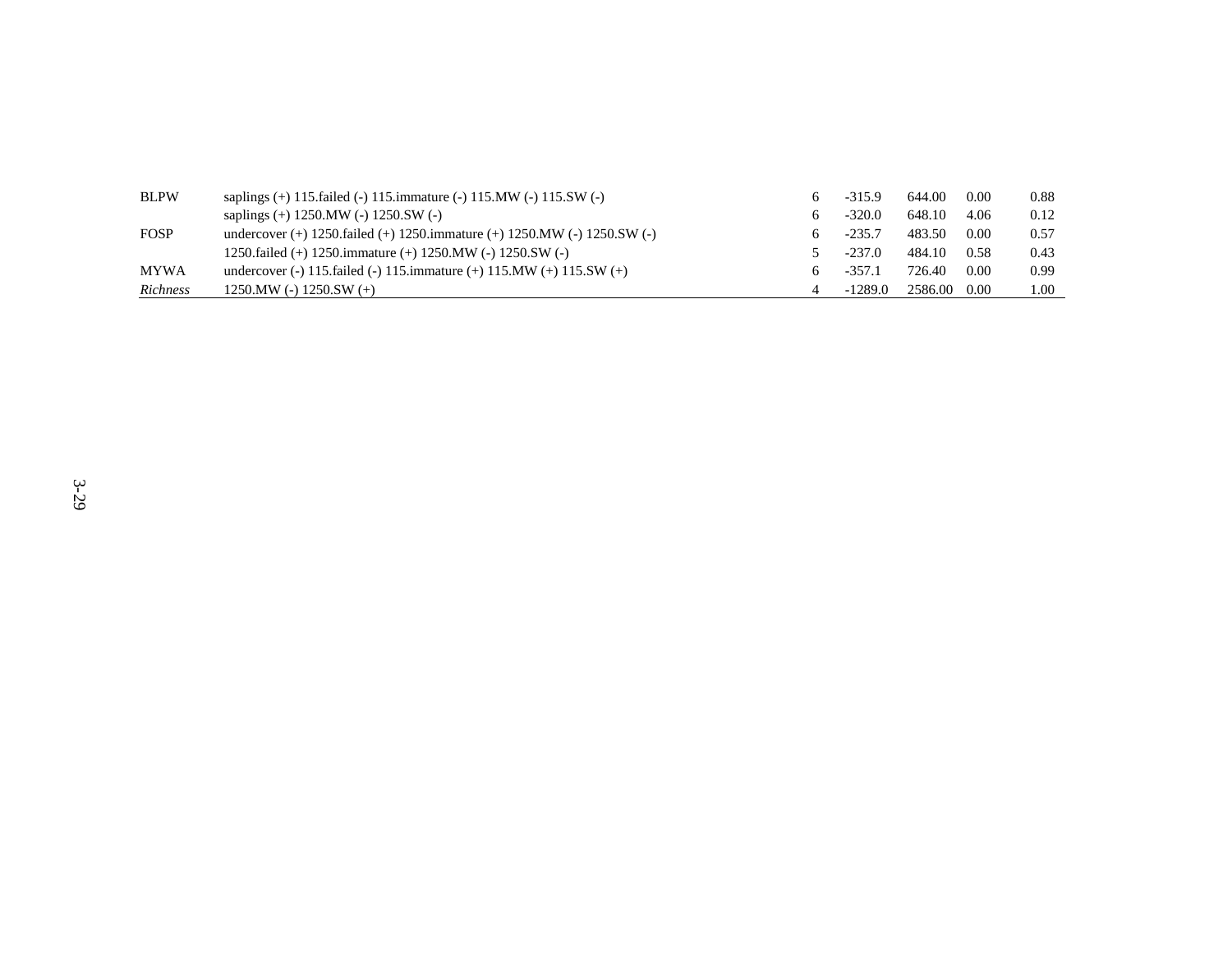

Figure 3-1: Map of 2010 bird point count locations and habitat within Gros Morne National Park (light green = regenerating forest, dark green = mature forest, red = severely impaired forest regeneration). Inset shows the location of Gros Morne National Park on the island of Newfoundland, Canada.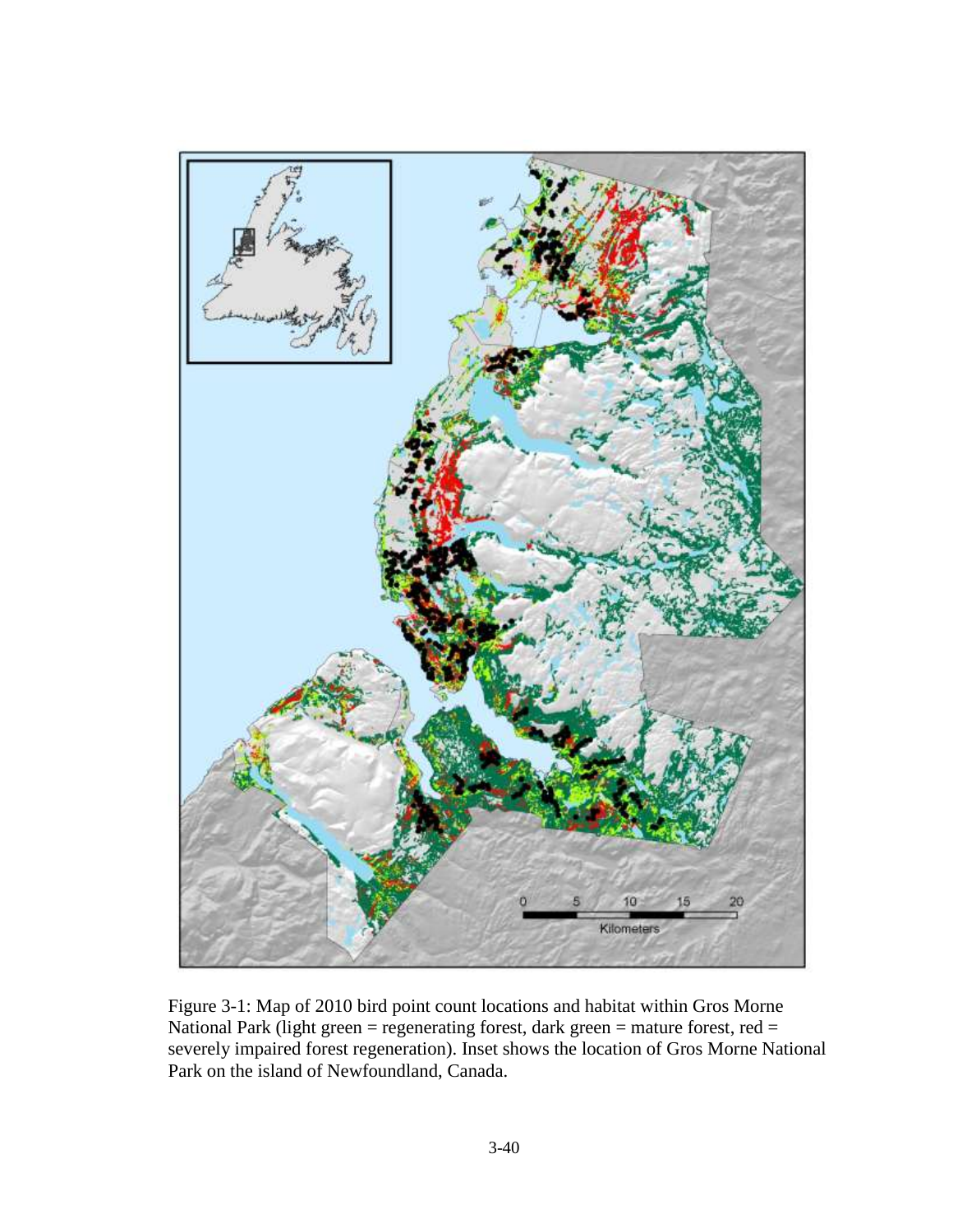

Figure 3-2: Relationships between early successional ((a) white-throated sparrow), interior forest specialist ((b) hermit thrush and (c) black-throated green warbler), and forest generalist ((d) ruby-crowned kinglet) species occurrence and habitat measures at multiple scales representative of the trends observed in Gros Morne National Park during the 2010 breeding season. Dots represent presence/absence (probability of occurrence) data used as the response variable in single-predictor habitat models which produced the logistic regression curve shown; gray shading indicates the standard error. Note change in scale of x-axis depending on the variable examined.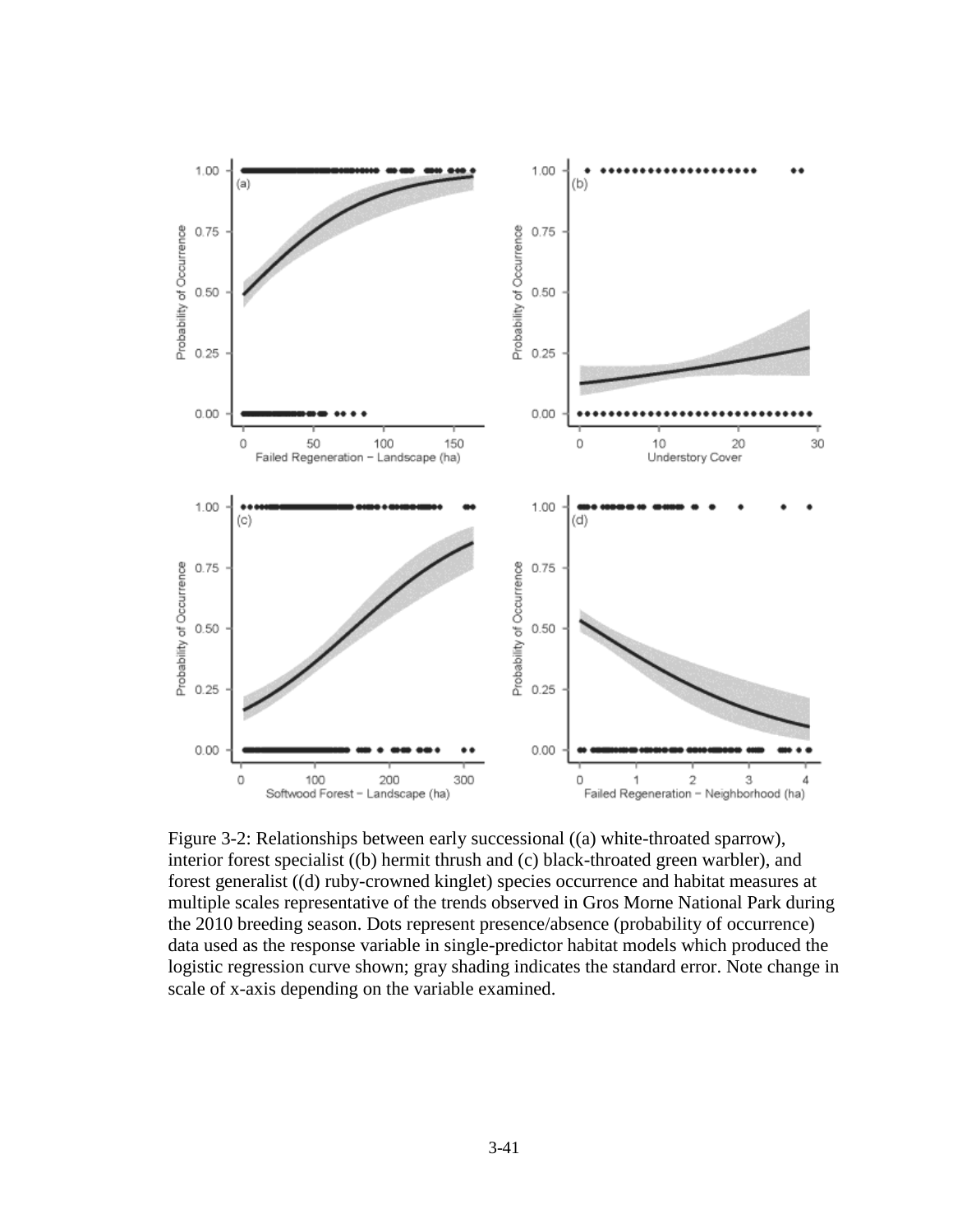# 4. Summary

# 4.1. Using playback to enhance detectability

Measuring the impacts of browse-related habitat degradation on forest birds requires a reliable survey method. Gunn et al. (2000) proposed that exploiting the interspecific response of forest songbirds to black-capped chickadee (*Poecile atricapillus*) mobbing calls would improve the point count survey method by increasing detection probabilities. Higher detection probabilities would allow for less biased estimates of relative abundance and therefore more reliable comparisons could be made across healthy and disturbed habitats. In my assessment of the effectiveness of black-capped chickadee mobbing calls at increasing bird detection probabilities in Chapter 2, I found that results were variable across the suite of boreal bird species encountered during my surveys. Detection probability during the silent period was higher than the playback portion for ten species (American robin, blackpoll warbler, black-throated green warbler, fox sparrow, hermit thrush, northern waterthrush, ruby-crowned kinglet, Swainson's thrush, white-throated sparrow and yellow-bellied flycatcher; see Table 2-1 for scientific names) and lower during the silent period compared with the playback for four species (black-and-white warbler, black-capped chickadee, boreal chickadee and yellow-rumped warbler). These findings are comparable with a similar study carried out in a temperate forest (Mitchell and Donovan 2008).

Although I only built models for two resident species, a comparison of mean detections across silent and playback intervals suggested that detection probabilities of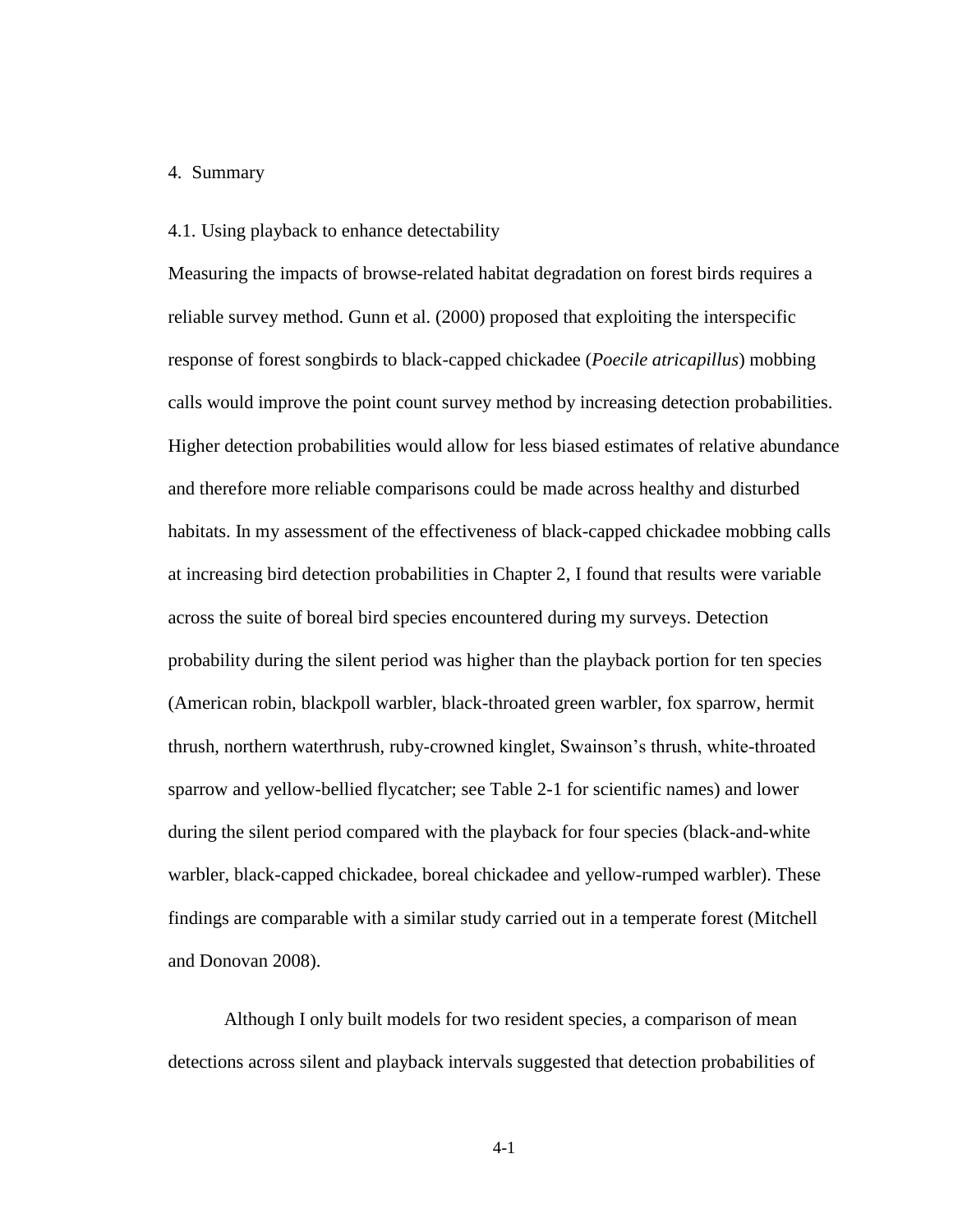less abundant, year-round resident species may increase if chickadee playback is used. While I could not test this directly, my data support the suggestion of Turcotte and Desrochers (2002) that chickadee playbacks are an efficient method of increasing detection probabilities for resident species outside of the breeding season. I also found that the behavioural response to playbacks allowed for increased visual detections for the majority of species in this study, again in agreement with the findings of others (Gunn et al. 2000, Doran et al. 2005). Therefore, while the addition of mobbing call playbacks for surveys of common boreal forest birds may not improve the outcome for multispecies surveys during the breeding season, the technique is effective for some species. Where researchers aim to increase visual detections or detections of species with predictably low detection rates, then a playback-based survey should be considered. For example, through the use of playback in this study my field crew and I were more likely to observe individuals that were present in the point count area for four species (the two warblers and two chickadees listed above). Additionally, the minor differences in detection probabilities between habitat types for the majority of species in both silent and playback intervals confirms that comparing apparent abundance across habitats would not be biased by differences in detection probability within different habitat types.

### 4.2. The impacts of a hyper-abundant herbivore

Moose in Newfoundland have altered forest succession by limiting advanced regeneration of balsam fir saplings, resulting in the development of large expanses of failed regenerating forest following insect disturbance (Connor et al. 2000, McLaren et al. 2004, Gosse et al. 2011). Such changes to forest structure impact breeding songbirds,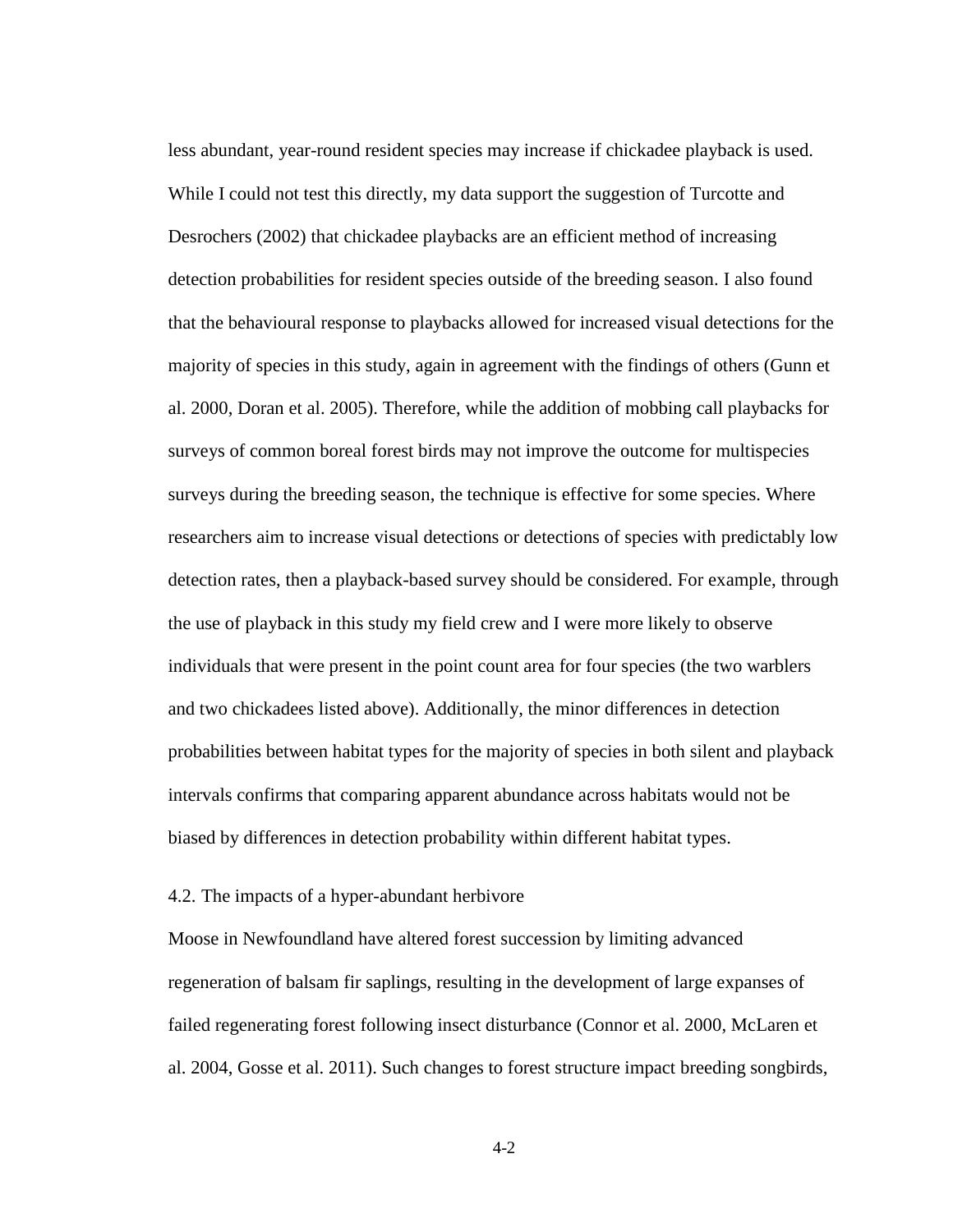which have specific habitat requirements for carrying out breeding and foraging activities. I measured habitat structure and composition using ground plots and remotely sensed forest resource inventory (FRI) data to reflect these features at three spatial scales across which changes may have influenced forest bird abundance: local (fine resolution measure of habitat within 20 m of the point count), neighbourhood (coarse resolution measure of habitat within 115 m of the point count) and landscape (coarse resolution measure of habitat within 1250 m of the point count). I determined responses, through species-specific occurrence and species richness, to the extent of failed regenerating habitat in Gros Morne National Park (GMNP) by building habitat association models. As reported in Chapter 3, I found that habitat assemblages provided a guideline for predicting species response to moose-induced habitat change, though there was some variation within assemblages. In general, early-successional species responded positively to severely impaired regenerating habitat at the landscape scale. In contrast, forest interior birds responded negatively to severely impaired regenerating habitat at the neighborhood scale. I also found that species that rely on understory vegetation to provide habitat requirements for nesting or foraging, responded to habitat change measured at a fine scale (e.g. understory cover), as is well documented for areas where intense deer browsing alters forest structure (McShea & Rappole 2000, Allombert et al. 2005, Cardinal et al. 2012).

Species richness was only associated with mixedwood (negatively) and softwood (positively) cover at the landscape scale; there was no effect of severely impaired regenerating habitat on alpha diversity, a finding consistent with a comparison of species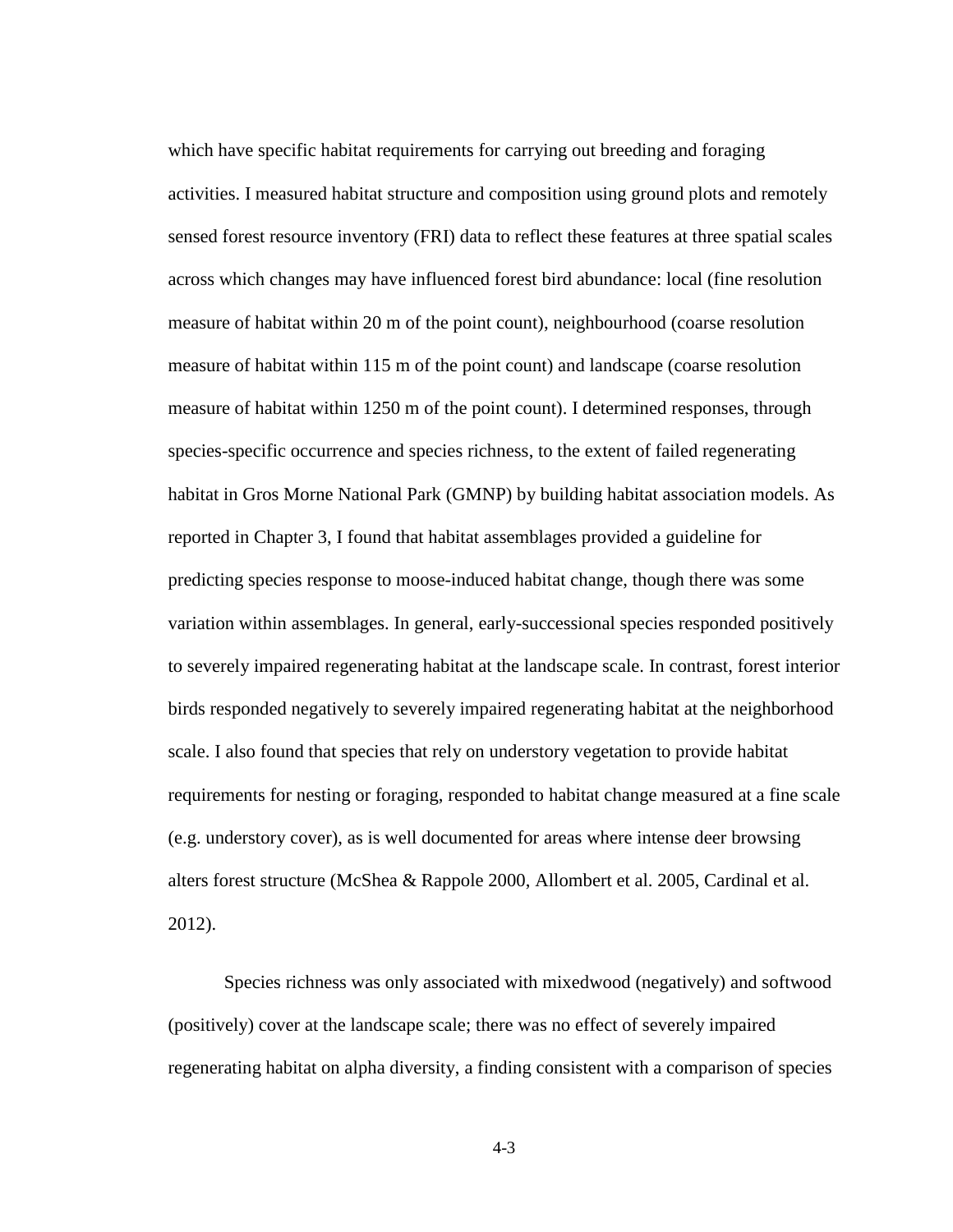richness across islands with and without deer browsing (Allombert et al. 2005). Therefore, while an effect of browsing on species richness was not apparent at this stage in the development of modified forests in GMNP, future losses of balsam fir and white birch (*Betula papyrifera*) forest attributable to continued overbrowsing by hyperabundant moose over the next 160 years, as modeled by Zhu et al. (2010), could cause declines in forest bird diversity across the region (Drapeau et al. 2000). As a specific example, I found that species such as Swainson's thrush did not respond negatively to severely impaired regeneration but were strongly associated with healthy forest attributes such as high density of trees or saplings. This type of habitat association indicates that if forest cover continues to decline as predicted by Zhu et al. (2010), more species than what my study has indicated are likely to experience a decline in population.

Hardwood species like white birch and trembling aspen (*Populus tremuloides*) are highly palatable to moose, and since their density is naturally low in GMNP, the persistence of hardwood dominated and mixedwood stands would be uncertain if overbrowsing by moose continues. However, it is difficult to predict what the impacts on regional bird species richness might be if the expected changes to forest cover did occur, since at least some of this habitat would become more suitable for certain early successional species at the expense of others, and many failed regenerating sites may eventually be replaced by stands dominated by white spruce (Zhu et al., 2010). However, ongoing loss of the two dominant forest types would likely negatively influence typical boreal breeding birds in the region. Specifically, I would predict species that are known to be associated with immature forests like magnolia warbler (Poole 2013), would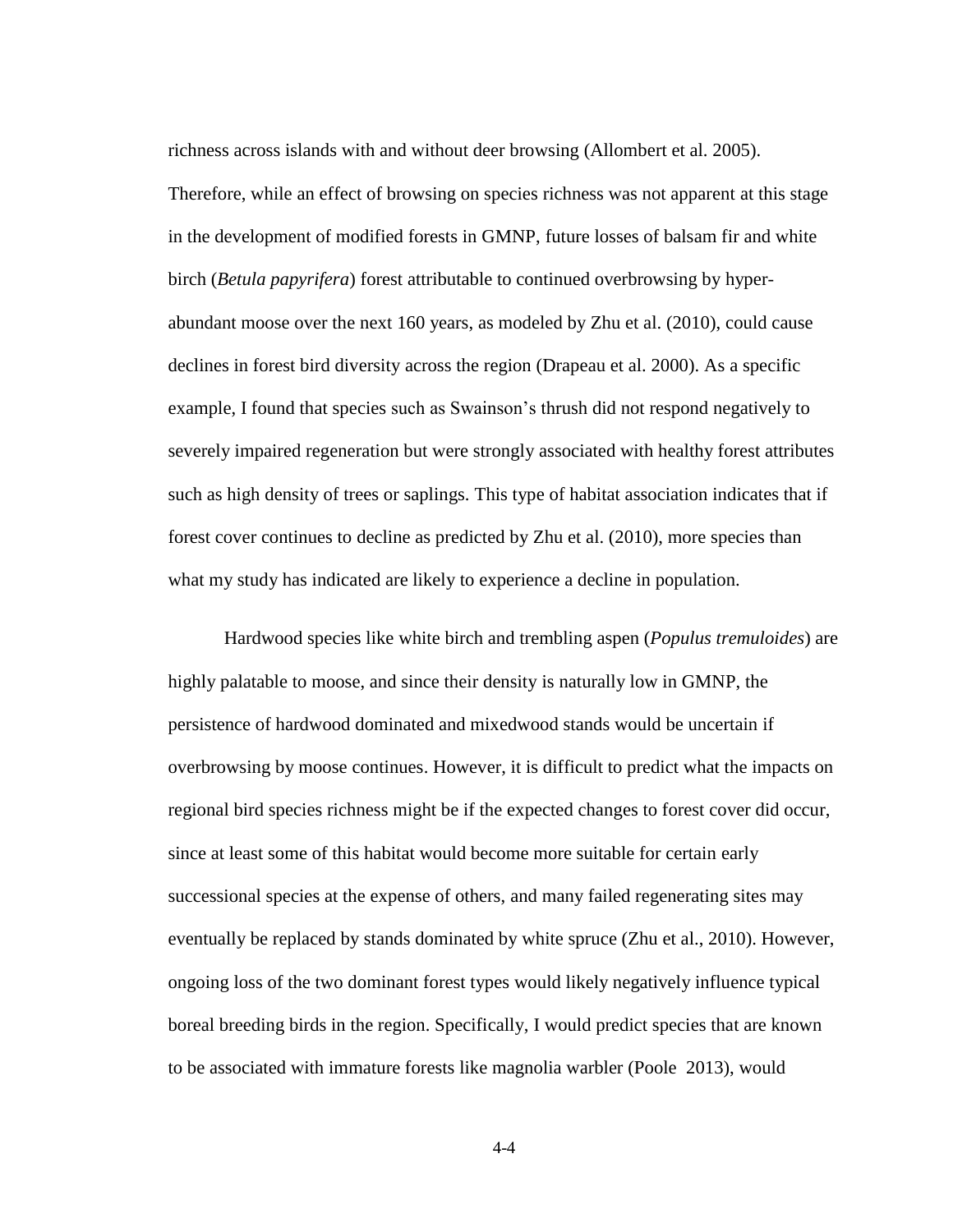experience declines almost immediately. In the longer term, as remaining forests matured and senesced without new regeneration, declines in species that rely on intact forests, like black-throated green warbler and Swainson's thrush, would be expected. In contrast, early-successional species that I regularly found in open, severely impaired regenerating forest habitat, like white-throated sparrow and mourning warbler, would be expected to increase based on known habitat associations.

To maintain bird assemblages characteristic of the region, I recommend that park managers continue to allow controlled harvest of moose in GMNP to reduce population densities such that changes to forest vegetation species composition and structure are no longer observed. Given the duration of intense browsing pressure on GMNP forests, existing severely impaired regenerating areas may also require active management in order to restore native forest ecosystem (Humber 2009, McLaren et al. 2009, Tanentzap et al. 2011). Continuous monitoring of forest health and wildlife responses to declining moose populations will be essential to the success of the program and our broader understanding of how large herbivores influence forest ecosystems.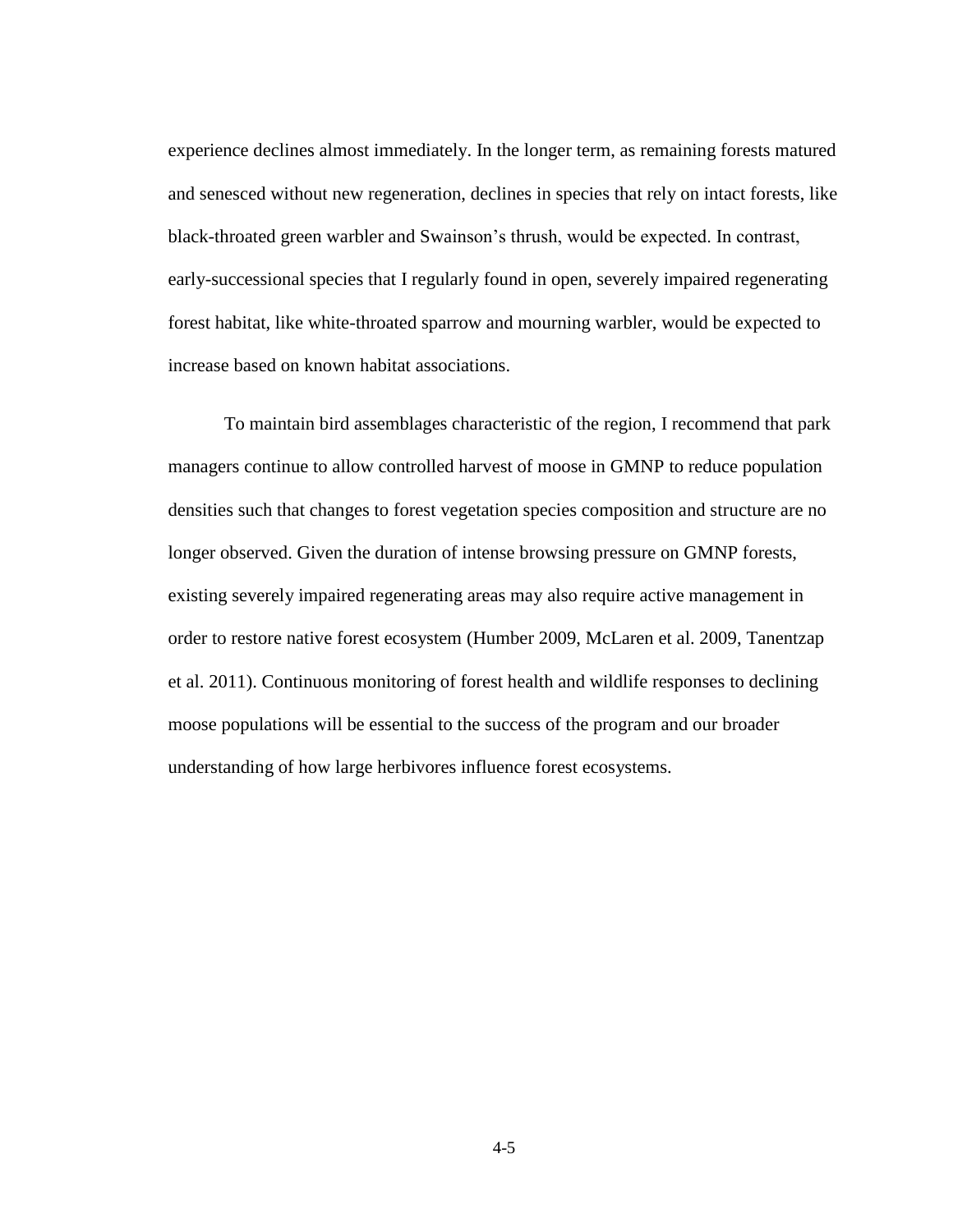# 4.3. References

- Allombert, S., Gaston, A.J., Martin, J.-L., 2005. A natural experiment on the impact of overabundant deer on songbird populations. Biological Conservation 126, 1–13.
- Cardinal, E., Martin, J.-L., Tremblay, J.-P., Côté, S.D., 2012. An experimental study of how variation in deer density affects vegetation and songbird assemblages of recently harvested boreal forests. Canadian Journal of Zoology 713, 704–713.
- Connor, K.J., Warren, B.B., Dilworth, T., Mahoney, S., Anions, D., 2000. Changes in structure of a boreal forest community following intense herbivory by moose. Alces 36, 111–132.
- Doran, P.J., Gulezian, P.Z., Betts, M.G., 2005. A test of the mobbing playback method for estimating bird reproductive success. Journal of Field Ornithology 76, 227–233.
- Drapeau, P., Leduc, A., Giroux, J.-F., Savard, J.-P.L., Vickery, W.L., 2000. Landscapescale disturbances and changes in bird communities of boreal mixed-wood forests. Ecological Monographs 70, 423–444.
- Gosse, J., Hermanutz, L., McLaren, B.E., Deering, P., Knight, T., 2011. Degradation of boreal forests by nonnative herbivores in Newfoundland's national parks: Recommendations for ecosystem restoration. Natural Areas Journal 31, 331–339.
- Gunn, J.S., Desrochers, A., Villard, M.-A., Bourque, J., Ibarzabal, J., 2000. Playbacks of mobbing calls of black-capped chickadees as a method to estimate reproductive activity of forest birds. Journal of Field Ornithology 71, 471–483.
- Humber, J.M. (2009) *Non-native plant invasion of boreal forest gaps: Implications for stand regeneration in a protected area shaped by hyperabundant herbivores. M. Sc. Thesis. Memorial University of Newfoundland, St. John's, Canada.* Memorial University of Newfoundland, St. John's,
- McLaren, B.E., Roberts, B.A. Lewis, K.P., 2004. Effects of overabundant moose on the Newfoundland landscape. Alces 40, 45-49.
- McLaren, B.E., Hermanutz, L., Gosse, J., Collet, B., Kasimos, C., 2009. Broadleaf competition interferes with balsam fir regeneration following experimental removal of moose. Forest Ecology and Management 257, 1395–1404.
- McShea, W.J., Rappole, J.H., 2000. Managing the abundance and diversity of breeding bird populations through manipulation of deer populations. Conservation Biology 14, 1161–1170.